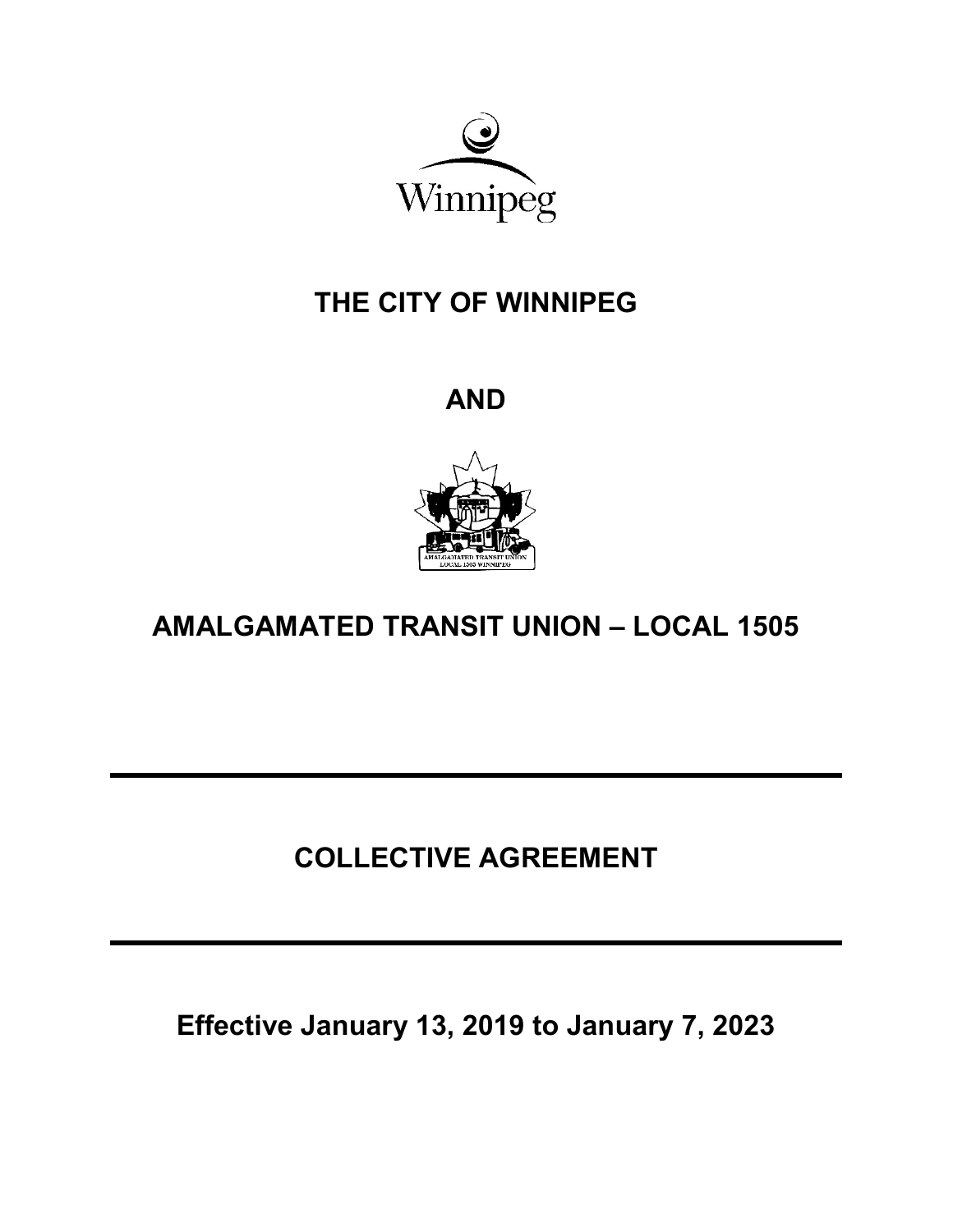# **INDEX**

# **SECTION 1 - GENERAL ARTICLES**

| <b>ARTICLE</b>   | <b>PAGE</b> |
|------------------|-------------|
| 12               |             |
| 30               |             |
| 26               |             |
| 29               |             |
| 1                |             |
| $\boldsymbol{2}$ |             |
| 3                |             |
| 17               |             |
| 31               |             |
| 9                |             |
| 24               |             |
| 33               |             |
| 18               |             |
| 21               |             |
| 27               |             |
| 4                |             |
| 14               |             |
| 22               |             |
| 32               |             |
| 11               |             |
| 13               |             |
| 28               |             |
| 10               |             |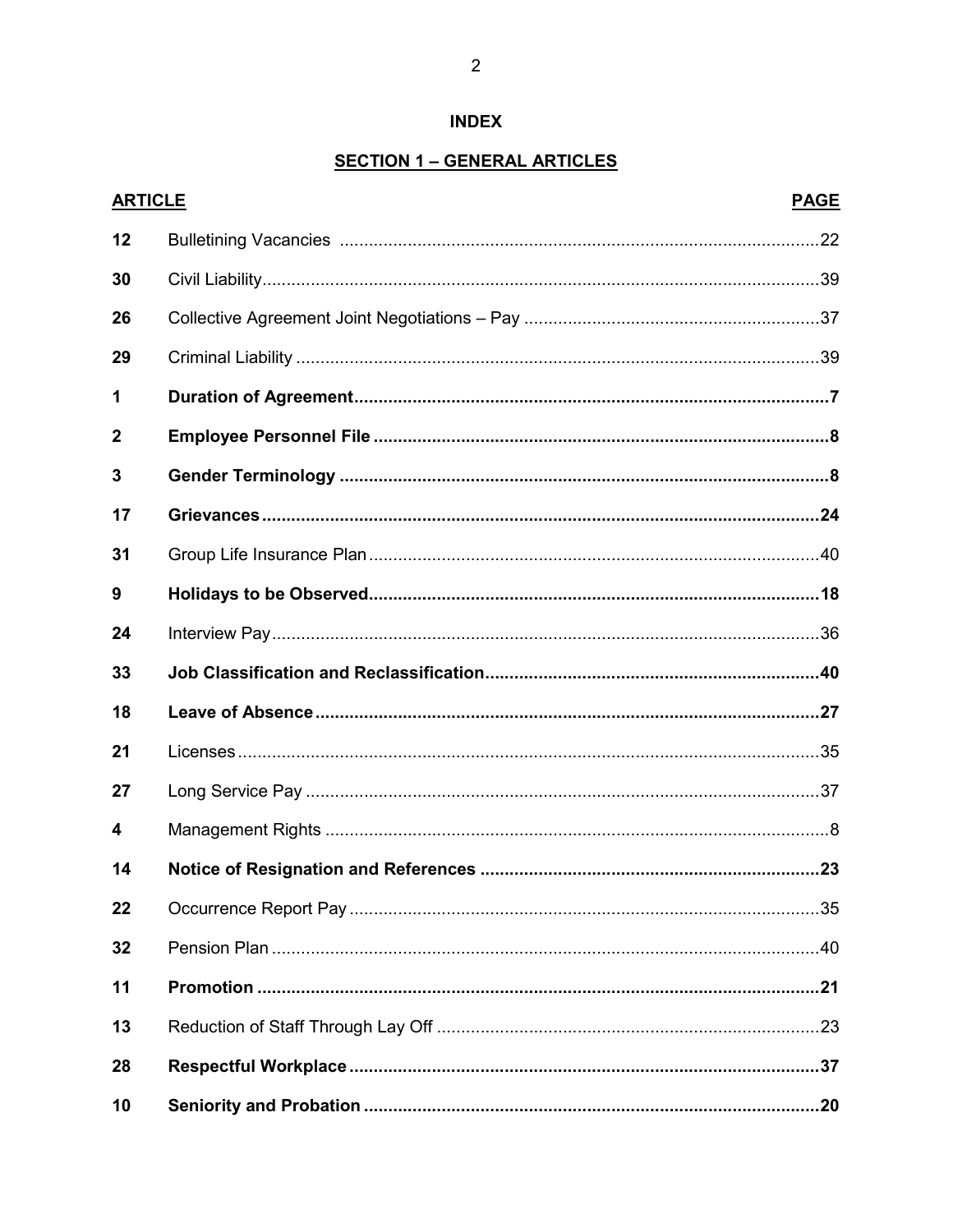# $INDEX - 2$

# **SECTION 1 - GENERAL ARTICLES**

| <b>ARTICLE</b> | <b>PAGE</b> |
|----------------|-------------|
| 16             |             |
| 6              |             |
| $\overline{7}$ |             |
| 15             |             |
| 20             |             |
| 19             |             |
| 5              |             |
| 8              |             |
| 25             |             |

# **SECTION 2 - BUS OPERATOR ARTICLES**

| <b>ARTICLE</b>          | <b>PAGE</b> |
|-------------------------|-------------|
| $\overline{7}$          |             |
| $\mathbf 1$             |             |
| 5                       |             |
| 9                       |             |
| $\overline{2}$          |             |
| $\overline{\mathbf{4}}$ |             |
| $\mathbf{3}$            |             |
| 8                       |             |
| $6\phantom{a}$          |             |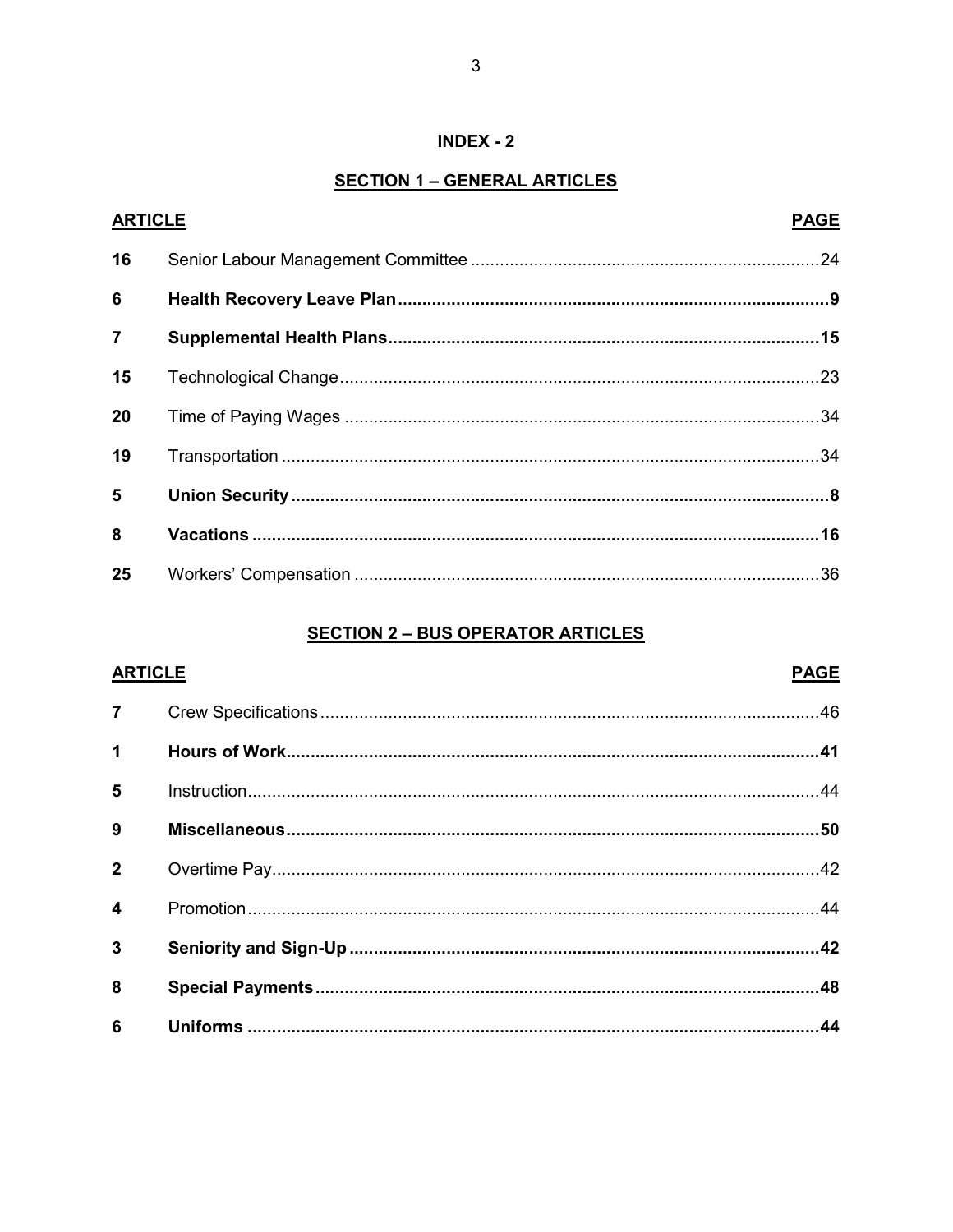# $INDEX - 3$

# **SECTION 3 - PLANT AND EQUIPMENT ARTICLES**

| <b>ARTICLE</b> |                                                            | <b>PAGE</b> |
|----------------|------------------------------------------------------------|-------------|
| 8              |                                                            |             |
| 4              |                                                            |             |
| 9              | Interprovincially Certified Journeyman Truck and Transport |             |
| 1              |                                                            |             |
| $\overline{7}$ |                                                            |             |
| $\mathbf{2}$   |                                                            |             |
| 3              |                                                            |             |
| 5              |                                                            |             |
| 6              |                                                            |             |
| WAGES          |                                                            |             |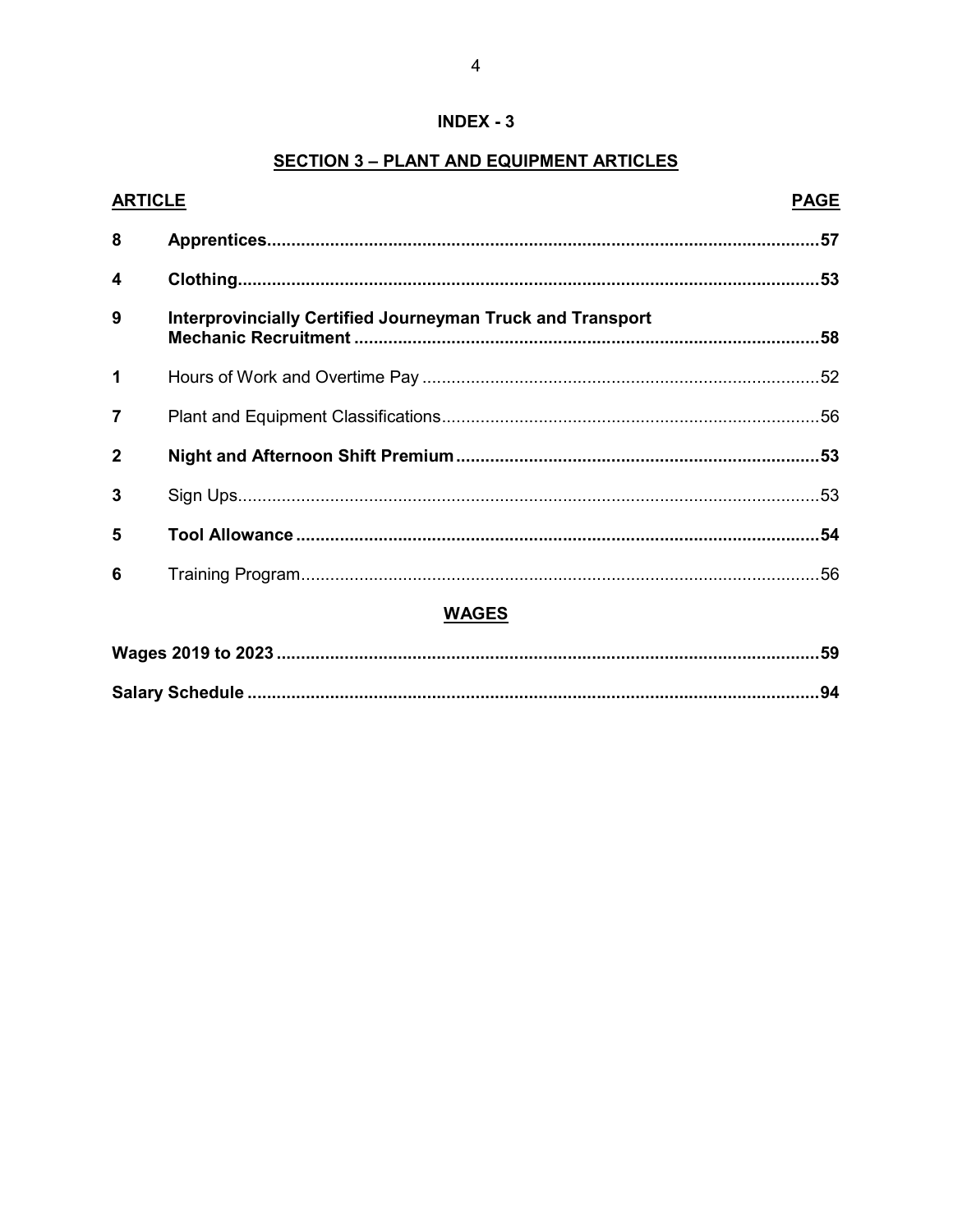### $INDEX - 4$

 $\overline{5}$ 

# LETTERS OF UNDERSTANDING

|                | <b>SECTION G</b><br><b>PAGE</b>                                                |
|----------------|--------------------------------------------------------------------------------|
| G <sub>1</sub> |                                                                                |
| G <sub>2</sub> |                                                                                |
| G <sub>3</sub> |                                                                                |
| G4             |                                                                                |
| G <sub>5</sub> |                                                                                |
| G <sub>6</sub> |                                                                                |
| G7             |                                                                                |
| G <sub>8</sub> |                                                                                |
| G <sub>9</sub> |                                                                                |
|                | <b>SECTION O</b>                                                               |
| <b>O1</b>      |                                                                                |
| <b>O2</b>      |                                                                                |
| <b>O3</b>      |                                                                                |
| O <sub>4</sub> | Encouragement of Transit Service in Both Official Languages - Riel Community78 |
| O <sub>5</sub> |                                                                                |
| O <sub>6</sub> |                                                                                |
| <b>O7</b>      |                                                                                |
|                | <b>SECTION P</b>                                                               |
| P <sub>1</sub> | .86                                                                            |
| P <sub>2</sub> | .87                                                                            |

**P3**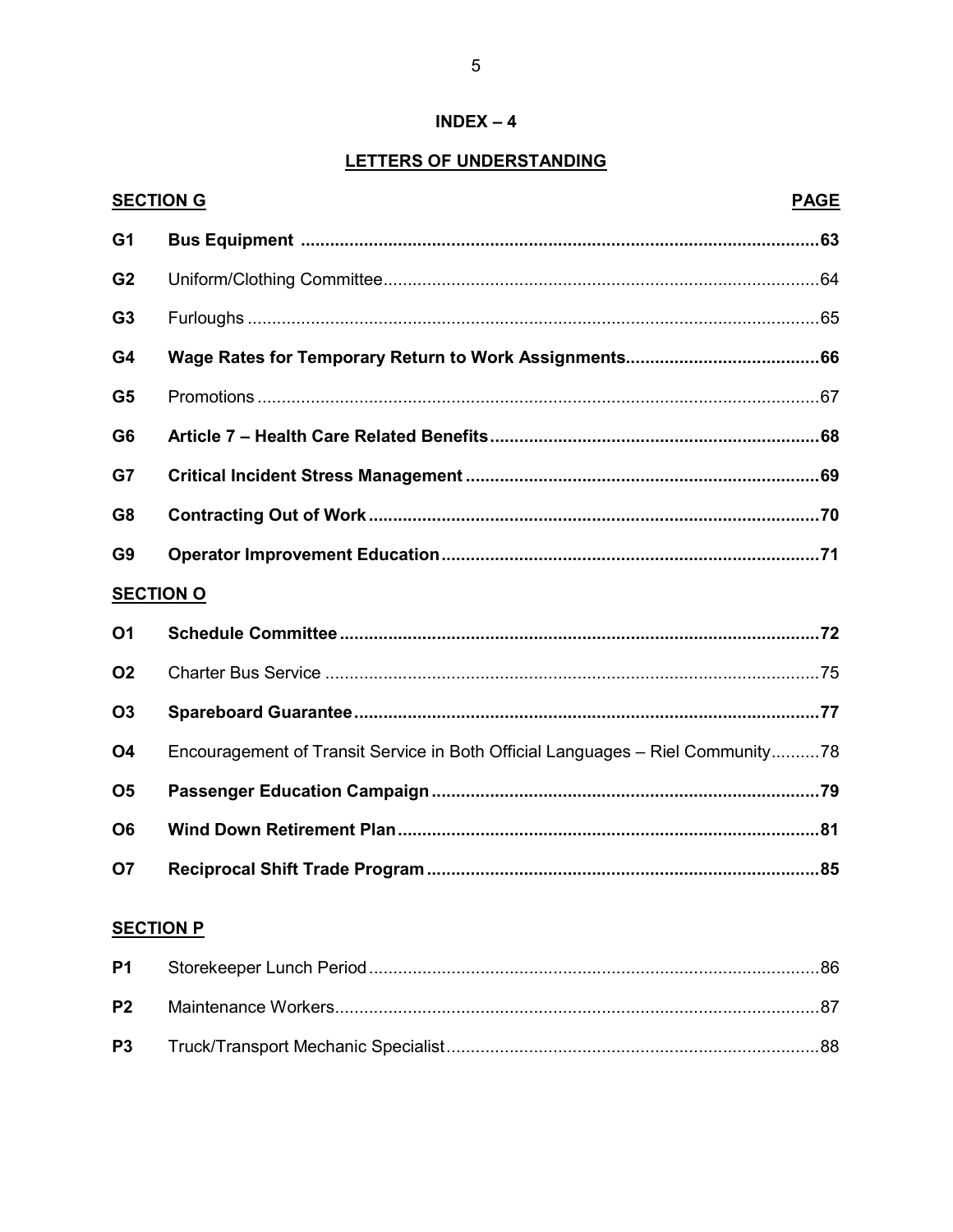# INDEX – 5

# LETTERS OF UNDERSTANDING

| <b>SECTION P</b> |                                                                 | <b>PAGE</b> |
|------------------|-----------------------------------------------------------------|-------------|
| <b>P4</b>        |                                                                 |             |
| P <sub>5</sub>   |                                                                 |             |
| <b>P6</b>        | Promoting Mechanic Helpers to Truck/Transport Apprenticeship 92 |             |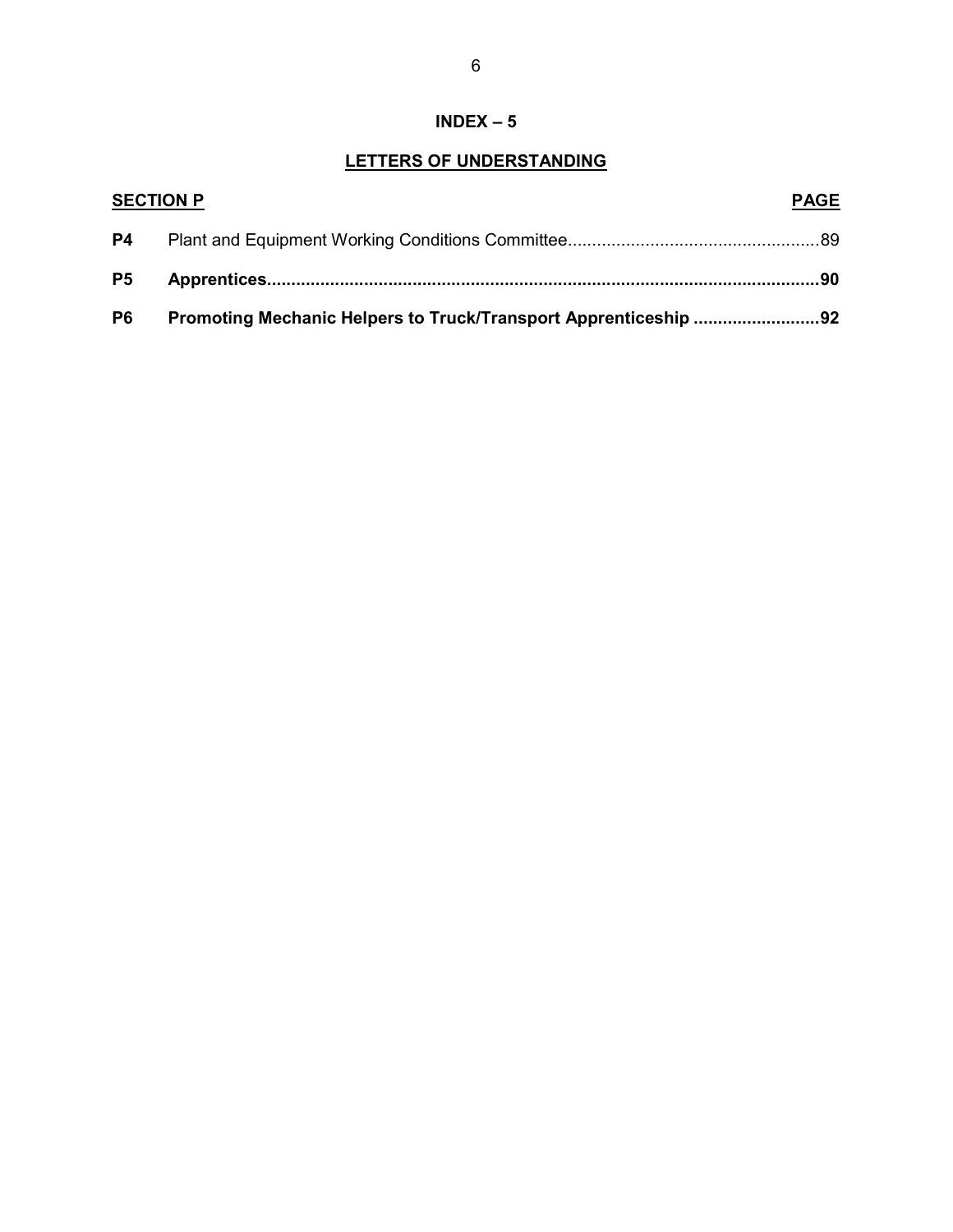DATED this 17<sup>th</sup> day of October, 2019

BETWEEN:

# THE CITY OF WINNIPEG

hereinafter called "THE CITY"

of the first part

and

# The employees of The City of Winnipeg

Transit System, members of

# AMALGAMATED TRANSIT UNION, LOCAL 1505

hereinafter called "THE UNION"

of the second part

WHEREAS the Union is the bargaining representative for certain employees of the City, and the City and the Union in order to maintain harmonious relations have agreed to carry out the provisions of this Agreement.

WITNESSETH: That the Parties hereto agree as follows:

# SECTION 1 – GENERAL ARTICLES

# ARTICLE 1 – DURATION OF AGREEMENT

THIS AGREEMENT shall take effect and be binding upon the parties hereto from the thirteenth (13<sup>th</sup>) day of January, 2019, and shall continue in force until the seventh ( $7<sup>th</sup>$ ) day of January, 2023, and thereafter from year to year, until revised or terminated as hereinafter provided. This Agreement may be revised or terminated by either party giving to the other party thereto not less than sixty (60), or more than ninety (90) days' notice prior to the **seventh (7<sup>th</sup>) day of** January, 2023, or any succeeding year. [2019]

If notice is given as provided herein for a revision of this Agreement, or for a new Agreement, the provisions of this Agreement will remain in effect until a revised or new Agreement is made, subject to any changes that may be agreed upon during negotiations.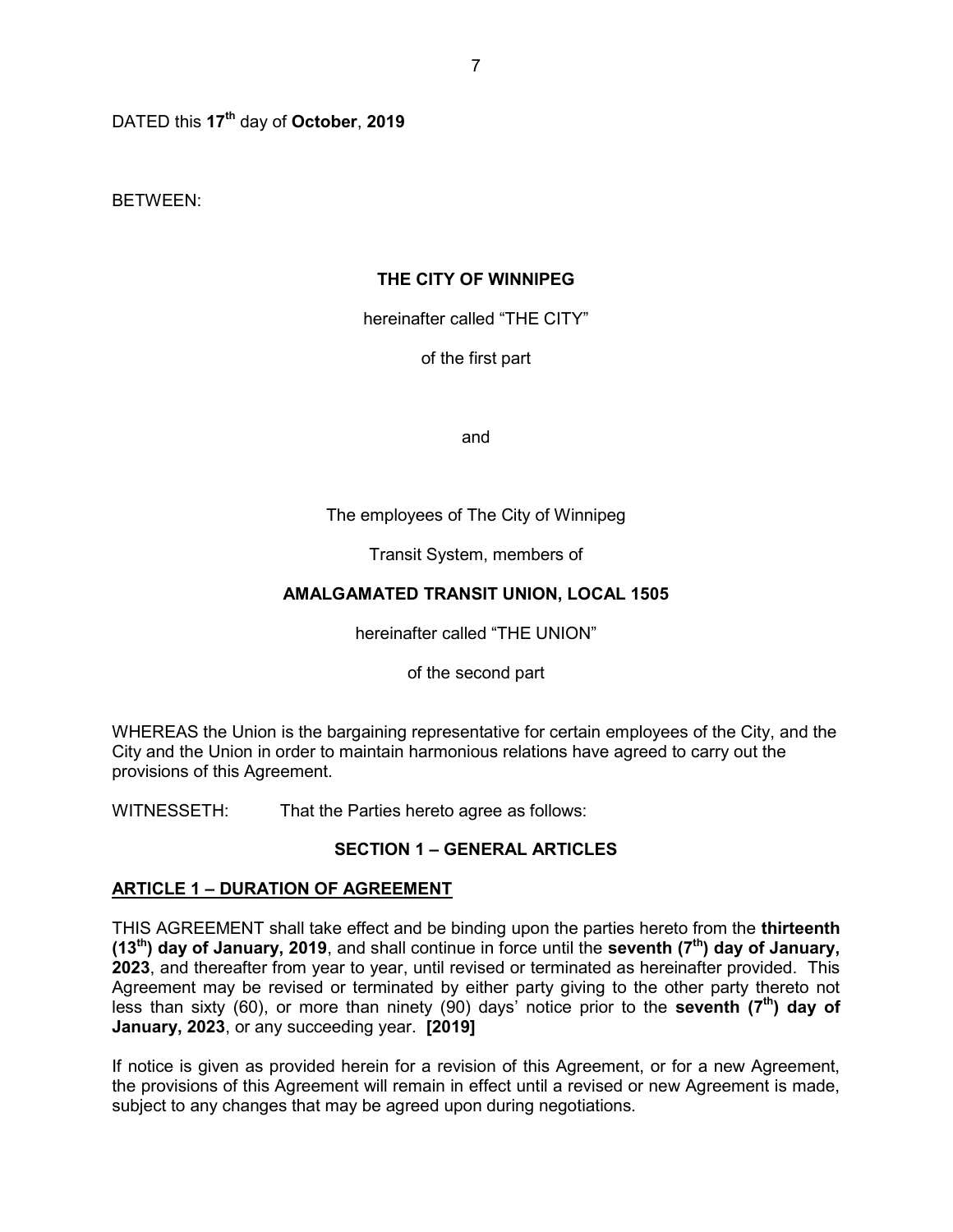8

Notwithstanding anything herein contained, no clause in this Agreement shall have a retroactive effect unless specifically so provided in such clause; otherwise the effective date of any clause shall be the date this Agreement is adopted by Council.

# ARTICLE 2 – EMPLOYEE PERSONNEL FILE

Employees may see their personnel file in the presence of a Management Representative and at a time that is mutually agreeable. [2019]

- a) Any record of discipline shall not be relied upon by the Employer after twenty-four (24) months from the date of occurrence provided that no further disciplinary action has been recorded during this period. [2019]
- b) If, during the aforementioned period of twenty-four (24) months, the employee is absent from the workplace for any reason, except vacation, for a period in excess of thirty (30) consecutive calendar days, the twenty-four (24) month period will be extended for an additional period equal to the length of the absences. [2019]
- c) Notwithstanding the above, the record of confirmed instances of work related assault and sexual harassment that an employee has been disciplined for shall remain on an employee's file for five (5) years from the date of issue. In addition, any criminal conviction which has an impact on the ability of the employee to carry out his duties shall remain on the file for five (5) years. [2019]

#### ARTICLE 3 – GENDER TERMINOLOGY

Whenever a noun, pronoun, or adjective indicating gender or sex is used, the other gender or sex, including two-spirited, intersexed, transgendered and transsexual persons shall be deemed to be included. [2019]

Plural terms whenever the singular is used in this Agreement, it shall be considered as if the plural has been used where the context of the party or parties hereto so require. [2019]

#### ARTICLE 4 – MANAGEMENT RIGHTS

Nothing herein contained shall affect the right of the City to hire employees without interference from the Union and, subject to the provisions of this Agreement, to discipline or dismiss employees without such interference. It is also understood that this Agreement does not take away any of the managerial functions of the City nor does it take away any of the rights which the Union has under this Agreement.

#### ARTICLE 5 – UNION SECURITY

- 5-1 The City shall notify the Union of all employees engaged in classifications covered by this Agreement
	- a) The Union shall furnish to the City annually and as changes are made, a list of the Officers and Shop Stewards of the Union before the City will recognize them as such. [2019]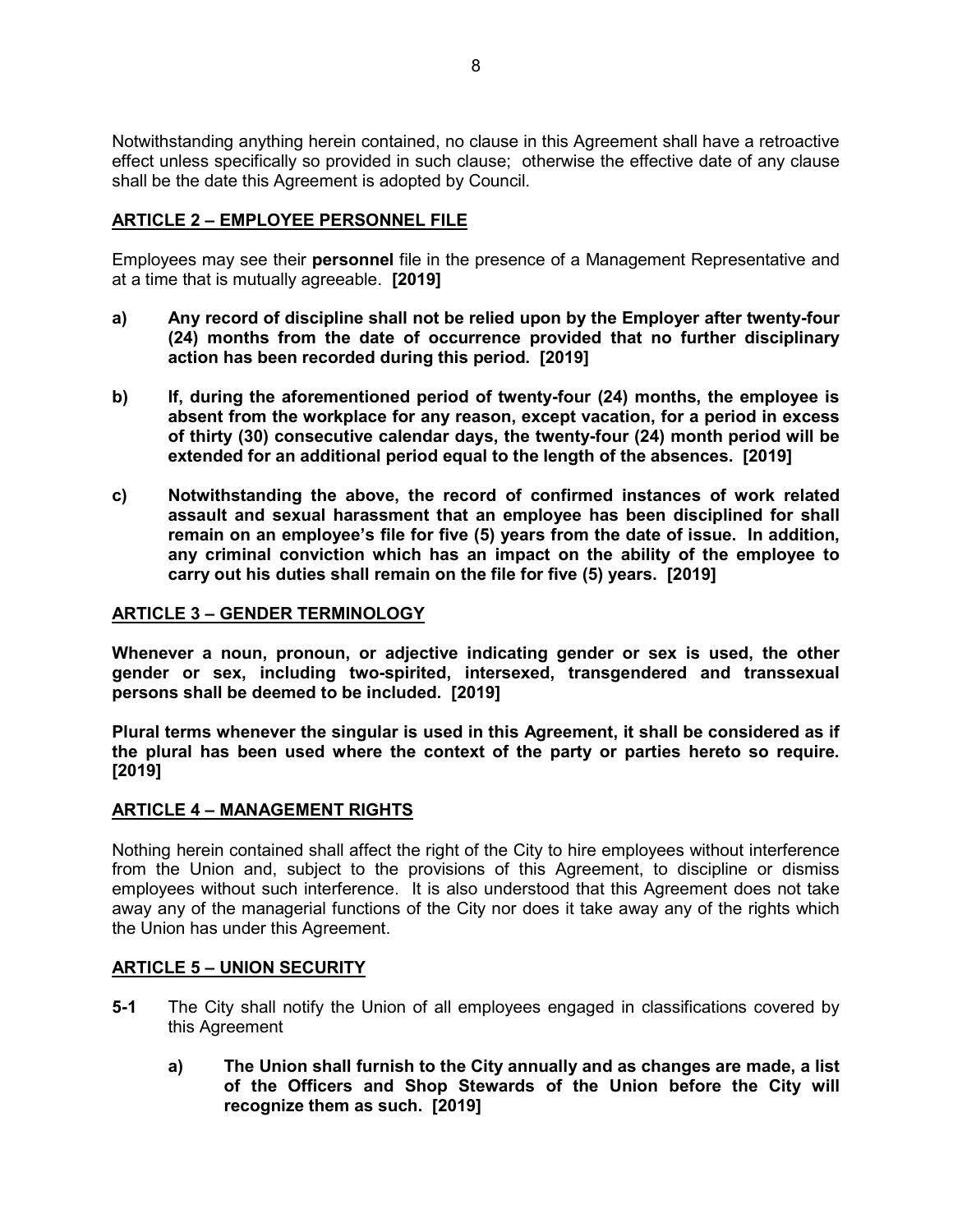- 5-2 With the exceptions noted below, the City agrees:
	- a) To deduct and remit to the Union from the wages payable to all employees with thirty (30) days or more service within the classifications represented by the Union, dues and assessments of such amount as the Union may direct from time to time.
	- b) In respect to all persons employed in classifications for whom the Union is bargaining agent, membership in the Union shall be a condition of employment at all times, during the currency of this Agreement.
	- c) The City will deduct and remit to the Union in respect of each employee who is required to become a member of the Union an initiation fee of such amount as directed from time to time by the Union.

# Exceptions:

- a) All temporary employees or employees engaged in work of a temporary nature. For the purposes of this Clause the term "temporary employees" means employees who have less than thirty (30) days continuous service. Employees engaged in work of a "temporary nature" means employees engaged for a specific job in classifications not covered by this Agreement, which may last more than thirty (30) days but which, when completed, will not require the further employment of those so engaged.
- b) Supervisory employees of the rank of Foreman or above such rank who are paid on a weekly basis.
- c) Any employee excepted by a decision of a Board of Arbitration.
- 5-3 In the event of an employee member of the Union losing his/her membership therein, and the City desiring to retain his/her services, the right of the City to continue such employee in its employment, failing an agreement between the Union and the City, shall be decided by a Board of Arbitration consisting of three (3) members, one (1) appointed by the Union, one (1) by the City and the third by agreement of the two (2) Appointees. Should these Appointees be unable to agree upon a Chairman, the Minister of Labour shall make the appointment. The decision or award of any two (2) Arbitrators shall be final.

# ARTICLE 6 – HEALTH RECOVERY LEAVE PLAN

#### 6-1 Accumulation of Credits

Effective January 1, 1974, and annually thereafter, all employees shall receive a Health Recovery [2019] credit of fifteen (15) days per year based upon actual days worked. Employees working less than a complete year shall have this credit prorated on the basis of one and one-quarter  $(1/4)$  days per month. In order to accumulate credits for a month, employees must work a majority of the regularly scheduled working days for that month. For the purpose of this Article, the following shall also be considered time worked: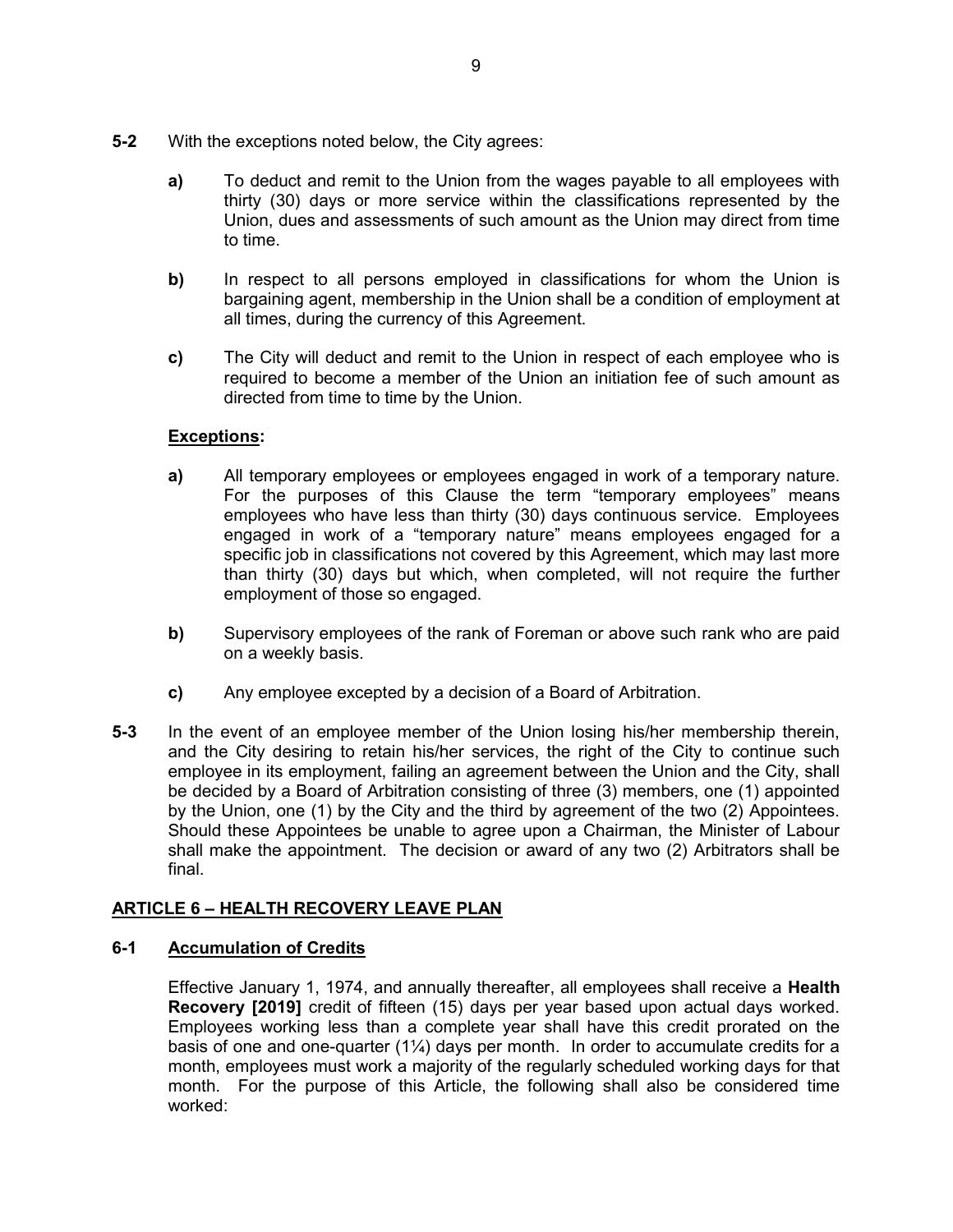- a) Time while in receipt of Workers' Compensation benefits up to a maximum of twelve (12) months.
- b) Time while in receipt of **Health Recovery** pay benefits up to a maximum of sixtyfive (65) working days. [2019]
- c) Time while on paid Leave of Absence.
- d) Prorated time while working and under the guidance of a medical practitioner during a Gradual Return to Work program, provided the employee is cooperating with the Return to Work (RTW) Plan. [2019]
- e) Health Recovery will not be accumulated while on leave of absence or longterm disability. [2019]
- f) Health Recovery credits will be paid out at the daily crew rate to a minimum of seven and one-half  $(7\frac{1}{2})$  hours per day.  $[2019]$
- g) Spareboard Operators who have lost their guarantee and have worked two (2) hours and fifty-nine (59) minutes or less will be prorated paid Health Recovery credits on hours worked per day. [2019]
- h) Health Recovery credits will be utilized at the employee's current rate of pay and does not include premiums or top ups for special appointments. [2019]

#### 6-2 Deduction from Credits

All employees shall have deducted from their accumulated Health Recovery credits one (1) day for each day of absence for which payment has been received under the **Health** Recovery Plan in accordance with Article 6-1. Deductions for paid absences will be charged against the **Health Recovery** credits most recently accumulated. At no time will deductions from the Health Recovery credits exceed total career credits accumulated. [2019]

#### 6-3 Payment of Benefit

#### a) Employees hired before January 1, 1997:

Upon death or retirement, an employee hired before January 1, 1997, or the employee's estate, shall receive a cash payment in accordance with the following formula:

- i) The number of unused Health Recovery credit days standing to the employee's credit which were accumulated during the last five (5) years of service, multiplied by the daily rate of the employee's regular classification in effect on the employee's last day of service, and [2019]
- ii) twenty-five percent (25%) of the remainder of the unused Health Recovery credits earned prior to the employee's last five (5) years of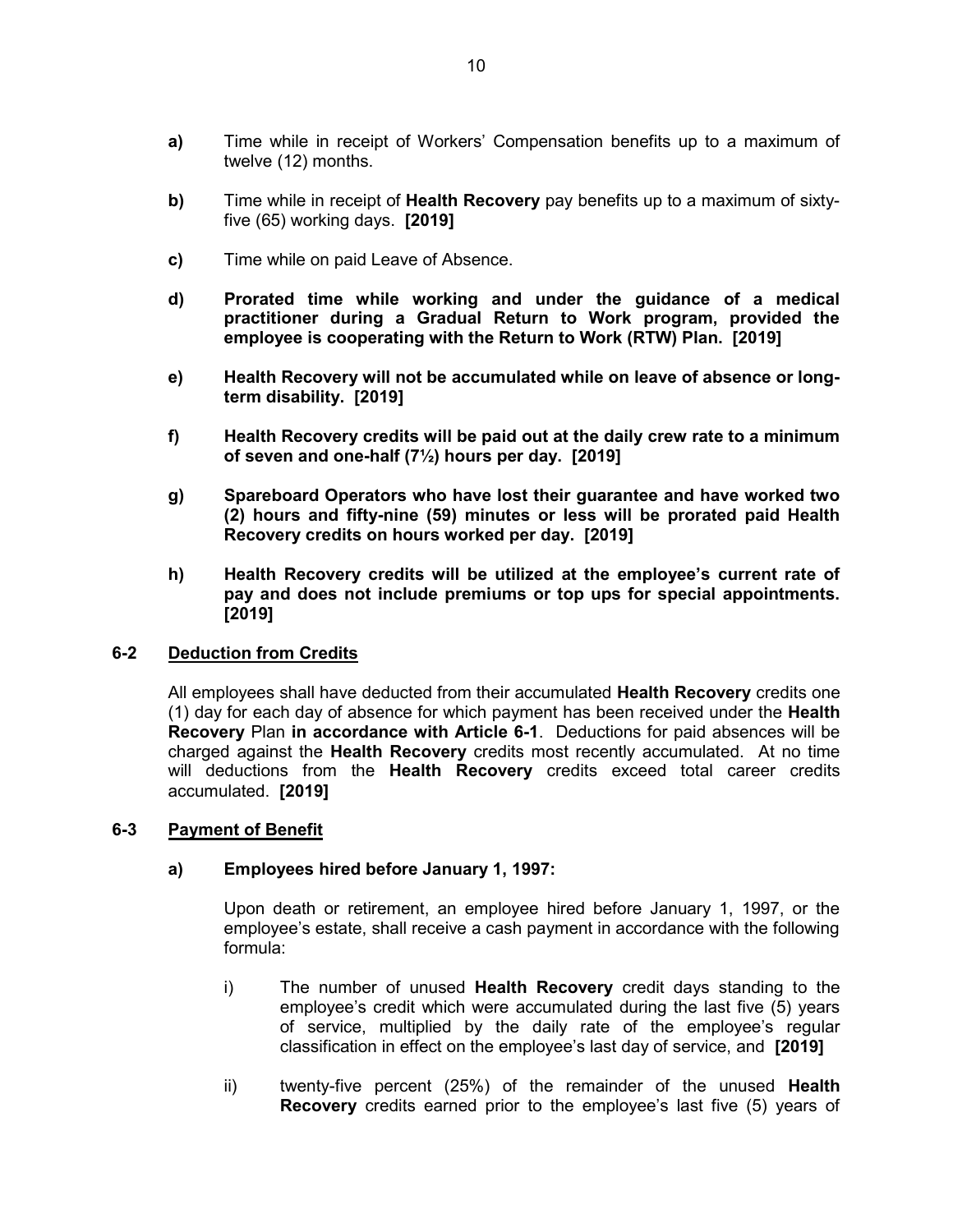service, multiplied by the daily rate of the employee's regular classification in effect on the employee's last day of service up to a maximum of one hundred and thirty-two (132) days. [2019]

#### b) Employees hired on or after January 1, 1997:

Upon death or retirement, an employee hired on or after January 1, 1997, or the employee's estate, shall receive a cash payment of one (1) day per year of service for the first fifteen (15) years of service and two (2) days per year of service over fifteen (15) years multiplied by the daily rate of the employee's regular classification in effect on the employee's last day of service.

- c) All employees will receive a cash payment on the basis of seven and one-half (7½) hours per day.
- d) An employee may arrange to take pre-retirement leave of an amount equivalent to the total as calculated per above sub-articles.

#### 6-4 Transit Health Recovery/Return to Work Committee

A Transit Health Recovery/Return to Work Committee shall be comprised of two (2) members appointed by Management, and two (2) members appointed by the Union and the Return to Work Coordinator. This Committee will meet a minimum of once per month or otherwise agreed upon to discuss issues related to the Health Recovery Plan and the Return to Work Process. [2019]

#### 6-5 Definition of Health Recovery Pay

An employee who is absent and is unable to perform his/her regular duties due to injury or illness for which compensation is not payable under the Workers' Compensation Act or the Manitoba Public Insurance Corporation Personal Injury Protection Plan or Long Term Disability benefits, will be eligible to receive his/her regular rate of pay to the extent of accumulated credits.

a) Illness/injury means physical or mental condition resulting in diminished functional capabilities preventing the employee from carrying out the duties of their own position or any modified duties provided by the employer. [2019]

#### 6-6 Documentation and Rehabilitative Employment

#### a) Documentation

To be eligible for the Health Recovery Plan an employee may be required to produce a certificate from a medical practitioner certifying that he/she was or is unable to perform his/her regular duties due to illness or injury. Such certificate may be required where an absence exceeds three (3) consecutive working days, or where the absence is the third  $(3<sup>rd</sup>)$  or subsequent occurrence, in any twelve (12) month period or where necessary to confirm the absence is for bona fide Health Recovery Plan purposes. An employee on the Health Recovery Plan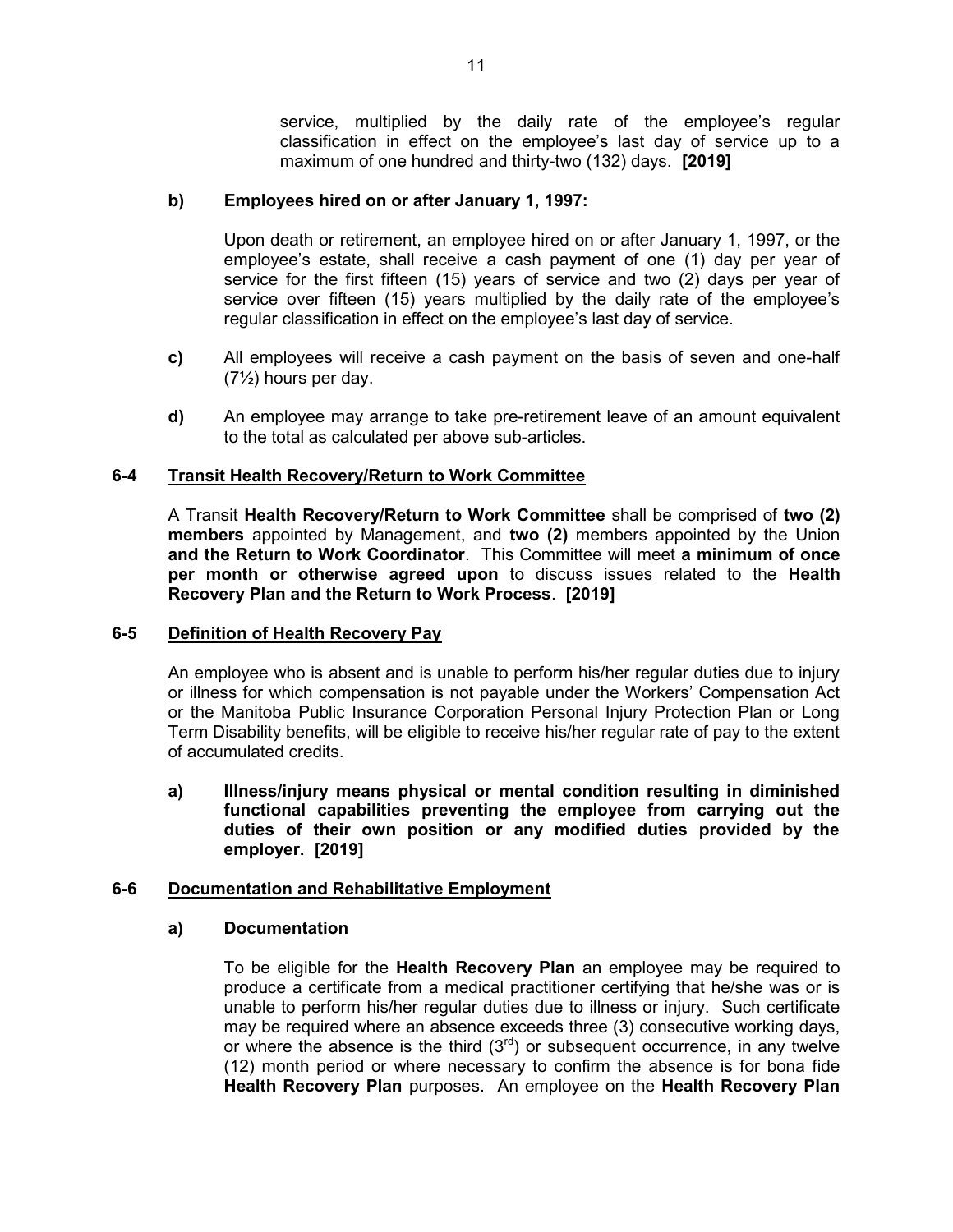shall not engage in any activity that may prolong his/her recovery and absence from the workplace. [2019]

In some cases a medical certificate stating the employee is capable of performing his/her duties upon returning to work may be required where the safety of the employee, other employees or the public is a concern.

Employees absent for an extended period may be required to have a Return to Work Form(s) completed by a medical practitioner indicating the estimated date of return to work of the employee, the nature and duration of any work related restriction/limitations, and the employee's capability of undertaking modified regular duties or alternate duties. These may be required:

- (i) once every twenty (20) days where no estimated date of return can be provided;
- (ii) where the absence exceeds the estimated date of return.

# b) Rehabilitative Employment

Employees must make themselves available for rehabilitative employment duties as soon as they are medically able. Should any disagreement arise as to whether any employee is medically able to perform regular, modified or alternate duties the matter will be referred to an independent medical authority agreed to between the parties. [2019]

An employee who is otherwise qualified to receive Health Recovery pay who is placed in an alternate regular position of a classification that carries a lower rate of pay than his/her regular classification shall be entitled to utilize, upon request, Health Recovery Plan credits in an amount equal to the difference between predisability earnings and the earnings received in the new rehabilitative position. [2019]

#### c) Reasonable Accommodation

The City and the Union jointly affirm that reasonable accommodation is the mutual responsibility of not only the employer and employee but of Management and Union as well. To achieve optimum placement of employees requiring accommodation, all components of an accommodation process must work in a cooperative and complementary manner.

- 1. Employees requiring accommodation shall be eligible for placement through the accommodation process. Included within this group are employees who:
	- a) are on sick leave; or
	- b) are receiving disability benefits; or
	- c) are receiving Workers' Compensation benefits; or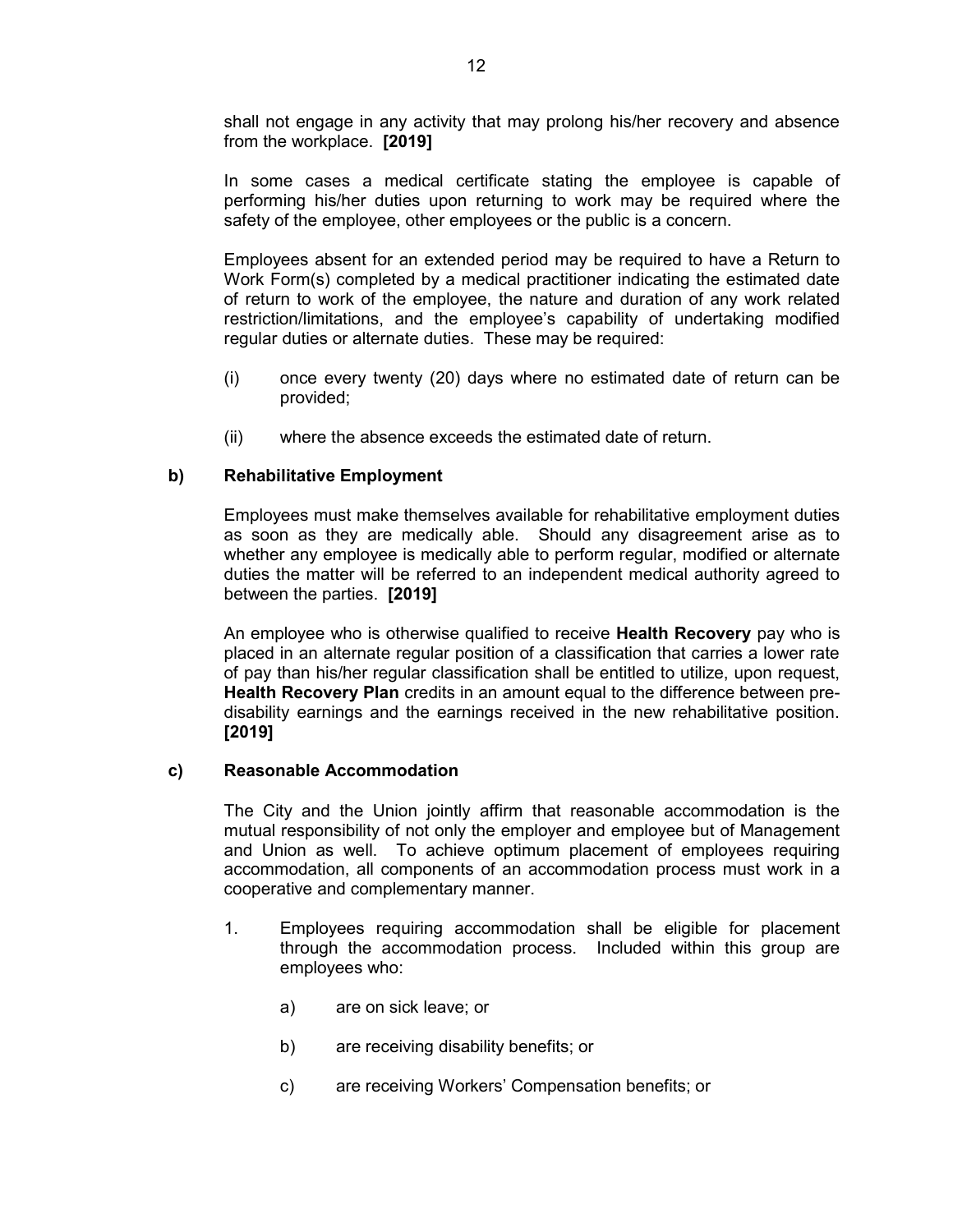- e) have formally requested and qualify for accommodation under the Manitoba Human Rights Code.
- 2. Employees who are accommodated will be paid at the rate of pay for the classification in which they have been placed as provided for in the Collective Agreement, and subject to Section 1 - Article 6-6(b), Section 1 - Article 24, M.P.I.C. regulations and the Winnipeg Civic Employees' Long Term Disability Plan.
- 3. To facilitate the placement of eligible employees, Transit will maintain a list of eligible employees in order of date eligible for accommodation. Transit will endeavour to accommodate eligible employees within the Department in accordance with the principles of reasonable accommodation, including modification of current position, placement into a suitable vacant position, modification of a vacant position or rebundling of tasks between positions.

The Department will advise the Union of accommodations required and work jointly with the Union to facilitate the required accommodation. The Department may take into consideration performance ratings and appraisals relevant to the potential accommodation as well as attendance records of the employee from other positions. If an accommodation cannot be made within Transit, a request for assistance will be sent to the Corporate Support Services Department Staffing Branch. After such request is made Transit will continue to search for a placement within the Department.

4. The Corporate Support Services Department Staffing Branch will maintain a list of all eligible employees for whom placement assistance has been requested, in order of date eligible to be accommodated. The Corporate Support Services Staffing Branch will endeavour to accommodate eligible employees throughout the City in accordance with the principles of reasonable accommodation as noted in Article 6-6(c)(3).

The Corporate Support Services Department Staffing Branch may take into consideration performance ratings and appraisals as well as attendance records of the employee from other positions.

The Corporate Support Services Department Staffing Branch will advise the Union of accommodations required and work jointly with the Union to facilitate the required accommodation.

5. In the event of a dispute regarding the suitability of an accommodation on the basis of medically verified capabilities, the matter will be referred to an independent physician agreed to by the parties for determination. The party disputing the suitability of the accommodation and requesting the independent assessment will bear the associated costs. The independent physician will determine whether the employee is capable of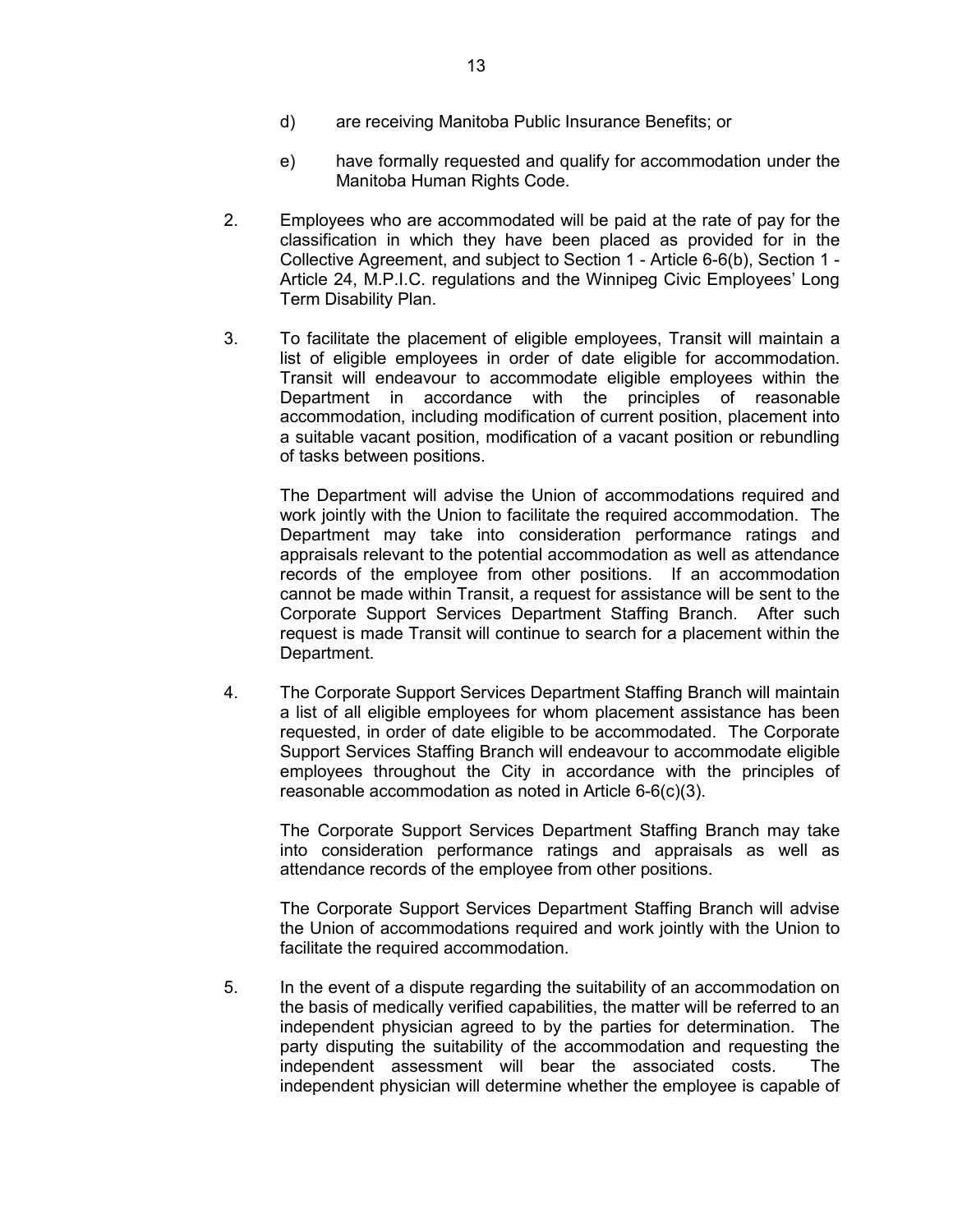performing the duties and responsibilities identified and this determination will be final and binding on all parties.

- 6. An employee who is accommodated in accordance with Article  $6-6(c)(3)$ above shall be afforded seniority in accordance with the provisions of Article 10-1.
- 7. If Management, during the probation period determines that the employee who has been accommodated in accordance with Article 6-6(c)(4) above does not meet the requirements of the position, they must provide two (2) weeks' notice to the Corporate Support Services Department Staffing Branch of their findings, outlining reasons and steps taken to alleviate their concerns. If during the initial probation period, the employee accommodated in accordance with Article 6-6(c)(4) above finds the position unsuitable, they must provide two (2) weeks' written notice to the Corporate Support Services Department Staffing Branch and Department Management, outlining their concerns.
- 8. A Department may, before expiry of the probation period, and after discussion with the Union and the employee, extend the probation of an employee who is accommodated in accordance with Articles 6-6(c)(3) or 6-6(c)(4) above for an additional six (6) months.
- 9. Accommodated employees shall continue to maintain their seniority within their previous classification and Department until such time as:
	- a) the employee is found fit to return to their previous classification and Department; or
	- b) the employee establishes seniority in a regular position.

# 6-7 Sickness While on Vacation

If an employee on vacation becomes ill or injured for a period in excess of three (3) days and a medical certificate is supplied that states the employee would not have been able to perform his/her regular duties due to such illness or injury he/she will be allowed to use Health Recovery Plan credits for that period. [2019]

# 6-8 Use of Vacation Credits

An employee who has exhausted all **Health Recovery Plan** credits may, upon submitting a written request, utilize for bona fide sick leave purposes any accumulated vacation credits. [2019]

# 6-9 Long Term Disability

An employee who is on extended sick leave must apply for Long Term Disability benefits as soon as they are eligible and must participate with all requirements of the Long Term Disability Plan.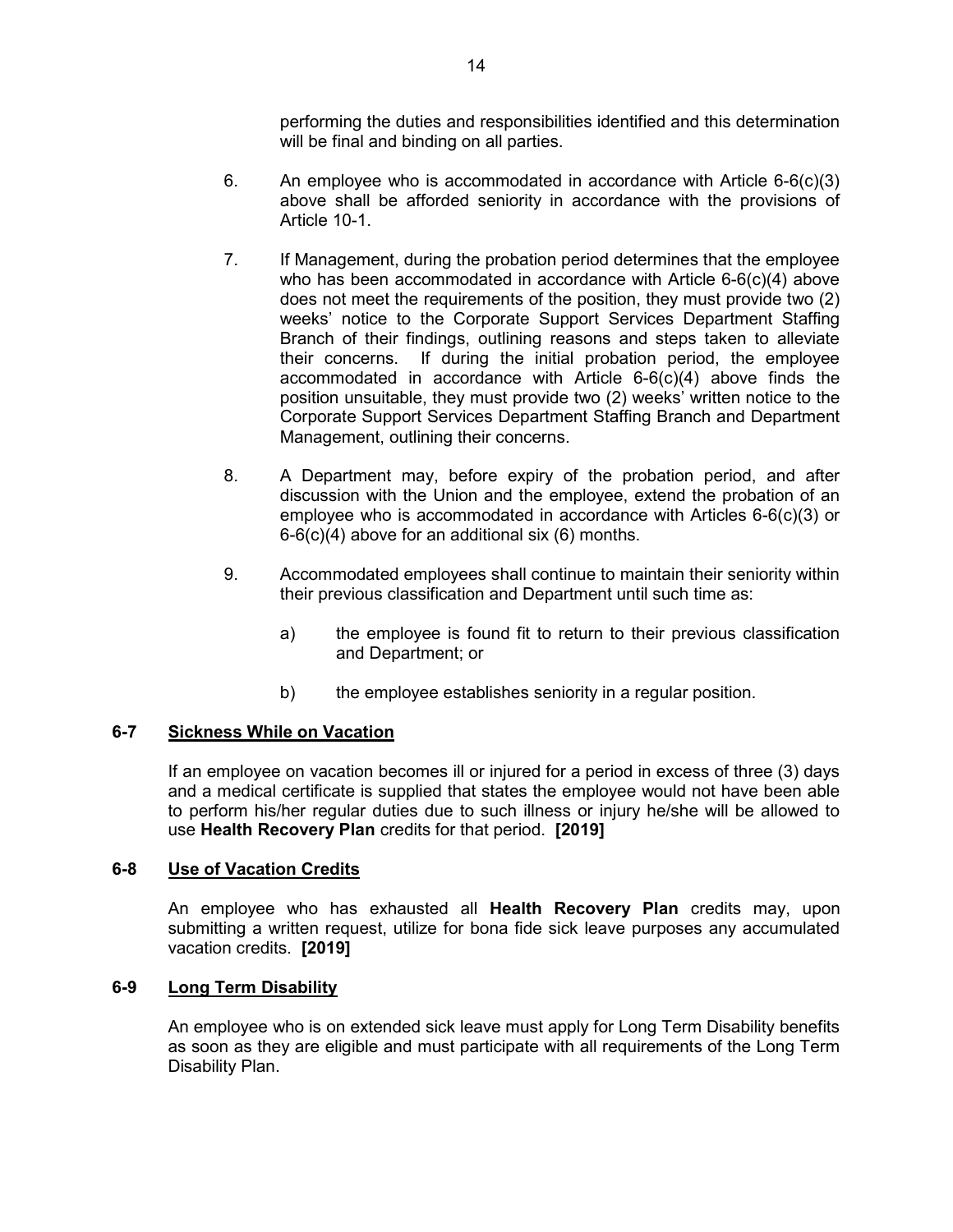#### 6-11 Method of Calculating Debits from Credits Accumulated in the Sickness and Accident Severance Plan\_\_\_\_\_\_\_\_\_\_\_\_\_\_\_\_\_\_\_\_\_\_\_\_\_\_\_\_\_\_\_\_\_\_\_\_\_\_\_\_\_\_\_\_\_\_\_\_\_

The method of calculating debits from credits accumulated in the Sickness and Accident Severance Plan from January 1, 1974 to December 31, 1984, be in accordance with the following formula:

#### PAID DAYS ABSENT PER CLAIM DAYS DEDUCTED

One (1) Week Five (5) Days Six (6) Days Five (5) Days Five (5) Days Five (5) Days Four (4) Days Four (4) Days Three (3) Days Three (3) Days Two (2) Days Two (2) Days One (1) Day **One (1) Day** 

If the claim exceeds one (1) week, the above repeats. [2019]

#### ARTICLE 7 – SUPPLEMENTAL HEALTH PLANS

#### a) Extended Health

Employees may be enrolled in the Supplementary Hospital-Ambulance Plan and Extended Health Benefits Plan on the group re-opening date (presently July  $1^{st}$ ), provided two (2) months' notice is given to the Payroll Department. New employees may be transferred to the employees' group upon commencement of employment.

The City shall pay for the Supplementary Hospital-Ambulance Plan coverage for all eligible active employees.

Active employees will pay the cost of the Extended Health Benefits Plan. Retired employees will pay the full cost of either Plan.

#### b) Dental Plan

The City shall pay one hundred percent (100%) of the premium cost of a Dental Plan, the terms of which will be supplied by the City to the Union. Pursuant to the terms of the Dental Plan, coverage will be provided to the City's employees, including members of Amalgamated Transit Union and eligible dependents.

In accordance with the above and the detailed terms of the Dental Plan, this Dental Plan will provide the following: Payment based on the current Dental Fee Schedule; one hundred percent (100%) (up to the fee guide amount) for basic and major dental services to a maximum of one thousand five hundred dollars (\$1,500.00) in each calendar year; one hundred percent (100%) (up to the fee guide amount) for orthodontic services to a lifetime maximum of two thousand two hundred dollars (\$2,200.00). Effective on date of ratification, increase orthodontic services lifetime maximum to two thousand three hundred dollars (\$2,300.00).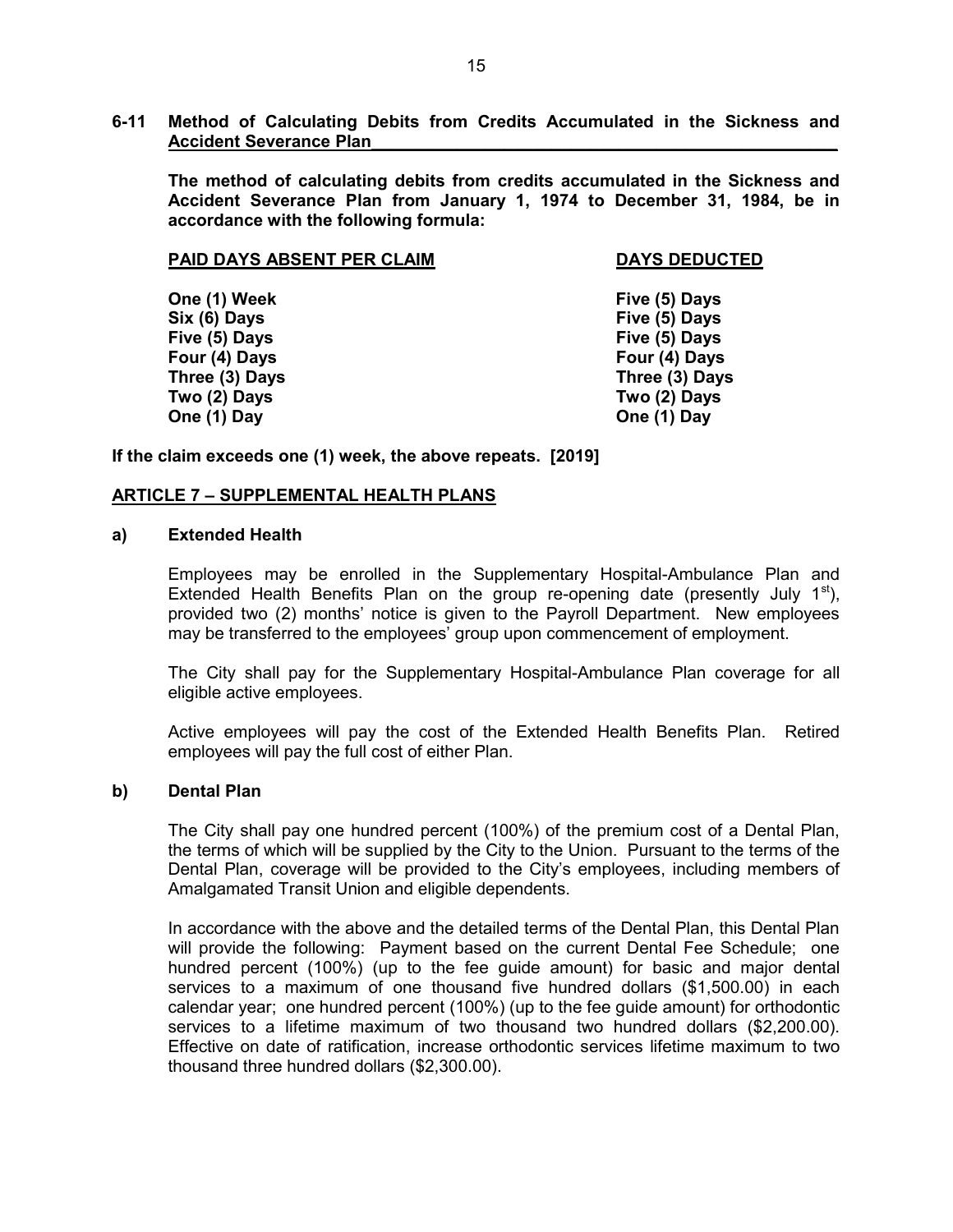#### c) Vision Care Plan

The City of Winnipeg agrees to a standard Vision Care Plan for eligible employees and their eligible dependent(s), with one hundred percent (100%) of the cost of the Plan to be paid by the City.

Eligibility for benefits and the definition of dependent(s) shall be consistent with those utilized by the City of Winnipeg Dental Plan. Maximum benefits payable under this Plan shall be:

For full time employees/dependent(s) – three hundred and fifty dollars (\$350.00) per eligible person in a twenty-four (24) month period. [2019]

For part time employees/dependent(s) – one hundred and seventy-five dollars (\$175.00) per eligible person in a twenty-four (24) month period. [2019]

The Vision Care Plan includes prescription sunglasses.

The City shall provide eighty dollars (\$80.00) per eligible person in a twenty-four (24) month period for purposes of covering the cost of an eye examination. Effective January 1, 2022 the maximum benefit shall increase to one hundred dollars (\$100.00) per eligible person in a twenty-four (24) month period. [2019]

# ARTICLE 8 – VACATIONS

8-1 Employee vacations with pay shall be based on days worked in the year (thirteen [13] four  $[4]$  week periods) ending on or before March  $20<sup>th</sup>$  of the calendar year in which the vacation is to be taken. Each employee shall receive a vacation with pay on the basis of one seven and one half  $(7/2)$  hour day for each sixteen (16) days worked (as calculated in the preceding sentence) not exceeding one hundred and twelve and one half (112½) hours of vacation pay, except that for Regular Bus Operators vacation pay shall be equivalent to the straight time value of his/her crews. Overtime and Spread Time premiums will not be included in the calculation of vacation pay.

Weekly rated employees shall be granted vacations on the same basis, except that vacations will be calculated at one and one quarter (1¼) days for each calendar month worked.

Each employee who will complete four (4) years of service in the year in which vacation is to be taken shall be entitled to a fourth  $(4<sup>th</sup>)$  week of vacation in that year and yearly thereafter. Each employee who will complete eleven (11) years of service in the year in which vacation is to be taken shall be entitled to a fifth  $(5<sup>th</sup>)$  week of vacation in that year and yearly thereafter. Each employee who will complete twenty-one (21) years of service in the year in which vacation is to be taken shall be entitled to a sixth  $(6<sup>th</sup>)$  week of vacation in that year and yearly thereafter.

8-2 For the purposes of calculating vacations and providing that the pay received by an employee in one (1) year will not exceed fifty-two (52) weeks, the following shall be considered as time worked: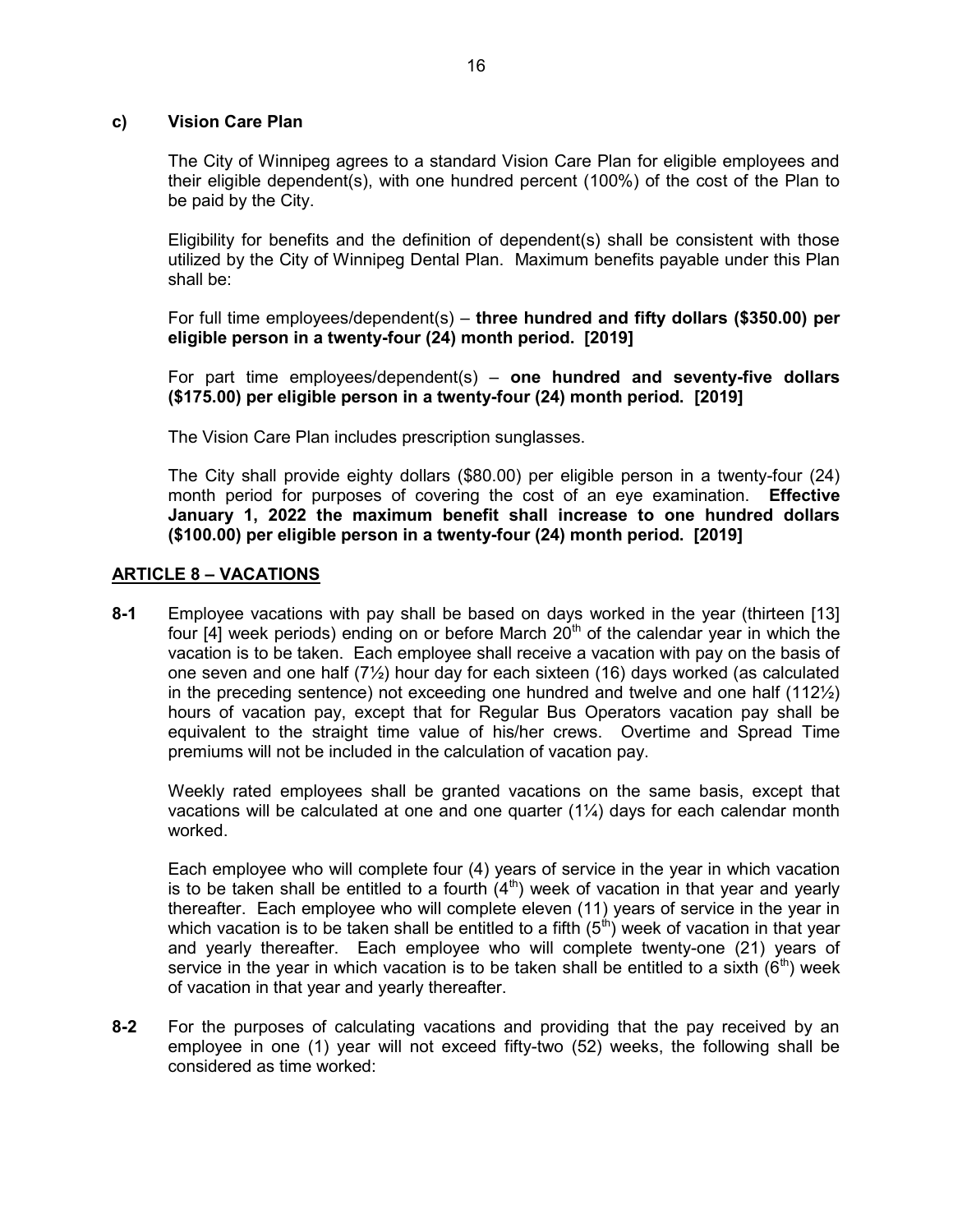- a) Time lost while serving on committees dealing with the City on matters of direct concern to the Union and the City.
- b) Time lost because of bona fide sickness, up to a maximum of sixty-five (65) working days in any vacation year. In the case of sickness, the City may require a medical certificate satisfactory to it.
- c) Holidays to be observed, as defined in this Agreement.
- 8-3 Each employee, while on vacation, shall be paid on the same basis as if he/she remained at work, except for the maximum established in the first paragraph of this Clause, with the following exceptions:
	- a) Any employee temporarily promoted to fill vacation relief shall be paid for his/her vacation period at the rate of pay he/she was receiving prior to being used as relief for vacation.
	- b) Any employee whose classification is changed thirty (30) days or less before going on his/her vacation shall be paid the rate he/she was receiving prior to such change.
	- c) Vacation pay of employees who have been engaged in higher rated work in a calendar year, shall be prorated on the basis of completed months of service in the higher rated work and their regular classifications. The required adjustment will be made in January of the following year.
	- d) Night Shift Premium will not be included in the calculation of vacation pay for Plant and Equipment and Treasury employees.
- 8-4 Vacations shall be taken according to seniority, by classification, for all classifications covered by this Agreement. Operations Division vacations will be scheduled between the Sunday closest to January 1<sup>st</sup> and the Saturday closest to December 31<sup>st</sup>; Plant and Equipment Division vacations will be scheduled between the Sunday closest to May  $1<sup>st</sup>$ and the Saturday closest to April 30<sup>th</sup>; Treasury Branch vacations will be scheduled in the same time period as the Plant and Equipment Division but subject to the Letter of Understanding Re: Treasury Vacations. Based on the requirements of the service, as many Bus Operators as possible will be permitted to take their vacation during the summer months.
- 8-5 Scheduling of Bus Operator vacation periods and the number allowed away in each period shall be determined by the Manager of Operations based on the requirements of the service. Taking into consideration the requirements of the service, long service Bus Operators entitled to more than two (2) weeks of vacation will be permitted to take the time in excess of two (2) weeks at a time mutually agreeable to the City and the Union. A copy of the proposed Vacation Schedule shall be forwarded to the Union Office at least fourteen (14) days before it is to be posted, to permit any necessary consultation between the Union and Management.
- 8-6 When an observed holiday falls within an employee's vacation period, he/she will receive an additional day's vacation or an additional day's vacation pay at the discretion of the Manager of the Division.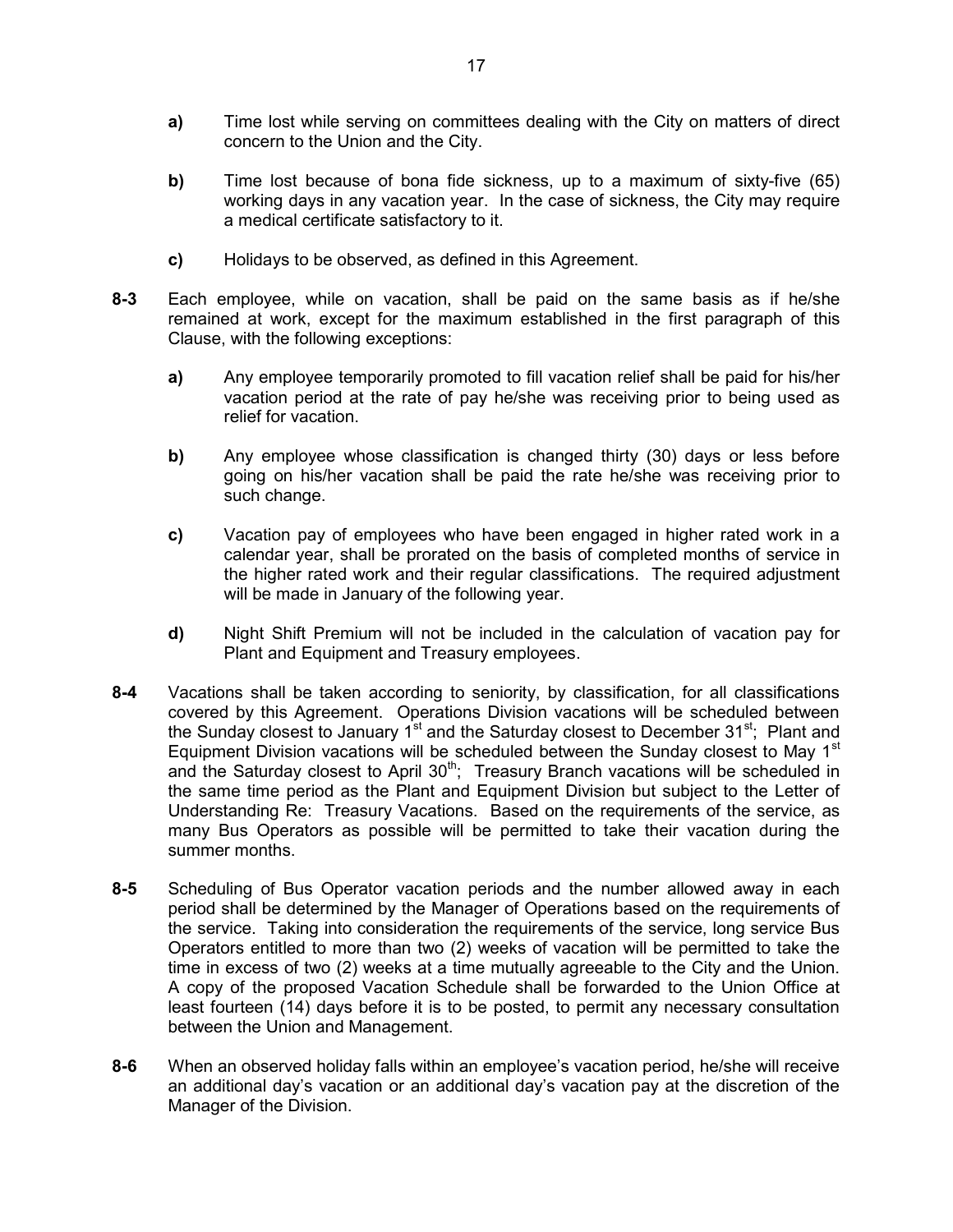- 8-7 Time in excess of two (2) weeks is to be taken at a time which will cause the least interference with the work of the Division as determined by the Manager. In calculating years of service for this purpose, an employee shall be given credit for each month in which he/she worked, except that no reduction shall be made for absence due to illness until such absence exceeds three (3) months.
- 8-8 Employees on Workers' Compensation shall accrue vacation credits until such time as they have been off for twelve (12) calendar months for any specific claim or recurrence within six (6) calendar months of returning to work.
- 8-9 Vacation pay for terminating employees will be prorated in accordance with time worked in the current vacation year.
- 8-10 Vacation credits will not be adjusted for time served under suspension for ten (10) days or less in any one (1) vacation year.
- 8-11 Employees, who are in receipt of Long Term Disability benefits for greater than two (2) years and are not engaged in a return to work plan, will be notified that they can have their vacation entitlement cashed out on the first pay period at the rate earned, following the above mentioned two (2) year period. Should an employee still be in receipt of Long Term Disability benefits after five (5) years, vacation payout will be mandated as described in this Article. Should an employee wish, they can notify the employer prior to the payout to have their vacation paid out at the rate earned as a top-up of ten percent (10%) above their Long Term Disability until it is completely exhausted. [2019]

#### ARTICLE 9 – HOLIDAYS TO BE OBSERVED

- 9-1 The following days will be observed holidays: New Year's Day Louis Riel Day (or so designated by any other name) - Good Friday – Easter Monday – Victoria Day – July 1 – Terry Fox Day – Labour Day – Remembrance Day – Thanksgiving Day – Christmas Day and Boxing Day. Any additional holiday proclaimed by the City of Winnipeg, Province of Manitoba or the Government of Canada. The Easter Monday holiday will be observed on Easter Sunday for the Operations Division only. [2019]
- 9-2 All holidays named above will be observed, and the holiday rate paid, on the day proclaimed as the holiday by the Civic, Provincial or Federal Government. Except that if holidays fall on Saturday or Sunday, Plant and Equipment Division employees who would not normally work on that Saturday or Sunday may elect a day off in lieu, on a day mutually agreeable between Management and the employee and in keeping with the requirements of the service.
- 9-3 Hourly rated employees who are laid off, or exercise their option of booking off, or where the holiday falls on a regular day off, will receive seven and one-half (7½) hours of pay, or their normal day's pay if their normal day of work is less than seven and one-half  $(7/2)$ hours. Except for employees who normally work less than seven and one-half  $(7/2)$ hours, employees who work on observed holidays will receive seven and one-half  $(7\frac{1}{2})$ hours of pay plus time and one-half (1.5x) for all time worked, or on report, except that if time worked on the holiday, including time on report, exceeds seven and one-half  $(7\frac{1}{2})$ hours, they will be paid double time (2x) for all time in excess of seven and one-half  $(7/2)$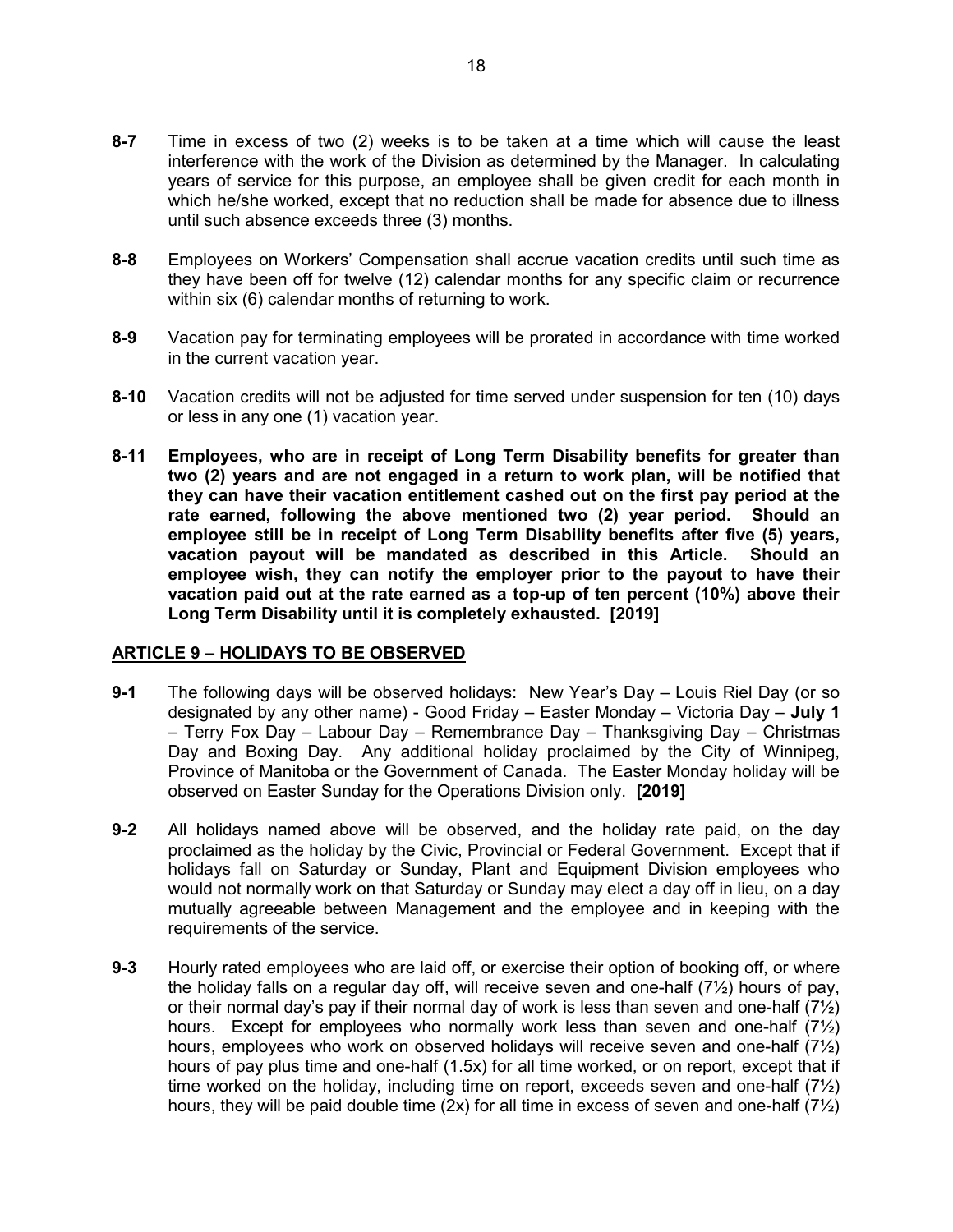hours. Weekly rated employees who work on these holidays will be paid, in addition to the regular weekly pay, time and one-half (1.5x) for the time so worked up to seven and one-half  $(7\frac{1}{2})$  hours – double time  $(2x)$  thereafter.

- 9-4 Every employee who does not work on any of the "Holidays to be Observed" in this Agreement that falls on a regular working day, shall be paid at least the equivalent of the wages he/she would have earned on that day had that day not been a holiday, notwithstanding that the employee is paid on a monthly, weekly, daily, hourly or other basis.
- 9-5 Employees will receive pay for observed holidays if they work full time on the last working day before and the first working day after these holidays. The Manager of the Division may authorize payment to any employee who works less than his/her regular shift on his/her last working day before or his/her first working day after the holiday, provided he/she has worked his/her full shift on the other of these two (2) days. An employee shall not be deprived of his/her pay for any of the above holidays if by reason of established illness, the employee is absent from work on either or both of the days immediately preceding or following the holiday. An employee who reports in person to the Supervisor of the Garage at which he/she should have reported (in the case of On-Street Relief, to the Fort Rouge Supervisor) within two (2) hours of his/her assigned starting time and who makes himself available for work on the last working day before and the first working day after the holiday will not be penalized the pay for the holiday.
- 9-6 An employee who is eligible for payment for an observed holiday will not receive Health Recovery Leave pay for the same day. [2019]
- 9-7 An employee called out when off duty on an observed holiday shall receive, in addition to pay for the observed holiday, not less than two (2) hours and forty (40) minutes pay at time and one half (1.5x) unless called out less than two (2) hours and forty (40) minutes before his/her regular work day starts.
- 9-8 On all holidays a regular Bus Operator will not sign to work on the holiday if he/she would not have been scheduled to work had it not been a holiday. On all observed holidays, a number of senior Bus Operators (according to the number required) will have the option of working or booking off. Christmas Day and New Year's Day are to be treated as other observed holidays except that no employee shall be required to work both Christmas Day and New Year's Day unless they so desire. A minimum of seven and one half  $(7\frac{1}{2})$  hours shall be paid for each signed holiday run at the holiday rate.
- 9-9 A Bus Operator who is scheduled to work on an observed holiday and does not report as scheduled will lose payment for the observed holiday unless either:
	- i) he/she is absent due to established illness; or
	- ii) he/she reports for work in person within two (2) hours of his/her assigned starting time and makes himself/herself available for work, or performs work, for a combined minimum period of three (3) hours from the time he/she reports.

In the event that the Bus Operator is requested and agrees to stay and keep himself/herself available for work after satisfying condition ii) above, then the Bus Operator is placed on change-off.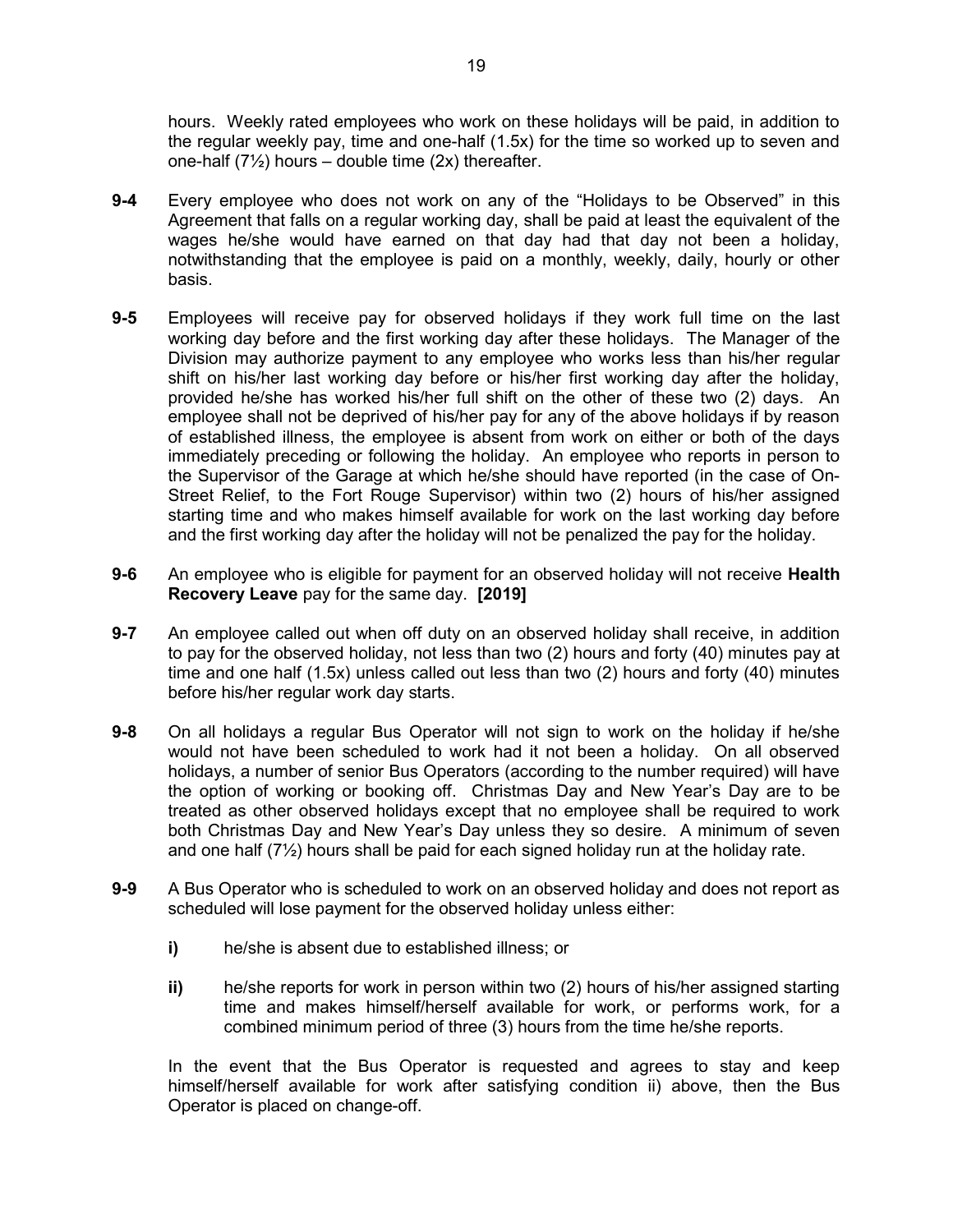In no event will the Bus Operator be obliged to stay more than two (2) hours beyond his/her original scheduled or signed time to finish that day, unless the Bus Operator agrees to do so.

#### 9-10 Religious Holidays

Employees desiring to observe recognized religious holidays will be allowed to request to forego holiday pay on Good Friday, Easter Sunday (Monday for Maintenance and Treasury) or Christmas Day, and have this amount paid on alternate days of the year, whether worked or not.

In conjunction with this, employees may further request to have up to three (3) alternate days off. Where staff levels permit, such requests will be granted in order of seniority provided the request is made, in writing, to the Director of Transit at least thirty (30) days prior to the religious holiday(s) to be observed.

# 9-11 Christmas Eve Pay

Employees who work on Christmas Eve that have work that finishes after 19:00 will be entitled to a compensation premium equal to one and one-half  $(1\frac{1}{2})$  hours of their regular rate paid at straight time. This only applies to employees who are actually working on Christmas Eve.

This Clause will be effective as of Christmas Eve, December 24, 2020. [2019]

# ARTICLE 10 – SENIORITY AND PROBATION

10-1 All persons engaged by the City will be temporary employees on probation until they establish seniority, as hereinafter provided. Seniority will be established when an employee completes six (6) months of continuous service, or eight (8) months in a twelve (12) month period, in any one (1) classification and the seniority date will be the date of entry into the classification subsequent to which seniority is established on either basis. Any employee engaged on construction work or other work where the employment is of a temporary nature, will remain a temporary employee and will not establish seniority. Nothing in any section of this Agreement shall restrict the right of the City to release a probationary employee from service.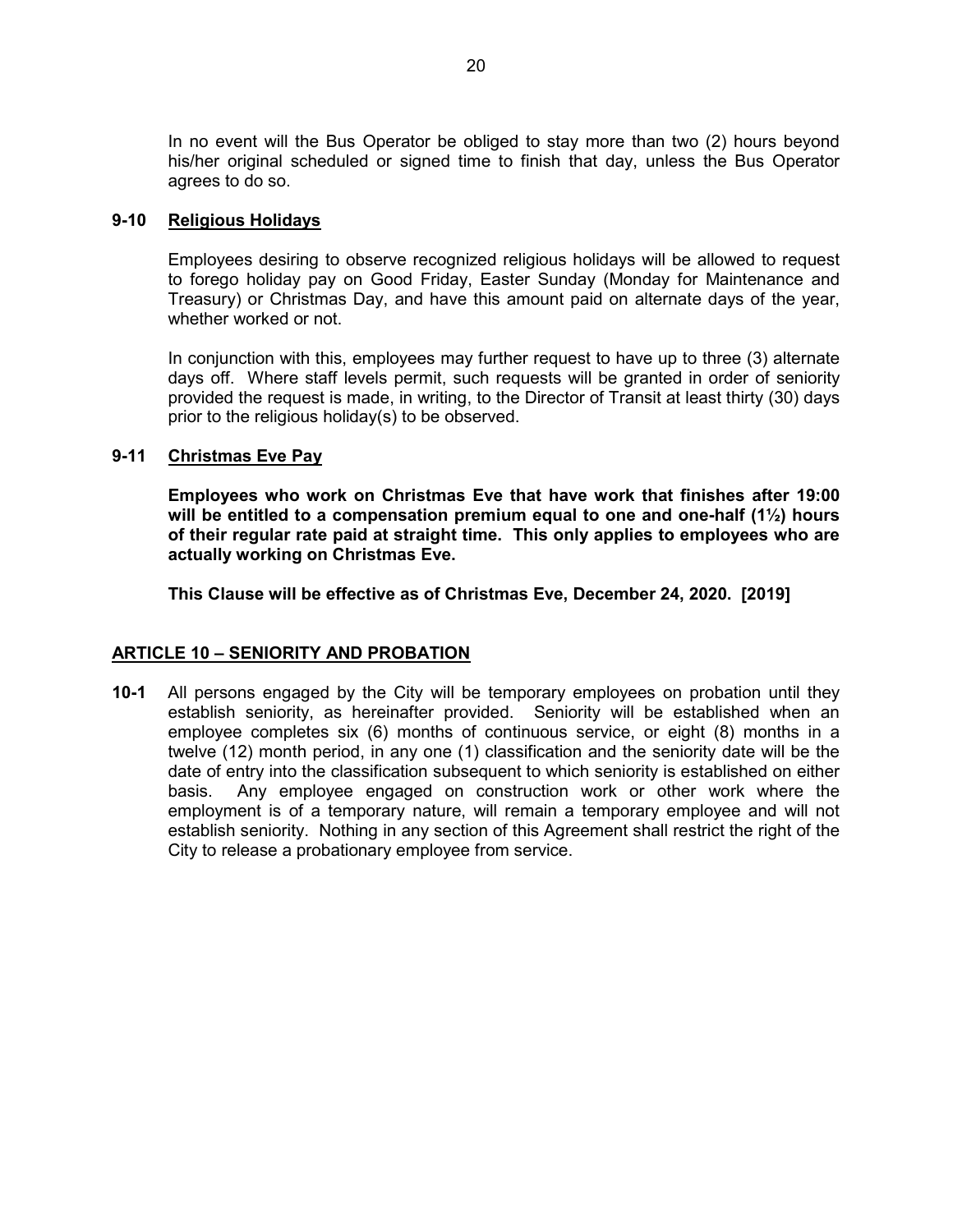- 10-2 New employees in the Operation Division will be on probation during their preliminary training. Their probation periods, as outlined in Article 10-1 above, will commence upon completion of the preliminary training program. Notwithstanding this, their seniority will be applied as of their first day of employment. In cases where the employee is likely to be unsuccessful during the probation, the employer and the Union may agree to extend probation up to an additional three (3) months to a total maximum of twelve (12) months from the date of hire. [2019]
- 10-3 When two (2) or more employees have the same seniority date, the names will be placed on the seniority list(s), in order of the lowest last three (3) digits of their social insurance number. If by chance, that two (2) or more have identical last three (3) digits, the fourth  $(4<sup>th</sup>)$  digit will be used. [2019]
- 10-4 An employee who establishes seniority in a classification, voluntarily leaves that classification and subsequently re-enters that classification as the successful applicant to a bulletin for a permanent or temporary position, will have his/her seniority back dated on the basis of credits for calendar years, months and days worked in the position subsequent to first having established seniority. Credits will be applied to the most recent date of re-entry into the classification. [2019]

#### ARTICLE 11 – PROMOTION

- 11-1 When any vacancy occurs, seniority with efficiency shall govern promotion from the next lower class of similar work. Employees in all classes shall prepare themselves for promotion to the next higher class and the City agrees to give every reasonable opportunity to suitable men/women to train and qualify for a higher classification of work when men/women are required for such work.
- 11-2 In the event of changes providing for new classifications within the Transit System, every consideration will be given to filling these positions by present employees within Transit Divisions.
- 11-3 If, during a trial period of six (6) months, an employee promoted from a lower class to a higher class proves unsatisfactory in the higher class, he/she shall revert to his/her previous position and resume his/her seniority in that class. In the event that any man/woman is deemed unsatisfactory during the six (6) month trial period, the City agrees to inform the Union and give them the opportunity to discuss its reasons before the employee reverts to his/her previous position.

A promoted or transferred employee shall have the right to return to his/her former position during the six (6) month trial period provided that he/she remains in his/her new position until such time as a suitable replacement is found.

An employee who exercises their right to return to their former position, during the six (6) month trial period will not be considered for promotion or transfer to that same classification for a period of two (2) years. The two (2) year period will commence at the start of the trial period following promotion or transfer. [2019]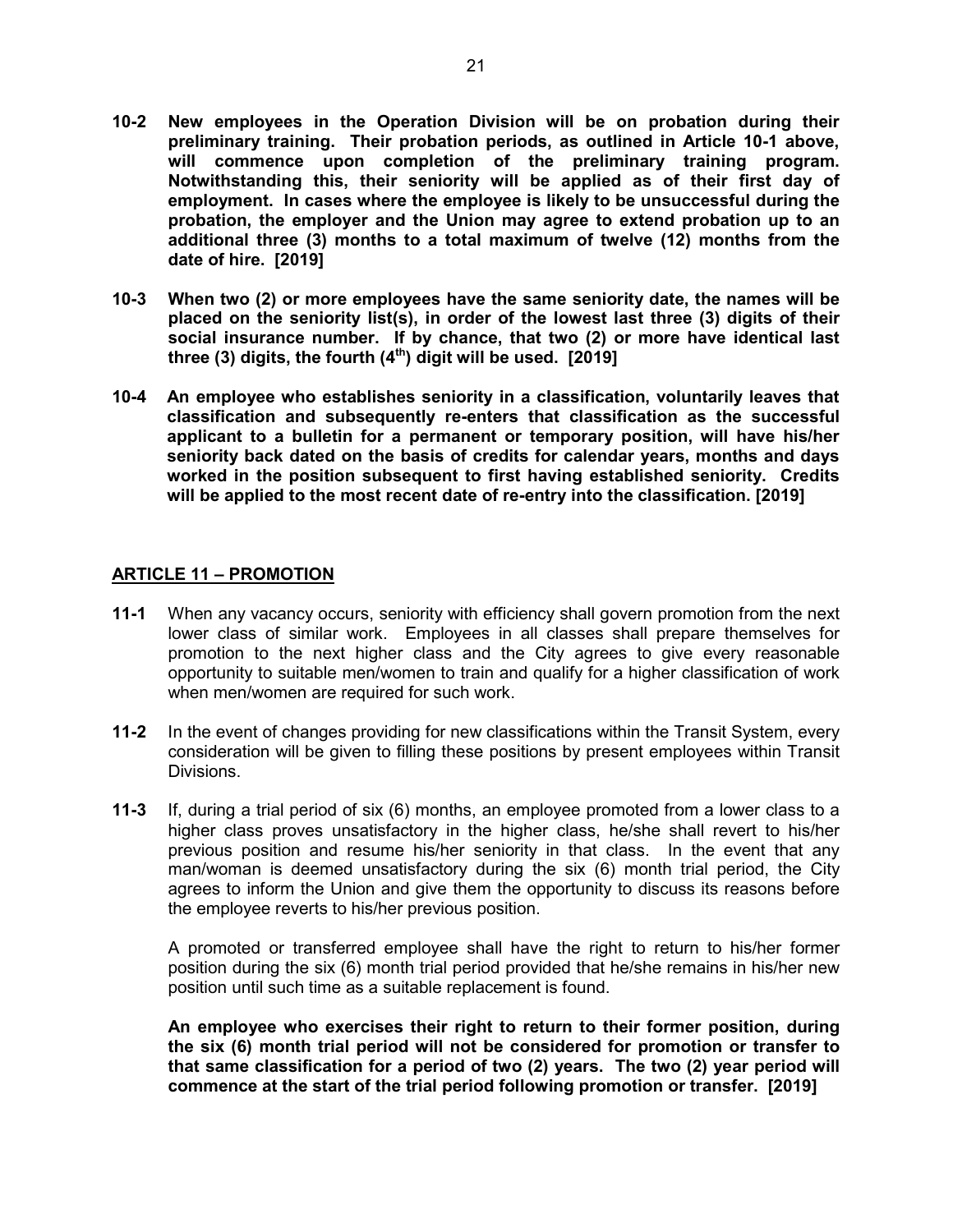- 11-4 All vacancies in the Plant and Equipment Division whether temporary or permanent will be bulletined within thirty (30) days and the City may fill the positions by appointment during the thirty (30) day period. However, no employee by reason of a temporary appointment shall gain an advantage over any other employee when applications are considered for bulletined positions.
- 11-5 Applicants who have previously established seniority in the classification being bulletined and who were subsequently laid off will be given first consideration in filling a permanent or temporary vacancy, based on seniority with efficiency. If no applications are received from employees with previously established seniority in the classification, employees will be considered on the basis of seniority with efficiency in their present classification with first consideration given to employees with the earliest Plant and Equipment Division starting date.
- 11-6 In the event that no employees with established seniority apply for bulletined positions in the Plant and Equipment Division, employees working in the Plant and Equipment Division who have no established seniority in any classification will be given preference on the basis of Transit starting date and efficiency.
- 11-7 When no suitable applicants can be appointed from within the Plant and Equipment Division, applications from employees in all other classifications covered by this Agreement for a temporary or permanent position shall be considered on the basis of seniority with efficiency. Bus Operators shall be given consideration for temporary positions subject to manpower requirements in the Operations Division.
- 11-8 When an employee is promoted/transferred to a position senior to that which he/she currently holds, he/she will be placed at the closest wage step that provides an increase of fifteen dollars (\$15.00) biweekly higher than the employee's salary at the time of appointment. The promoted/transferred employee will be eligible for increments annually from the date of assuming the duties of the new position, except for training/ apprenticeship positions.

 Employees who enter a training/apprenticeship program will be held at the increment level entered until they have served the time required to move to the next increment.

#### ARTICLE 12 – BULLETINING VACANCIES

- 12-1 When a permanent vacancy occurs in a Union classification and where the promotion does not follow the regular seniority, it will be bulletined in the Division. Where there is a question as to whether or not the vacancy can be filled in the Division, it will be bulletined at the same time in other Transit Divisions if no other vacancy in the same classification has been so bulletined in the preceding six (6) months, but, in any case, employees in the Divisions will be given preference as provided in the Promotion Clause.
- 12-2 Nothing herein shall prevent a temporary appointment being made until a position is filled as outlined above. No temporary appointment shall be considered permanent until bulletined as provided above.
- 12-3 A temporary position shall be bulletined if the vacancy has been in effect for a period of thirty (30) days.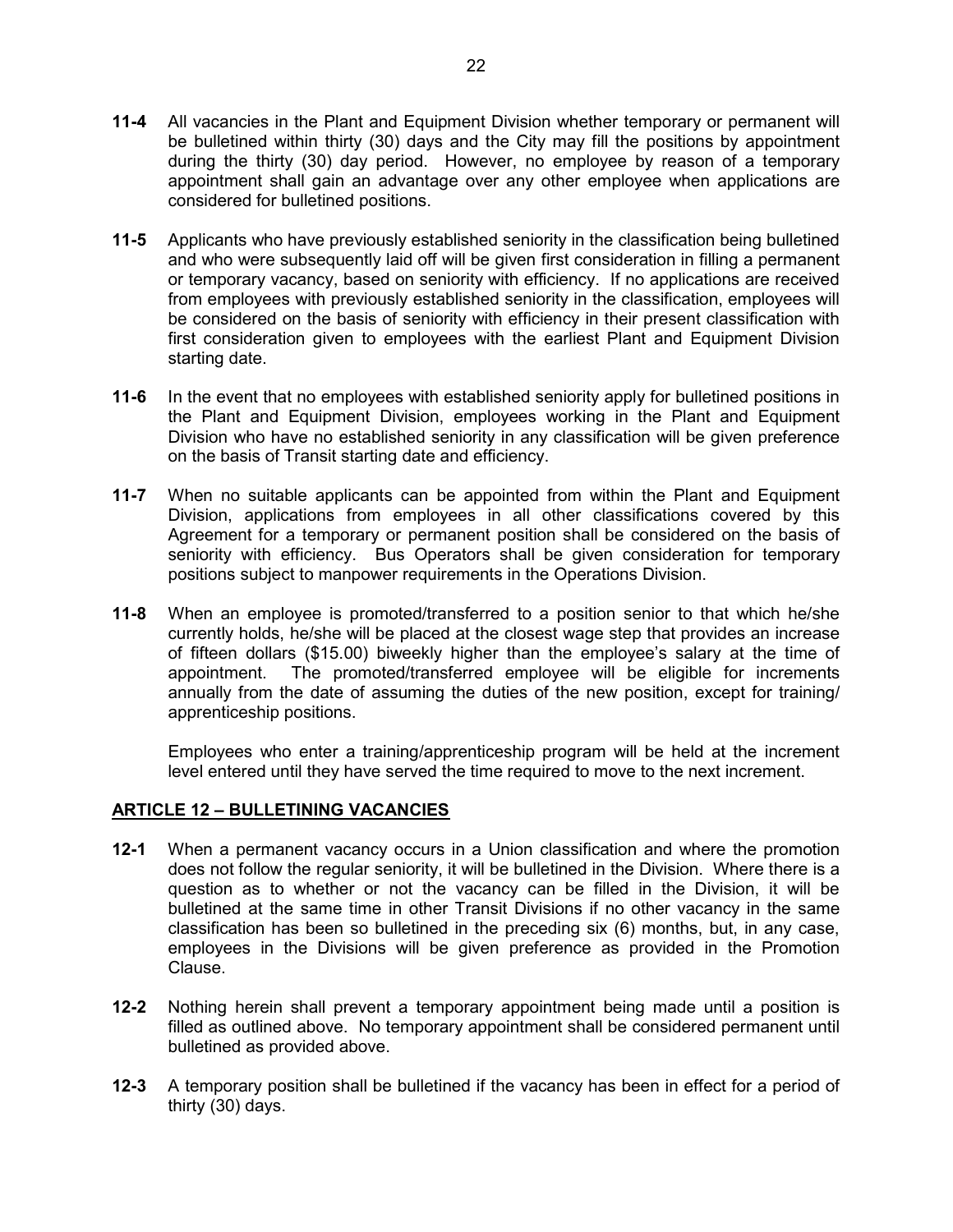# ARTICLE 13 – REDUCTION OF STAFF THROUGH LAY OFF

- 13-1 When men/women are laid off because of slack work, employees who have not established seniority shall be laid off first, efficiency prevailing. On further reduction, employees will be laid off in classifications on a seniority basis allowing the employees to work in other classifications where they have established seniority. Employees who have established seniority in more than one (1) classification may exercise the seniority of their choice. Laid off employees who exercise a seniority previously established in a classification will be placed on the seniority list for that classification on the basis of their previously established seniority date in that classification.
- 13-2 After six (6) months of continuous employment, no charge of inefficiency shall be used to retain the services of a junior man/woman over those of a senior man/woman in the same classification in case of reduction of staff
- 13-3 All employees with established seniority shall be given two (2) full working days' notice prior to being laid off on account of reduction of staff.
- 13-4 When the City desires more men/women, the men/women laid off shall be taken back according to seniority, provided that such men/women have six (6) months of service or more.
- 13-5 No laid off employee will lose seniority for failing to report for work unless that work is of a permanent nature.
- 13-6 Employees laid off shall retain seniority ranking for reemployment for twenty-four (24) months from the date of lay off.

# ARTICLE 14– NOTICE OF RESIGNATION AND REFERENCES

- 14-1 Upon resigning, an employee shall give at least two (2) full working days' notice to the City and shall not be entitled to receive his/her final pay until two (2) weeks after he/she has given notice.
- 14-2 Any employee leaving the service of the City for any cause, shall, upon request, be furnished with a confirmation of employment as to length of service, position and time period while in the City's service. [2019]

# ARTICLE 15 – TECHNOLOGICAL CHANGE

15-1 A minimum of ninety (90) days before the introduction of any technological change or methods of operation which affect the conditions of employment, wage rates, or workloads, the City shall notify the Union of the proposed change. Any such changes shall be the subject of discussion between the Union and the City. Insofar as is practical and possible, no permanent employee shall be dismissed by the City because of mechanization or technological change providing he/she has availed himself/herself of the City's retraining program as soon as such retraining program is available. An employee who is displaced will be given the opportunity to fill other vacancies related to his/her skills and qualifications according to his/her seniority. No additional employees shall be hired by the City on a permanent basis until those employees concerned are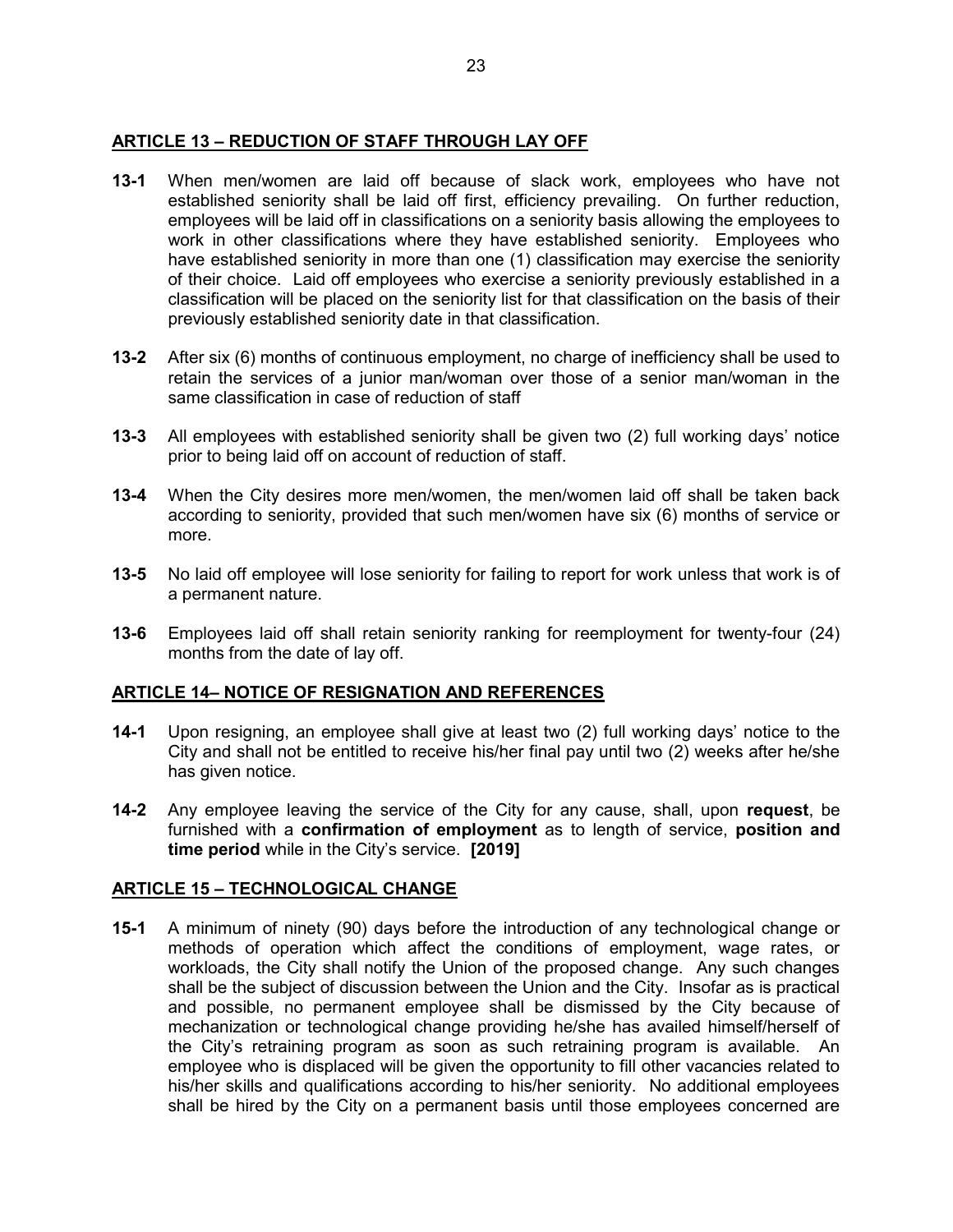notified of the proposed changes and allowed a reasonable training period to acquire the necessary knowledge and skills required for retention of their employment.

15-2 An employee who availed himself of the City's retraining program shall receive his/her former salary on a red circled basis for a minimum of fifty-two (52) pay periods.

#### ARTICLE 16 – SENIOR LABOUR MANAGEMENT COMMITTEE

This Committee shall be comprised of three (3) senior Union personnel and three (3) senior Management personnel. The Committee shall meet at least once a month to discuss common problems.

#### ARTICLE 17 – GRIEVANCES

**17-1** Should any employee to this Agreement believe they have been unjustly dealt with or that any provisions of the Agreement have been violated, they may proceed with their grievance in the following manner:

#### Step 1

Within ten (10) working days of the occurrence in question or the consequences of the event in question the employee(s) may, with the assistance of a representative of the Union, if they so desire, take up the matter with the appropriate **Superintendent or** designate in the Section within which the employee works. [2019]

**The parties'** discussion and/or resolution of the grievance at this stage shall be "without prejudice" to either party and will not be used and/or relied on by the parties at subsequent steps of the grievance process and/or at other grievance proceedings between the Union and the City. To that end, the Superintendent or designate shall render a verbal or written decision within ten (10) working days of such consultation. [2019]

# Step<sub>2</sub>

Failing satisfactory settlement in Step 1, the grievance shall be reduced to writing, outlining the particulars of the grievance, the Clauses of the Agreement allegedly violated and the redress sought. The Union may, within ten (10) working days, submit the matter to the appropriate Manager with a copy sent to Corporate Labour Relations at CSS-LabourRelations@winnipeg.ca and the matter shall be considered by the Union's Grievance Committee and such persons as may be appointed by the Manager and a decision shall be rendered within a further ten (10) working days. [2019]

#### \*At the Step 2 meeting, the parties agree to disclose the facts and evidence relied upon to support the parties' respective position. [2019]

# Step 3

Failing satisfactory settlement being reached in Step 2, the Union may, within ten (10) working days of the decision, appeal the decision of the Manager to the Director of Transit for a decision within ten (10) working days.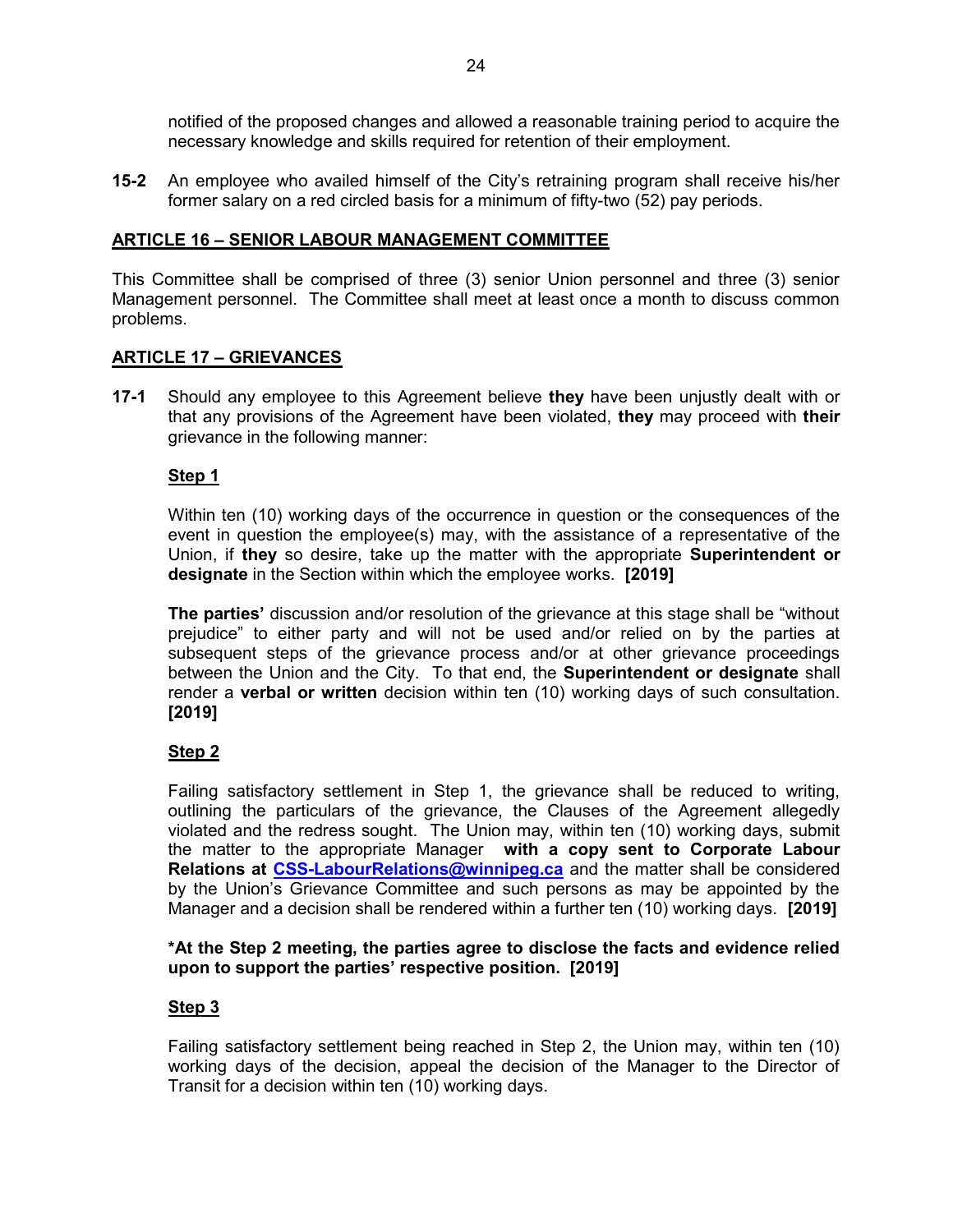# Step 4-1 – Grievance Mediation

Failing satisfactory resolve of the grievance at Step 3 either party may request voluntary grievance mediation. The parties agree the following shall represent the terms of this mediation process:

- a) The request must be made prior to the expiration of the time limits in Article 17 – Step 3;
- b) The parties must mutually agree on a choice of a mediator;
- c) The parties agree to waive, extend or suspend all time provisions contained in the grievance procedure in the Collective Agreement, with respect to the last step referring to arbitration;
- d) Any discussions or recommendations by the parties are without prejudice and without precedent to any further proceedings and the mediator is not a compellable witness;
- e) Unless previously agreed upon in writing by the Union and the Employer, the mediator will not make written recommendations and does not have the jurisdiction to bind the Union and Employer to any recommendations;
- f) The parties understand the mediation meetings are not hearings and therefore are not formal;
- g) The Grievor will be advised by the Union of the date and place of this grievance mediation, and will be invited to attend;
- h) Each party shall pay one-half  $\left(\frac{1}{2}\right)$  of the fees and expenses of the mediator if there is a cost associated; and
- i) Either party shall be able to cancel mediations prior to booking in circumstances that may exceed expected timelines. [2019]

#### Step 4-2

- a) In the event the grievance is referred to mediation under Step 4-1 within thirty (30) working days from the date either party concludes the mediation process in writing, the Union may refer the grievance to arbitration.
- b) In the event the grievance is not referred to mediation the Union may refer the grievance to arbitration within thirty (30) working days from the date of decision of the Director of Transit. [2019]
- 17-2 The Union may originate a policy grievance on behalf of an employee or a group of employees, with respect to any matter of dispute which affects the general membership of the Union, and to seek adjustment with the City in the manner provided in the grievance procedure. Such a grievance shall commence at Step 2 of the grievance procedure with the appropriate Manager(s).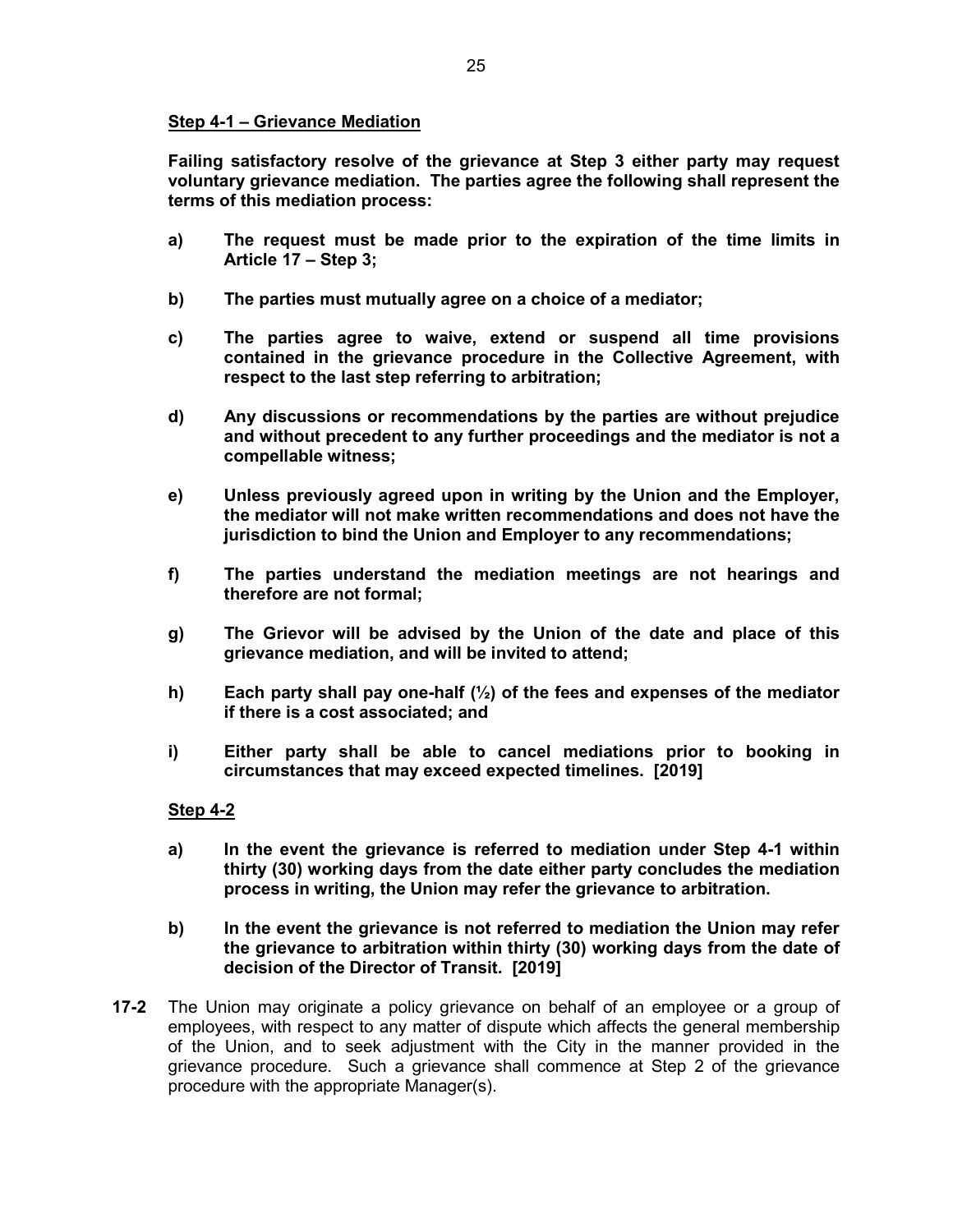- 17-3 If, after an investigation, such employee is found not guilty of sufficient cause to warrant discharge or suspension, the employee shall be reinstated into their former position and paid for all time lost. [2019]
- 17-4 In the case of a Departmental decision to terminate an employee of the bargaining unit, the parties agree that the grievance can bypass all Steps and advance to Step 4 of the grievance procedure. [2019]
- 17-5 It is agreed that the presentation and processing of any grievance herein must be followed strictly according to the grievance procedure and all Steps thereof and within the applicable time limits set out. Time limits can be extended by mutual agreement of the parties in writing at all steps of the grievance and arbitration steps outlined in the Collective Agreement. If either party fails to comply with the applicable stages and time limits set out, the grievance may proceed according to the required time limits to the next succeeding step of the grievance procedure. [2019]

# 17-6 Arbitration

- a) When either party requests a matter be submitted to arbitration, the request shall be made by registered mail addressed to the other party of the Agreement with a copy to Corporate Labour Relations at CSS-LabourRelations@winnipeg.ca.
- b) Arbitration shall consist of a single arbitrator.
- c) In the event either party does not agree to a single arbitrator, or in the event the two (2) parties are unable to agree on an individual to serve as a single arbitrator, a three (3) person Board of Arbitration shall be established to deal with the question. One (1) member shall be appointed by the Union, one (1) by the City and the third, who shall be Chairman, by agreement of the two (2) appointees. Where the party receiving the notice fails, within twenty-one (21) days, to appoint a member of the Arbitration Board, or where the two (2) appointees of the parties fail, within fourteen (14) days, to agree on the appointment of a third member of the Arbitration Board, the Minister of Labour, upon the request of a party to the Agreement shall appoint a member on behalf of a party failing to make an appointment or shall appoint the third member as the case may be, or where the case requires, shall appoint both. The decision or award of any two (2) arbitrators shall be final. Such award shall be made within thirty (30) days of the date of the hearing.
- d) The expenses and compensation of the arbitrator selected by each party shall be borne by the respective party, and the expenses and compensation of the Chairman of the Board of Arbitration shall be borne equally between the parties.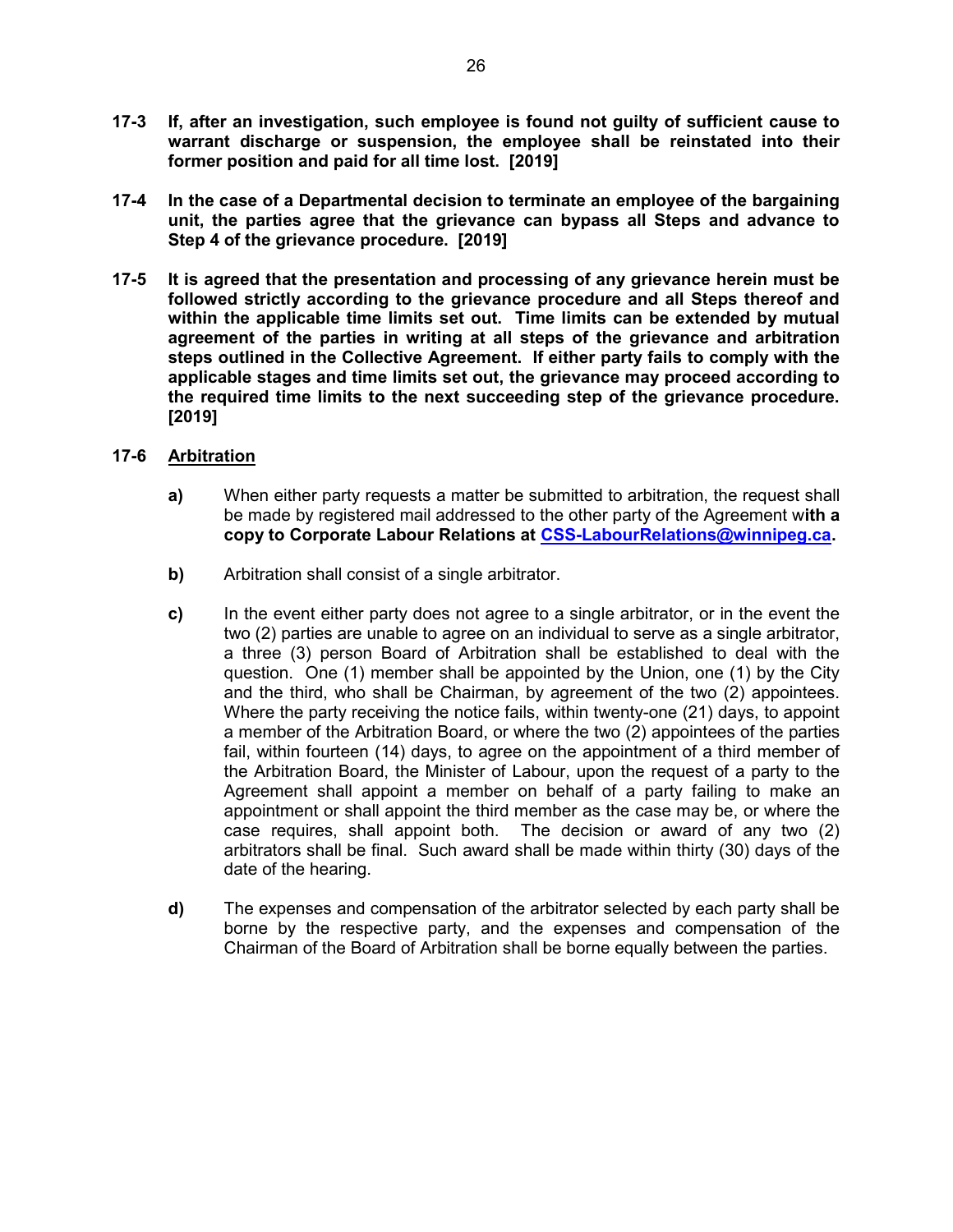# ARTICLE 18 – LEAVE OF ABSENCE

- 18-1 a) A permanent full-time employee, who has at least eighteen (18) months of service with the Employer, may request unpaid personal leave of absence for compassionate or exceptional circumstances of up to thirty (30) calendar days when approved by the Director or their designate. The employee shall make a written application to the employer with a copy to the Union. The leave of absence is at the sole discretion of the employer.
	- b) An employee approved for a leave of absence will be responsible to meet with Compensation and Benefits in advance to arrange post-dated cheques to cover both portions of the pension and benefits during their absence. Failure to do so will result in the suspension of benefits and pension contributions during the absence.
	- c) The leave of absence may be extended for additional periods of thirty (30) calendar days when approved by both the Director and Union in writing. Seniority shall accrue during the extension.
	- d) Employees will not be granted leave to take other work or go into business for themselves.
	- e) Employees on a leave of absence without pay will be required to pay minimum dues to their union. [2019]
- 18-2 Any employee who is elected to the School Board, City Council, Provincial or Federal Legislature or Government Board, or elected or appointed to office of the Union or the headquarters of the organization with which the Union is affiliated, which requires his/her absence from the City's employ, shall during such leave of absence retain his/her seniority and may, upon completion of such duties, return to the City's employ. Affiliated labour organizations shall include the Winnipeg Labour Council, Manitoba Federation of Labour, the Canadian Labour Council, the AFL and the CIO with allowances made for any subsequent name changes adopted by these organizations.
- 18-3 Officers of the Union shall be granted leave of absence on business of the employees insofar as the regular operation of the service will permit and their applications for leave of absence shall be given preference over any other applications for leave of absence on the same day. Whenever possible the Union will give twenty-four (24) hours' notice of such requested leave.
- **18-4** An employee may accept employment with the City in a position outside the scope of this Agreement for a period of six (6) consecutive months without forfeiting his/her seniority and may return to his/her classification any time within the six (6) months, except if the position is temporary and not expected to become permanent, in which case the employee shall forfeit all rights, privileges and seniority provided by this Agreement effective the date the employee accepts such position.

# 18-5 Bereavement Leave

a) An employee who has completed six (6) months of service with the City in accordance with Article 10 shall, at his/her request, be granted four (4) regularly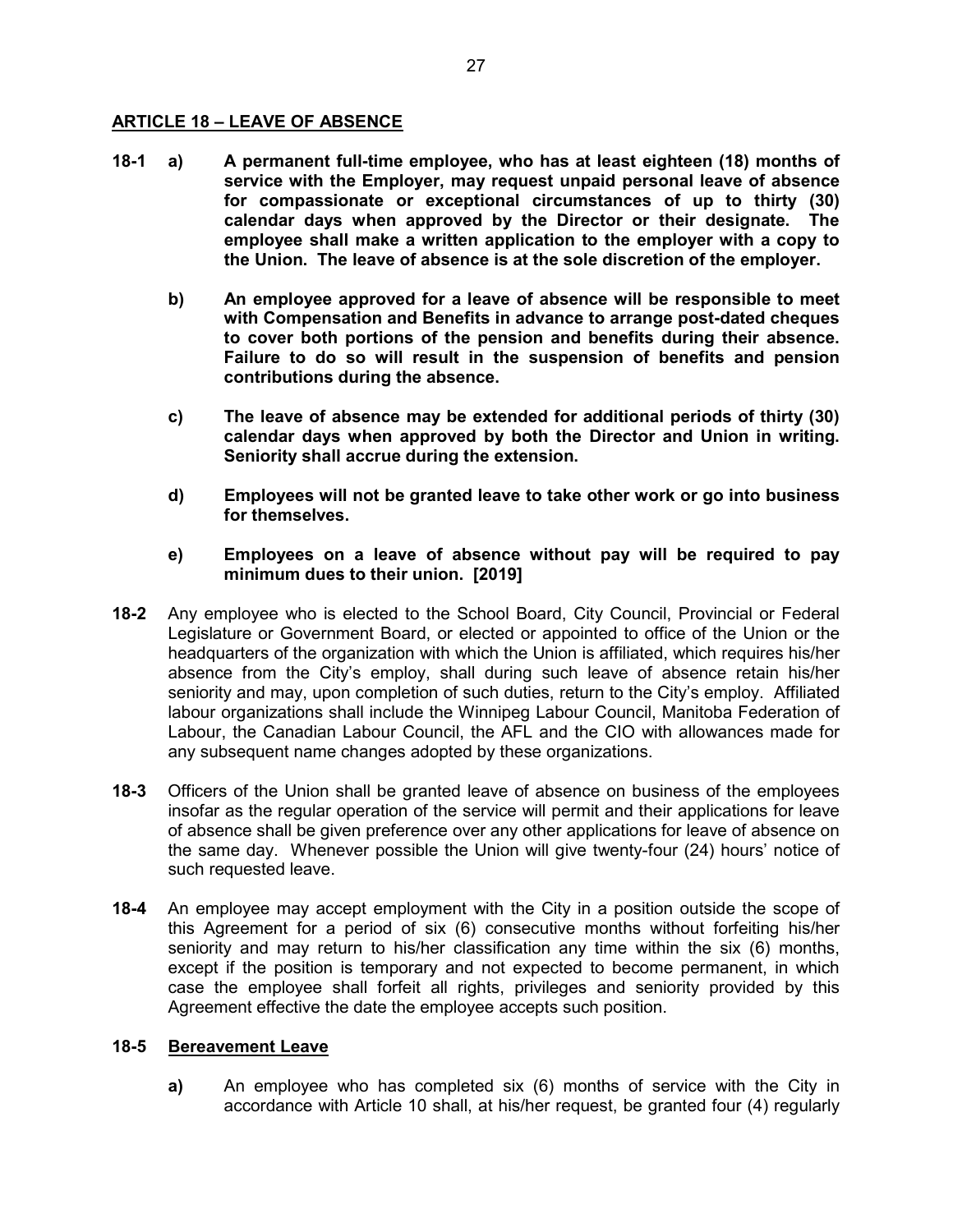scheduled consecutive work days leave without loss of salary or wages in the case of death of a parent (including step parent), spouse (including registered common law spouse), brother, sister or child, including child of a registered common law spouse.

- b) An employee who has completed six (6) months of service with the City in accordance with Article 10 shall, at his/her request, be granted up to two (2) regularly scheduled consecutive work days leave without loss of salary or wages for purposes of making arrangements for and/or attending a funeral in the case of death of a mother-in-law, father-in-law, including mother or father of a registered common law spouse, daughter-in-law, son-in-law, grandparent, grandparent-inlaw, grandchild, brother-in-law, and sister-in-law including brother or sister of a registered common law spouse.
- c) In certain circumstances where the funeral is delayed an employee may request to separate the days of leave to coincide with the date of service.
- 18-6 Each employee covered under this Agreement shall be granted, on the day of the funeral, a maximum of three (3) hours and forty-five (45) minutes leave without loss of salary or wages to attend the funeral as a pallbearer. Where circumstances warrant, such leave may be extended without pay at the discretion of the Division Manager. If an employee is required to attend a funeral as a pallbearer more than two (2) times a year, special permission will be required from the Division Manager.

# 18-7 Maternity Leave

An employee may elect Maternity Leave under either Plan A or Plan B, depending upon which criteria she meets.

# PLAN A

- a) The City shall grant Maternity Leave to a female employee who has completed six (6) months of service with the City and who submits an application in writing to her Department Head for a leave at least four (4) weeks before the day specified by her in the application as the day on which she intends to commence such leave; and who provides her employer with a certificate from a duly qualified medical practitioner certifying that she is pregnant and specifying the estimated date of her delivery.
- b) The Maternity Leave shall consist of a period, not exceeding twenty (20) weeks if delivery occurs on or before the estimated date of delivery specified in the certificate mentioned above, or a period of twenty (20) weeks plus an additional period equal to the period between the date of delivery specified in the certificate mentioned above and the actual date of delivery, if delivery occurs after the date mentioned in that certificate.
- c) The Maternity Leave granted shall commence no earlier than seventeen (17) weeks preceding the estimated date of delivery and shall terminate no later than twenty (20) weeks following the actual date of delivery. [2019]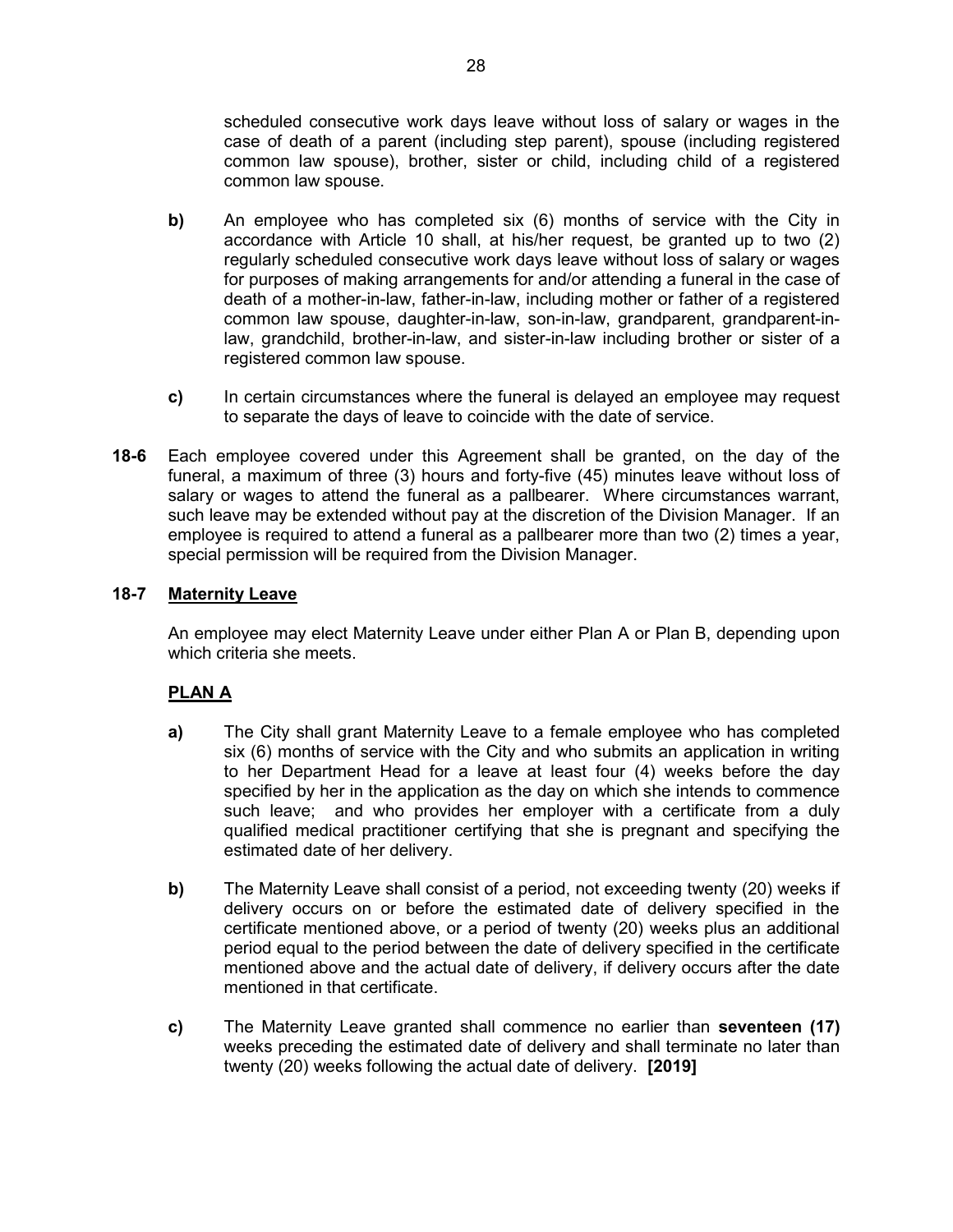- d) Maternity Leave under Plan A shall be considered as leave of absence without pay.
- e) The employee returning to work after Maternity Leave shall provide the City with at least two (2) weeks' notice prior to the date of returning to work. Employees shall, on return from Maternity Leave or combined Maternity and Parental Leave, be placed in a position comparable to and at not less than the same wages as her position prior to her commencement of Maternity Leave and without loss of seniority benefits which had accumulated at the date of her departure.
- f) The City may, notwithstanding the above, vary the length of Maternity Leave upon proper certification by the attending physician.

#### 18-7(1)

# PLAN B

In order to qualify for Plan B, a pregnant employee must:

- a) have completed twelve (12) continuous months of service with the City;
- b) submit to the Department Head an application in writing for leave under Plan B at least four (4) weeks before the date specified by her in the application as the date on which she intends to commence such leave;
- c) provide the City with a certificate from a duly qualified medical practitioner certifying that she is pregnant and specifying the estimated date of her delivery;
- d) provide the City with proof that she has applied for Employment Insurance benefits and that Human Resource Development Canada (the HRDC) has agreed that she has qualified for and is entitled to such Employment Insurance benefits pursuant to Section 22 of the Employment Insurance Act, 2005. [2019]
- 18-7(2) An applicant for Maternity Leave under Plan B must sign an agreement with the City to provide that:
	- a) she will return to work and remain in the employ of the City on a full time basis for at least six (6) months following her return to work; and
	- b) she will return to work on the date of the expiry of her Maternity Leave and where applicable, Parental Leave, unless this date is modified by the City in accordance with Article 18-8(3)(c); and
	- c) should she fail to return to work as provided under (a) and/or (b) above, she will be required to reimburse the City for the full amount of pay received from the City as Maternity Allowance during the entire period of Maternity Leave.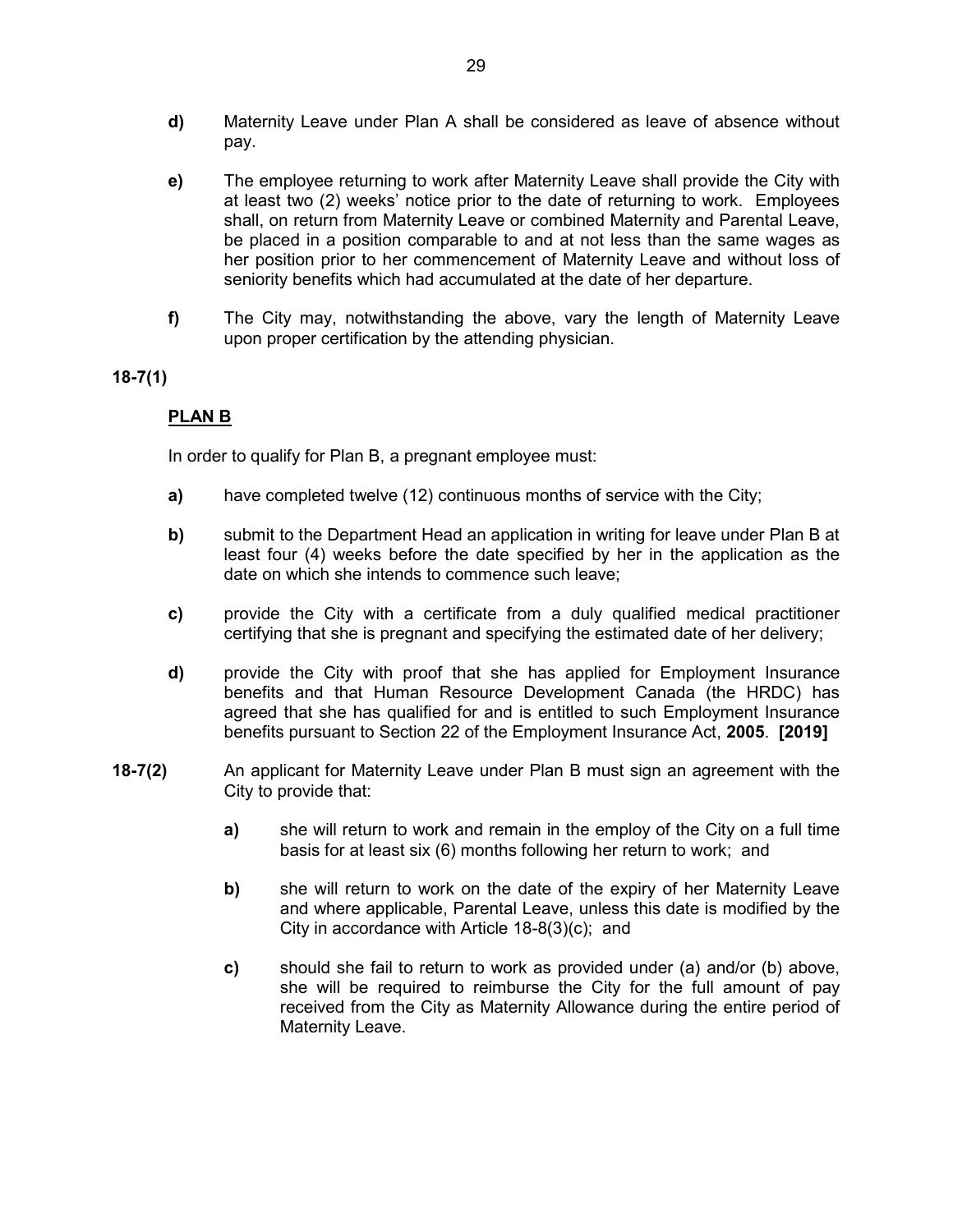- 18-7(3) An employee who qualifies is entitled to a Maternity Leave consisting of:
	- a) A period not exceeding twenty (20) weeks if delivery occurs on or before the date of delivery specified in the certificate mentioned in Article 18-  $8(1)(c)$ ; or
	- b) a period of twenty (20) weeks plus an additional period equal to the period between the date of delivery specified in the certificate mentioned in Article 18-8(1)(c) and the actual date of delivery, if delivery occurs after the date mentioned in that certificate.
	- c) The City may, notwithstanding the above, vary the length of Maternity Leave upon proper certification by the attending physician.
- **18-7(4)** During the period of Maternity Leave, an employee who qualifies is entitled to a Maternity Leave Allowance in accordance with Plan B as follows:
	- a) for the first week (to comply with new Employment Insurance regulations) an employee shall receive ninety-three percent (93%) of her weekly rate of pay (based on a thirty-seven and one half [37½] hour work week for Bus Operators); [2019]
	- b) for up to a maximum of **sixteen (16)** additional weeks, payments equivalent to the difference between the Employment Insurance benefits the employee is eligible to receive ninety-three percent (93%) of her weekly rate of pay (based on a thirty seven and one half [37½] hour work week for Bus Operators); [2019]
	- c) all other time as may be provided under Article 18-8(3) shall be on a leave without pay basis.
- 18-7(5) During the period of Maternity Leave, the City will continue to pay its portion of Pension, Group Life Insurance, Dental and Vision Care contributions based on the regular salary and regular contribution rates and provided the employee pays their regular contribution.
- 18-7(6) Plan B does not apply to part-time employees or employees who normally are subject to seasonal lay off.
- 18-7(7) The employee returning to work after Maternity Leave shall provide the City with at least two (2) weeks' notice prior to the date of returning to work. Employees shall, on return from Maternity Leave or combined Maternity and Parental Leave, be placed in a position comparable to and at not less than the same wages as her position prior to her commencement of Maternity Leave and without loss of seniority benefits which had accumulated at the date of her departure.

#### 18-7(8) Parental Leave

a) The City will grant an unpaid leave of absence not to exceed sixty-three (63) continuous weeks to any employee who has completed seven (7) months of service with the City for the purpose of the actual care and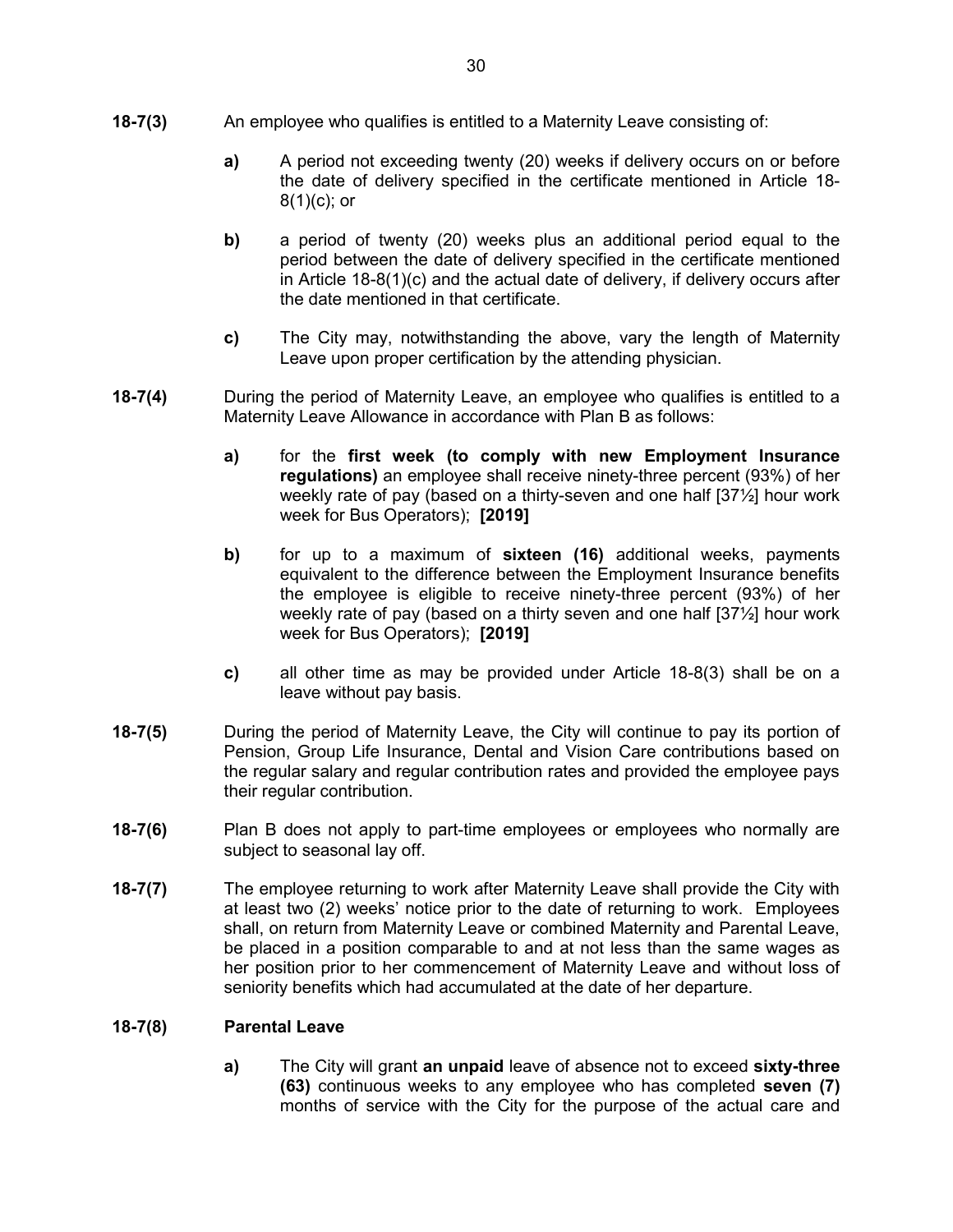custody of a child after becoming a natural or adoptive parent. The employee shall submit an application in writing, stating the duration of leave requested, to their Department Head for Parental Leave at least four (4) weeks before the day on which leave is intended to commence except in the case of an employee intending to take Maternity Leave in which case the employee shall submit their application for Parental Leave at the same time as their application for Maternity Leave. [2019]

- b) Parental Leave must commence no later than the first anniversary date of the birth or adoption of the child or the date on which the child comes into the actual care and custody of the employee. However, where an employee intends to take Parental Leave in addition to Maternity Leave, the employee must commence the Parental Leave immediately on expiry of the Maternity Leave without a return to work after expiry of the Maternity Leave and before commencement of the Parental Leave.
- c) Parental Leave shall be considered leave of absence without pay.
- d) Health Recovery credits will not accrue for any period of time the employee is absent on Parental Leave. [2019]
- e) An employee's service date (not seniority date) will be adjusted for the purposes of benefit entitlement, to reflect periods of absence from the workplace for Parental Leave that is beyond seventeen (17) weeks in duration.
- f) Seventeen (17) weeks or less taken as Parental Leave will be considered as time worked with satisfactory performance for increment purposes.

Time in excess of seventeen (17) weeks Parental Leave will not be considered as time worked for increment purposes and the employee's annual increment date will be adjusted to reflect this time not worked.

- g) The employee returning to work after Parental Leave shall provide the City with at least four (4) weeks of notice in writing prior to the date of returning to work except in the case of an employee taking more than seventeen (17) weeks of Parental Leave, in which case at least twelve (12) weeks' notice in writing shall be required.
- h) Employees shall, on return from Parental Leave or combined Maternity and Parental Leave, be placed in a position comparable to and at not less than the same wages as their position prior to their commencement of their leave and without loss of seniority benefits which had accumulated at the date of their departure.
- i) An employee on Parental Leave shall remain eligible for promotion providing the employee is available when required by the Department.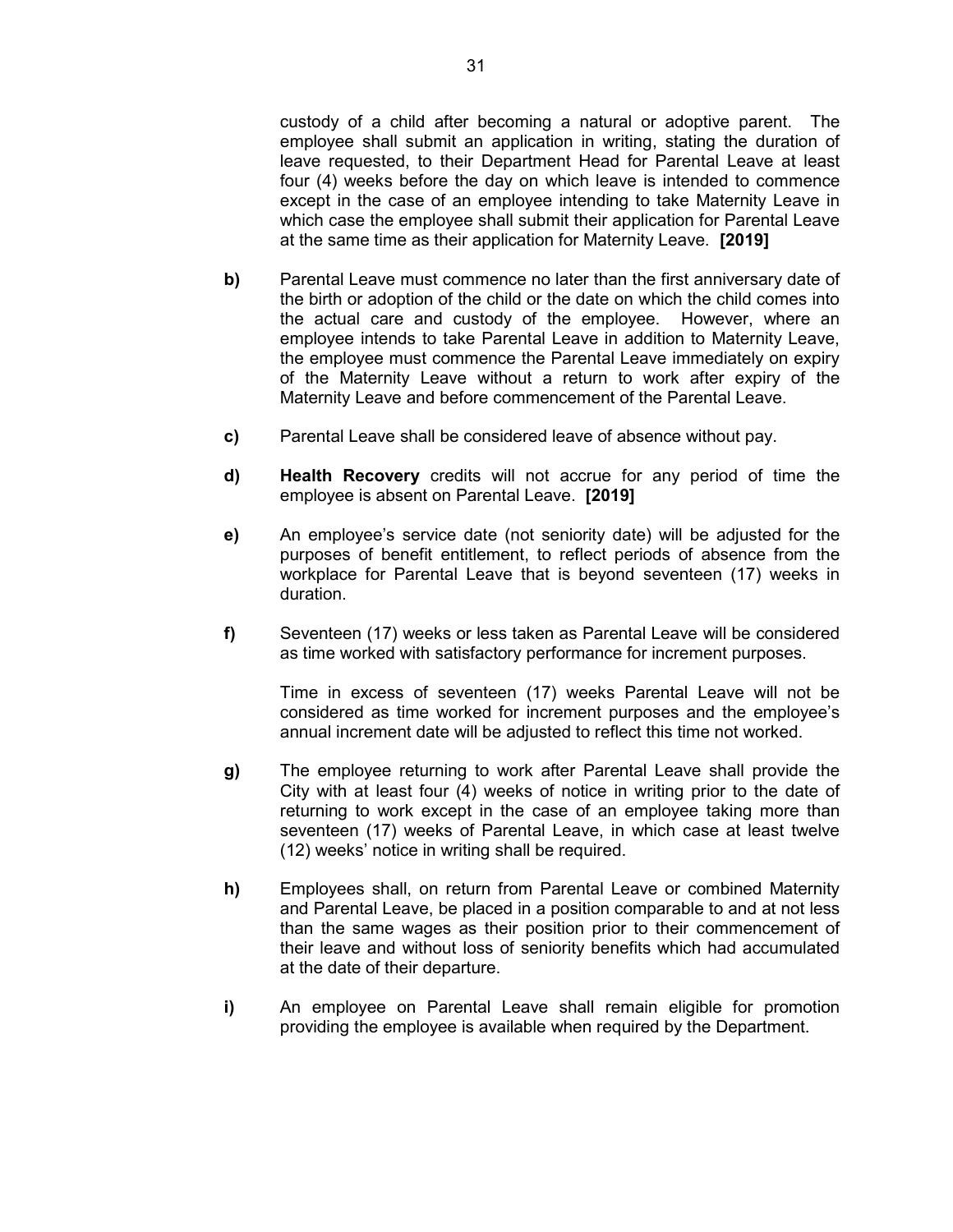# 18–8 Illness of Family Members (Family Responsibility Leave)

The Amalgamated Transit Union, Local 1505 and the City of Winnipeg Transit Department agree as follows concerning the merging of the Collective Agreement provision, Article 18-9 Illness of Family Members, which provided for the use of paid sick leave for family illness, and the Manitoba Employment Standards Code Family Leave provision, Section 59.3, which provides unpaid leave for family responsibilities. The intent of these agreed changes is to expand the Collective Agreement benefits available to employees in a way that meets the provisions of the Employment Standards Code.

# a) Purpose of Family Responsibility Leave

- i) Must be necessary.
- ii) For health of employee.
- iii) For employee to meet family responsibilities in relation to a family member as defined under the Employment Standards Code.

#### b) Booking Off and Clearance for Work

- i) Minimum forty-five (45) minutes' notice must be provided. Exceptions may be allowed where circumstances warrant.
- ii) Employees must indicate which family member the leave applies to and the reason for the leave (the general nature of an illness excludes a specific medical diagnosis).
- iii) Employees must clear themselves for work as per procedures for **Health** Recovery Leave. [2019]

#### c) Verification

Use of a Family Responsibility Leave day on the employee's workday before, workday of, or workday after a Statutory Holiday (observed holidays named in Collective Agreement) will require the employee to provide verification, satisfactory to the Department, that the leave was necessary, in order for the employee to be eligible to receive holiday pay. Verification may also be necessary in unusual circumstances, such as calling in to use a Family Responsibility Leave day after being denied a vacation day or excused absence, or if establishing a pattern of calling in Family Responsibility Leave immediately before or after days off.

#### d) Leave for Part Day

If an employee takes any part of a day, it will be counted as a day of leave.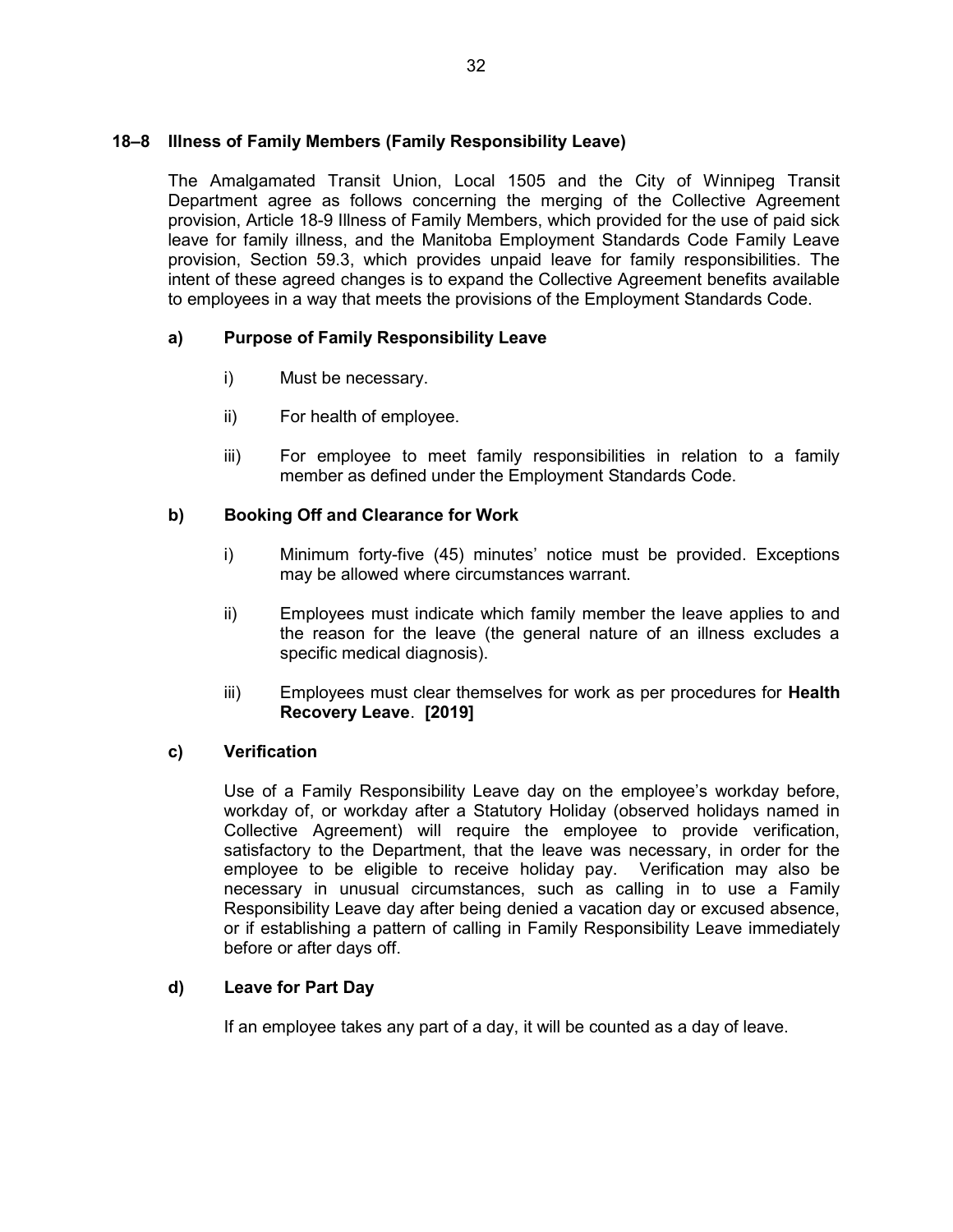# e) Number of Days

An employee shall be allowed to utilize a maximum of two (2) days per year of accumulated Health Recovery credits, plus an additional one (1) unpaid day, for a total of three (3) days (or three [3] occurrences), for Family Responsibility Leave purposes. [2019]

# f) Attendance Tracking

- i) Employees will be responsible for monitoring their own usage of days. Any days taken in excess of those allotted will be treated as unauthorized absences.
- ii) In suspected cases of abuse, employees may be required to document their absences and in failing to do so, placement in the Counsel and Guidance Program for culpable absenteeism may be appropriate.

# 18-9 Jury or Court Witness Duty

The City will grant a leave of absence without loss of pay and without loss of seniority to an employee who is required to appear for jury selection or to serve as a juror or as a witness in any court proceeding other than those occasioned by the employee's own personal affairs.. The employee must accept any offered payment from the court and will turn over to the City the payments he/she receives for such service excluding payments for travelling, meals or other expenses. The employee will present a subpoena, proof of service and payment received. When an employee is required to attend any court proceeding on his/her day off at the request of the City in a matter related to the Transit Department, he/she shall be paid for the time, otherwise he/she shall retain any payment or fees for that day.

# 18-10 Compassionate Care Leave

An employee shall receive compassionate care leave without pay, of up to eight (8) weeks, subject to the following conditions:

- a) An employee must have completed thirty (30) days employment as of the intended date of leave unless otherwise agreed to by the Employer.
- b) An employee must apply in writing one (1) week prior to taking the leave or a shorter period if circumstances warrant.
- c) An employee may take no more than two (2) periods of leave totalling no more than eight (8) weeks, which must end no later than twenty-six (26) weeks after the day the first period of leave began. No period of leave may be less than one (1) week's duration.
- d) This leave is intended to enable an employee to provide care or support to a seriously ill family member.
- e) For an employee to be eligible for leave or use Health Recovery benefits pursuant to Part (j) herein, a physician must issue a certificate stating that: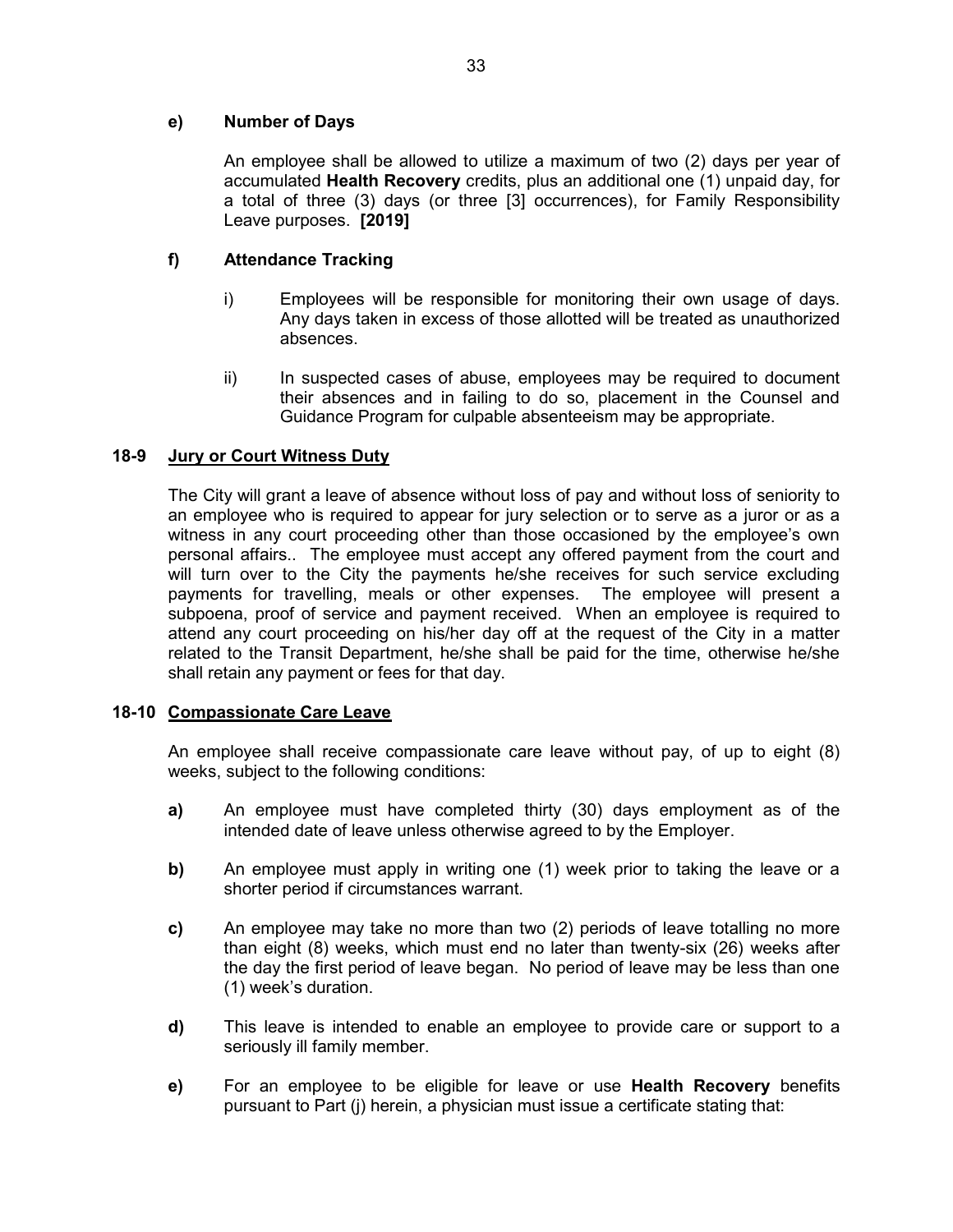- 1. a family member of the employee has a serious medical condition with a significant risk of death within twenty-six (26) weeks from:
	- i) the day the certificate is issued, or
	- ii) if the leave was begun before the certificate was issued, the day the leave began; and
- 2. the family member requires the care or support of one (1) or more family members. [2019]
- f) A family member for the purpose of this Article shall be defined as provided for in the Employment Insurance Act.
- g) An employee may end their compassionate leave earlier than eight (8) weeks by giving the Employer forty-eight (48) hours' notice.
- h) At the end of an employee's leave under this Article, the Employer shall reinstate the employee to the position the employee occupied when the leave began.
- i) Seniority shall accrue during any period of leave under this Article.
- j) Prior to the commencement of approved Compassionate Care Leave, the employee can request the use of up to ten (10) days accumulated Health Recovery credits without a medical certificate being required. [2019]
- $k$ ) Notwithstanding the notice outlined in (g), if the death of a family member occurs during this period of leave, the employee, if entitled, shall revert to Bereavement Leave as outlined in Article 18-6 of the Collective Agreement.
- l) An employee will be required to provide documentation supporting their application to Service Canada for Employment Insurance Compassionate Care benefits and acceptance of the claim.

#### 18-11 Military Leave

#### An employee, who obtained seniority, shall continue to accrue seniority while on an approved period of Military Leave. [2019]

#### ARTICLE 19 – TRANSPORTATION

No fare will be charged for employees covered by this Agreement for transportation on all routes of The City of Winnipeg Transit System.

#### ARTICLE 20 – TIME OF PAYING WAGES

20-1 Wages of employees covered by this Agreement shall be paid every two (2) weeks. Pay day shall be every second Friday for Bus Operators; the alternate Fridays for employees of the Plant and Equipment Division. Employees on office payrolls shall be paid every second Friday.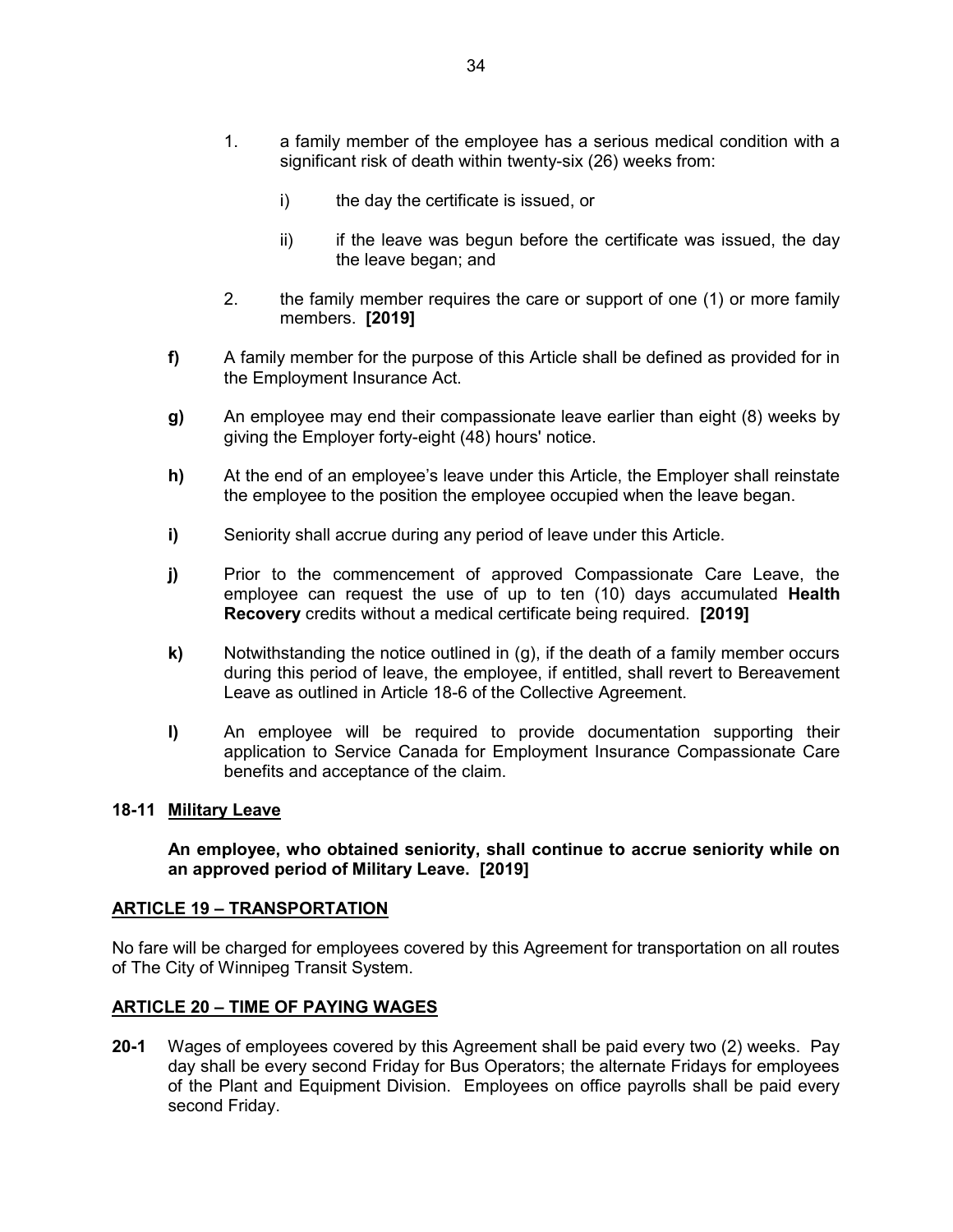- 20-2 Wages of each employee covered by this Agreement will be paid by direct deposit to the bank or other qualifying financial institution of the employee's choice.
- 20-3 Vacation pay cheques will be available from the Treasury Office in City Hall, Administration Building, provided an application for pay has been completed at least twenty (20) days prior to the date of vacation. Forms are available from the Supervisor of Finance, Transit Office.
- 20-4 A Bus Operator's detailed pay information sheet will be provided only at the request of the individual employee.

#### ARTICLE 21 – LICENSES

The basic license fee and the cost of any medical examinations required by the Province of Manitoba Motor Vehicle Branch or by the City of Winnipeg will be paid for by the City for all employees who are required to move City vehicles. The basic licence fee will only be paid provided the employee produces proof of renewal and payment the day before expiry. Bus Operators must produce proof of renewal and payment prior to 10:45 a.m. the day before expiry.

#### ARTICLE 22 – OCCURRENCE REPORT PAY

For all accident, occurrence, or witness reports required to be made by employees, a payment of thirty (30) minutes per report will be made provided that the report is completed within twentyfour (24) hours or on the first day the Transit Office is open following the accident.

In the event an employee is required to make a special trip to the Fort Rouge Garage at Management's request for the purpose of filing a "report" or amending a report, because of a request from the Police Department or Claims Branch, a payment of ninety (90) minutes per report will be made.

#### ARTICLE 23 – ASSAULT, INJURY AND WORKPLACE VIOLENCE REPORTING

- 23-1 The Union and the City are committed to establishing and continuously improving the communication of members on the Sick List to the ATU office. Accuracy of dates is of the utmost importance and changes of status issues need to be addressed without delay.
- 23-2 The Workplace Safety and Health Committee Co-Chairs will be made aware of all Notice of Injury Reports with respect to the Committee they are on. All serious incidents as identified by the Manitoba Workplace Safety and Health Act and Regulations will be investigated by the respective Co-Chairs and/or designate.
- 23-3 The ATU office will be provided with copies of written Operator Incident Reports related to violence.
- 23-4 Management Court Advocate will communicate to the ATU Office known court dates of all incidents where an ATU member is required to attend court by way of subpoena as a result of their employment.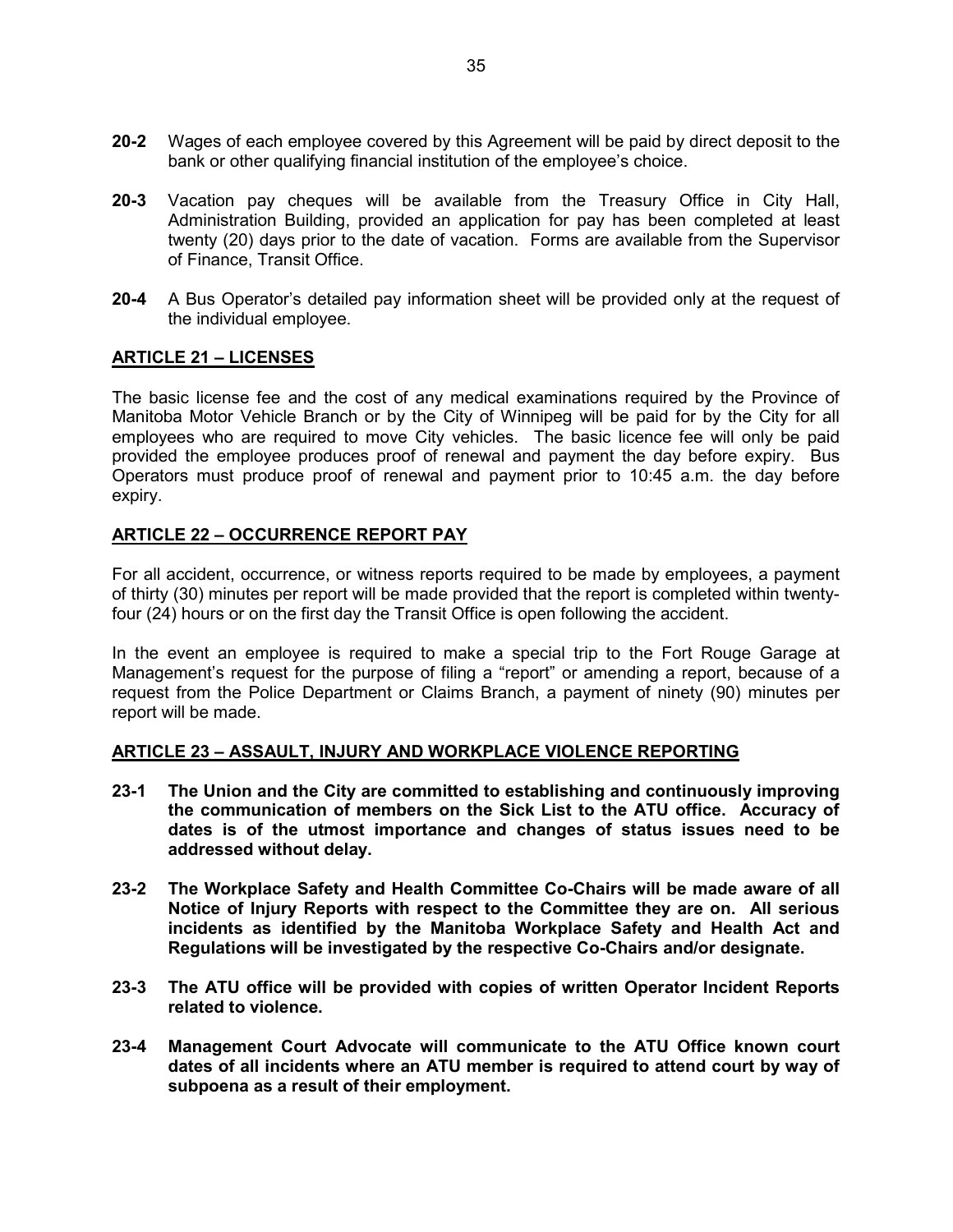#### 23-5 Assault Review Committee (ARC)

 The Assault Review Committee will review all assaults involving all Winnipeg Transit ATU employees. The Committee will consist of three (3) members:

- a) Independent Law Enforcement contractor (retired WPS or RCMP) as the Chairperson;
- b) One (1) Amalgamated Transit Union representative; and
- c) One (1) Winnipeg Transit Operations Division representative.

The Chairperson will be appointed to the Committee by mutual agreement. There will be no attempt by either Winnipeg Transit management or Amalgamated Transit Union officers to influence any decisions made by the Assault Review Committee. [2019]

# ARTICLE 24– INTERVIEW PAY

Employees called in for personal interviews outside of normal working hours by a Manager, or his/her designate, in the Transit Department, Claims and Insurance Branch, or Treasury Branch, shall be paid for all time spent in his/her office beyond the time set for the interview. Where applicable, such time shall be paid at the governing overtime rate of pay. However, no minimum payment shall apply.

#### ARTICLE 25– WORKERS' COMPENSATION

- 25-1 For all compensation claims for loss of wages that are approved by the Workers' Compensation Board on account of injury to an employee, the employee shall be allowed compensation as follows in (a) and/or (b):
	- a) during the time he/she is totally incapacitated, to the extent of the Workers' Compensation Board benefits;
	- b) where such employee is not totally incapacitated and therefore medically employable and is offered suitable employment within the City procured for him/her by the City, in an amount sufficient to bring the salary of the position offered up to that in (a) above.

Should any dispute arise as to whether any such employee is totally incapacitated or whether the offered employment is medically suitable and agreement cannot be reached between the parties, then any such questions shall be referred to the Workers' Compensation Board for determination.

- 25-2 Injured employees must make themselves available for light duties as soon as they are medically able in accordance with Workers' Compensation procedures.
- 25-3 The following benefits shall remain in effect while an employee is off on Workers' Compensation:
	- Group Life Insurance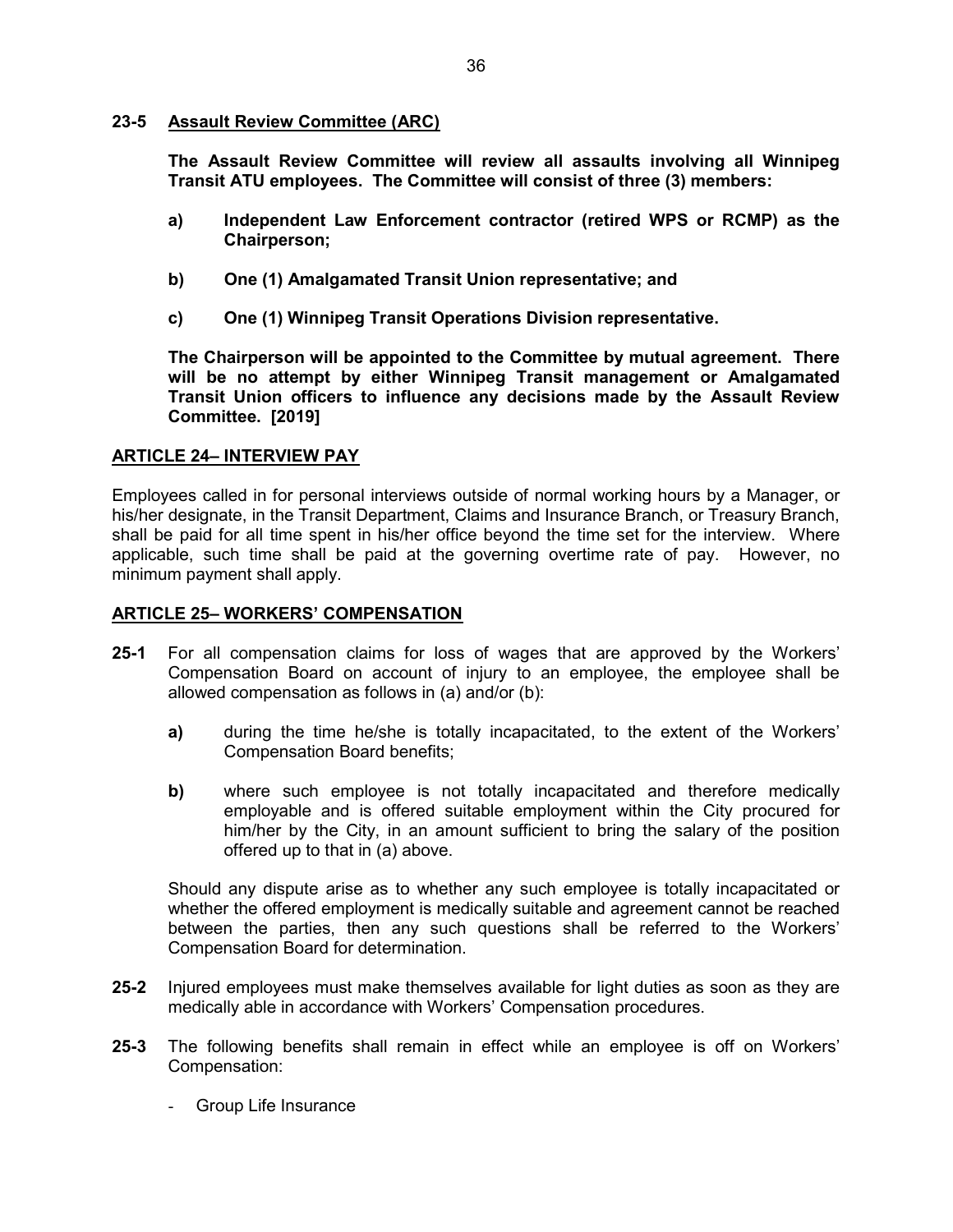- Blue Cross Insurance Coverage
- Dental Plan
- Pension Plan

Required contributions and premiums shall continue to be cost shared by the City and the employee as laid out in the Collective Agreement, and such required contributions and premiums will be remitted by the employee without delay upon being billed by the City.

Payment in lieu of rest breaks shall be prorated on the basis of time worked. Long Service Pay shall not be prorated for the first twelve (12) months for absences due to Workers Compensation.

25-4 Following a waiting period of five (5) working days after the date of the compensable injury, employees shall be provided a benefit equal to the approximated Workers Compensation payment rate which will be deducted from the employee's sick credit. Following the acceptance of the claim, the Employer shall make the appropriate adjustments to reflect the actual payment amounts authorized by the WCB.

## ARTICLE 26 – COLLECTIVE AGREEMENT JOINT NEGOTIATIONS - PAY

The City agrees to reimburse the Union for lost wages of union members involved in collective agreement joint negotiations to a maximum total of one hundred (100) hours per collective agreement.

# ARTICLE 27 – LONG SERVICE PAY

All employees covered by this Agreement shall receive service pay for each month of actual employment as hereinafter provided:

\$ 6.25 per month after 8 years of service \$12.50 per month after 13 years of service \$18.75 per month after 18 years of service \$25.00 per month after 23 years of service \$31.25 per month after 28 years of service \$37.50 per month after 33 years of service

The service pay shall be paid annually on or before Pay Period #26 in the current year.

## ARTICLE 28 – RESPECTFUL WORKPLACE

28-1 The City and the Union jointly affirm that every employee in the Civic Service shall be entitled to a respectful and safe workplace. The environment must be free of behaviours such as discrimination, harassment, disruptive workplace conflict and disrespectful behaviour and workplace violence.

The principle of fair treatment is a fundamental one and both the City and the Union will support employees who find themselves in a position that could jeopardize an employee's dignity and well-being or undermine work relationships and productivity.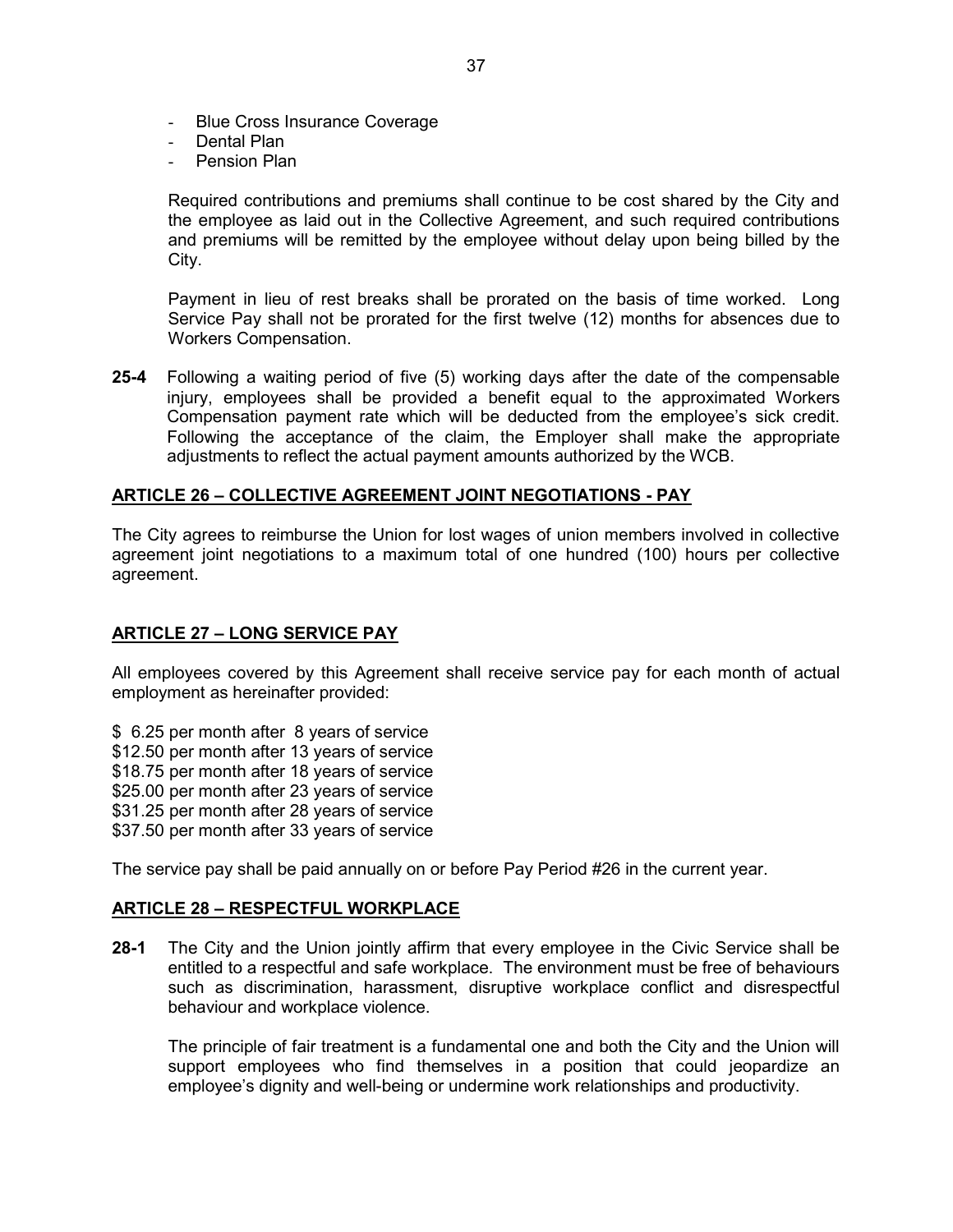## 28-2 Definitions

Although disrespectful behaviour, disruptive workplace conflict and harassment can be defined, in practice they overlap. The following definitions, although not all-inclusive, have been designed to accommodate the different types of concerns that may arise.

- a) Disrespectful behaviour is improper behaviour that is unwelcome and/or inappropriate in the workplace. It may happen once or continue over time. It can include:
	- rude comments and swearing as well as spreading unfounded or misinformed rumours that can damage people's reputations;
	- actions that invade privacy or personal property or unwelcome gestures; and
	- display or distribution of printed or electronic material that offends.
- b) A disruptive workplace conflict is defined as an ongoing dispute or a communication breakdown between two or more individuals that impacts their ability to work productively and cooperatively in the workplace. This does not limit the right and responsibility of the supervisor to operate a productive workplace in a respectful manner.
- c) Harassment is any behaviour that demeans, humiliates or embarrasses a person, and that a reasonable person should have known would be unwelcome. It may be a single incident or continue over time. Harassment includes:
	- verbal abuse:
	- actions such as touching or pushing;
	- comments such as jokes and name calling or bullying;
	- displays such as posters and cartoons; or
	- abuses of power such as threats or coercion.
- d) The Manitoba Human Rights Code prohibits harassment and discrimination related to the following characteristics: ancestry, race, ethnic or national origin, nationality, political belief, religion, family status, sex, including pregnancy, marital status, sexual orientation, source of income, and physical or mental disability.

The parties agree that there shall be no discrimination or harassment as defined by the Manitoba Human Rights Code. The parties further agree that there shall be no discrimination or harassment on the basis of place of residence or membership/activity in the Union.

e) Workplace Violence is a threat that may include but is not limited to any act, gesture or statement that may be interpreted as threatening or potentially violent. A violent act is one that causes or may cause physical harm to persons or damage to property.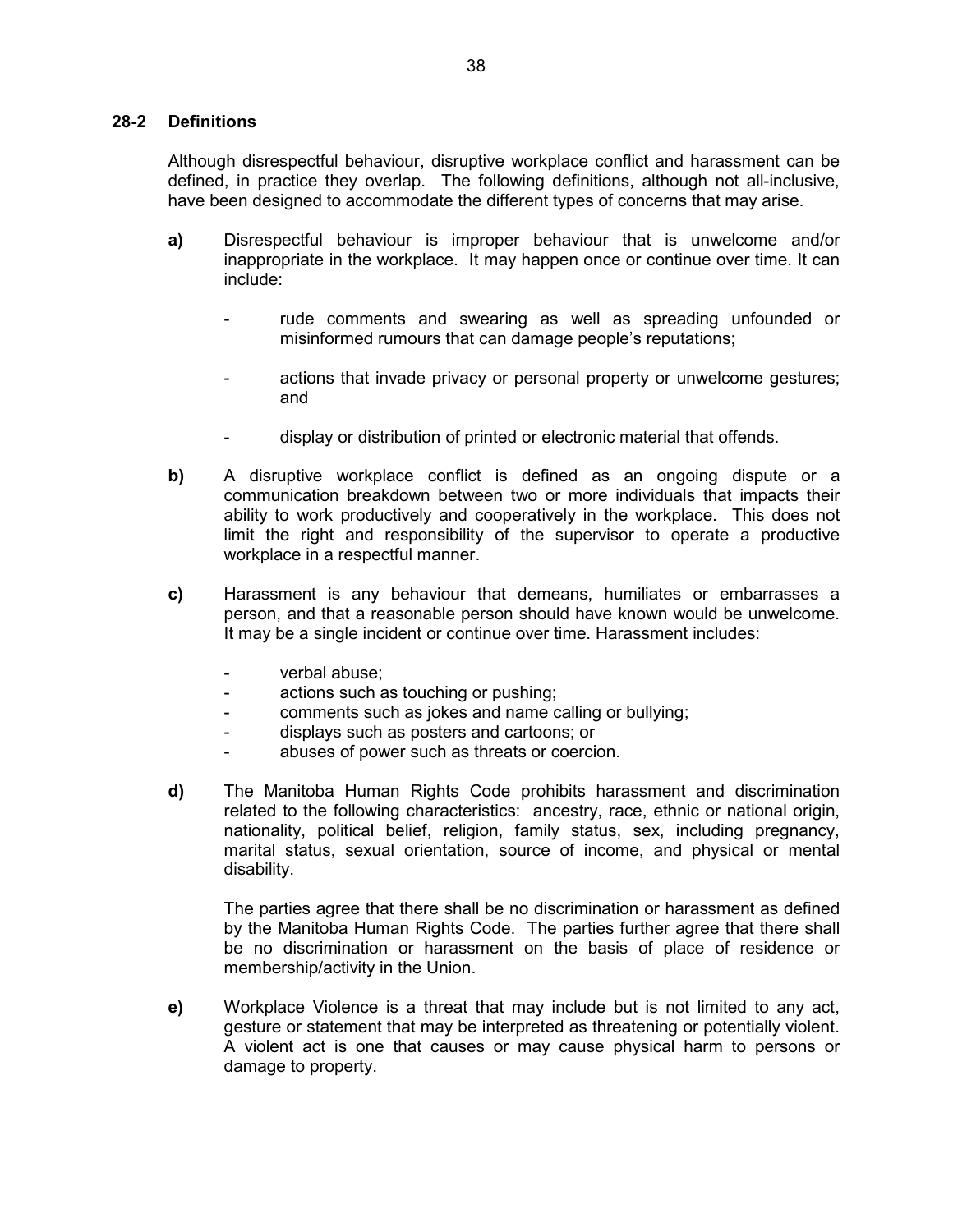## 28-3 If the Respectful Workplace Article is not being followed, the process outlined in the City of Winnipeg Administrative Standard – Respectful Workplace will apply. [2019]

## ARTICLE 29 – CRIMINAL LIABILITY

If a criminal action, including one related to a Highway Traffic Act offence, is commenced against any employee covered by this Agreement, and this action arises out of said employee's actions while in the performance of his/her duties and provided his/her actions do not constitute a gross disregard or neglect of his/her duties as an employee, then:

- a) The employee upon being charged with a criminal offence, or upon being notified of the commencement of any criminal action against him/her shall advise the Director of Transit of such criminal proceedings and may request that the City appoint counsel to represent the employee in such criminal action;
- b) The Director of Transit upon receiving a request from an employee to appoint counsel shall refer the matter to the City Solicitor. Upon recommendation of the City Solicitor to the Chief Administrative Officer or designate, the City may agree to appoint counsel on behalf of the employee;
- c) If the City agrees to appoint counsel on behalf of the employee, the employee and the City Solicitor shall forthwith meet for the purpose of appointing counsel that is mutually agreeable to both parties. In the event the employee and the City cannot agree on who should be appointed as counsel, the City shall not be responsible for payment of legal fees;
- d) Only if the City agrees to appoint counsel and the City Solicitor and the employee agree on who shall be appointed counsel will the City be responsible for payment of legal fees as billed and approved by the City Solicitor.

Nothing in this Article shall preclude the City from commencing disciplinary action against the employee in relation to his/her actions and this section shall not be construed to mean that the City shall pay any costs, expenses or fees incurred by any employee during or as a result of the City's disciplinary proceedings against such employee.

## ARTICLE 30 – CIVIL LIABILITY

If an action or proceeding is brought against any employee covered by this Agreement for an alleged tort committed by him/her in the performance of his/her duties and provided his/her actions do not constitute a gross disregard or neglect of his/her duty as an employee, then:

- a) The employee, upon being served with any legal process, or upon receipt of notification of any action or proceeding being commenced against him/her, shall advise the Director of Transit of such notification or legal process;
- b) The Director of Transit, upon being so advised by the employee, will meet with the employee and the City Solicitor forthwith and appoint counsel that is mutually agreeable to the City and the employee. Should the parties be unable to agree on counsel that is satisfactory to both, then the City shall unilaterally appoint counsel. The City accepts full responsibility for the conduct of the action and the employee agrees to cooperate fully with appointed counsel;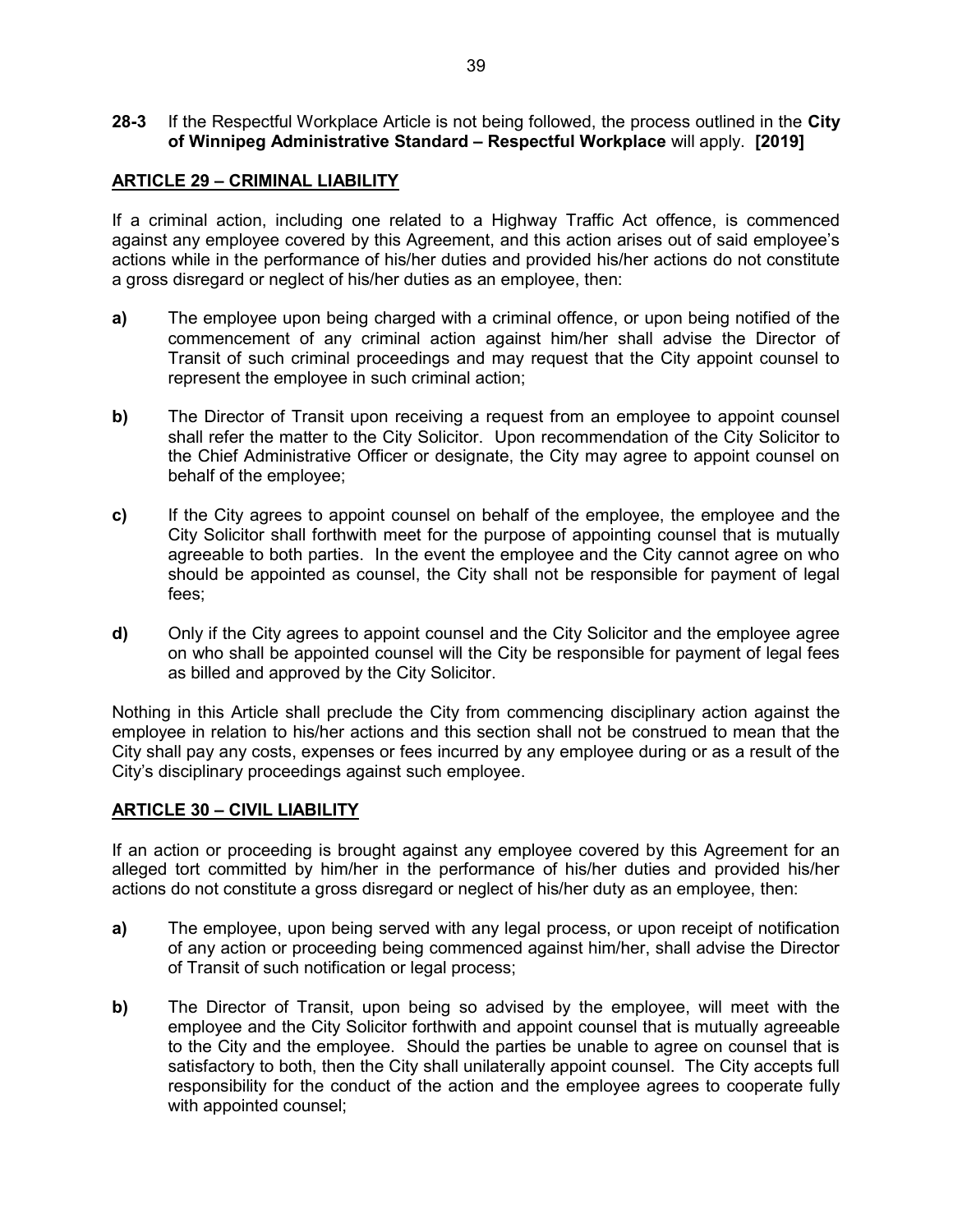- c) The City shall pay any damages or costs awarded against any such employee in any such action or proceedings and all legal fees, and/or;
- d) The City shall pay any sum required to be paid by such employee in connection with the settlement of any claim made against such employee provided such settlement is approved by the City through the Office of the City Solicitor before settlement is finalized.

Nothing in this Article shall preclude the City from commencing disciplinary action against the employee in relation to his/her actions and this section shall not be construed to mean that the City shall pay any costs, expenses or fees incurred by any employee during or as a result of the City's disciplinary proceedings against such employee.

# ARTICLE 31 – GROUP LIFE INSURANCE PLAN

The Civic Employees' Group Life Insurance Bylaw (Bylaw No. 5644/91) must be consulted for the purpose of interpreting or applying the provisions of the Civic Employees' Group Life Insurance Plan (hereinafter referred to as the "Plan"). In accordance with the Bylaw, the Plan is administered by The Board of Trustees of the Winnipeg Civic Employees' Benefits Program (Pension Fund). Information on the Plan is available by contacting the Winnipeg Civic Employees' Benefits Program.

## ARTICLE 32 – PENSION PLAN

- 32-1 The parties agree to participate in the Winnipeg Civic Employee Benefits Program (the "Program") and to be bound by its terms and conditions, including any applicable trust agreements, plan texts or other governance documents, written policies and guidelines. The Program shall consist of the Winnipeg Civic Employees' Pension Plan, the Winnipeg Civic Disability Plan and the Winnipeg Civic Employees' Early Retirement Arrangement.
- 32-2 Any disputes with respect to member benefits under the Program shall not be the subject of the grievance and arbitration procedure under this Agreement, but shall be subject to adjudication under the terms of the Program documents and such procedures that the Program Trustees may adopt from time to time, or such procedures as may otherwise be available at law.

## ARTICLE 33 – JOB CLASSIFICATION AND RECLASSIFICATION

The Employer shall prepare a new job description when the duties of any job are changed or increased substantially, or where a new job is created or established. The Employer will determine the specific duties and responsibilities of jobs and minimum qualifications deemed necessary to perform the same. When such occurs, the rate shall be determined using the Employer's Compensation and Classification Job Evaluation process. Failure of the Union to agree will result in the matter being referred to arbitration in accordance with the provisions of this Collective Agreement. The final rate and conditions established will be retroactive to the date of the job evaluation.

## ARTICLE 34 – UNION DECALS

The Union will provide and install decals on all Winnipeg Transit buses operated or maintained by ATU members stating: "This vehicle is operated and maintained by ATU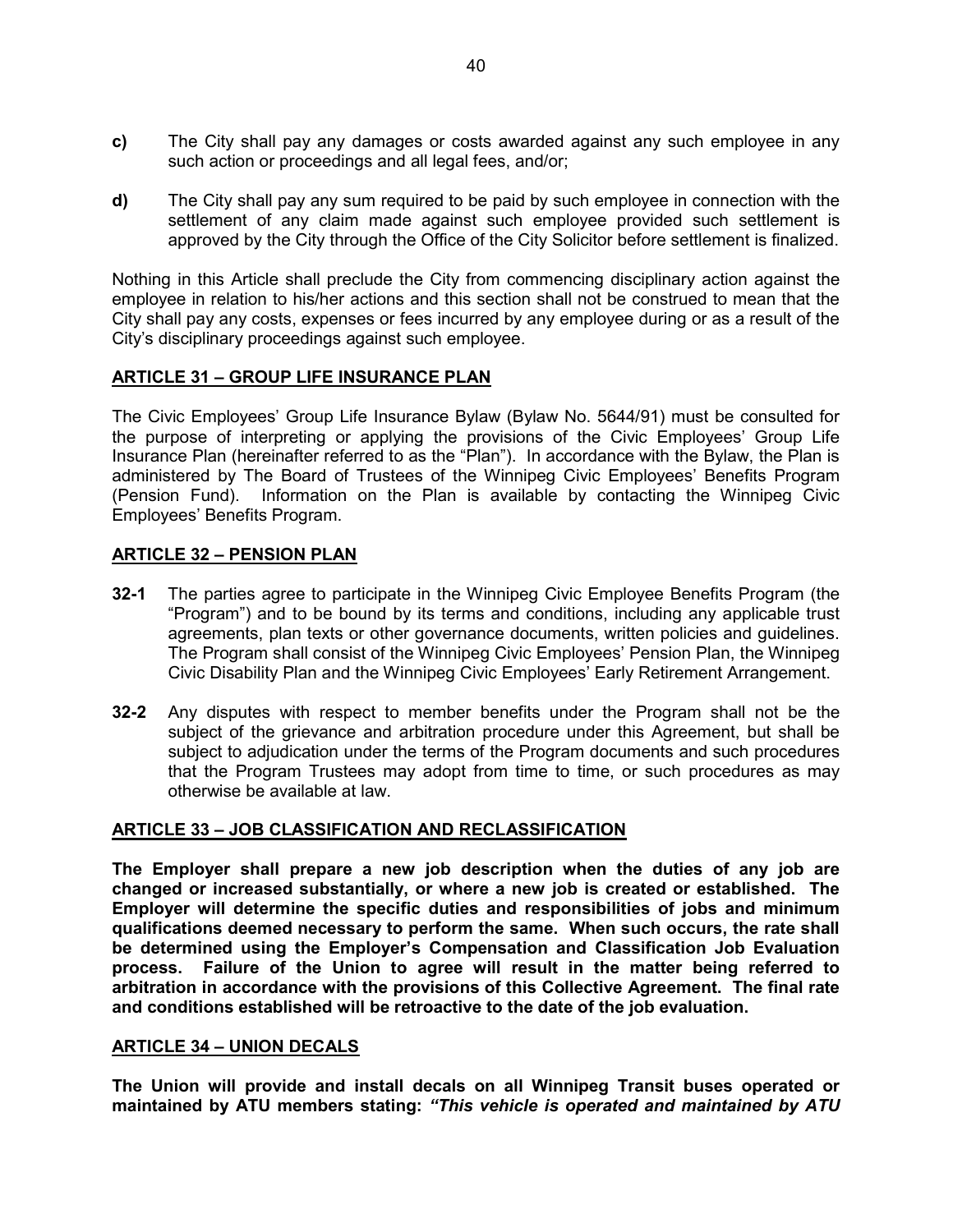members". Should the decal change in time, it must first be approved by the Director of Transit who will identify the location on the outside of the bus before being applied to any bus. [2019]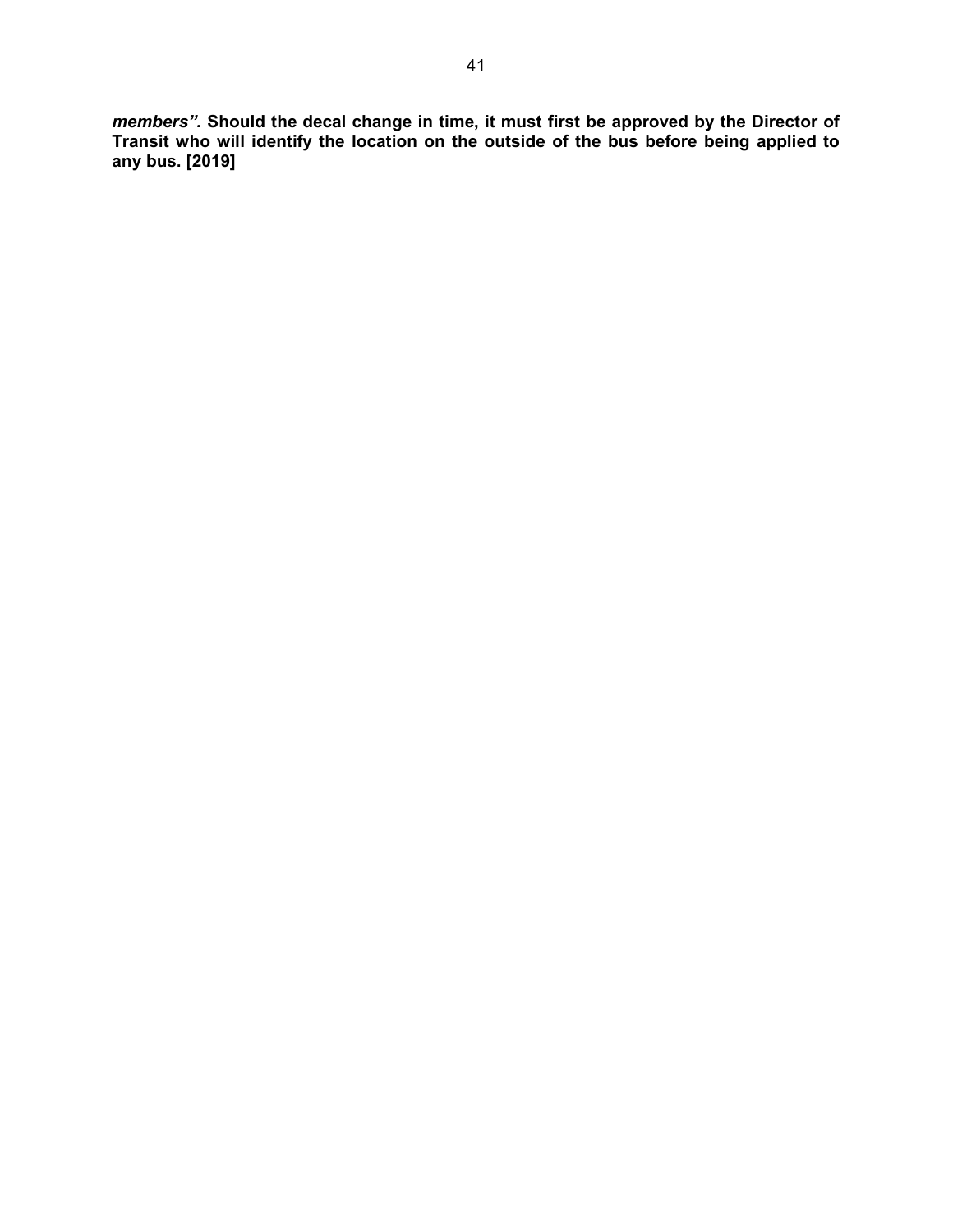# SECTION 2 – BUS OPERATOR ARTICLES

# ARTICLE 1 – HOURS OF WORK

1-1 Regular Bus Operators shall work a five (5) day week of approximately thirty-seven and one half (37½) hours. Any Bus Operator finishing work on one (1) day will have eight (8) hours off before the start of another day's work.

# 1-2 Guaranteed Wage Payments to Spare Operators

- a) Spare Operators will be paid fifty percent (50%) of the applicable hourly rate but not less than the minimum wage set by the Province of Manitoba for all time spent on report. The City guarantees each Spare Operator seventy-five (75) hours pay based on the appropriate regular Bus Operator rate for each two (2) week pay period provided he/she reports for work at his/her assigned time five (5) days a week and carries out the duties assigned to him/her. This guarantee includes platform time, reporting and putting away time, and all other time paid for including the payment for time spent on report. [2019]
- b) For each day that a Spare Operator fails to report to work on time or fails to accept any work offered, his/her biweekly guarantee will be reduced by one tenth (1/10), provided that:
	- i) the work offered includes at least the minimum day in effect; or
	- ii) the work offered together with work the Spare Operator has already done would equal the minimum day in effect.
- c) When a Spare Operator is required to work more than eight (8) hours in a day all pay over eight (8) hours shall be over and above the guarantee. Except under emergency conditions Spare Operators will not be required to work more than ten (10) hours in any one (1) day. Time worked will include platform time, reporting and putting away time and time spent on report.
- 1-3 Spare Operators will have the right to three (3) known and one (1) unknown day off per two (2) week pay period. Where possible the fourth  $(4<sup>th</sup>)$  (unknown) day will be made consecutive with the known days. The unknown days for any given week will be posted as a general bulletin by Friday noon of the previous week. Spare Operators finishing work of one (1) day, will have eight (8) hours off before the start of another day's work. [2019]
- 1-4 Bus Operators will be assigned to the Spare Operator's Day Off Group System immediately upon completion of their instruction crews.

For the further training of new employees after the completion of their preliminary training, Trainee Bus Operators will be booked ahead in seniority for a period of twenty (20) working days. These Trainees will be split evenly between day and night work. During this period, special crews, crews with change off shifts and work buses will be avoided. [2019]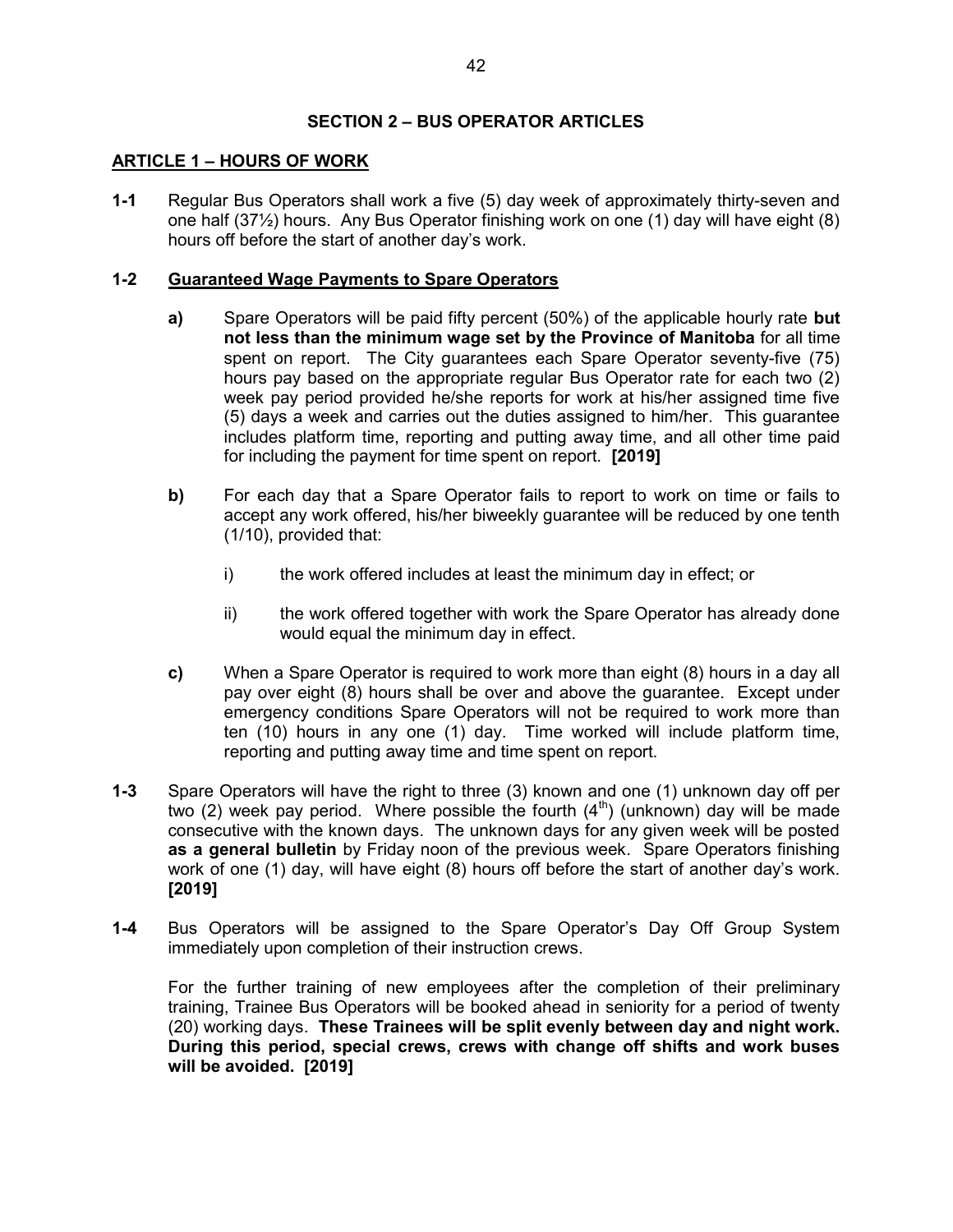- 1-5 When men/women are being booked for work the following day, a man/woman shall have the right to refuse a crew which pays less than the minimum day in effect. The last man/woman shall not have the right to refuse any work offered.
- 1-6 Maximum Hours of Work Except in cases of emergency, such as storms or extraordinary traffic, no Bus Operator shall be compelled to work more than five (5) times the value of his/her crew in any one (1) week.
- 1-7 Reasonable travel time will be paid to an Operator who has been given late on street relief to return to their regular relief point. Travel time will be based on regular running times or in the event of transportation by an Inspector, actual return time.

# ARTICLE 2 – OVERTIME PAY

This Article does not apply to time worked on a holiday named in this Agreement. Payment for all time so worked shall be governed by Section 1, Article 9 of this Agreement.

- 2-1 For the purpose of calculating overtime, time worked includes platform time, reporting time and all other time worked but does not include travelling time or spread time.
- 2-2 Overtime pay at the rate of time and one half (1.5x) for the first two (2) hours and double time (2x) thereafter will be paid to Bus Operators as follows:
	- a) for all time worked in any one (1) day in excess of eight (8) hours; or
	- b) for all time worked by a regular Operator in addition to a regular or special crew which has a straight time value of less than eight (8) hours; or
	- c) for all time worked by a spare Operator in addition to a signed vacation crew which has a straight time value of less than eight (8) hours.
- 2-3 Double time (2x) will be paid to all Bus Operators who work on their days off.
- 2-4 A minimum of two (2) hours at straight time will be paid to all men/women called from any place away from the Transit System premises before reporting for work or after completion of their regular crews.
- 2-5 All overtime in regular crews shall be specified on sign-up sheets.
- 2-6 All overtime worked shall be rotated among employees who are qualified to do the necessary work and who desire same, as far as possible.

# ARTICLE 3 – SENIORITY AND SIGN UP

- 3-1 A Bus Operator shall have the opportunity of exercising preference of crews, and in order of lay off in case of reductions of staff, in accordance with the date on which he/she receives his/her badge.
- 3-2 All crews, including change-off employees and relief employees, will be posted for selection according to seniority of Bus Operators at least four (4) times per year. Five (5) days before a schedule general change is to be signed, it is to be posted online with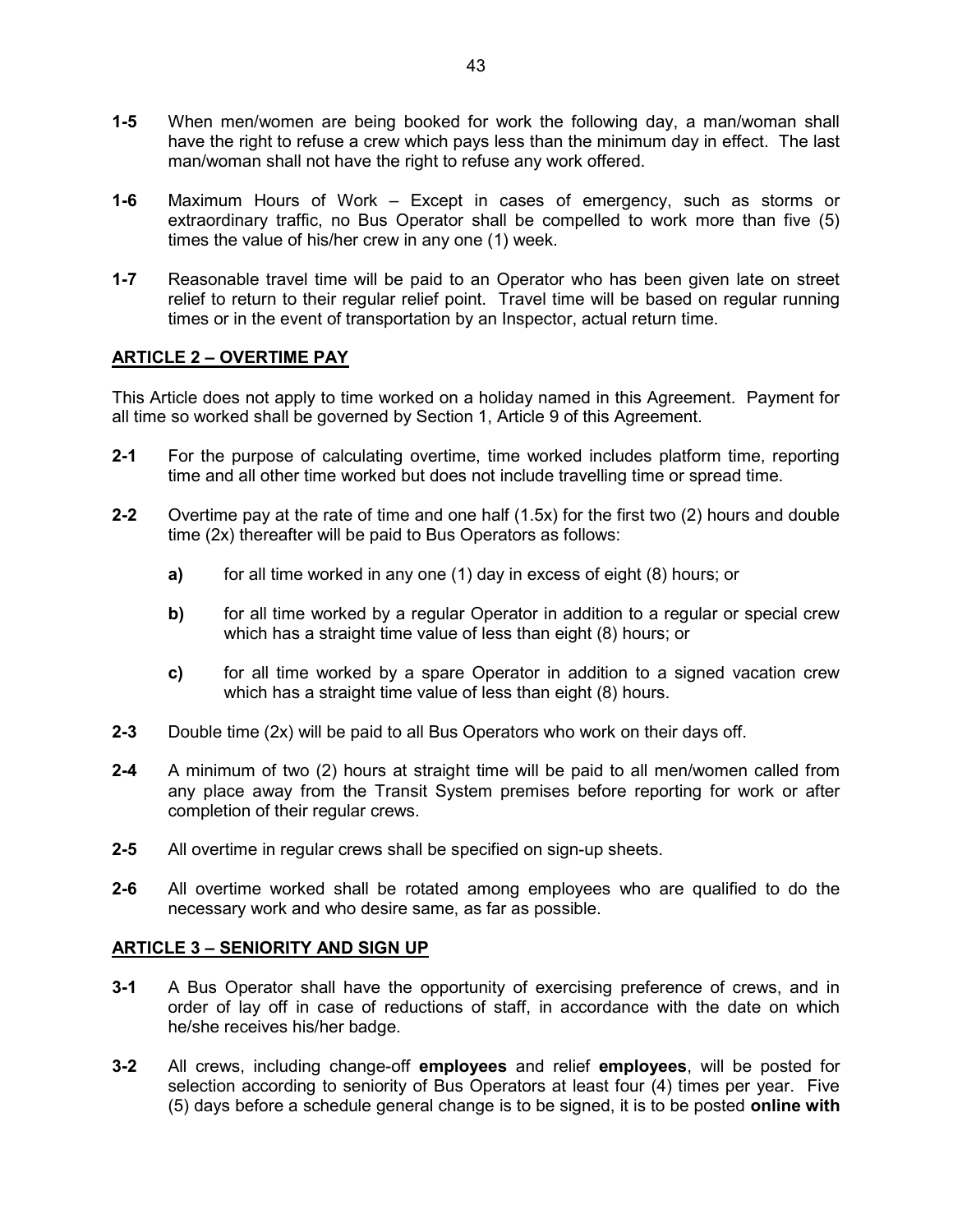a general message to be sent advising Operators that crews are available to be viewed. A copy of the crews and relief points will be furnished to and kept by the Union. [2019]

- 3-3 All qualified Bus Operators on the seniority list shall have the privilege of signing up on bus crews or on the Spareboard at all general sign ups. Chartered or special runs shall be given to Spare Operators according to seniority.
- 3-4 Bus Operators who sign on Night Assignment Sheets during the week must also sign on Saturday, Sunday and Holiday Night Assignment Sheets. They will not be permitted to sign days on weekends and statutory holidays. Similarly, Bus Operators who sign on Day Assignment Sheets during the week must also sign on Saturday, Sunday and Holiday Day Assignment Sheets.
- 3-5 Spare Operators who sign or are assigned to day work will remain a day man/woman for the duration of that change and a night man/woman will remain a night man/woman for the duration of the change except when an imbalance between the day and night spare Operators and day and night work is created, the Timekeepers shall have the right to reassign up to a maximum of the twenty (20) most junior spare Operators to days or nights at the beginning of any week provided that, in any case no employee will be required to report to work without a minimum of eight (8) hours off.
- 3-6 At an agreed time Spare Operators will have the right to sign on vacation crews where all crews of Bus Operators going on vacation will be posted for selection. Spare Operators who exercise this right will assume, for the period of that vacation, that Operator's seniority status on whose crew he/she signs, together with all conditions relative to that man's/woman's normal duties.
- 3-7 In the event of crews being changed by the City after any sign up to less time, the original sign up time will be paid for.
- 3-8 Where a regular or special crew will be permanently vacated due to normal retirement, the vacancy will be bulletined in advance of the retirement and the position will be filled immediately upon the retirement, providing there is a minimum of three (3) weeks left in the current change.

Where a regular or special crew is vacated for any other reason it shall be bulletined and filled within fourteen (14) days of the vacancy occurring providing there is a minimum of six (6) weeks left in the current change.

In any case, the preceding procedure will apply to the initial permanent vacancy only.

- 3-9 Any alteration of hours of a Bus Operator's regular or special crew must be by mutual consent between the Operator, Union and Management. This also applies to swing Operators.
- 3-10 Dispatch will have sign up for their work four (4) times per year. All permanent shifts will be chosen in preference by classification seniority and the remainder of the shifts will be picked as Spare Dispatchers. Spare Dispatchers must be available for all shifts barring any limitations or restrictions during a documented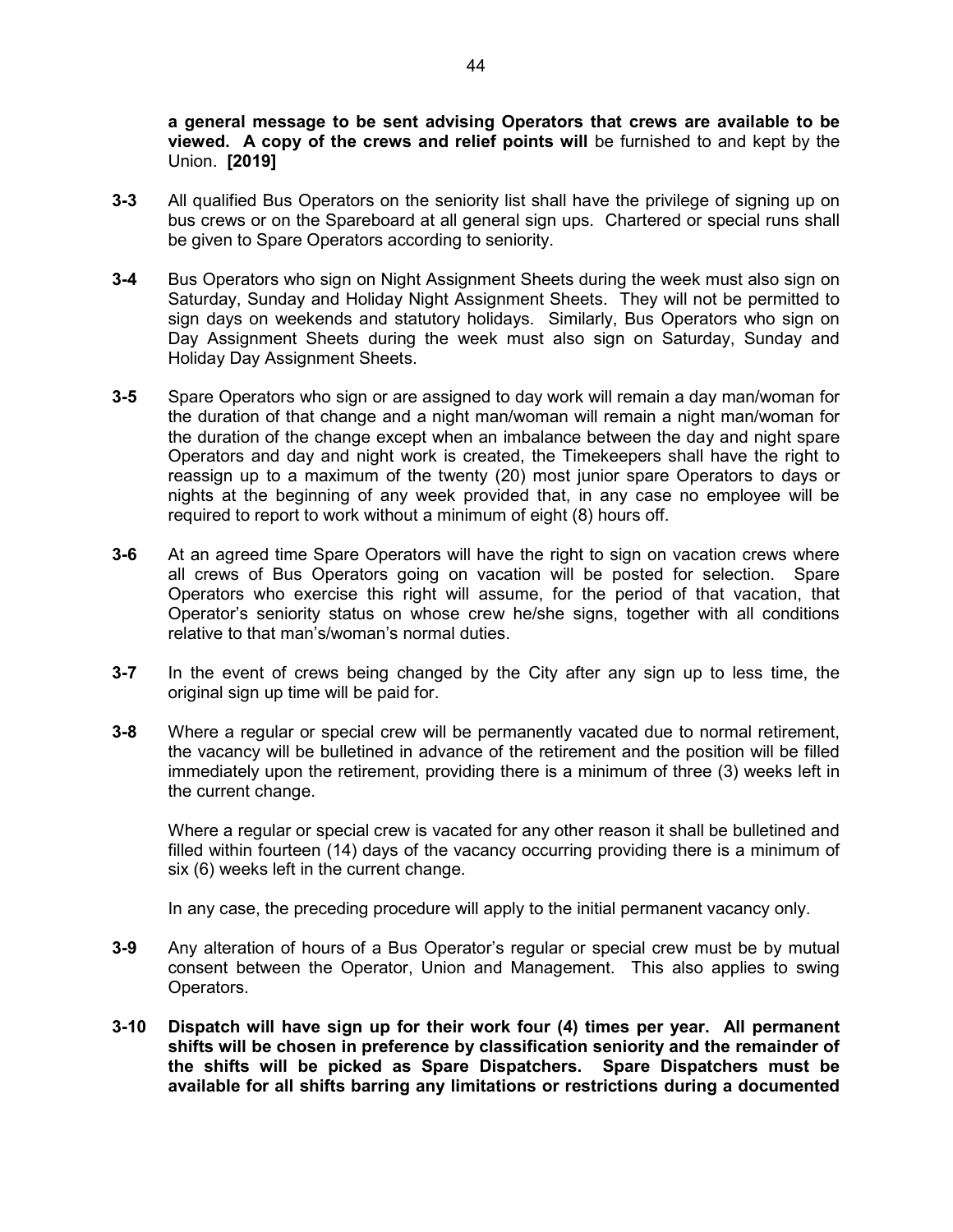accommodation. The Union will be informed of the sign up date should they wish to attend and the completed sign up will be furnished to the Union office. [2019]

## ARTICLE 4 – PROMOTION

If an employee who has two (2) years of service as a Bus Operator is promoted to the position of Assistant Timekeeper, Timekeeper, Supervisor, or Instructor, the employee shall, if promoted immediately after the employee has been operating as a Bus Operator, retain their seniority rights, but such seniority rights shall not be exercised until the next regular sign up after the employee has reverted to the position of Bus Operator. [2019]

## ARTICLE 5 – INSTRUCTION

- 5-1 Bus Operators will be notified by the Instruction Section of the time and date they will report for bus instruction.
- 5-2 Seniority will prevail as much as possible when Bus Operators are called for instruction.
- 5-3 While taking his/her initial training and subsequent training taken in his/her first twelve (12) months as a Bus Operator, an employee will be paid eighty percent (80%) of the first twelve (12) month hourly rate he/she is receiving at that time. After twelve (12) months of service, he/she will be paid ninety percent (90%) of his/her hourly rate for any subsequent retraining which may be required to correct deficiencies in his/her performance on the job. Training required, which is not related to inadequate performance, will be compensated at one hundred percent (100%) of his/her hourly rate.
- 5-4 Bus Operators will not be permitted to operate regular crews during the course of their instruction, but may, if they desire, operate specials to enable them to earn as much as they would were they operating a regular crew.

## ARTICLE 6 – UNIFORMS

## 6-1 a) Uniform Point System:

| <b>ITEM</b>                         | <b>POINTS</b> | <b>MAXIMUM ANNUAL ISSUE</b> |
|-------------------------------------|---------------|-----------------------------|
| 3 in 1 Parka                        | 200           | 1 every 2 years             |
| <b>Fleece Sweater</b>               | 75            | 1 per year                  |
| <b>Dress Style Blue Shirt, Long</b> | 20            | 5 per year                  |
| <b>Sleeve</b>                       |               |                             |
| Dress Style Blue Shirt, Short       | 20            | 6 per year                  |
| Sleeve                              |               |                             |
| Pants or Shorts (per pair)          | 40            | 4 per year                  |
| Summer Cap                          | 10            | 2 per year                  |
| Toque                               | 10            | per year                    |

[2019]

b) New employees will be provided with a complete uniform upon entering service. This will consist of a 3 in 1 parka, fleece sweater, five (5) shirts, three (3) pants or shorts, summer cap and toque. [2019]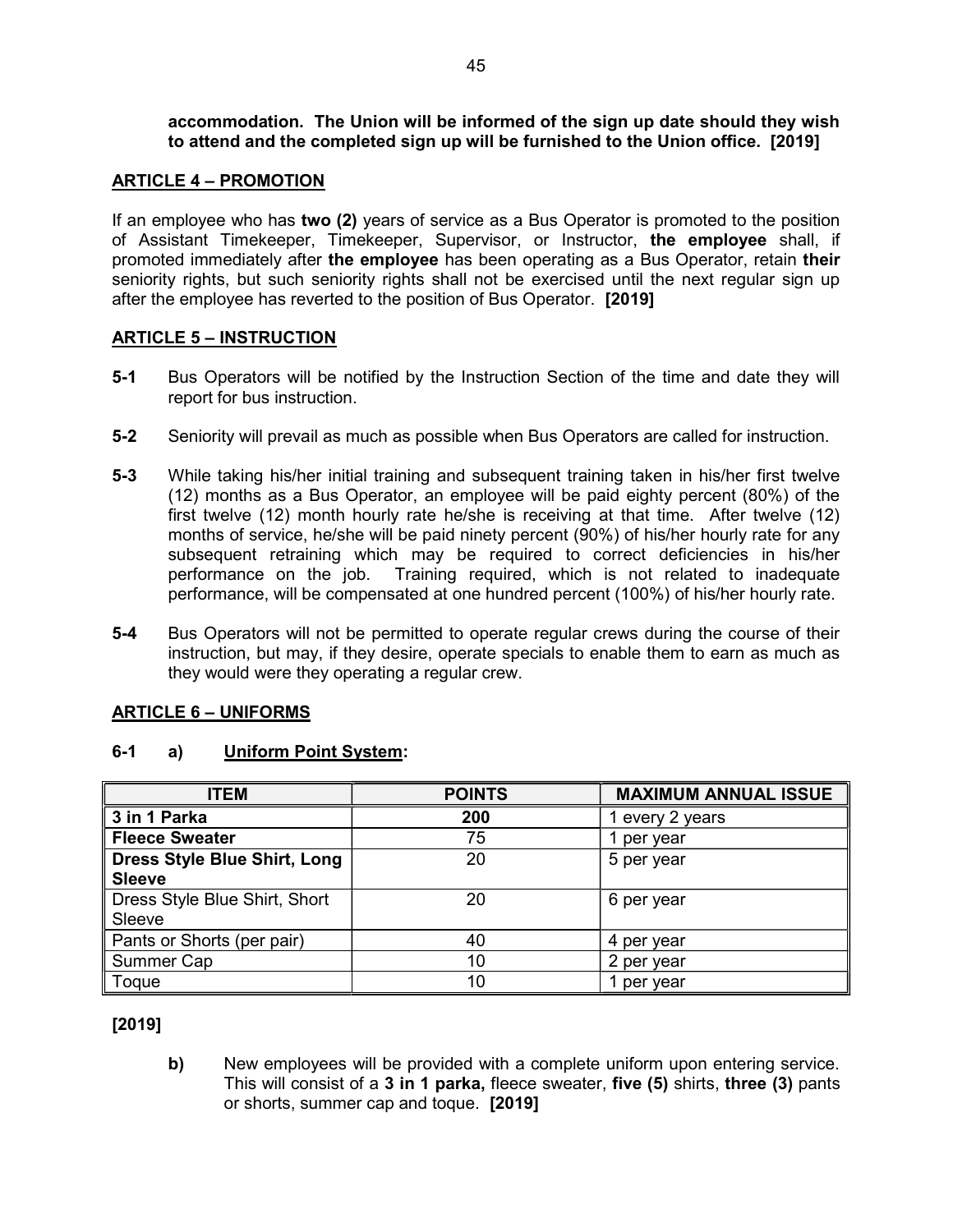- c) Credit each Operator two hundred (200) points on January  $1<sup>st</sup>$  each year beginning in 1998 (1999 for Operators receiving the new uniform in 1998).
- d) Points may be used at any time to replace worn clothing.
- e) Unused points may be carried forward.
- f) Unused points may be used to acquire special/exclusive merchandise.
- g) Points are not transferable to any other Operator.
- h) Extra garments may be purchased at cost.
- 6-2 The wearing of uniform caps by Bus Operators will be optional at all times while in uniform.
- 6-3 All wearing apparel considered to be part of a Bus Operator's uniform shall be procured from a Canadian vendor.
- 6-4 Operators will have the choice each calendar year of which of the two (2) options to use:
	- a) Bus Operators may convert fifty (50) uniform points into a fifty dollar (\$50.00) payment to be used towards the purchase of appropriate shoes/boots. Footwear must be solid black in colour and compatible with the uniform.
		- Note: The conversion of fifty (50) points to fifty dollars (\$50.00) applies to this sub-article only.
	- b) Bus Operators may convert one hundred (100) uniform points for a one hundred dollar (\$100.00) footwear voucher, to be used at a designated supplier.
- 6-5 Upon presentation of receipts, pregnant female Bus Operators will be provided with up to two hundred dollars (\$200.00) towards the purchase of maternity uniform clothing of appropriate style and colour.
- 6-6 Wind pants in a solid color of dark blue or black can be worn with the uniform. The period of time that they can be worn shall be no earlier than November 1<sup>st</sup> and no later than the end date of the annual winter change. There can be no other colour showing on the wind pant i.e. no stripes, logos, etc., except the silver Transit logo at waist level which is on the Transit Safety Award wind pant. The time frame may be adjusted by mutual agreement. **[2019]**
- 6-7 Arrangements will be made for minor alterations to be made to uniform items at time of issue.
- 6-8 Bus Operators, at retirement, will be allowed to utilize their unused uniform points to acquire special merchandise items of keepsake value and significance. The maximum number of points that may be utilized in this manner will be one thousand (1,000) less points utilized in the Operator's last twenty-four (24) months of service prior to retirement. This provision does not excuse any Bus Operators from maintaining a presentable appearance at all times.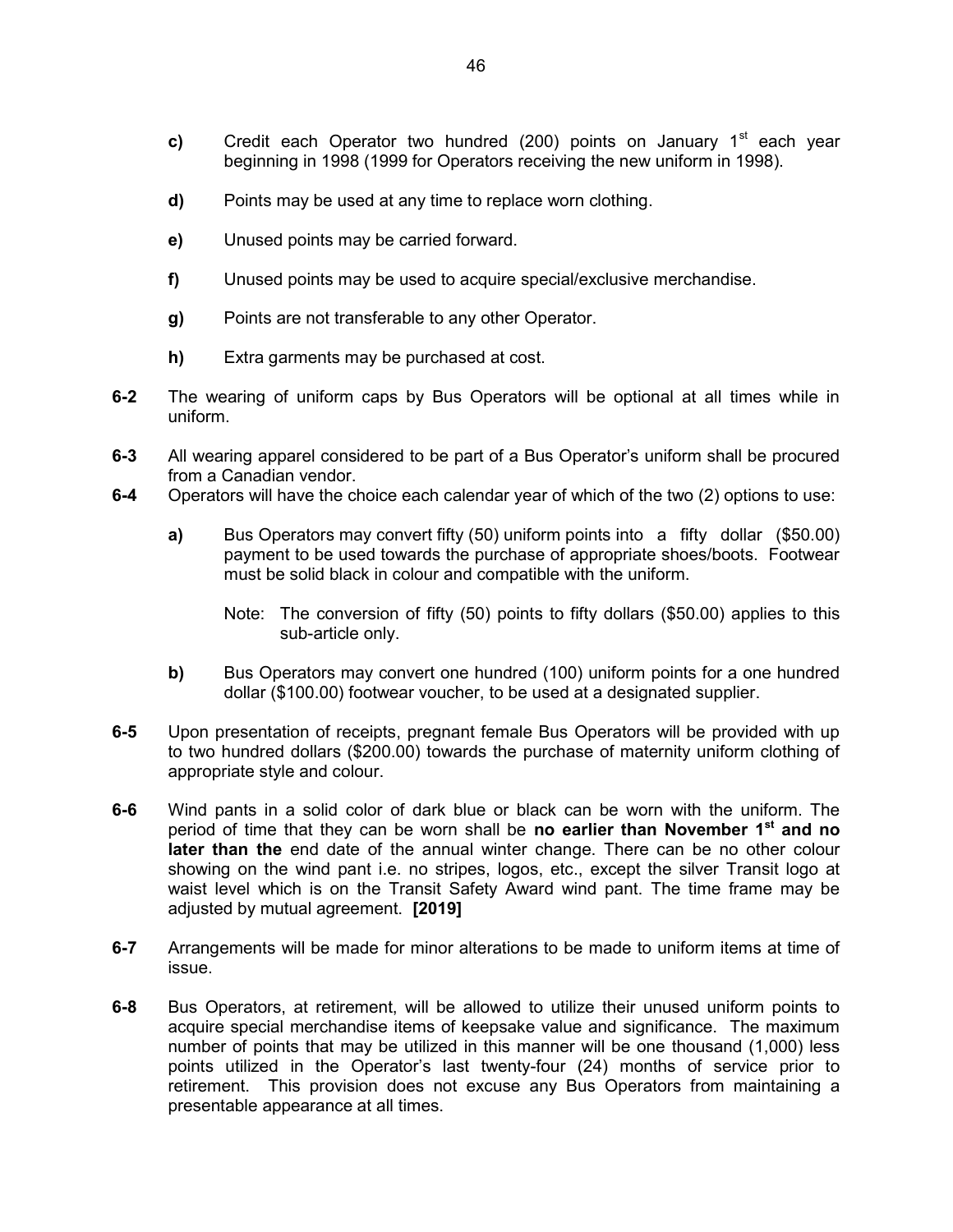# ARTICLE 7 – CREW SPECIFICATIONS

# 7-1 Definitions

In crew making, the following definitions shall apply:

- a) Spread or spread time is defined as the interval between the time a Bus Operator reports for work on his/her first run of the day to the time he/she completes his/her day's work in the last run of the day as shown on the assignment sheets. Putting away time and box time are included in the calculation of spread time.
- b) "Platform Time" Actual running time on buses either:
	- i) from time bus leaves garage until Bus Operator is relieved; or
	- ii) from time Bus Operator takes bus on relief until bus completes its run, arriving at the garage; or
	- iii) from time at which Bus Operator takes bus on relief until he/she leaves bus on relief.
- c) "Guaranteed Time" The time necessary to be added to the total platform time, reporting time and putting away time on regular or special crews to equal the minimum day in effect.

# 7-2 Weekday Day Crew

A run finishing at 18:59 or earlier will be a day run and one finishing at 19:00 or later will be a night run.

By mutual understanding this definition will apply on Saturdays, until a balance of day crews on this day is required to be made with weekday day crews at which time a sufficient number of earliest finishing night crews will be transferred to the day sheets.

**7-3** The normal working day shall conform as nearly as possible to seven and one half  $(7\frac{1}{2})$ hours with a minimum working day of seven and one half (7½) hours and a maximum work day of eight (8) hours. The foregoing may be varied by mutual agreement, between the Union and Management.

# 7-4 Weekday Crews – Regular

- a) Not less than thirty percent (30%) of day crews will be straight shifts.
- b) Not less than forty percent (40%) of night crews will be straight shifts.
- c) Not more than five percent (5%) of all crews will be three (3) shifts.
- d) Not less than sixty percent (60%) of all crews will be completed within ten (10) hours.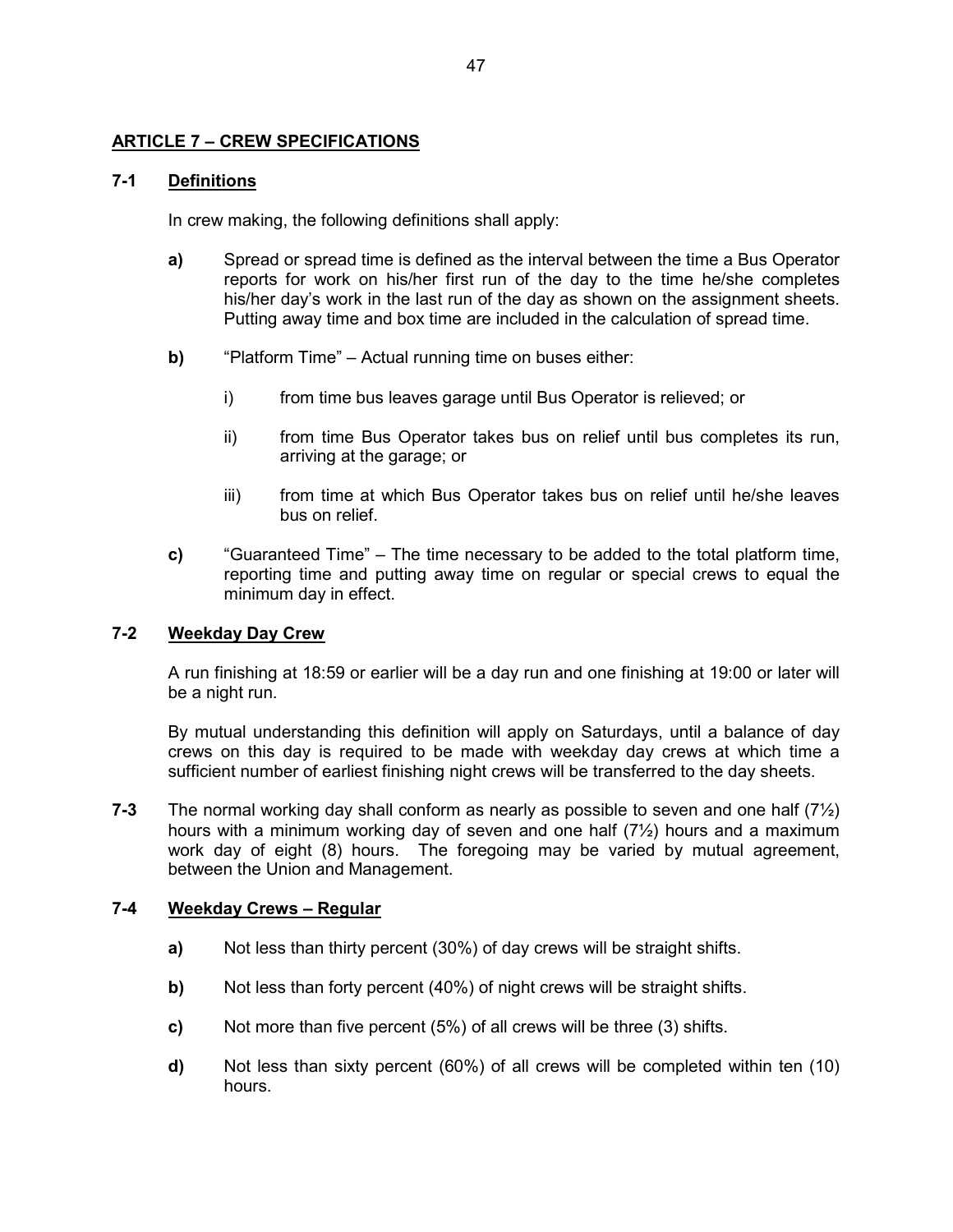- e) Maximum spread is twelve (12) hours.
- f) All regular crews to start and finish at same garage or on street relief.
- g) Spread premium as in Section 2, Article 8-10, up to twelve (12) hour maximum.

# 7-5 Weekday Crews – Special

- a) Weekday only.
- b) Spread time twelve (12) to thirteen (13) hours.
- c) Made up of two (2) pieces of work
- **d)** Hours of work six and one quarter  $(6\frac{1}{4})$  to six and three quarter  $(6\frac{3}{4})$  hours including any report or pull in time with three quarters  $(3/4)$  of an hour to one and one quarter (1¼) hours guarantee to give seven and one half (7½) hours of pay per day.
- e) No spread premium in effect.
- f) All pieces of a special crew must start and finish at the same garage.

# 7-6 Saturday Crews

- a) Not less than fifty percent (50%) of all crews will be straight shifts.
- b) Not less than eighty percent (80%) of all crews will be completed within ten (10) hours.
- c) All regular crews will be straight or two (2) shift crews.

# 7-7 Sunday Crews

- a) All shifts will be straight or two (2) shift crews not less than eighty-five percent (85%) of all crews will be straight shifts.
- b) Value of crews shall be from five  $(5)$  hours and fifty  $(50)$  minutes to six  $(6)$  hours and thirty (30) minutes.
- c) Maximum spread eight and one half (8½) hours.
- 7-8 All specifications in this section may be varied by mutual agreement between the Union and Management.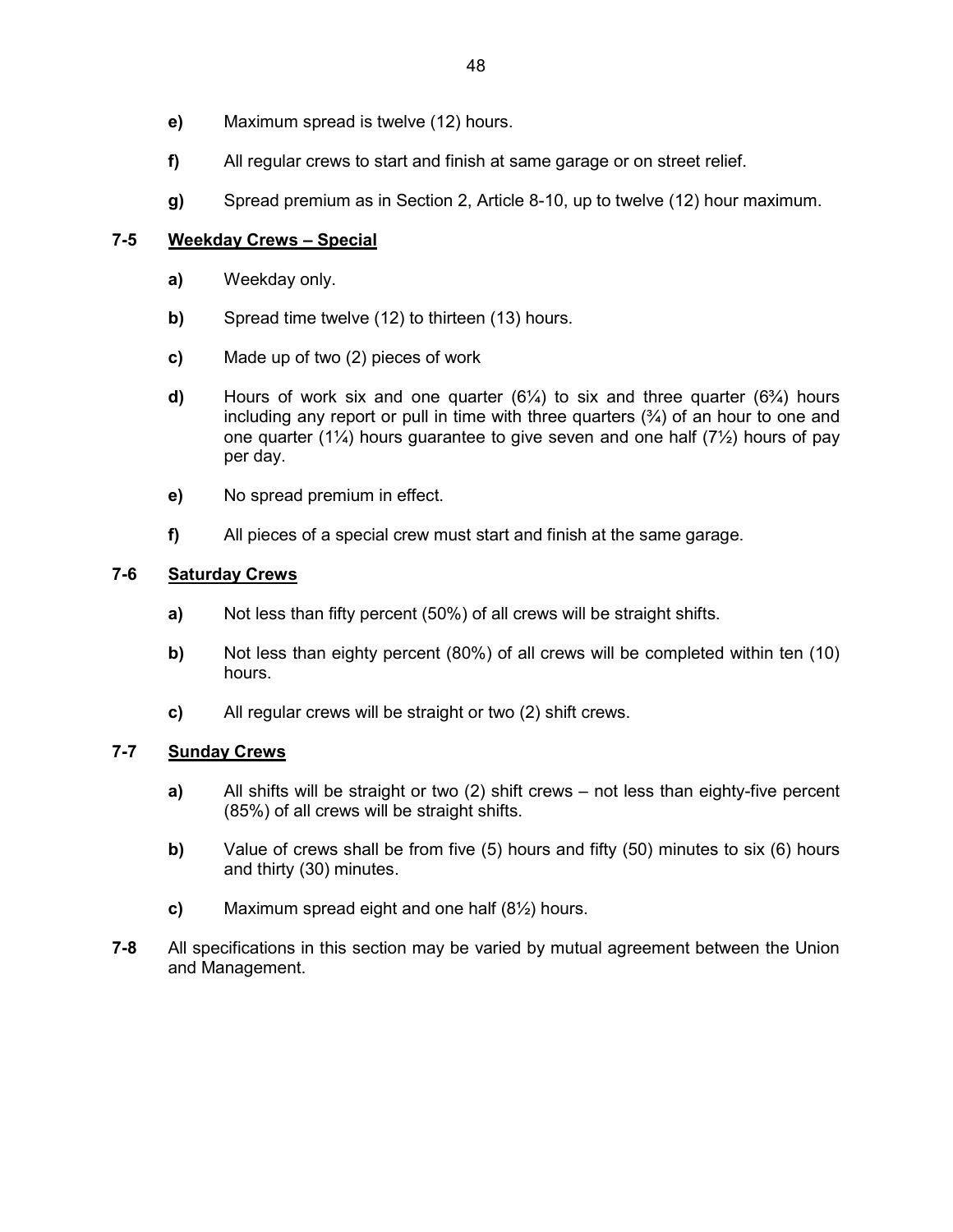## ARTICLE 8 – SPECIAL PAYMENTS

## 8-1 Payment in Lieu of Rest Breaks

## PART A

- a) Bus Operators will receive an annual amount equivalent to forty (40) hours straight time wages computable at the applicable rate and payable in Pay Period #25 of each year.
- b) Payment will be prorated in accordance with length of service in the twelve (12) month period for which payment is made.
- c) This payment will be reduced by ten (10) minutes for each assigned working day the employee is absent from work.
- d) An employee shall be deemed to have earned their payment in lieu of rest break for any given day if they have worked in a Bus Operator classification three (3) hours or greater on that day or alternatively if they have satisfied the conditions of their guarantee. [2019]
- e) An employee who has worked two (2) hours and fifty-nine (59) minutes or less on any given day will be deemed to have been absent for the day and accordingly payment in lieu of rest break will be reduced by ten (10) minutes.
- f) Reduction of rest break payment will not apply to employees who have made advance arrangements for daily leave of absence for Union business.
- g) For calculating purposes only, the twelve (12) month period for which payment is made will commence the beginning of Pay Period #23.

# 8-2 Reporting Time – Pay

Bus Operators booked on runs scheduled out of the garage shall be required to report for duty at the garage ten (10) minutes before the scheduled leaving time. Such time is to be known as "Reporting Time" and is to be paid for at the regular rates in addition to platform time.

# 8-3 Putting Away Time – Pay

Bus Operators who are required to put away their buses in the garage at the end of regular runs shall be allowed eight (8) minutes in addition to Platform Time to properly store their vehicles. Such time is to be known as "Putting Away Time" and is to be paid for at either regular or overtime rates in addition to platform time. It is understood that full schedule time applicable to that period of the day shall be allowed to complete the last trip unless determined otherwise by the Schedules Section in discussion with the Union Schedules Committee.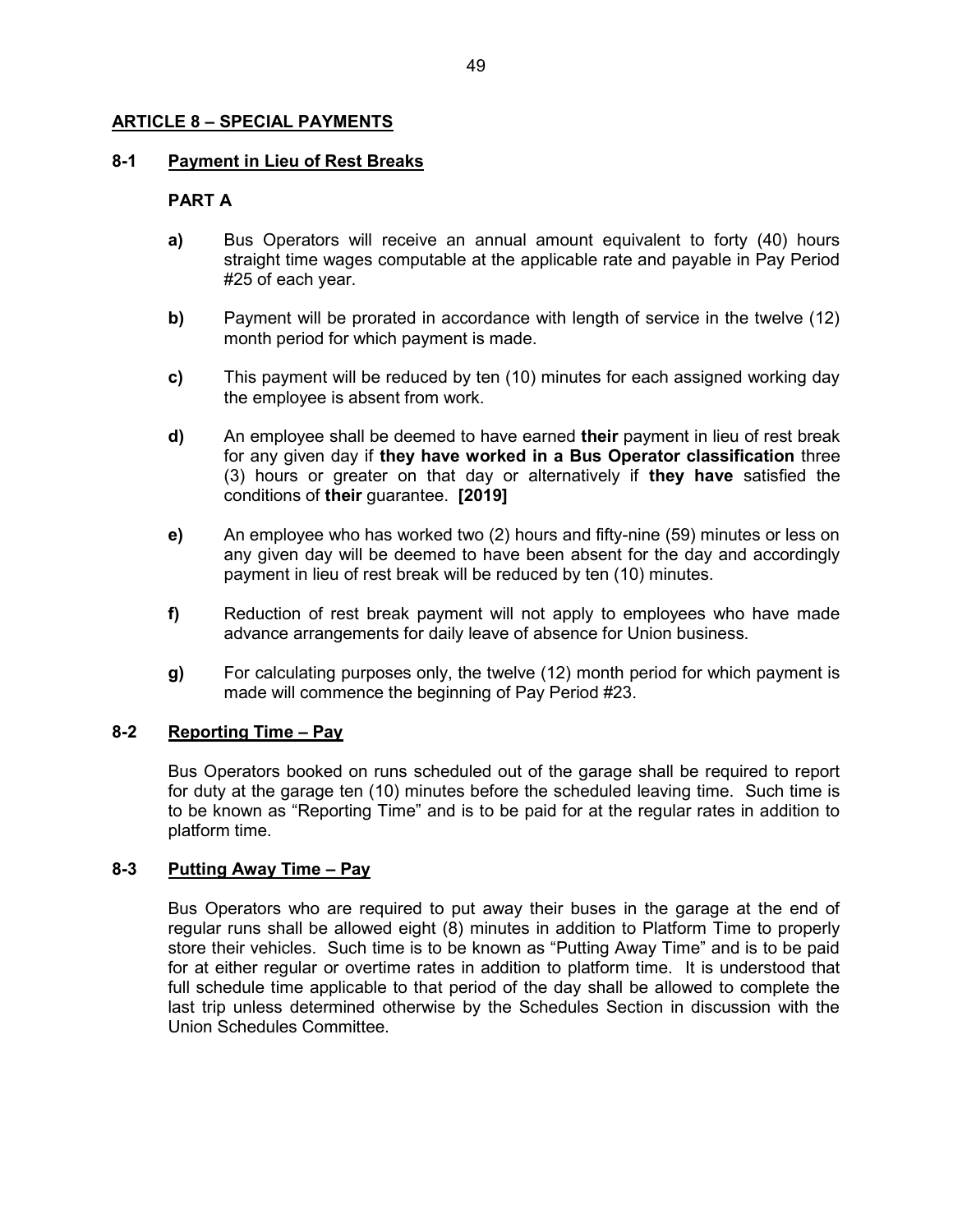## 8-4 Travelling Time – Pay

A Bus Operator who works a straight shift which had different finishing and commencement points shall receive travel time equal to the weekday base period scheduled running time between the finish and commencement points, less ten (10) minutes. A Bus Operator who works a split shift shall receive travel time equal to the weekday base period scheduled running time, less ten (10) minutes, for each piece which has different finish and commencement points.

# 8-5 Layover Time – Pay

- a) Bus Operators operating to special events such as Stadium, Arena, Race Track, etc., where they are required to layover, will be paid full time for all such layover time. This includes charters operating to these events.
- b) In cases of out of city charters where the bus is required to wait at the destination point for the return trip, all time spent on the charter will be paid at straight time.
- c) Out of city charters with a total time of less than seven and one half  $(7/2)$  hours which can be tied with either an a.m. or p.m. peak hour special will be paid as per (b) above.

## 8-6  $Sign Up - Pay$

In cases where a Bus Operator makes a special trip to the garage on his/her own time for the express purpose of affixing his/her signature to the assignment sheets of a sign up not occasioned by the ordinary routine operation of the Transportation System, he/she will be paid one (1) hour and thirty (30) minutes pay for each such special sign up. For purposes of this Agreement, ordinary routine sign ups shall be construed to include five (5) general changes in any one (1) year and those changes requested by the Union.

## 8-7 Reports Not Connected With Own Bus - Pay

Any Bus Operator asked to make a special trip to the office, on his/her own time, to make a report relating to matters which occurred when he/she was off duty will be paid a minimum of two (2) hours at his/her regular rate.

## 8-8 Sunday Premium

Bus Operators will receive, in addition to the hourly rate shown in the schedule of rates, one quarter  $(\frac{1}{4})$  time for time worked on Sunday.

## 8-9 Route Training Premium

Bus Operators will receive, in addition to the hourly rate shown in the schedule of rates, five percent (5%) of the hourly rate for training new employees (route training).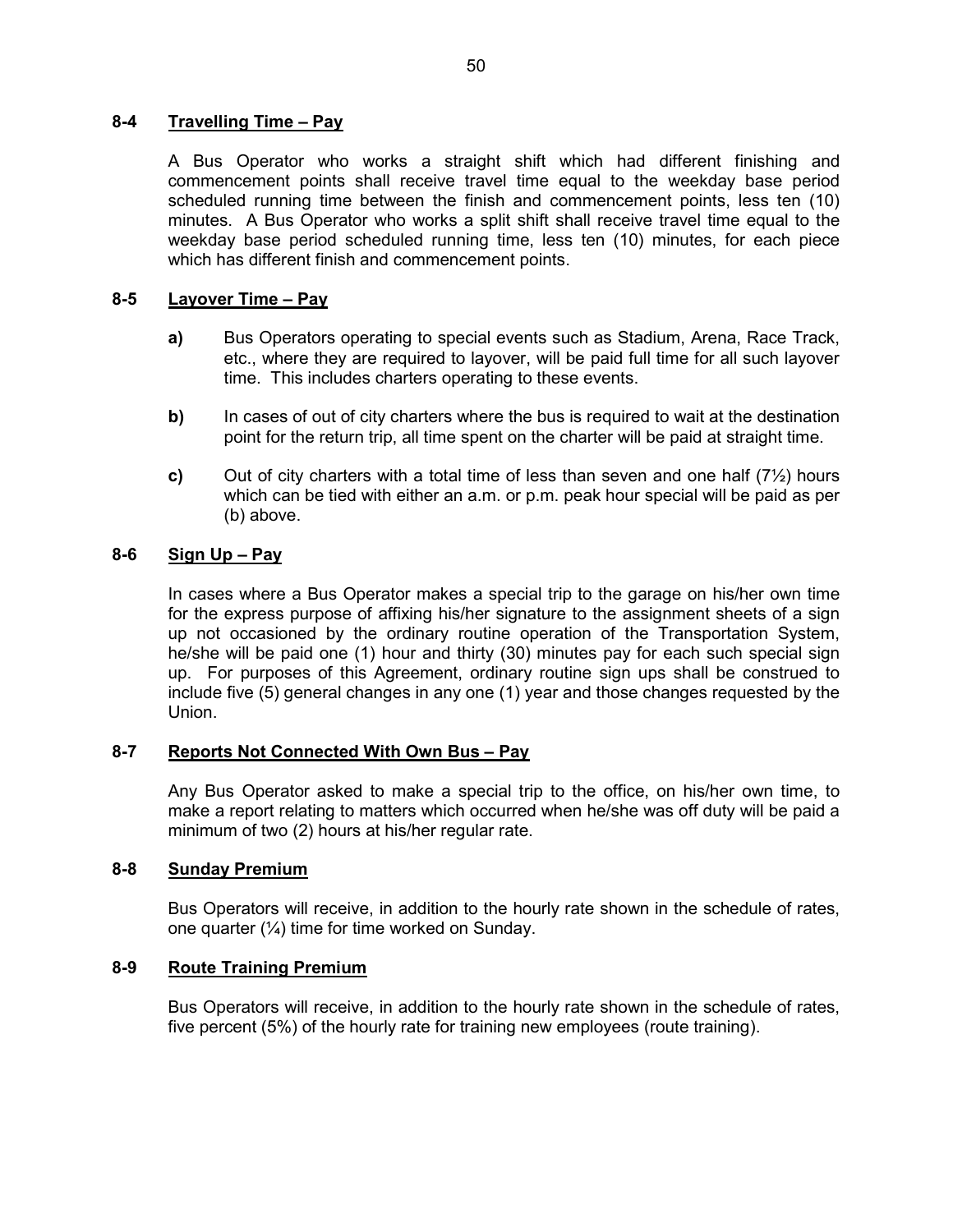## 8-10 Spread Premium

Spread premium will be paid to all Bus Operators, as contained in the premium schedule, for all work made up of several pieces. This shall not include "special" crews. Time spent on report shall not be included in the calculation of spread premium for Spare Operators. Spread time for time worked on crews (as shown on assignment sheets) will be paid for according to the following schedule:

Effective Pay Period #15, 2008 Spread Premiums will be as follows:

| <b>HOURS AND MINUTES</b> | <b>PREMIUM</b> |
|--------------------------|----------------|
| 9:30 to 10:00            | $$0.50$ /day   |
| 10:01 to 10:30           | $$1.00$ /day   |
| 10:31 to 11:00           | $$1.50$ /day   |
| 11:01 to 11:30           | $$2.50$ /day   |
| 11:31 to 12:00           | $$4.50$ /day   |

# 8-11 Communication Pay

Bus Operators will be paid two (2) hours pay per year to cover communication with Transit Management/Administration outside normal work hours.

## 8-12 Special Payments

The City agrees to pay a premium of fifty cents (\$0.50) per hour to all Operations members for all time worked from 19:00 to end of service/shift. The shift premium shall not be paid where work is being compensated on an overtime basis. [2019]

Effective Pay Period #3, 2021, the City agrees to pay a premium of seventy-five cents (\$0.75) per hour to all Operations members for all time worked from 19:00 to end of service/shift. The shift premium shall not be paid where work is being compensated on an overtime basis. [2019]

## ARTICLE 9 – MISCELLANEOUS

## 9-1 Equipment of Buses

All buses shall be cleaned and fully equipped with proper appliances for operating, including an adequate supply of sand and fuel, and shall be ready for service ten (10) minutes prior to the time at which they are due to leave the garage. The Bus Operator of each bus, before leaving on the run, must see that the bus is fully equipped with the proper appliances and supplies, and if anything is found to be lacking must report at once to the Supervisor. Bus Operators must report any defects or anything wrong with the bus at the end of the run on defect slips provided for that purpose.

In case a bus regularly appears to be unduly cold, the matter shall be reported, in writing, to the Manager of Plant and Equipment and the condition will be corrected before the bus is again placed in operation.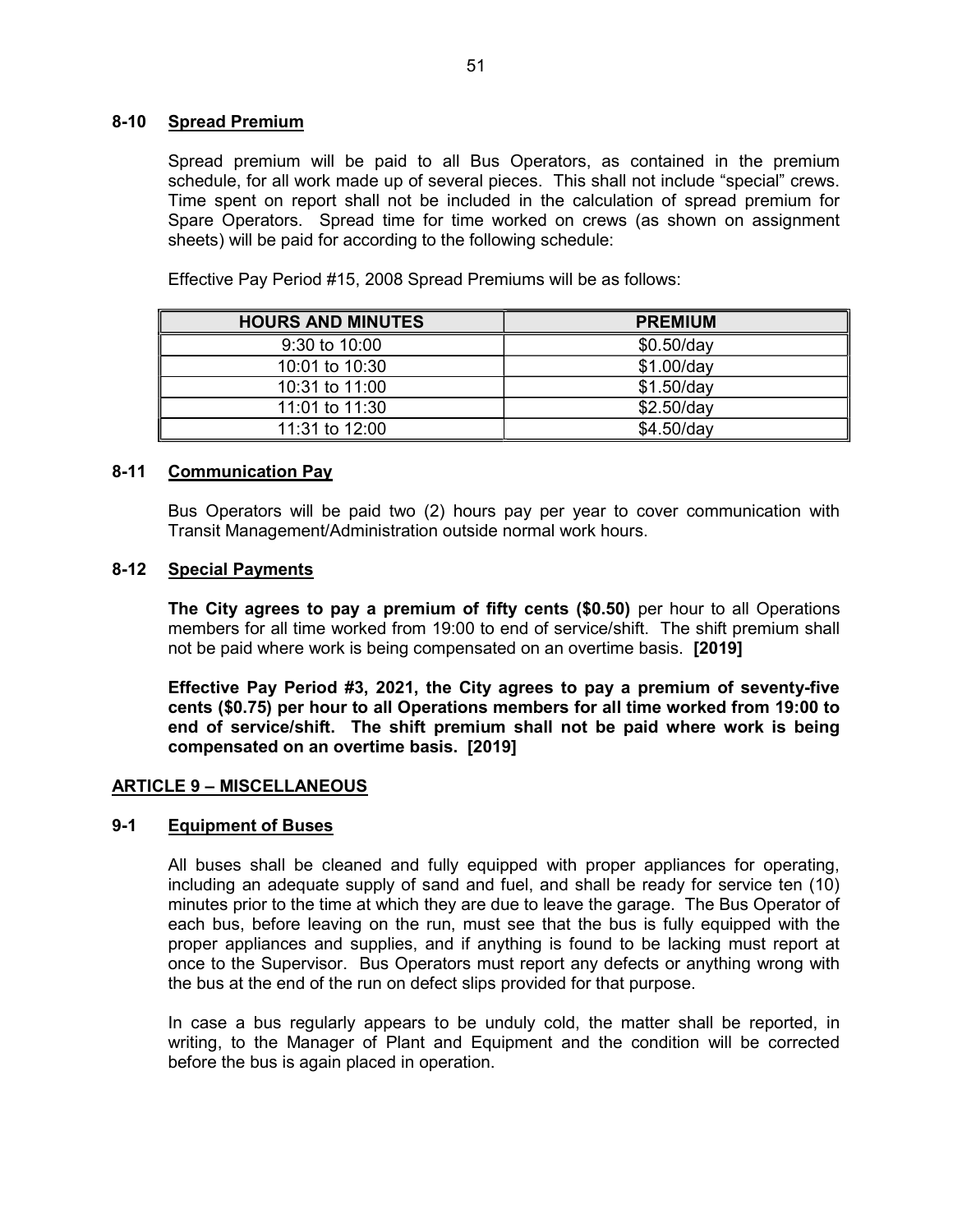## 9-2 Front Area of Buses

A line of contrasting colour shall be placed on the floor of all buses at or near the rear stanchion behind the driver's compartment. It is the Operator's responsibility to encourage passengers to move toward the rear of the bus to clear the yellow line, using the P.A. when necessary. If a passenger does not comply, pull over to a safe location and encourage the passengers to move to the back of the bus. Failing compliance to clear the yellow line, contact the Control Centre. If the passenger complies with your request, carry on in service.

The following sign shall be placed at the front of each bus, "As per the Highway Traffic Act, the Operator must have a clear view. Please remain behind the yellow line while the bus is in motion."

It is the responsibility of every Operator to encourage passengers to move towards the rear of the bus. [2019]

# 9-3 Backing Buses

No employee shall be required to back up a bus at the garage without having a man/woman guard the rear. Should it be necessary to back a bus in service and an accident results, the man/woman shall not be penalized unless proven negligent.

## 9-4 Convenience for Bus Operators

The City will provide comfort stations or access to facilities on all routes. Location of comfort stations on each route shall be placed with the corresponding run cards for each route. Restroom facilities will be made available in the vicinity of Portage and Main.

## 9-5 Watches

Each Bus Operator shall provide himself with a reliable watch which, in the opinion of the Manager of Operations, is suitable for transit service. Each Bus Operator will be held responsible for the accuracy of his/her watch and a faulty watch will not be accepted as a reason for non-adherence of schedule service.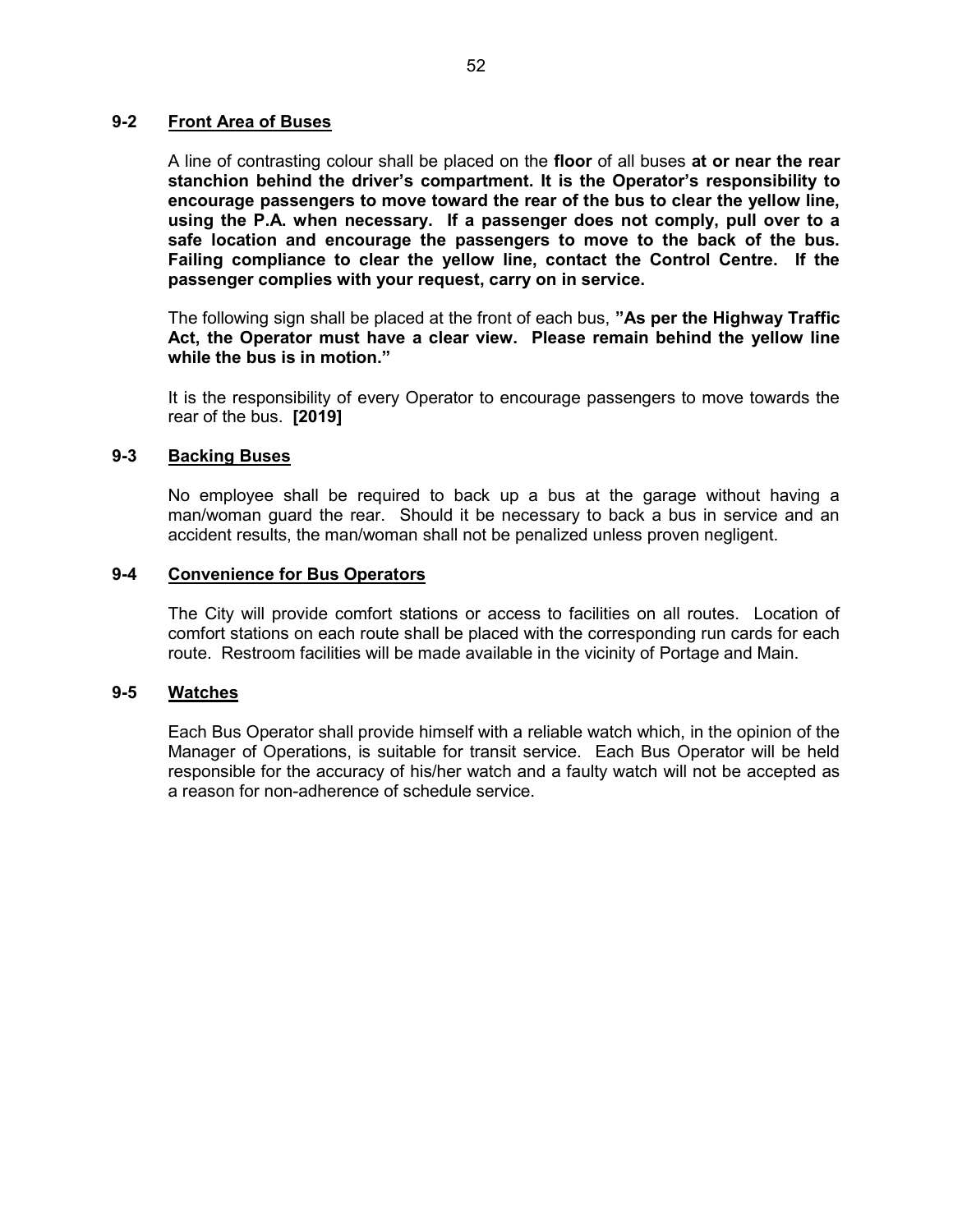## SECTION 3 – PLANT AND EQUIPMENT ARTICLES

## ARTICLE 1 – HOURS OF WORK AND OVERTIME PAY

1-1 Seven and one half (7½) hours shall constitute a day's work, and thirty-seven and one half (37<sup>1</sup>/<sub>2</sub>) hours shall constitute a week's work, except for variations required by change of shifts or as mutually agreed.

The hours of work shall be seven and one quarter (7¼) hours for Downtown Service Clerks; including fifteen (15) minutes taking over time and fifteen (15) minutes balancing time. Downtown Service Clerks shall work a five (5) day week, with two (2) consecutive days off, where possible. [2019]

- 1-2 All time worked over and above a regular day's work shall be paid for at time and one half (1.5x) for the first two (2) hours and double time (2x) thereafter. A "regular day's work" is the number of working hours specified for the particular employee for that day.
- **1-3** Double time  $(2x)$  will be paid to employees for all time worked on their day off.
- 1-4 An employee's working day, or day off, as the case may be, constitutes the twenty-four (24) hour period commencing eight (8) hours preceding the beginning of his/her regular shift and ending sixteen (16) hours after the beginning of his/her regular shift.
- 1-5 No change shall be made in hours of work, except as agreed by Management and Union.
- 1-6 Any employee called out when off duty shall receive not less than two (2) hours and forty (40) minutes pay at time and one half (1.5x) unless called out less than two (2) hours and forty (40) minutes before his/her regular work day starts.
- 1-7 No overtime shall be paid on overtime.
- 1-8 All time worked on a holiday observed by the City shall be paid for at the rates provided in Section 1, Article 9 of this Agreement.
- **1-9** All shifts shall be a straight seven and one half  $(7\frac{1}{2})$  hours with twenty (20) minutes allowed for lunch in the middle of the shift as near possible on any shift designated as a day shift and thirty (30) minutes on any shift designated as a night shift.
- 1-10 A minimum of ten (10) minutes overtime will be paid for all time worked outside regular shifts by hourly rated employees.
- 1-11 Only men/women needed to maintain service shall be required to work on Saturdays and Sundays.
- 1-12 Any employee who has worked overtime shall not be laid off to equal overtime worked.
- 1-13 All overtime worked shall be rotated among employees who are qualified to do the necessary work and who desire same, as far as practical. [2019]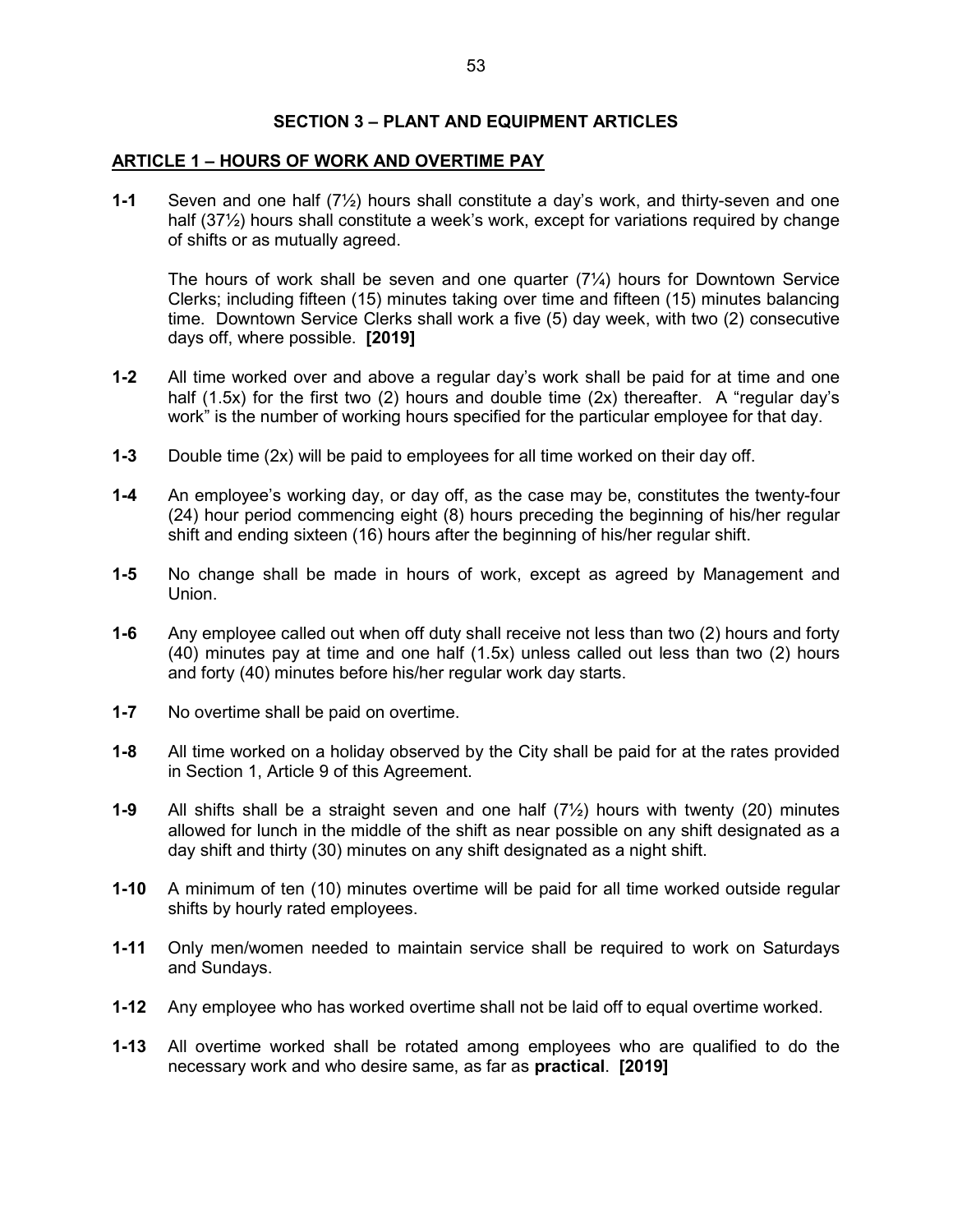- 1-14 Any employee doing superior work to his/her classification shall be paid at the superior rate for all time so worked.
- 1-15 Any employee having to work two (2) hours or more overtime before his/her regular shift will be paid six dollars and fifty cents (\$6.50) for a meal and six dollars and fifty cents (\$6.50) towards a meal each succeeding four (4) hours of overtime, up to his/her regular shift starting time.

Any employee having to work two (2) hours or more overtime after his/her regular shift will be paid six dollars and fifty cents (\$6.50) for a meal and six dollars and fifty cents (\$6.50) towards a meal each succeeding four (4) hours of overtime.

1-16 Subject to operational requirements, employees scheduled to work on Christmas Eve or the last business day (Monday-Friday) preceding Christmas, may be dismissed one and one-half (1.5) hours before the end of their scheduled shift. This provision shall only be applicable to employees who are at work on the said day.

# ARTICLE 2 – NIGHT AND AFTERNOON SHIFT PREMIUM

2-1 The City agrees to pay a premium of one dollar and thirty cents (\$1.30) per hour to employees of the Plant and Equipment Division and Treasury Branch for all time worked from 14:30 to 06:59. The shift premium shall not be paid where work is being compensated on an overtime basis. [2019]

Effective Pay Period #3, 2020 the shift premium will increase to one dollar and fifty cents (\$1.50) per hour. [2019]

2-2 Effective Pay Period #3, 2020, the Weekend Shifts will receive a premium equivalent to one-half  $(\frac{1}{2})$  an hour pay at straight time per shift on a prorated basis. [2019]

## ARTICLE 3 – SIGN UPS

3-1 Employees in the following classifications will sign up by February  $1<sup>st</sup>$ , June  $1<sup>st</sup>$  and October  $1<sup>st</sup>$  of each year, on the basis of seniority from lists which shall be posted with the understanding that they qualify for the position they sign on.

General Helper (not including General Helpers in the Facilities Maintenance Subsection) Truck/Transport Mechanic Truck/Transport Mechanic Helper Bus Serviceman **Storekeepers** 

## ARTICLE 4 – CLOTHING

4-1 The City shall provide employees of the Plant and Equipment Division with work clothing. Employees will initially select five (5) sets of work clothing, a set being defined as one (1) coverall; or one (1) work pant/shirt outfit; or one (1) denim bib overall; or one (1) denim work jacket; or one (1) smock. Employees may exchange worn out garments on a one-for-one basis and may change their selection at that time. Employees may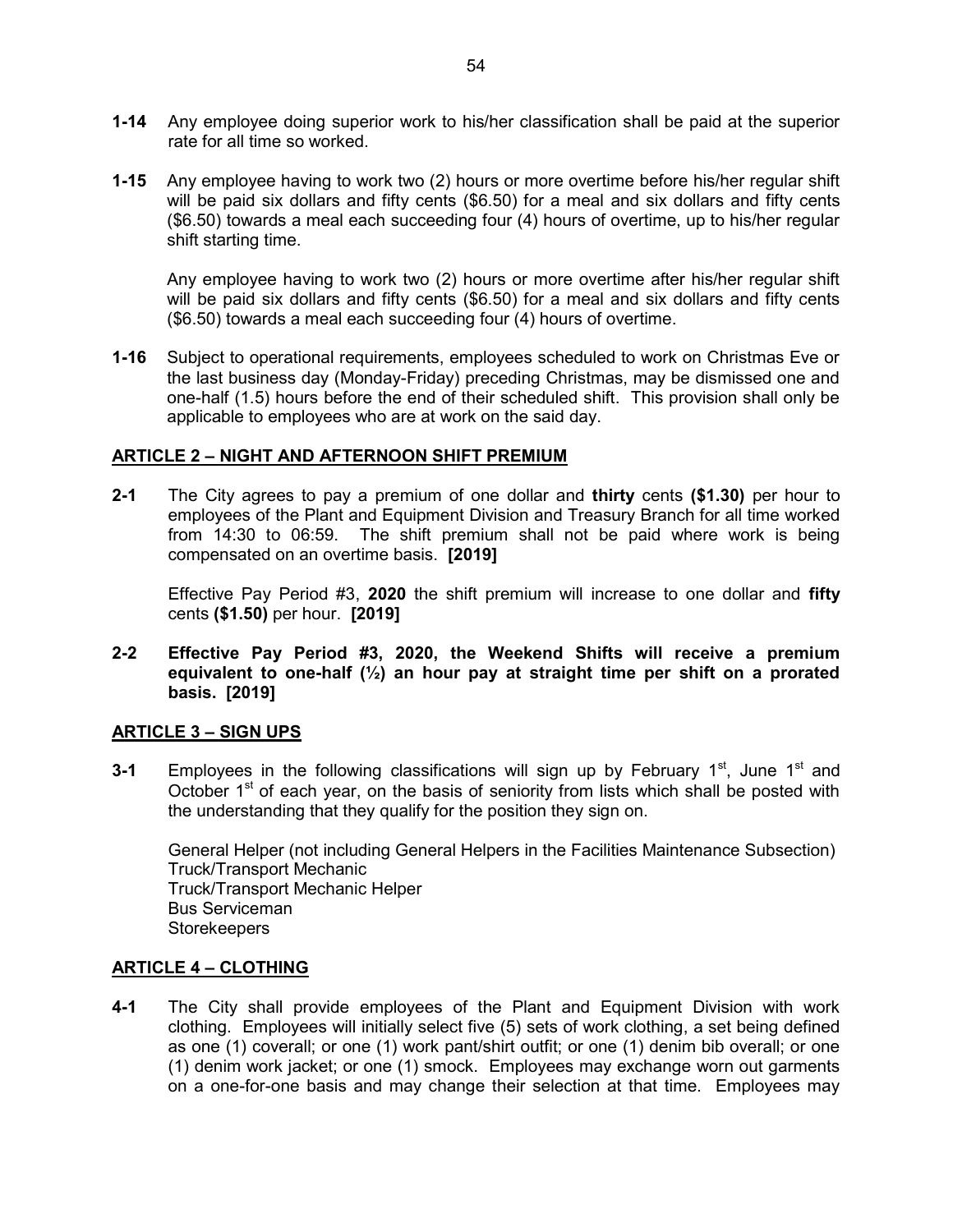choose to assume responsibility for cleaning and maintaining their supplied garments, or they may choose to leave that responsibility with the Department.

Employees must advise the Manager of Plant and Equipment by September 1st of each year as to their garment cleaning/maintenance choice for the following year. Employees who choose to leave the responsibility with the Department will be able to pick up cleaned clothing on a specific, assigned day and time each week.

4-2 The City will make available protective garments for the use of employees doing work of such nature as to require the use of these garments. These garments will remain in the area where the work is performed for the use of any employee required to do such work. Permanent employees required to wear safety footwear will be provided with one hundred and ten dollars (\$110.00) per year commencing in 2012 towards the purchase of appropriate shoes/boots. This amount shall increase to one hundred and twentyfive dollars (\$125.00) for the year 2020. If for any reason a permanent employee does not work the full twelve (12) months, payment will be prorated in accordance with the time worked during that year, to the nearest monthly period. Time while in receipt of sick pay benefits up to a maximum of sixty-five (65) working days shall be considered time worked. [2019]

 All other employees required to wear safety footwear will be provided with one hundred and ten dollars (\$110.00) per year commencing in 2012 towards the purchase of appropriate shoes/boots provided they have worked at least nine (9) months the previous year. This amount shall increase to one hundred and twenty-five dollars (\$125.00) for the year 2020. [2019]

Payment will be made by January  $30<sup>th</sup>$  each year.

4-3 Downtown Service Clerks shall be provided with two (2) pairs of uniform trousers and three (3) uniform shirts per year. These employees will be required to wear uniform shirts at all times while on duty.

# ARTICLE 5 – TOOL ALLOWANCE

5-1 Employees who are required by the City to maintain an adequately equipped tool kit shall, as of December of each year this Agreement is in force, receive a tool allowance in the amount shown below for maintenance of said kit during the twelve (12) months previous to such payment. If for any reason an employee does not work the full twelve (12) months, payment will be prorated in accordance with the time worked during that year, to the nearest monthly period.

Time while in receipt of **Health Recovery** benefits up to a maximum of sixty-five (65) working days shall be considered time worked. [2019]

a) The following is a list of classifications of employees eligible for a tool allowance in the amount of:

2017 - \$520.30 2020 - \$546.31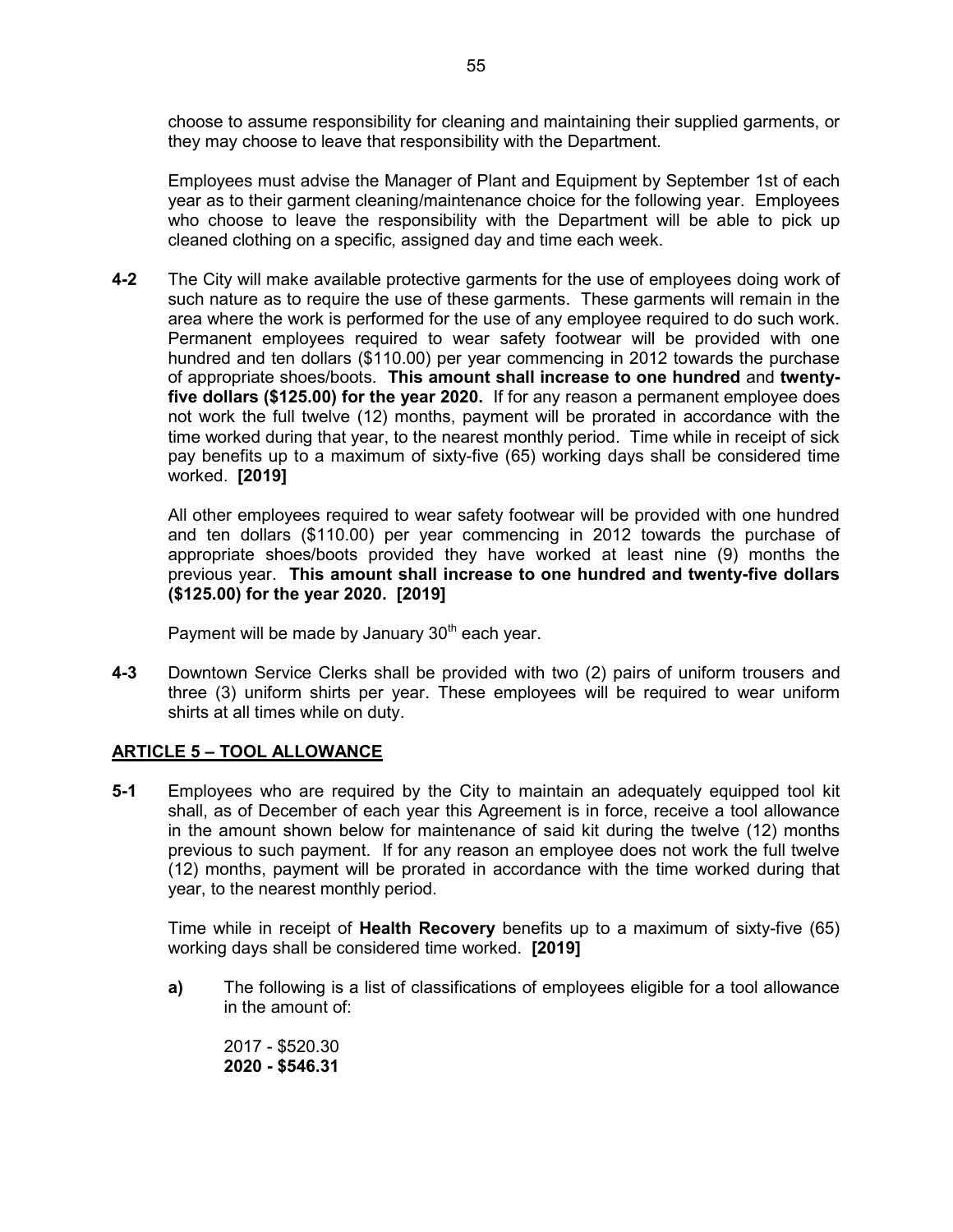Truck/Transport Mechanic, Truck/Transport Mechanic-Apprentice, Truck/Transport Mechanic-Specialist, Bus Electronic Technician, Diesel Bus Technician. [2019]

b) The following is a list of classifications of employees eligible for a tool allowance in the amount of:

2017 - \$411.40 2020 - \$431.97

Body Repairman, Industrial Mechanic, Sheet Metal Worker, Treasury Technician. [2019]

c) The following is a list of classifications of employees eligible for a tool allowance in the amount of:

2017 - \$332.75 2020 - \$349.38

Machinist, Mechanic's Helper. [2019]

d) The following is a list of classifications of employees eligible for a tool allowance in the amount of:

2017 - \$284.35 2020 - \$298.56

## Vehicle Communication Technician, Carpenter, Armature Winder, Heating and Air Conditioning Technician [2019]

e) The following is a list of classifications of employees eligible for a tool allowance in the amount of:

2017 - \$235.95 2020 - \$247.74

Upholsterer, Electrician, Drillman. [2019]

f) The following classifications of employees are eligible for a tool allowance in the amount of:

 2017 - \$121.00 2020 - \$127.05

Welder, Industrial Welder, Bus Maintenance Trainer [2019]

g) Employees enrolled in the Improver Training Program will receive the tool allowance applicable to classification in which they are an enrolled Improver.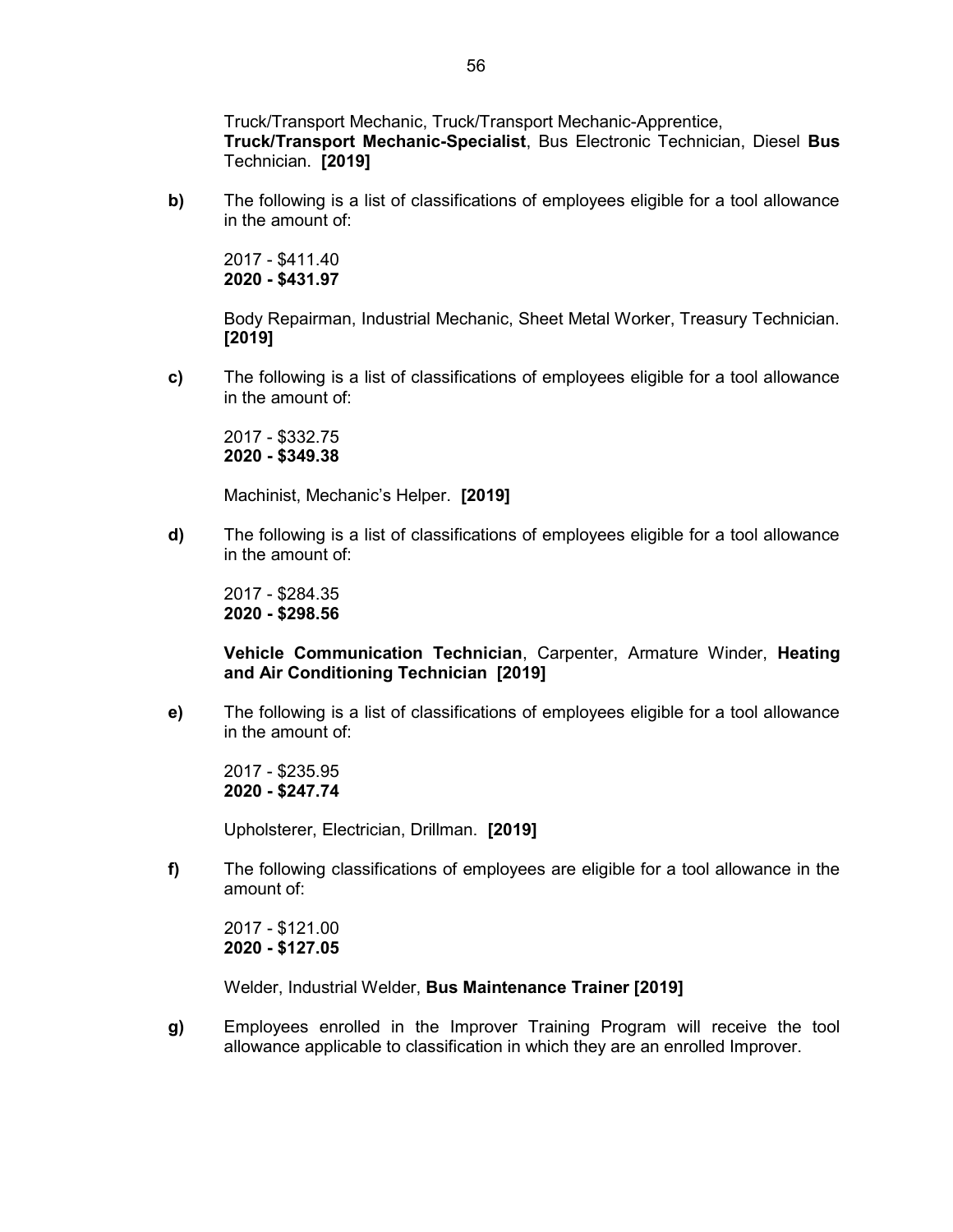# ARTICLE 6 – TRAINING PROGRAM

- 6-1 A training program to enable promotion to Journeyman status from within the Plant and Equipment Division shall be offered to employees of the Division when the City decides that promotion from within is possible. The program shall be offered on the following basis:
	- a) Positions will be bulletined in the Plant and Equipment Division for all interested employees.
	- b) Employees may qualify for the training program after completing four (4) years as a Journeyman Helper. Credits of up to four (4) years may be granted to an employee with related experience. The years and months of credit granted to an employee shall be determined by the Manager of Plant and Equipment after consultation with the Union.
	- c) Employees who qualify for the training program shall enter a training period of four (4) years accumulated duration as an Improver and shall be granted Journeyman status with two (2) years seniority in the classification upon completion of the training program to the satisfaction of the Manager of Plant and Equipment.
	- d) When an employee is appointed to an Improver classification he/she shall be paid at the pay step that is closest to, but not less than, his/her current rate of pay.
	- e) A trainee starting above the lowest pay step of the Improver classification will remain at that pay step until he/she has accumulated the Improver time necessary to qualify for the next step of the pay schedule.
- 6-2 The City agrees to consider "internal" candidates at the same time and on the same basis, when considering "external" candidates for Truck/Transport Mechanic Apprentice positions.

# ARTICLE 7 – PLANT AND EQUIPMENT CLASSIFICATIONS

- 7-1 Employees that are not in a permanent In Charge classification that are appointed to act for a Supervisor in his/her absence from the facility shall be paid ten percent (10%) above the top rate of their regular classification.
- 7-2 Employees that are in a permanent In Charge classification that are appointed to act for a Supervisor in his/her absence from the facility shall be paid five percent (5%) above the rate of their regular In Charge classification.

# 7-3 Tradesman's Helpers

a) It is agreed that the ratio of Helpers to Journeymen in the Division will not exceed one (1) Helper for the first Journeyman and one (1) Helper for each five (5) succeeding Journeymen.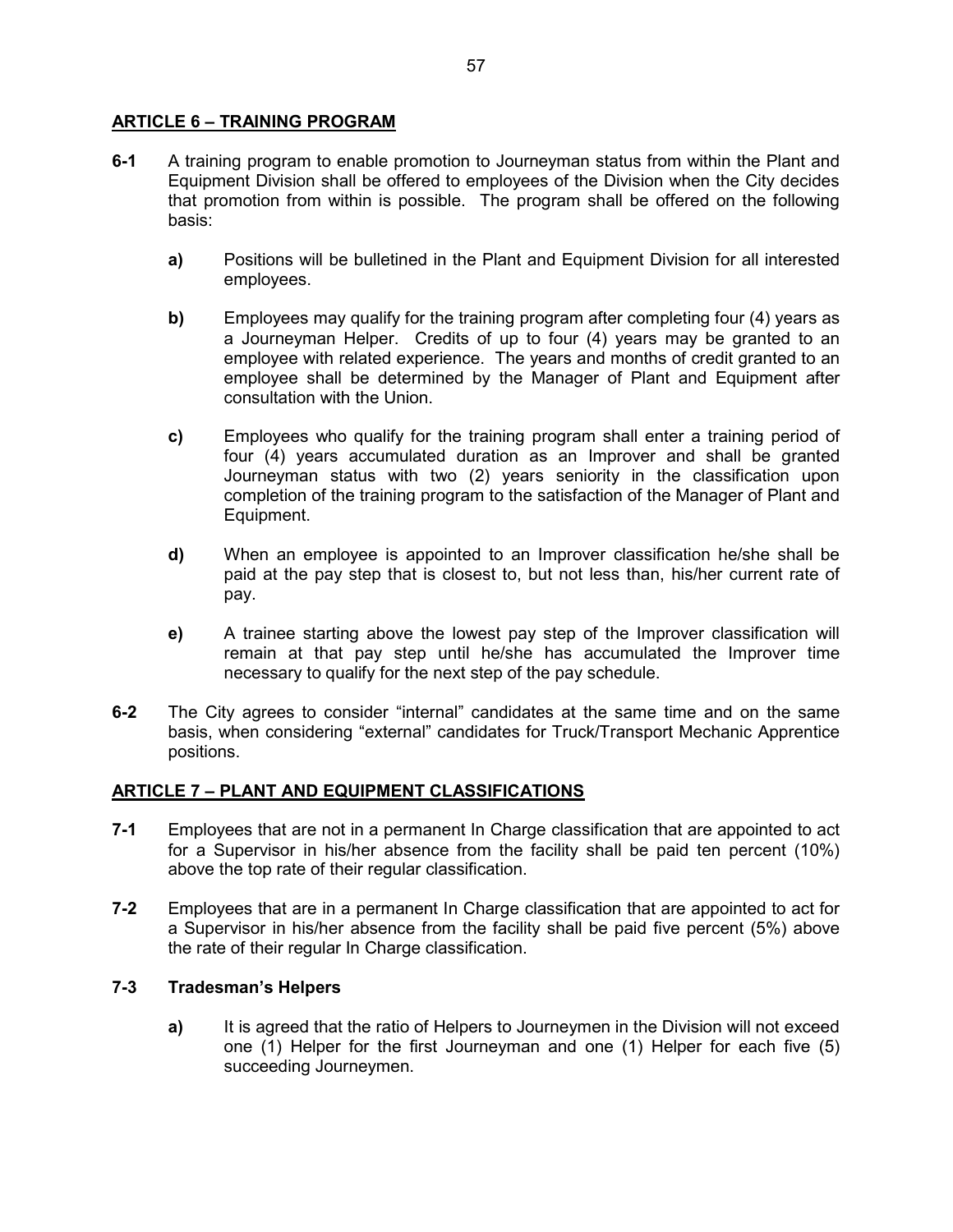- b) It is agreed that the duties of Helpers shall be confined solely to helping Journeymen and Apprentices.
- 7-4 Men/women of all classifications must attend to road calls if and when called upon to do so.
- 7-5 Men/women of all classifications may be called upon to leave their particular line of work and to do, or assist in doing, any other job for which the rate of pay is equal to, or less than, the rate of pay of their particular classification.

# ARTICLE 8 – APPRENTICES

- 8-1 An Apprentice shall be a person employed by the City who is being trained to qualify as Journeyman in the trade to which he/she is indentured.
- 8-2 The employment of Apprentices shall be subject to the rules relating to the trade under the Apprenticeship Act of Manitoba. Any other Apprentice who may be employed in a trade not designated under the Apprenticeship Act, this would be subject to agreement by both parties. [2019]
- 8-3 Upon completing his/her apprenticeship, an Apprentice shall be assigned a seniority date in the trades classification equivalent to their original date as an Apprentice. Seniority will be based on bargaining unit seniority; however, the tradesperson seniority date will be adjusted in the event that an Apprentice, by nature of exam failure or work performance, fails to complete the Apprenticeship Program by their anticipated completion date. The tradesperson seniority date will be adjusted by the equivalent number of days that the Apprentice takes to achieve Tradesperson status. [2019]
- 8-4 An Apprentice shall supply and pay for tools required for his/her trade.
- 8-5 Apprentices failing to pass the Level 4 exam or who delay writing the exam may be bypassed for the next available and qualified Apprentice. Those bypassed would also lose seniority over the Apprentice bypassing them. This would not include delays to exam writing beyond their control and the Department will make every effort to avoid unnecessarily delaying the ability for an Apprentice to write an exam. [2019]
- 8-6 Upon completing their apprenticeship, the employee will attain Red Seal Tradesperson status and will be given all the rights and privileges thereof. [2019]
- 8-7 Effective January 1, 2009 or earlier if practicable, the City will commence top up of Employment Insurance earnings in accordance with EI regulations during periods of study required for Apprentices. An Apprentice who elects to leave the employ of the City before certification shall repay any top up payments made in the previous twenty-four (24) months. An Apprentice who achieves certification shall remain in the employ of the City for a minimum of two (2) years following the date of certification. Otherwise, the employee shall repay the City for all top up payments made during the prior twenty-four (24) months.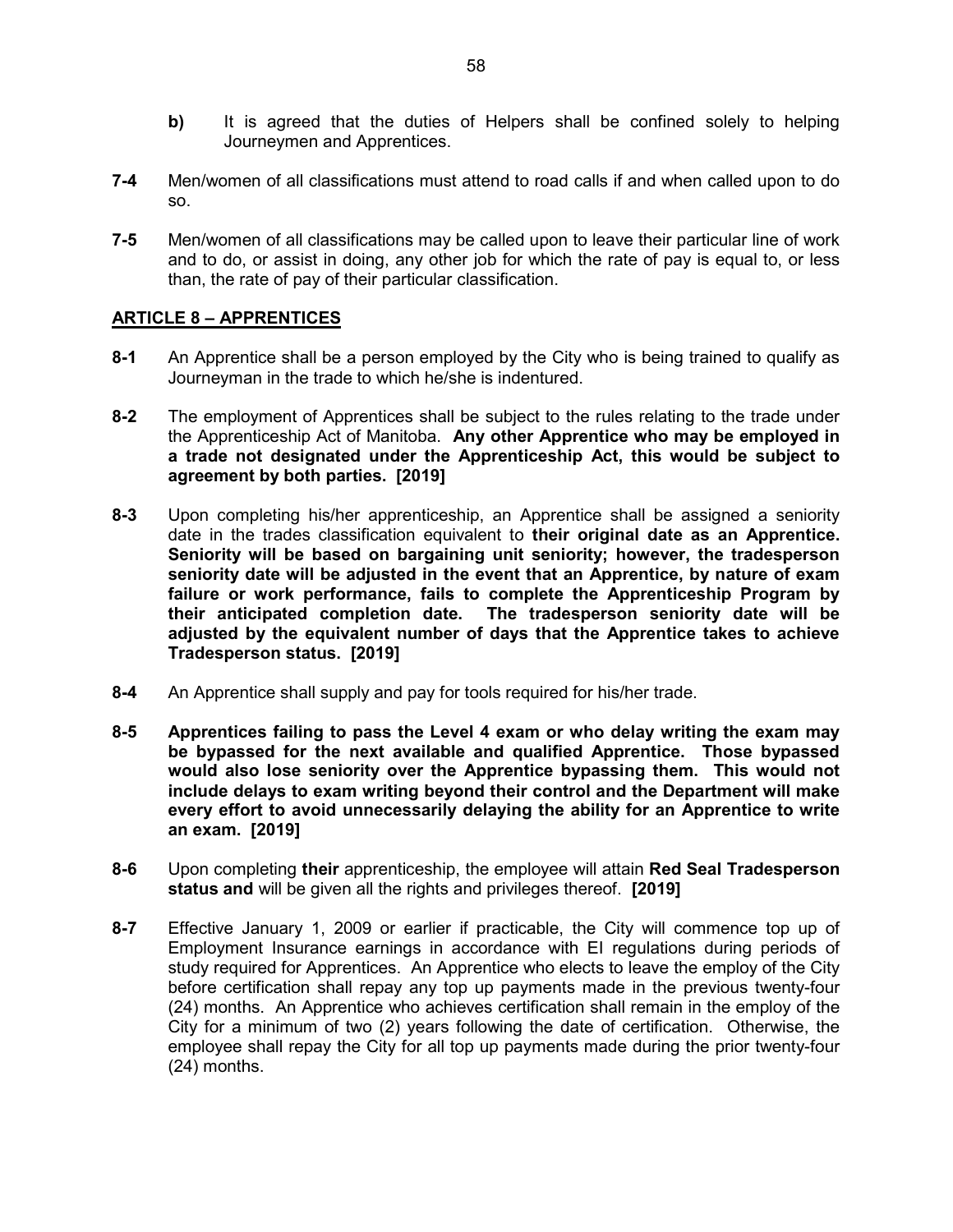# ARTICLE 9 INTERPROVINCIALLY CERTIFIED JOURNEYMAN TRUCK AND TRANSPORT MECHANIC RERUITMENT

9-1 Interprovincial Certified Journeyman Truck and Transport Mechanics hired by the City shall be required to successfully complete a training program in the Mechanic classification of up to two (2) yeas, but not less than six (6) months prior to qualifying for full status in the Truck/Transport Mechanic classification. Upon completion of the Program, the Mechanic will achieve full status in the Truck/Transport Mechanic classification and shall be assigned a seniority date in the Truck/Transport Mechanic classification equivalent to their original hire date as a Mechanic. [2019]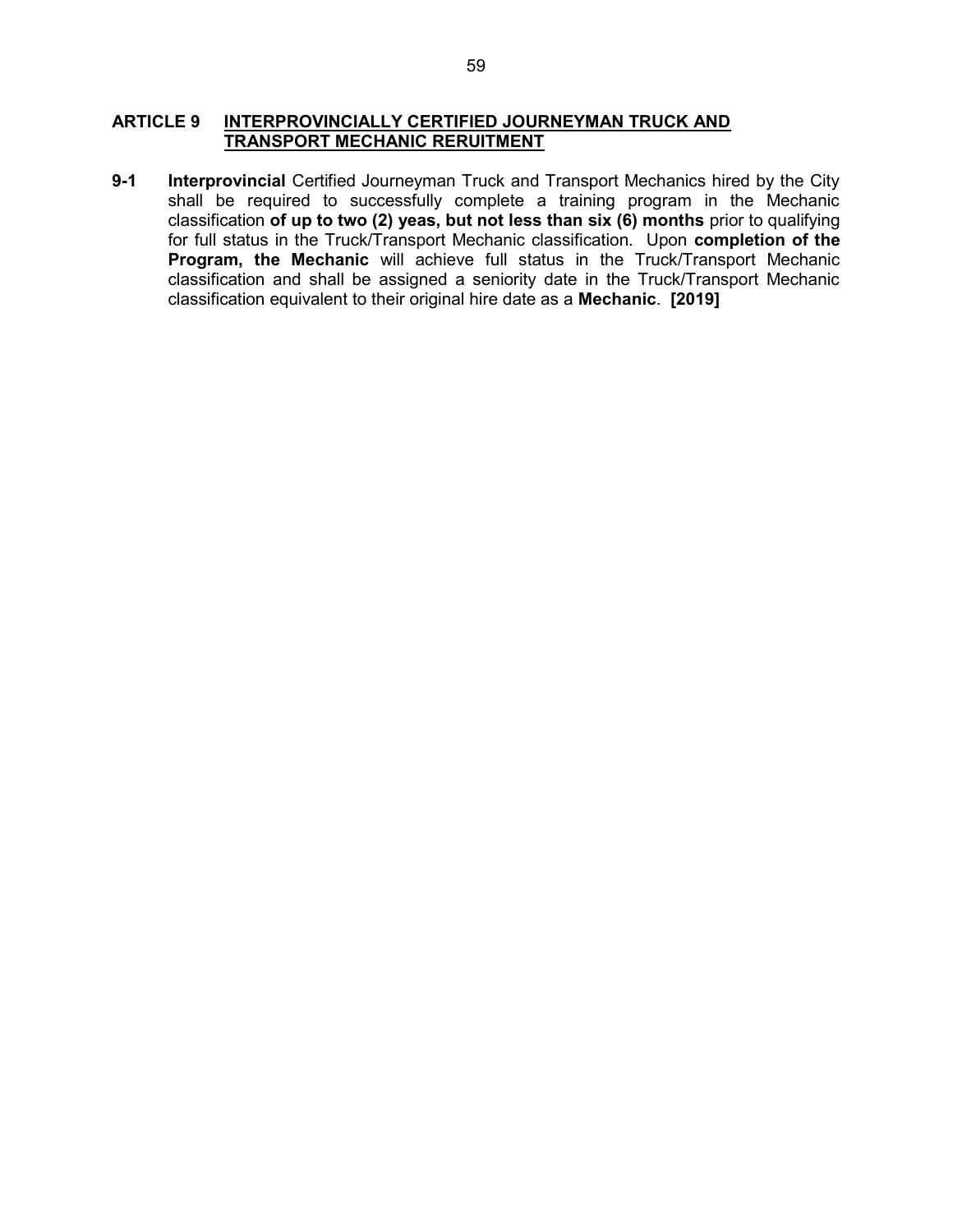## THE CITY OF WINNIPEG AND AMALGAMATED TRANSIT UNION, LOCAL 1505

### WAGES 2019 TO 2023

### GENERAL WAGE INCREASE

Effective Pay Period #3, 2020 – Increase all bi-weekly/hourly rates in effect by one point two-five percent (1.25%) [2019]

Effective Pay Period #3, 2021 – Increase all bi-weekly/hourly rates in effect by two percent (2.0%) [2019]

Effective Pay Period #3, 2022 – Increase all bi-weekly/hourly rates in effect by one point seven five percent (1.75%) [2019]

Effective January 7, 2023 – Increase all bi-weekly/hourly rates in effect by two percent (2.0%) [2019]

### SPECIAL ADJUSTMENTS

Effective Pay Period #23, 2019 - The rate of pay for the top-level step of each bargaining unit classification shall be increased by zero-point five percent (0.5%)

The top level step for the following Plant and Equipment classifications hourly rate of pay will be increased by fifty cents (50¢) on January 30, 2022 with an additional increase of fifty cents (50¢) on July 31, 2022:

| <b>Classification</b> |                                      | <b>Class Code</b> |
|-----------------------|--------------------------------------|-------------------|
| a)                    | <b>Carpenter</b>                     | 8051              |
| $\mathbf{b}$          | <b>Electrician</b>                   | 8087              |
| C)                    | <b>Machinist</b>                     | 8121              |
| d)                    | <b>Truck/Transport Mechanic</b>      | 8161              |
| $\mathbf{e})$         | <b>Painter</b>                       | 8251              |
| f)                    | <b>Body Repair</b>                   | 8281              |
| g)                    | <b>HVAC Tech</b>                     | 8311              |
| h)                    | <b>Welder (Industrial)</b>           | 8366              |
| i)                    | <b>Industrial Mechanic</b>           | 8167              |
| j)                    | <b>Electronics Technician</b>        | 8571              |
| k)                    | <b>Sheet Metal Worker/Fabricator</b> | 8391              |
| I)                    | <b>Treasury Technician</b>           | 8561              |
| m)                    | <b>Armature Winder</b>               | 8371              |
| n)                    | Diesel Bus Technician                | 8310              |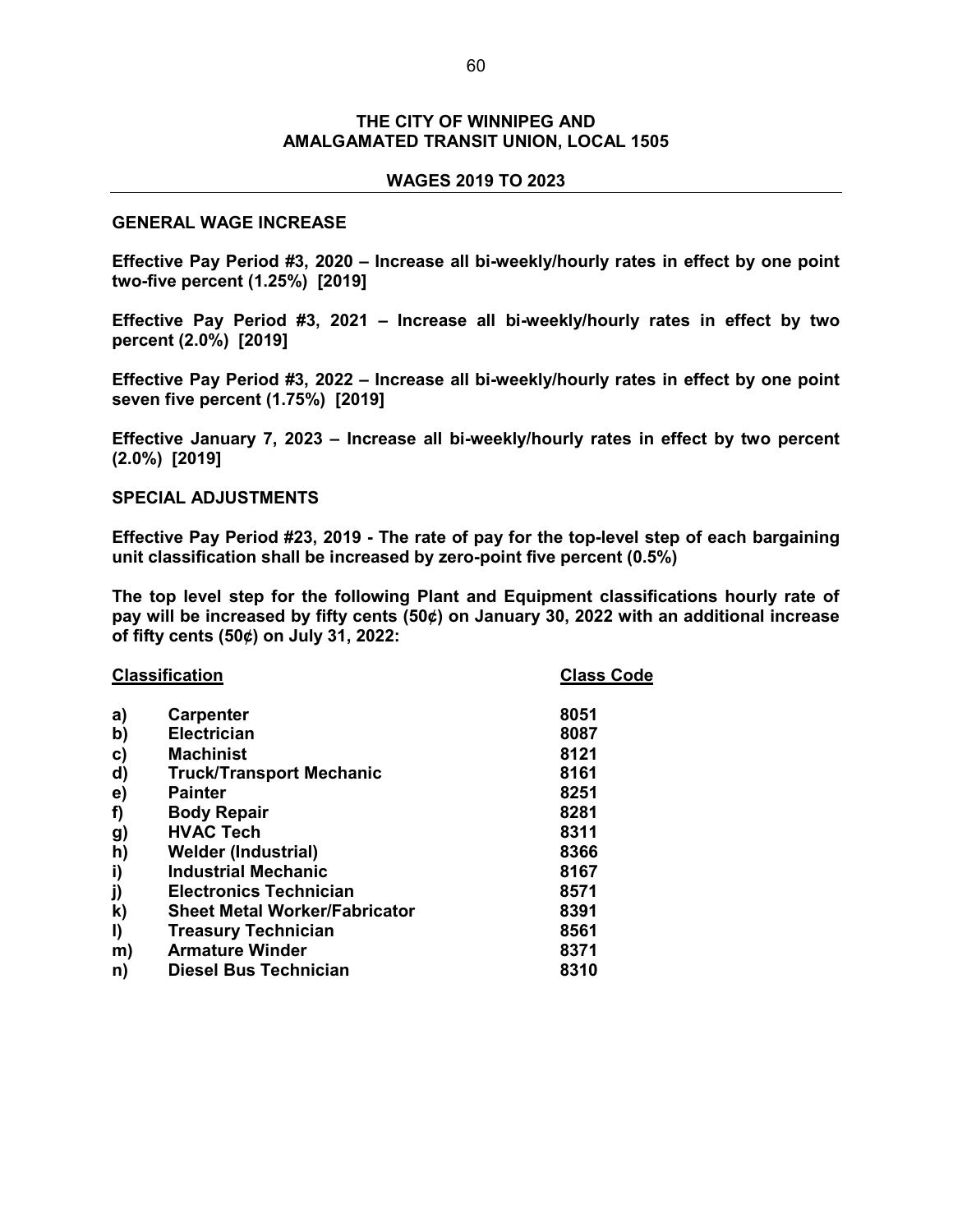Province of Manitoba this \_\_\_\_\_\_\_\_ day of \_\_\_\_\_\_\_\_\_\_\_\_\_\_\_\_\_\_\_\_\_\_\_\_\_\_\_\_, 2019

# THE CITY OF WINNIPEG

 $\mathcal{L}_\text{max}$  , which is a set of the set of the set of the set of the set of the set of the set of the set of the set of the set of the set of the set of the set of the set of the set of the set of the set of the set of Mayor

 $\mathcal{L}_\mathcal{L} = \mathcal{L}_\mathcal{L} = \mathcal{L}_\mathcal{L} = \mathcal{L}_\mathcal{L} = \mathcal{L}_\mathcal{L} = \mathcal{L}_\mathcal{L} = \mathcal{L}_\mathcal{L} = \mathcal{L}_\mathcal{L} = \mathcal{L}_\mathcal{L} = \mathcal{L}_\mathcal{L} = \mathcal{L}_\mathcal{L} = \mathcal{L}_\mathcal{L} = \mathcal{L}_\mathcal{L} = \mathcal{L}_\mathcal{L} = \mathcal{L}_\mathcal{L} = \mathcal{L}_\mathcal{L} = \mathcal{L}_\mathcal{L}$ **City Clerk** 

Certified as to Contract Details:

 $\mathcal{L}_\text{max}$  , and the contract of the contract of the contract of the contract of the contract of the contract of the contract of the contract of the contract of the contract of the contract of the contract of the contr Chief Corporate Support Services Officer

Reviewed as to Business Terms:

Manager, Labour Relations

Legally Reviewed and Certified as to Form:

City Solicitor/Director, Legal Services or his/her designate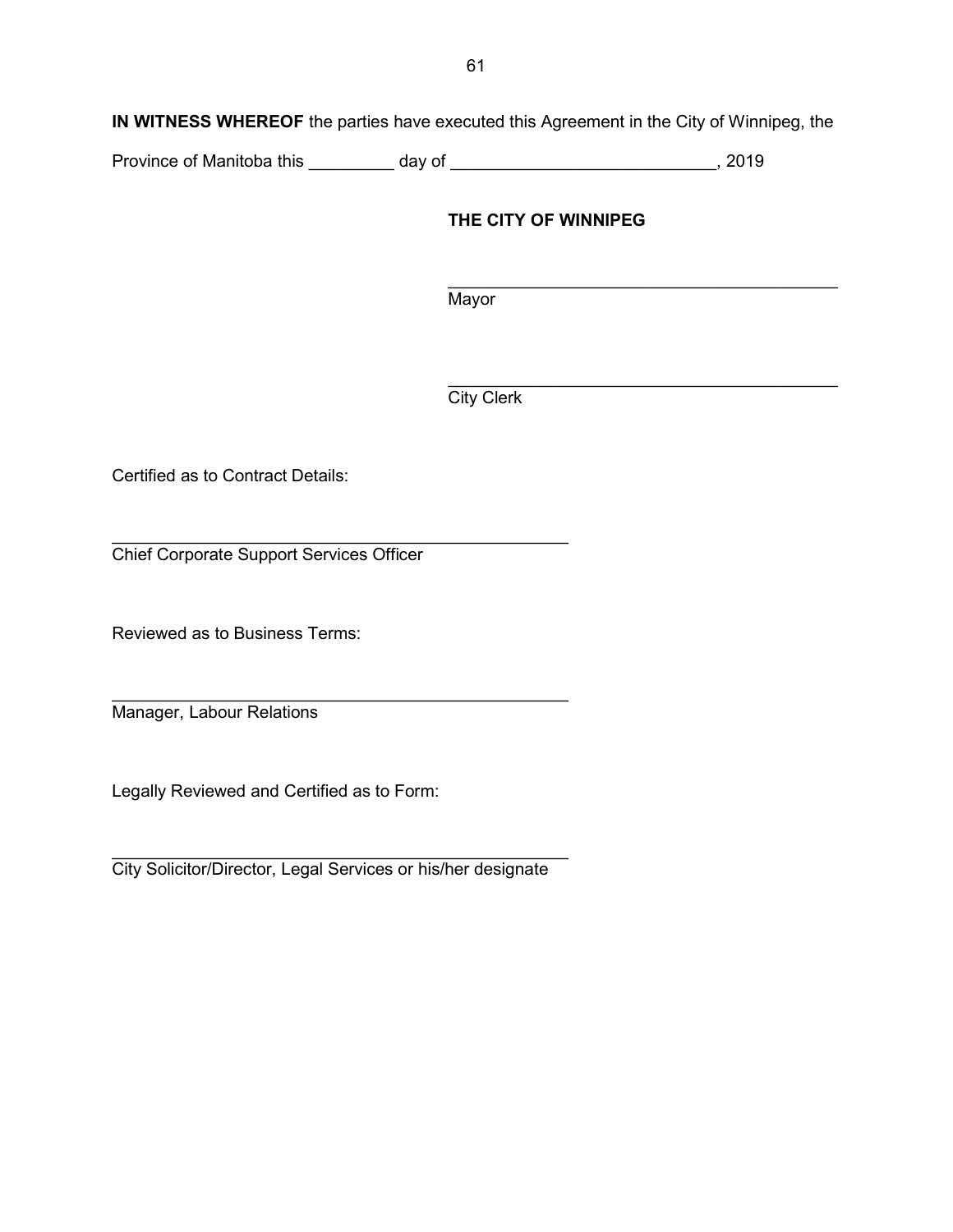# FOR AMALGAMATED TRANSIT UNION, LOCAL 1505

President – Business Agent **Assistant Business Agent – Operations** 

Executive Vice President **Assistant Business Agent – Plant and** Equipment

Financial Secretary Treasurer **Recording Secretary** 

\_\_\_\_\_\_\_\_\_\_\_\_\_\_\_\_\_\_\_\_\_\_\_\_\_\_\_\_\_\_\_\_\_\_\_ \_\_\_\_\_\_\_\_\_\_\_\_\_\_\_\_\_\_\_\_\_\_\_\_\_\_\_\_\_\_\_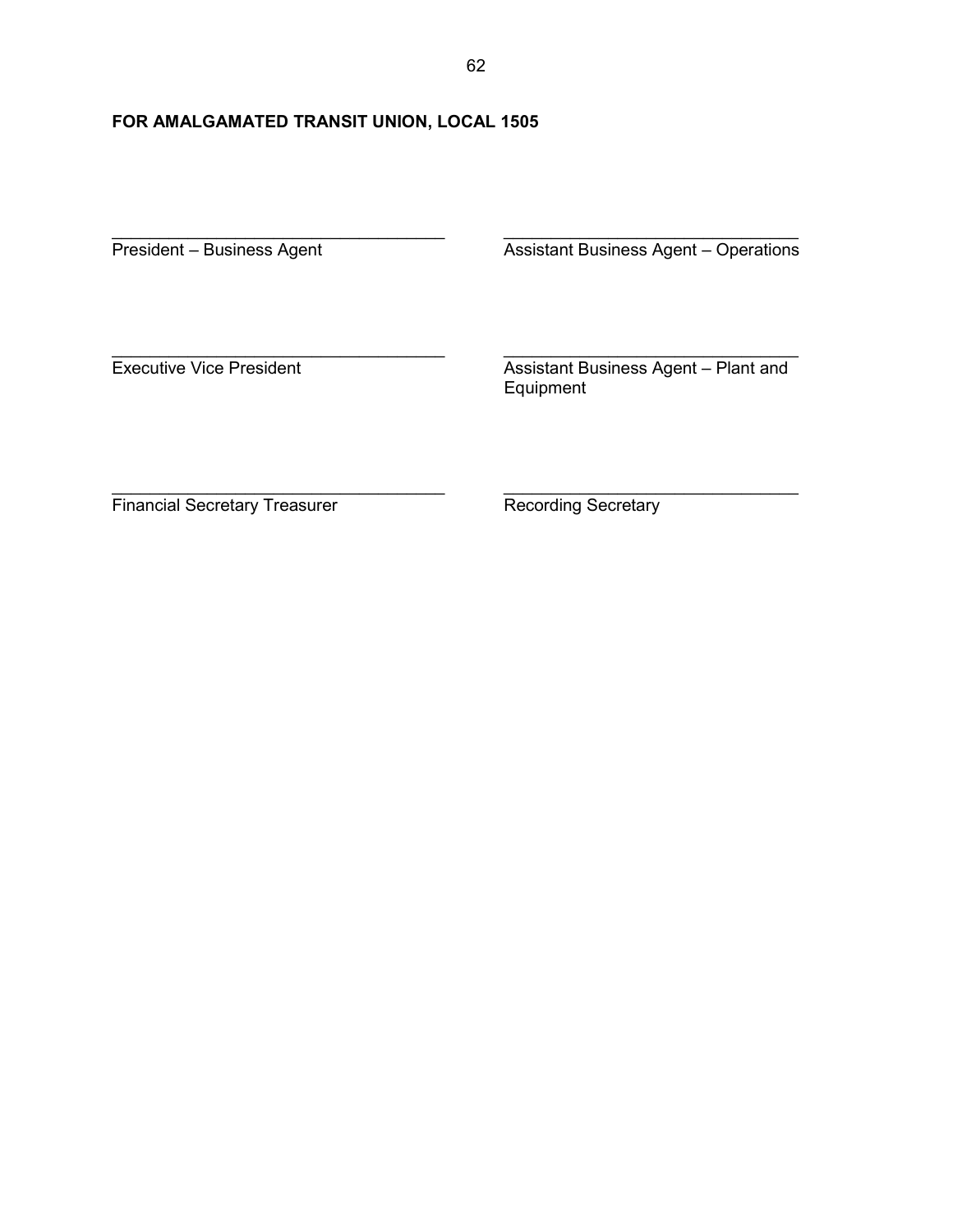### **BETWEEN**

### THE CITY OF WINNIPEG AND

## AMALGAMATED TRANSIT UNION, LOCAL 1505

### RE: BUS EQUIPMENT

The City and the Union agree to develop a working group for the purpose of discussing bus modifications. The working group will meet prior to the bus specification component of the RFP and within thirty (30) days after the arrival of the most recent purchase, to review new technologies, ergonomics and safety features of each purchase. It is understood that the City shall be the final authority with respect to the details of the specifications.

The City and the Union agreed that information collected from buses designated to develop and test innovations in the industry, will be provided as feedback to the working group. [2019]

Agreed this Date: October 17, 2019

For the Negotiating Committee of the City of Winnipeg

For the Negotiating Committee of Amalgamated Transit Union, Local 1505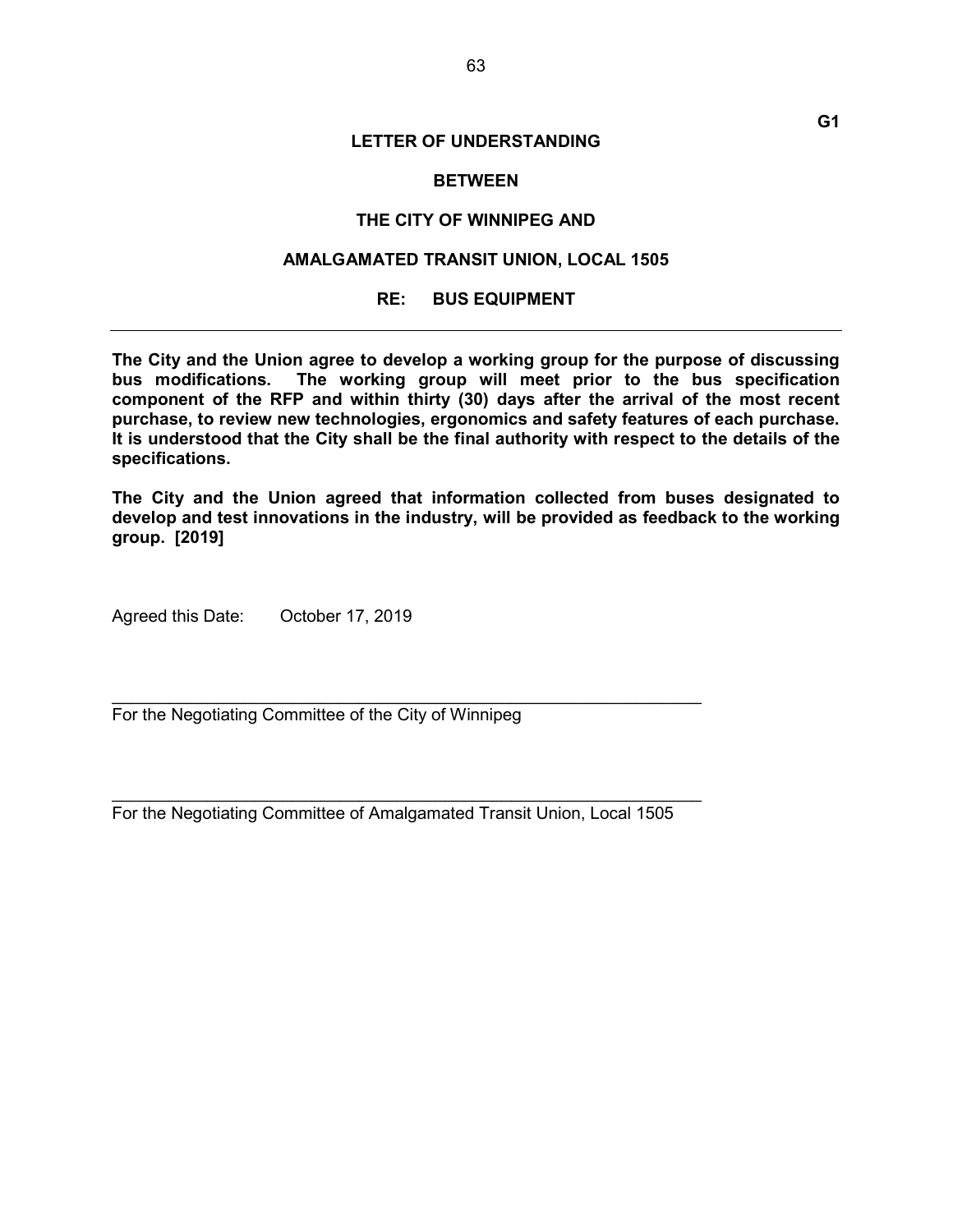## **BETWEEN**

## THE CITY OF WINNIPEG AND

## AMALGAMATED TRANSIT UNION, LOCAL 1505

## RE: UNIFORM/CLOTHING COMMITTEE

The City of Winnipeg and the Amalgamated Transit Union, Local 1505, agree to the formation of a Uniform/Clothing Committee which will be comprised of no more than four (4) members in total, consisting of no more than two (2) representatives selected by the City and no more than two (2) representatives selected by the Union.

The Committee will communicate with Operations and Plant and Equipment employees regarding uniforms/clothing and will meet as required to discuss issues regarding uniforms and clothing including quality workmanship and construction.

Mutually agreed recommendations of the Committee that do not result in any significant increase in costs, will be referred back to the respective parties for approval.

Recommendations approved by both parties may be implemented, notwithstanding that such recommendations may not strictly conform to the requirements of the current Collective Agreement.

Agreed this Date: October 17, 2019

For the Negotiating Committee of the City of Winnipeg

For the Negotiating Committee of Amalgamated Transit Union, Local 1505

 $\mathcal{L}_\text{max}$  , and the contract of the contract of the contract of the contract of the contract of the contract of the contract of the contract of the contract of the contract of the contract of the contract of the contr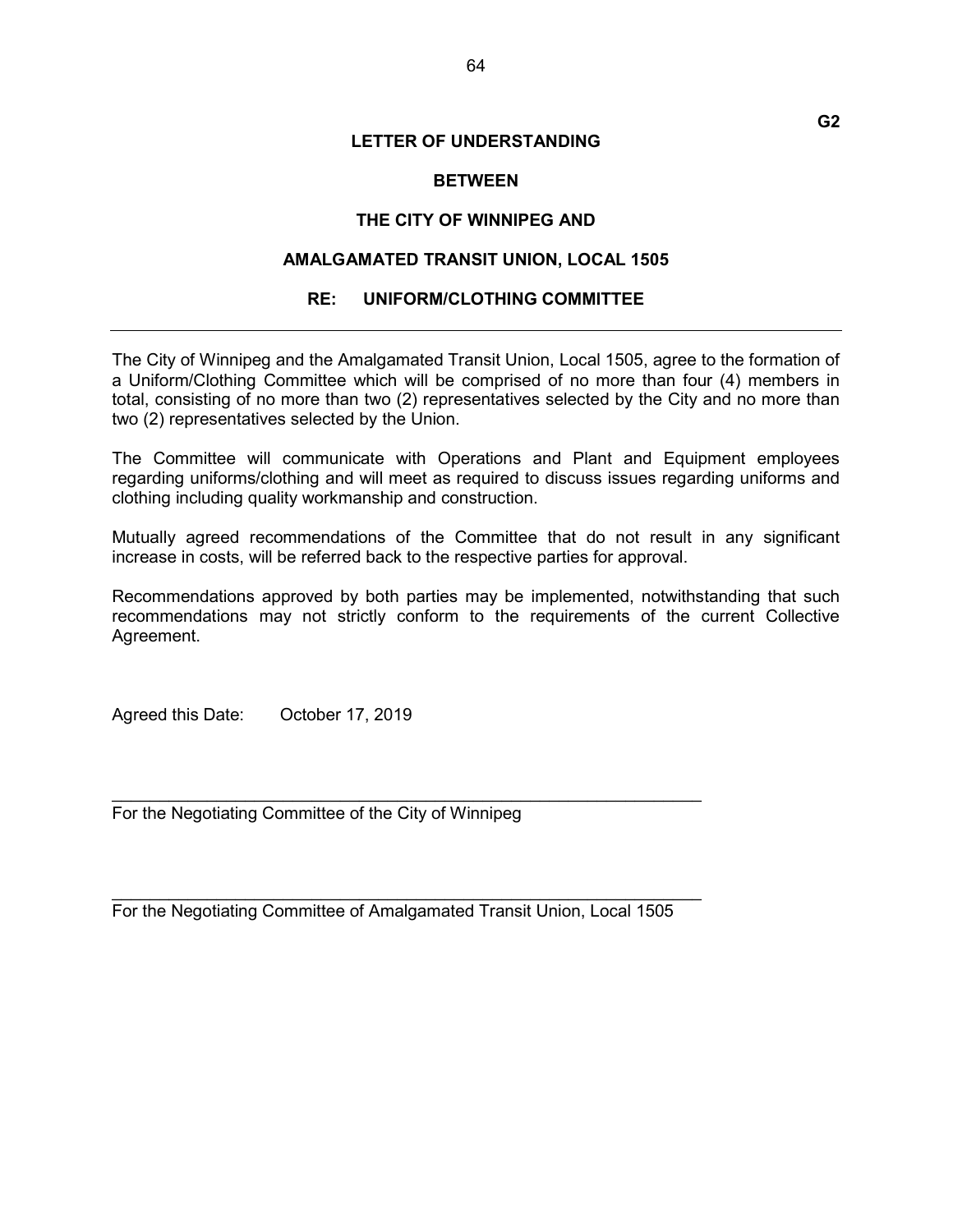## **BETWEEN**

### THE CITY OF WINNIPEG AND

## AMALGAMATED TRANSIT UNION, LOCAL 1505

### RE: FURLOUGHS

The City commits that it will not pursue a strategy involving unilaterally imposed leaves of absence without pay (furloughs) with respect to employees represented by Amalgamated Transit Union, Local 1505 during the specified term of this Collective Agreement (i.e. January 13, 2019 to January 7, 2023).

Agreed this Date: October 17, 2019

For the Negotiating Committee of the City of Winnipeg

For the Negotiating Committee of Amalgamated Transit Union, Local 1505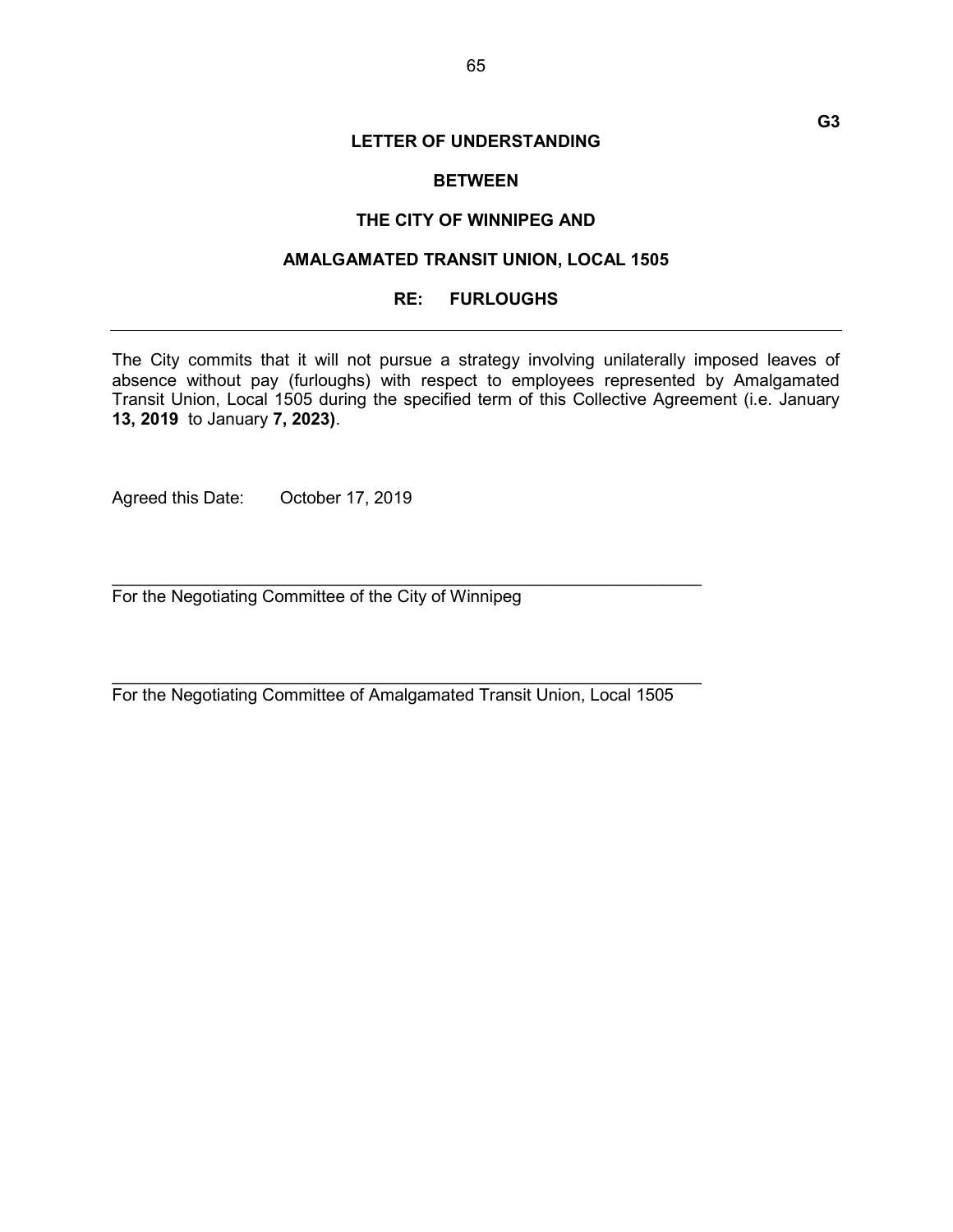G4

## **BETWEEN**

## THE CITY OF WINNIPEG AND

## AMALGAMATED TRANSIT UNION, LOCAL 1505

## RE: WAGE RATES FOR TEMPORARY RETURN TO WORK ASSIGNMENTS

The parties agree that there is a need to establish a wage rate for employees assigned to temporary alternate duties that do not constitute a regular position when participating in a return to work program. The parties agree as follows:

- 1. Employees requiring placement in temporary alternate duties under the duty to accommodate must be medically cleared to return to work by the Employee Benefits Program (EBP) or the Workers' Compensation Program (WCB) or the Occupational Health Branch (OHB).
- 2. The range of work assignments are summarized in the RTW Admin and General Helper job description position.
- 3. The work assignments shall be determined through a case management process involving representatives from EBP/WCB/OHB, Operations, Human Resources, and ATU.

Therefore the parties agree that the rate of pay for the job duties included in the RTW Admin and General Helper job description. The City will continue the practice where an employee will be paid at the wage step (up to and including the top step) that is closest to their predisability rate of pay in their original classification. The rate shall be effective the date of signing of this Letter of Understanding and subject to the negotiated changes for the Maintenance Worker wage rate. [2019]

Agreed this Date: October 17, 2019

For the Negotiating Committee of the City of Winnipeg

For the Negotiating Committee of Amalgamated Transit Union, Local 1505

 $\mathcal{L}_\text{max}$  , and the contract of the contract of the contract of the contract of the contract of the contract of the contract of the contract of the contract of the contract of the contract of the contract of the contr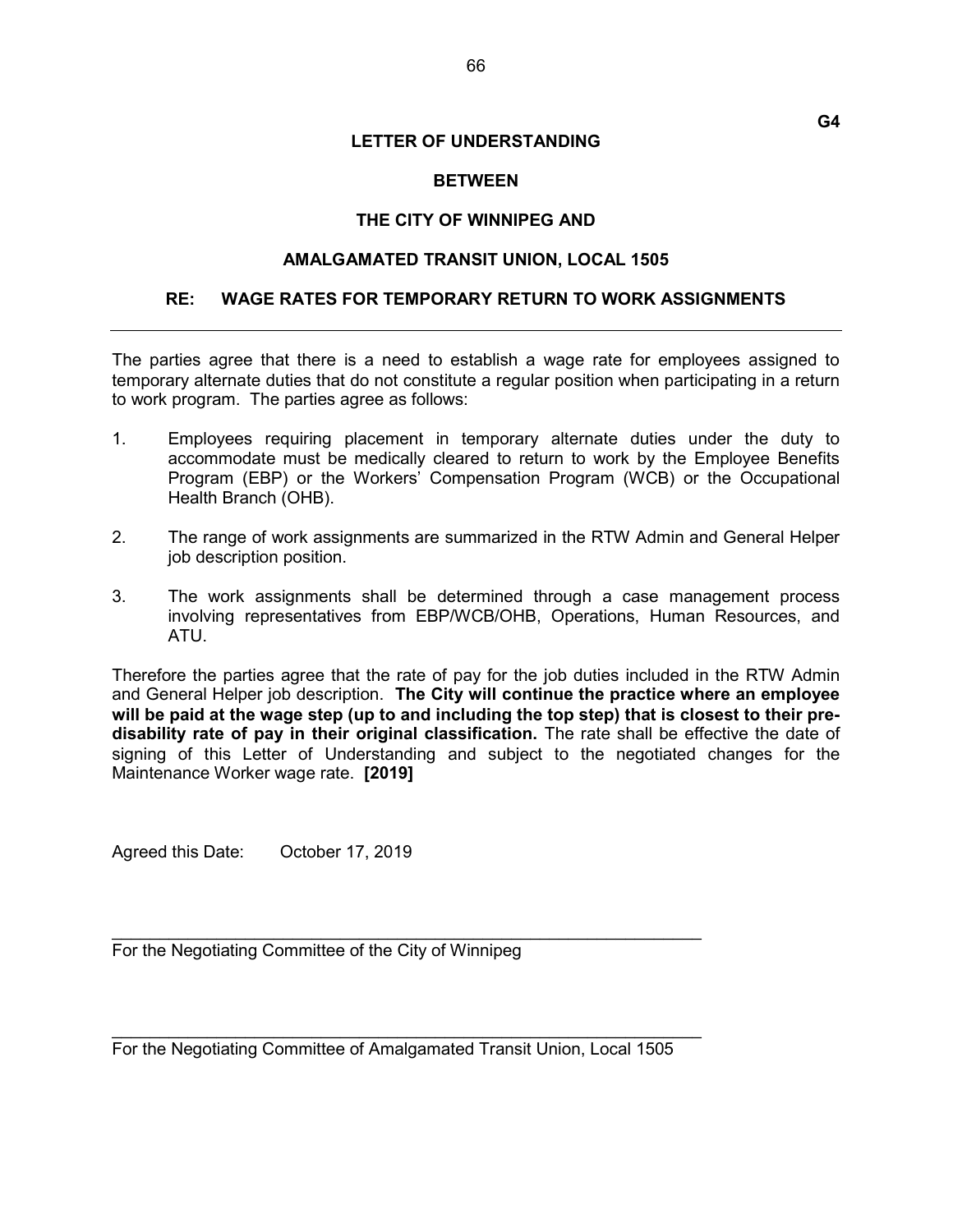## **BETWEEN**

### THE CITY OF WINNIPEG AND

## AMALGAMATED TRANSIT UNION, LOCAL 1505

### RE: PROMOTIONS

The parties agree that there is a need to provide stability in the workplace and avoid the disruption of constant movement between classifications. Therefore it is agreed that an employee who exercises their right to return to their former position, as per Article 11-3, during the six (6) month trial period will not be considered for promotion or transfer to that same classification for a period of two (2) years. The two (2) year period will commence at the start of the trial period following promotion or transfer.

Agreed this Date: October 17, 2019

For the Negotiating Committee of the City of Winnipeg

For the Negotiating Committee of Amalgamated Transit Union, Local 1505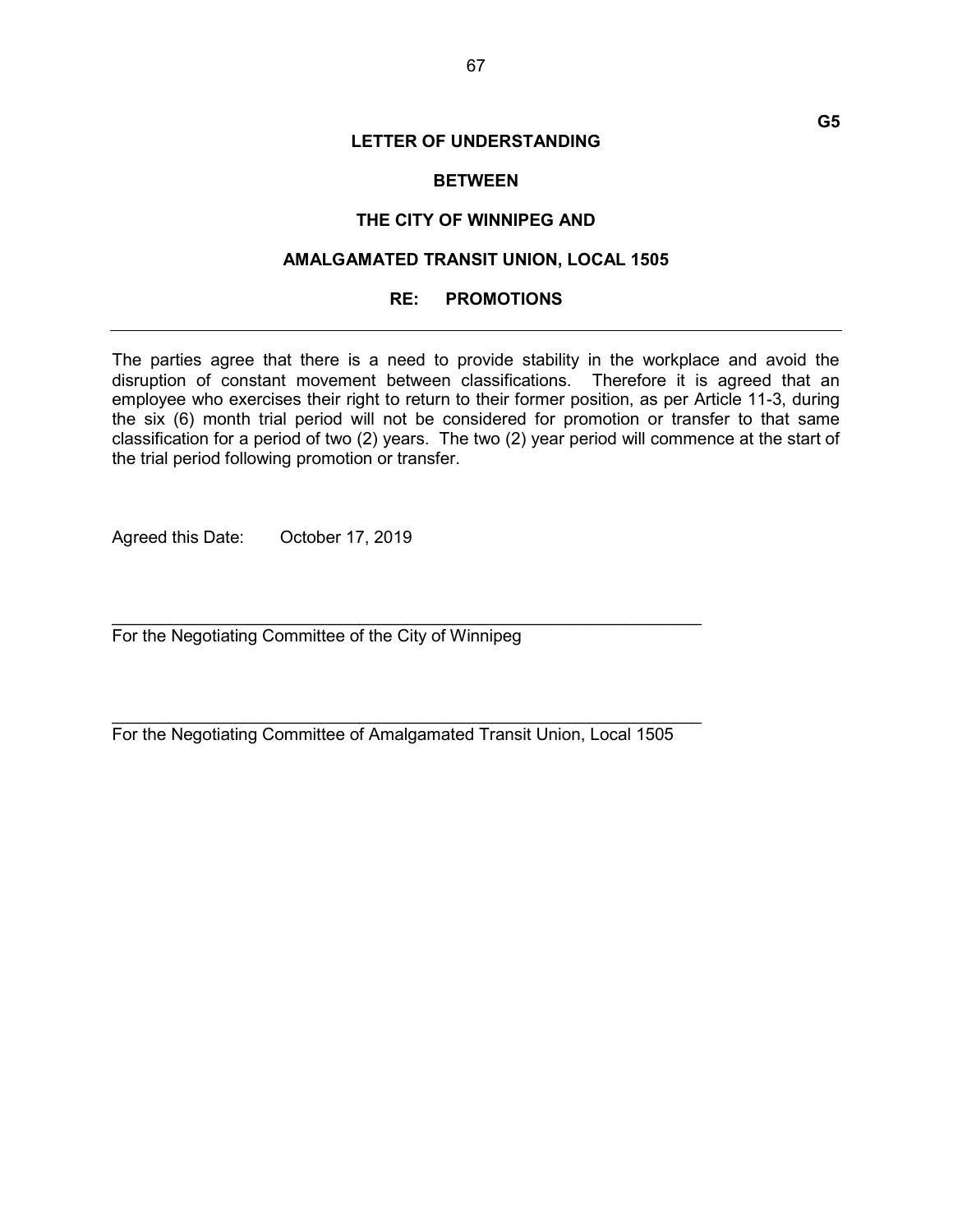## **BETWEEN**

### THE CITY OF WINNIPEG AND

### AMALGAMATED TRANSIT UNION, LOCAL 1505

### RE: ARTICLE 7 – HEALTH CARE RELATED BENEFITS

The parties agree to meet within the life of the Collective Agreement to review options to improve medical/health benefits.

The parties may agree, in writing, to make changes to the medical/health benefits provided for in this Collective Agreement. Subject to ratification by both parties, these changes may be implemented during the life of the Agreement. [2019]

Agreed this Date: October 17, 2019

For the Negotiating Committee of the City of Winnipeg

 $\_$  , and the set of the set of the set of the set of the set of the set of the set of the set of the set of the set of the set of the set of the set of the set of the set of the set of the set of the set of the set of th For the Negotiating Committee of Amalgamated Transit Union, Local 1505

 $\_$  , and the set of the set of the set of the set of the set of the set of the set of the set of the set of the set of the set of the set of the set of the set of the set of the set of the set of the set of the set of th

G6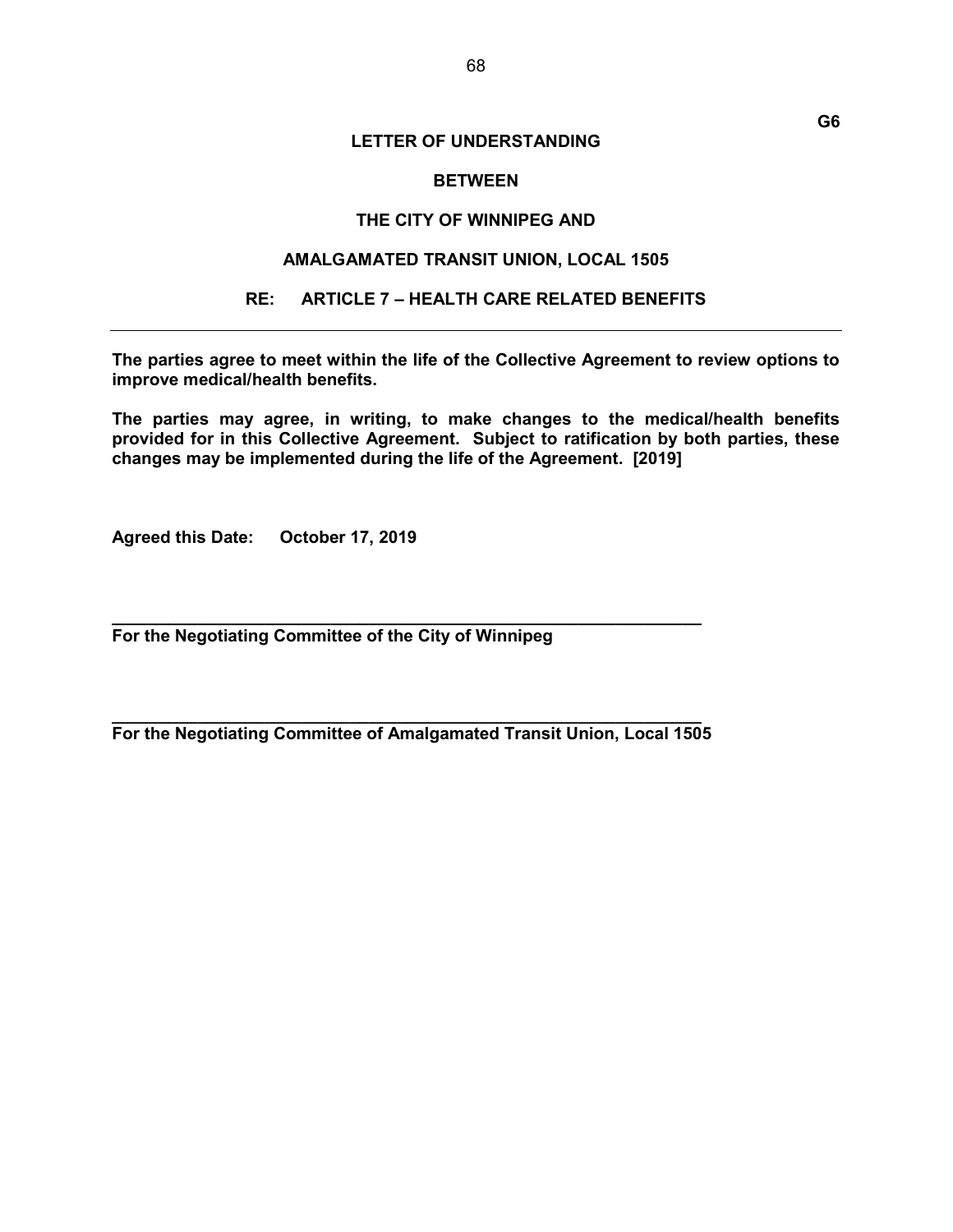### **BETWEEN**

### THE CITY OF WINNIPEG AND

## AMALGAMATED TRANSIT UNION, LOCAL 1505

### RE: CRITICAL INCIDENT STRESS MANAGEMENT

The parties agree there is a need for a Critical Incident Stress Management (CISM) Peer Support Program (the "Program") for the life of this Agreement. The purpose of the Program will be to ensure that employees have trained peers available to provide support and/or direction to members as soon as possible after a critical/traumatic incident occurs. The City and the Union agree that each party will have a supportive role for members of the Program.

The City will inform all employees of this Program via electronic means and permanent location(s) in each Garage as well as the Downtown Lounge. New members of the Program will be provided training. The City shall consult with the Union on the content of the training. The training provided will be on subjects that may include, but will not be limited to: modules on conflict resolution; EAP counselling; anti-harassment and discrimination, Canadian Standard Association Mental Health training and Canadian Standard Association Psychological Health and Safety Training (the "Standard").

The City agrees to maintain a sufficient number of members to respond to CISM peer support requirements. Employees will be selected jointly by the Union and the City. The City will continue the practice of paying the cost for all peer support training.

The Union and the City will meet quarterly or otherwise agreed upon to review and audit the Peer Support/CISM Program. Special/emergency meetings can be called by either party at any time.

Within thirty (30) days of ratification the parties agree to develop terms of reference for the Program. Consideration will be given to best practices for other peer support programs both within and external to the City.

The City will work collaboratively with the Union in the development, maintenance and improvement of the CISM Program. [2019]

Agreed this Date: October 17, 2019

For the Negotiating Committee of the City of Winnipeg

 $\_$  , and the set of the set of the set of the set of the set of the set of the set of the set of the set of the set of the set of the set of the set of the set of the set of the set of the set of the set of the set of th For the Negotiating Committee of Amalgamated Transit Union, Local 1505

 $\_$  , and the set of the set of the set of the set of the set of the set of the set of the set of the set of the set of the set of the set of the set of the set of the set of the set of the set of the set of the set of th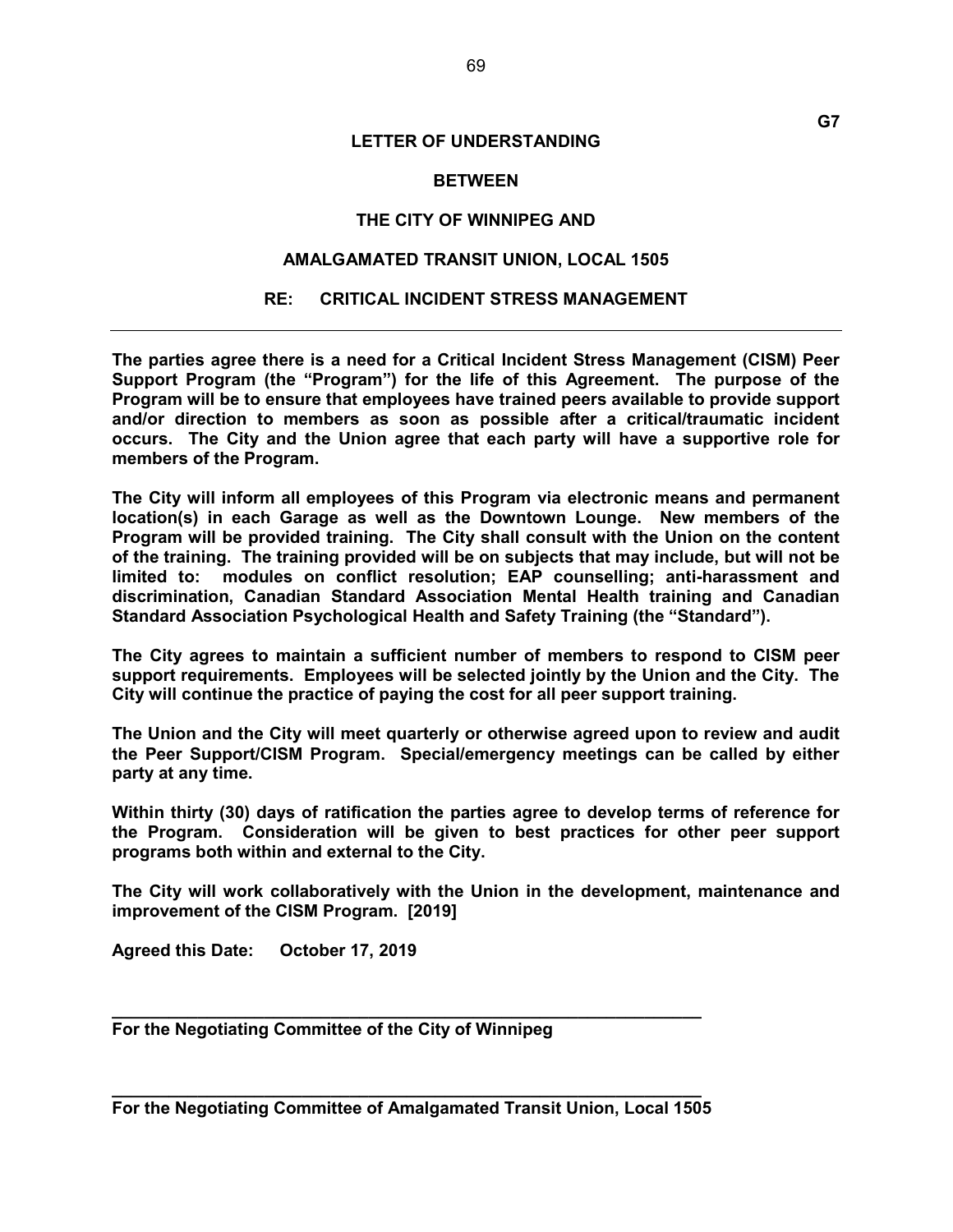### **BETWEEN**

### THE CITY OF WINNIPEG AND

### AMALGAMATED TRANSIT UNION, LOCAL 1505

### RE: CONTRACTING OUT OF WORK

The parties agree to work together on an ongoing basis to seek out opportunities to optimize operations, reduce costs and improve services.

Within one (1) month of the date of ratification of this Collective Agreement, a joint committee of ATU, Local 1505 and the City of Winnipeg (the "Committee") will be established. This Committee's mandate is to review and report, to the Director of Transit, any identified opportunities for consideration. This may include, but is not limited to, the review of existing contracted services for the purpose of exploring the feasibility of bringing these services in-house.

If the Committee deems that it is operationally efficient and cost effective to bring a contracted service in-house, a recommendation will be provided to the Director of Transit. It is recognized that any final decision to bring a contracted service in-house is solely a City decision that will be subject to obtaining all necessary approvals including any budgetary approvals from City Council.

Other related opportunities that may be leveraged to achieve the goal to lower delivery costs and improved services may be discussed by the Committee and submitted to the Director of Transit for consideration.

The implementation of this Letter of Understanding is subject to ratification. [2019]

Agreed this Date: October 17, 2019

For the Negotiating Committee of the City of Winnipeg

 $\_$  , and the set of the set of the set of the set of the set of the set of the set of the set of the set of the set of the set of the set of the set of the set of the set of the set of the set of the set of the set of th For the Negotiating Committee of Amalgamated Transit Union, Local 1505

 $\_$  , and the set of the set of the set of the set of the set of the set of the set of the set of the set of the set of the set of the set of the set of the set of the set of the set of the set of the set of the set of th

G8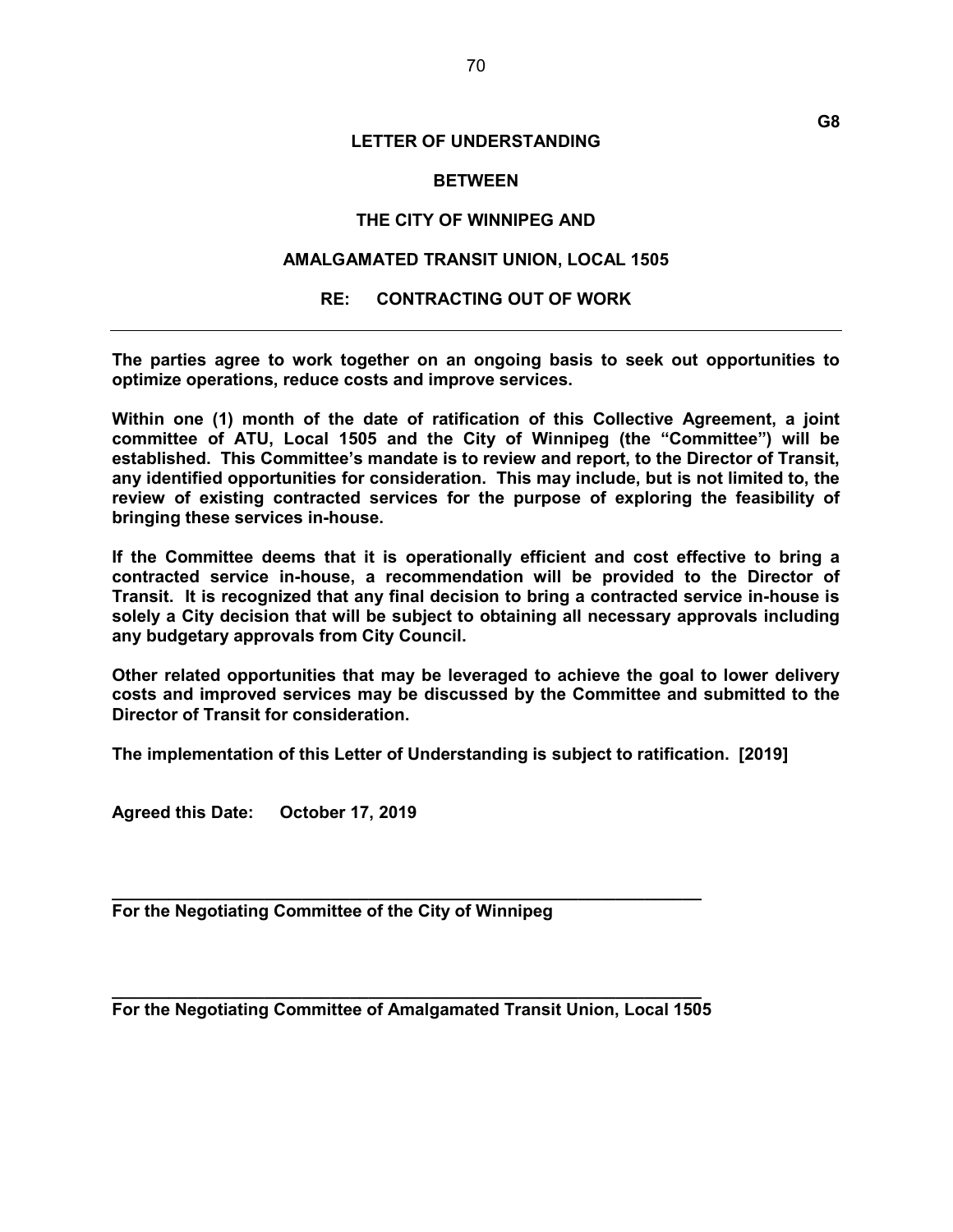### **BETWEEN**

### THE CITY OF WINNIPEG AND

## AMALGAMATED TRANSIT UNION, LOCAL 1505

### RE: OPERATOR IMPROVEMENT EDUCATION

The City recognizes the value of ongoing training for Bus Operators in order to mitigate safety risks in the workplace. For the life of this Collective Agreement, the City will continue to deliver a two (2) day training program.

The content of the current program is Trip Training. In addition, Bus Operators have or will receive one-half ( $\frac{1}{2}$ ) day of Indigenous Awareness training. This initial training program is projected to be completed by December 31, 2020.

Once the current training program has been delivered to Bus Operators, a new cycle of a two (2) day training program will start.

Within ninety (90) days of ratification, the City shall consult with the Union on the content of the new program. The City will consider courses put forward by the Union on subjects that include, but is not limited to; Main Street Project training, additional Indigenous Awareness training, Canadian Standard Association Psychological and Safety training and Tactical Communication training (de-escalation skills).

The parties agree to discuss opportunities to jointly deliver training to employees. [2019]

Agreed this Date: October 17, 2019

For the Negotiating Committee of the City of Winnipeg

 $\_$  , and the set of the set of the set of the set of the set of the set of the set of the set of the set of the set of the set of the set of the set of the set of the set of the set of the set of the set of the set of th For the Negotiating Committee of Amalgamated Transit Union, Local 1505

 $\_$  , and the set of the set of the set of the set of the set of the set of the set of the set of the set of the set of the set of the set of the set of the set of the set of the set of the set of the set of the set of th

G9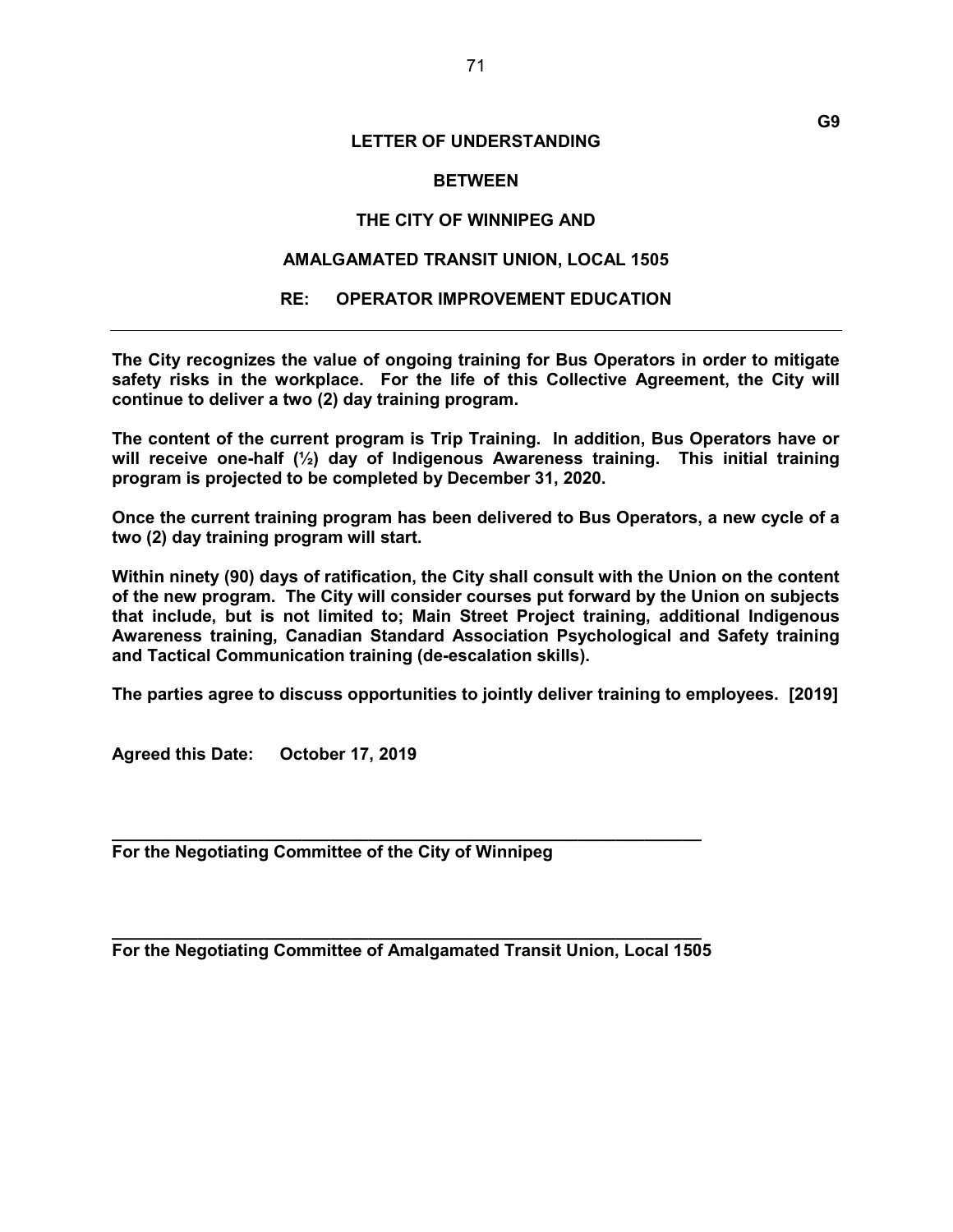### **BETWEEN**

### THE CITY OF WINNIPEG AND

## AMALGAMATED TRANSIT UNION, LOCAL 1505

### RE: SCHEDULE/PLANNING COMMITTEE

A Schedule/Planning Committee (the "Committee") will be established for the purpose of identifying and reviewing issues associated with work assignments/conditions including relief points, schedules, service levels and routing. The Committee will consider the impact on maintaining and building quality customer service and to improve working conditions.

The terms of reference for the Committee include:

- 1. Identify the issues associated with work assignments/conditions.
- 2. Review route/service change information prior to implementation whenever possible.
- 3. Consider input from other sources deemed appropriate by the City such as Bus Operators, Inspectors, the public and customers.
- 4. Develop a list of options and recommendations with a view to improve work assignments/conditions. This list shall be provided to the City for consideration.

The Committee shall be made up of three (3) members from the City and three (3) members of the Union. There will also be two (2) Bus Operators on the Committee. The selection of Bus Operators will be through a selection process established and mutually agreed to by the Senior Labour Management Committee.

The City will provide Bus Operators with a web portal to submit scheduling issue(s) on their assigned route. A copy of the submission will be provided to the Union.

The City shall pay for one (1) Union Observer who will be trained in scheduling and will observe the process of developing the crew assignments for each change period. While this Union Observer will not impede the development of schedules, the Union Observer will provide feedback on areas of concern for the consideration of the Schedulers. Both the City and the Union will take all reasonable steps to address scheduling issues raised by Bus Operators. The Union Observer shall attend all Committee meetings.

The Committee shall meet twice before each sign up.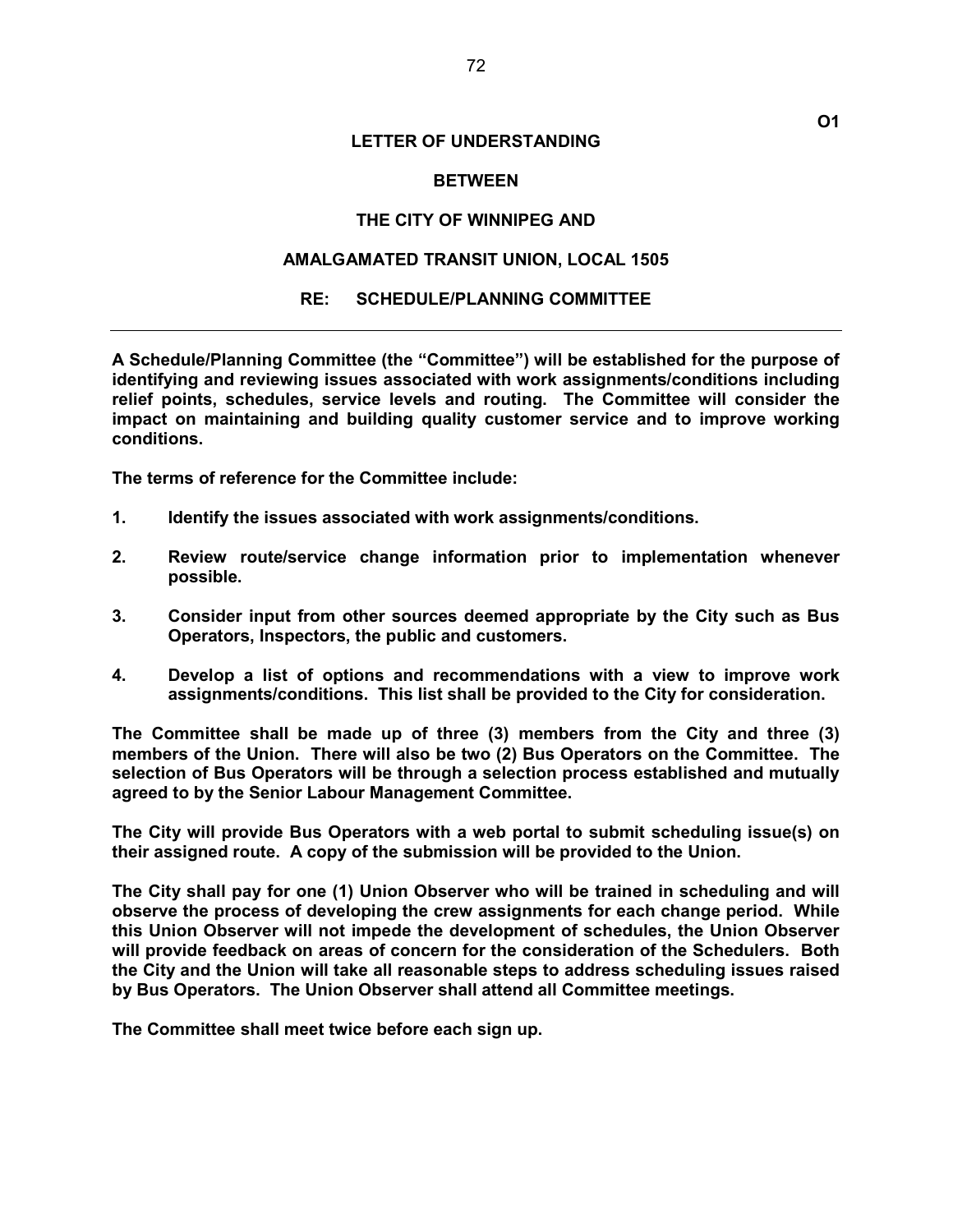# Meeting #1

The City will notify the Union of the initial Schedule Committee meeting and at the same time will provide the proposed schedules in electronic formal at least five (5) calendar days prior to this meeting. The purpose of the first meeting is to discuss operating schedules and crew assignments with a view to make improvements for the upcoming schedule change period. The Union will identify concern(s) with the proposed schedules to the City in writing. Both parties agree to consult in good faith.

# Meeting #2

After consideration to the concerns raised by the Union, the City will then schedule a second meeting with the Union five (5) working days after Meeting #1 to review and discuss the completed crew assignments prior to their typing and posting. The time of the crew assignment review meeting will be determined as the crew assignments for that change near completion. The City will respond to the Union's concerns. Both parties agree to consult in good faith.

## On Time Performance Under Regular Operating Conditions

The Committee shall meet within thirty (30) days of ratification to identify the top five (5) problem bus routes that do not meet on time performance under regular operating conditions. The Committee will look at factors that negatively impact on time performance including, but not limited to:

- a) timing points;
- b) recovery time; and
- c) service frequency.

The Committee will make recommendations to the City for implementation to improve on time performance for the bus route.

Once the initial five (5) routes are reviewed by the Committee, a new list of five (5) routes will be identified. This process will continue for the life of the Collective Agreement. There is no restriction on revisiting route(s) where changes have not had a positive impact on the time performance of that route.

## Pilot Projects

The Committee may make recommendations to the City regarding opportunities for pilot projects to improve Transit service.

Any pilot projects that would require an alteration(s) to the current terms and conditions set out in this Collective Agreement must be set out in a separate Memorandum of Agreement that must be ratified by both the Union and the City before implementation of the pilot project.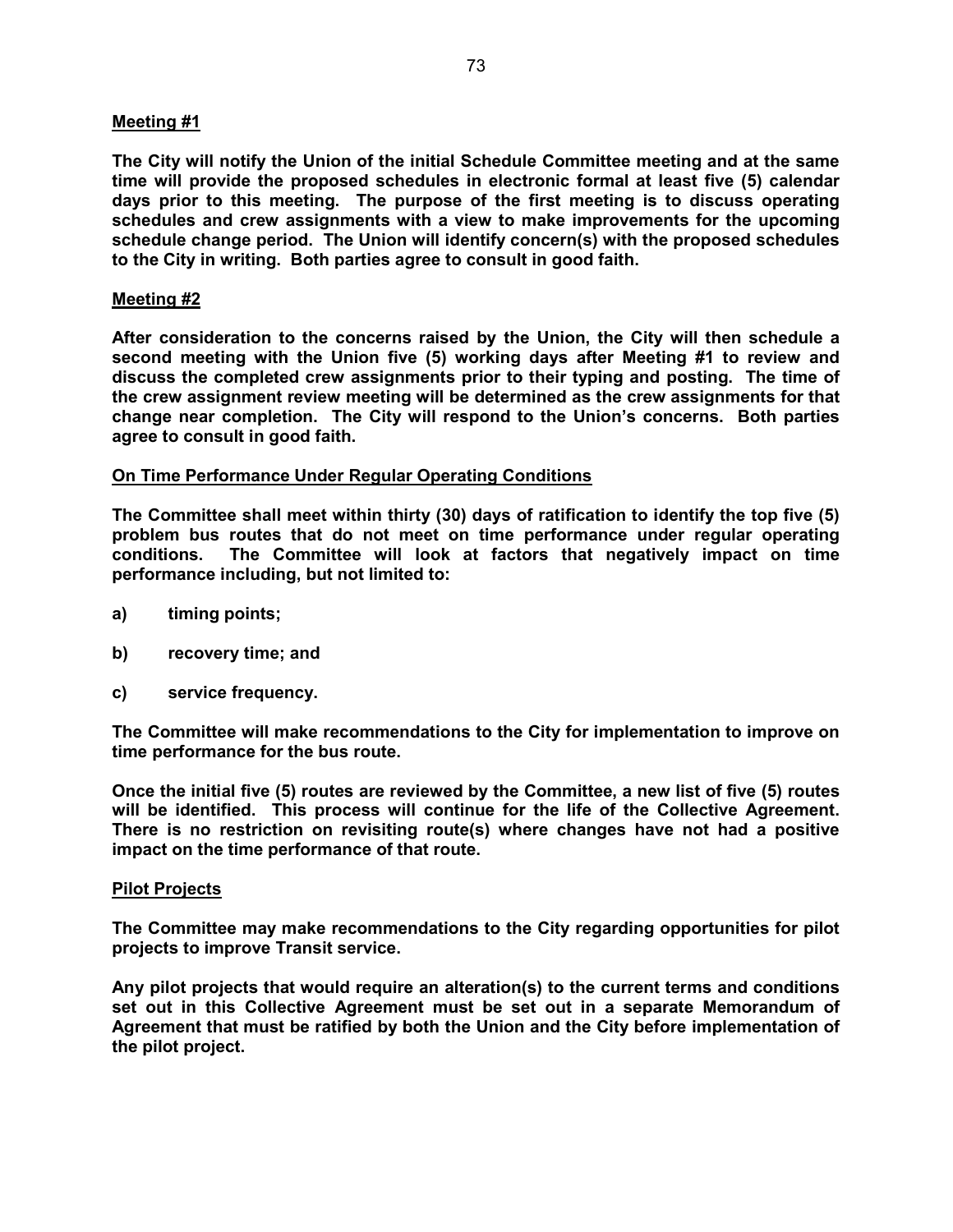# Relief Points

Within twenty-four (24) months of ratification of this Collective Agreement and with the Operator's health and safety in mind, all relief points must be provided with a shelter or the relief point will be placed at a location with an existing shelter unless a third party location is identified. (e.g. a twenty-four [24] hour McDonald's, Tim Horton's or hospital where restroom facilities exist)

Upon ratification, the City will take all reasonable steps to address each relief point without delay. The parties recognize that some relief points require coordination with other parties to affect change. The City will provide regular process updates to the Union. The City will give consideration to reasonable alternative measures to address the relief point concerns. [2019]

Agreed this Date: October 17, 2019

For the Negotiating Committee of the City of Winnipeg

\_\_\_\_\_\_\_\_\_\_\_\_\_\_\_\_\_\_\_\_\_\_\_\_\_\_\_\_\_\_\_\_\_\_\_\_\_\_\_\_\_\_\_\_\_\_\_\_\_\_\_\_\_\_\_\_\_\_\_\_\_\_ For the Negotiating Committee of Amalgamated Transit Union, Local 1505

 $\_$  , and the set of the set of the set of the set of the set of the set of the set of the set of the set of the set of the set of the set of the set of the set of the set of the set of the set of the set of the set of th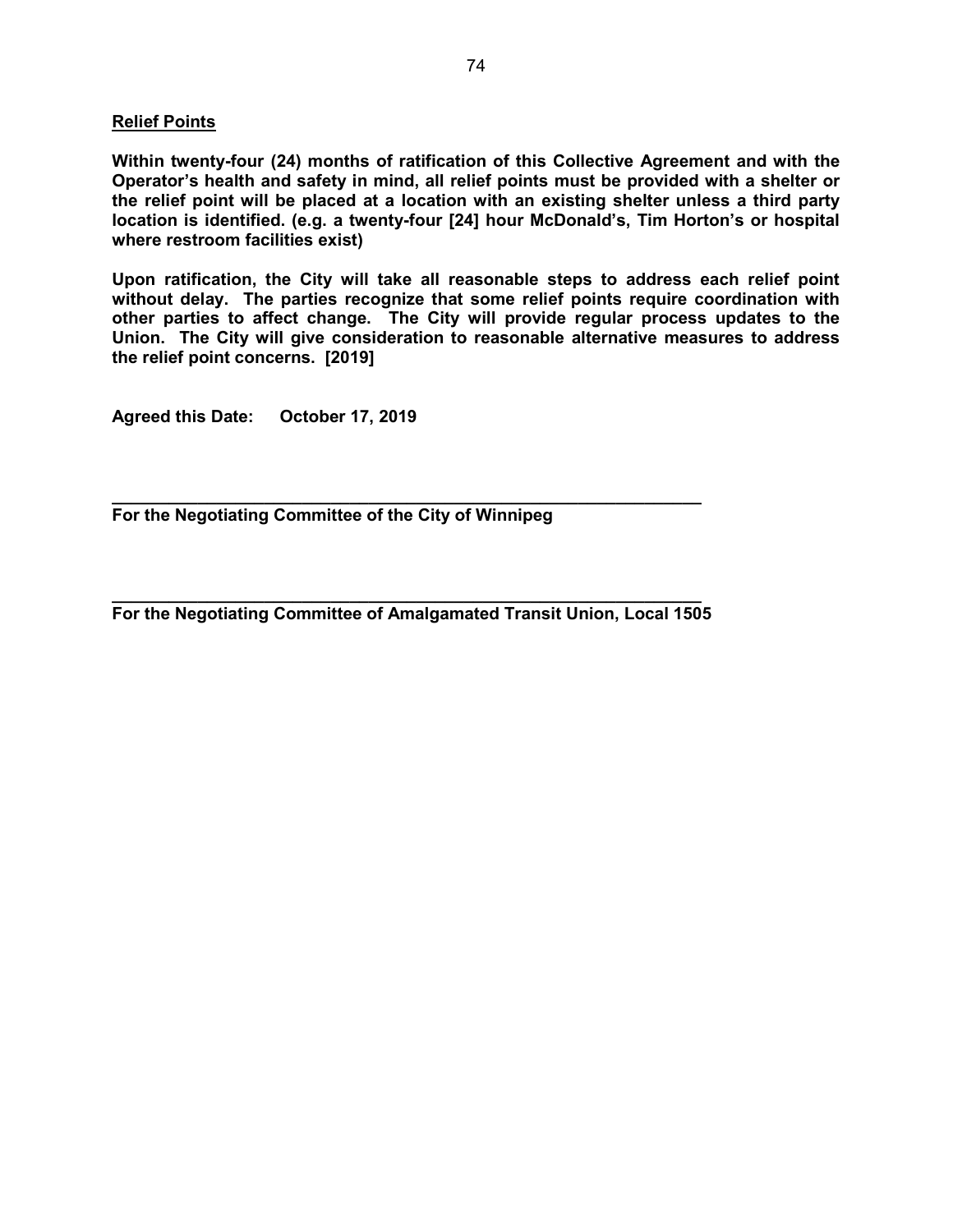## **BETWEEN**

#### THE CITY OF WINNIPEG AND

# AMALGAMATED TRANSIT UNION, LOCAL 1505

#### RE: CHARTER BUS SERVICE

In order to enhance Winnipeg Transit's ability to meet the demand for chartered bus services while not jeopardizing regular service delivery, the Amalgamated Transit Union and the City of Winnipeg have hereby agreed to the utilization of retired Winnipeg Transit Bus Operators for charter service delivery. In doing so, it is agreed that this will not create a precedent or form the basis for discussion on part-time or casual employment of regular Bus Operators.

In the event of a layoff of regular Bus Operators, the use of retired Bus Operators would only occur if it were necessary in order to fulfill a charter booking that was accepted prior to the date of layoff and only after offering any charter work that they would perform, first to those Operators on layoff.

The following terms and conditions will apply to the employment of Retired Bus Operators (R.B.O.'s):

- 1. Work assignments will be limited to charter orders, not including regular charter work that can be contained in regular runs and signed for.
- 2. Where operational considerations permit, charter order work will be given to Spare Operators rather than R.B.O.'s.
- 3. The maximum number of R.B.O.'s that Winnipeg Transit will maintain is twenty (20). Applications will be accepted from any interested retired Winnipeg Transit Operator; however re-employment will be based on suitability, availability and previous work history.
- 4. Maximum hours of work will be twenty-seven (27) hours per week, per R.B.O. Work will be rotated among qualified R.B.O.'s to the extent possible, taking into account special service needs and individual availability.
- 5. The work and employment of R.B.O.'s is of a temporary character, and as such, R.B.O.'s will remain temporary employees and will not establish seniority. Notwithstanding this, Union dues will apply.
- 6. The wage rate will be equivalent to the prevailing Third 12 Months rate for Regular Bus Operators. No step progression will apply.
- 7. Unless specifically provided herein, no benefits or premiums will be provided other than those required by provincial employment statutes.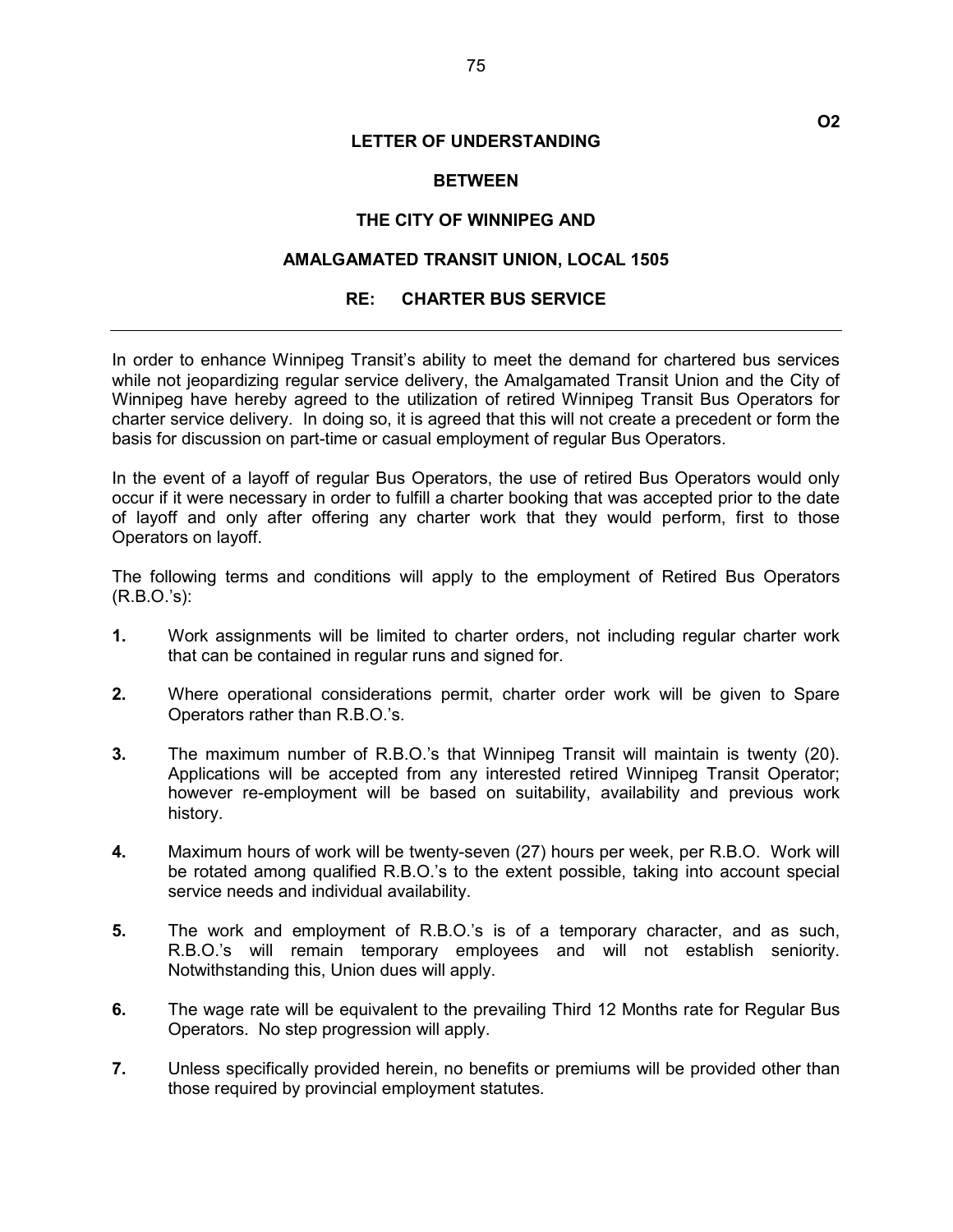8. R.B.O.'s will supply their initial uniforms. Sufficient additional uniform items will be provided as necessary to ensure that a professional appearance is maintained.

The Union and City agree to this concept in a cooperative spirit and further agree to meet and discuss any issues that may arise during the term of this Agreement in an effort to resolve same and to develop expansions or improvements to the Program. However, if this proves unsuccessful, either party may withdraw from this agreement by giving to the other party not less than ninety (90) days' notice in writing of its intention to do so. Any previously booked charter commitments will be fulfilled prior to the discontinuance of the use of Retired Bus Operators, but in any case not later than six (6) months following the date of notification.

Agreed this Date: October 17, 2019

For the Negotiating Committee of the City of Winnipeg

For the Negotiating Committee of Amalgamated Transit Union, Local 1505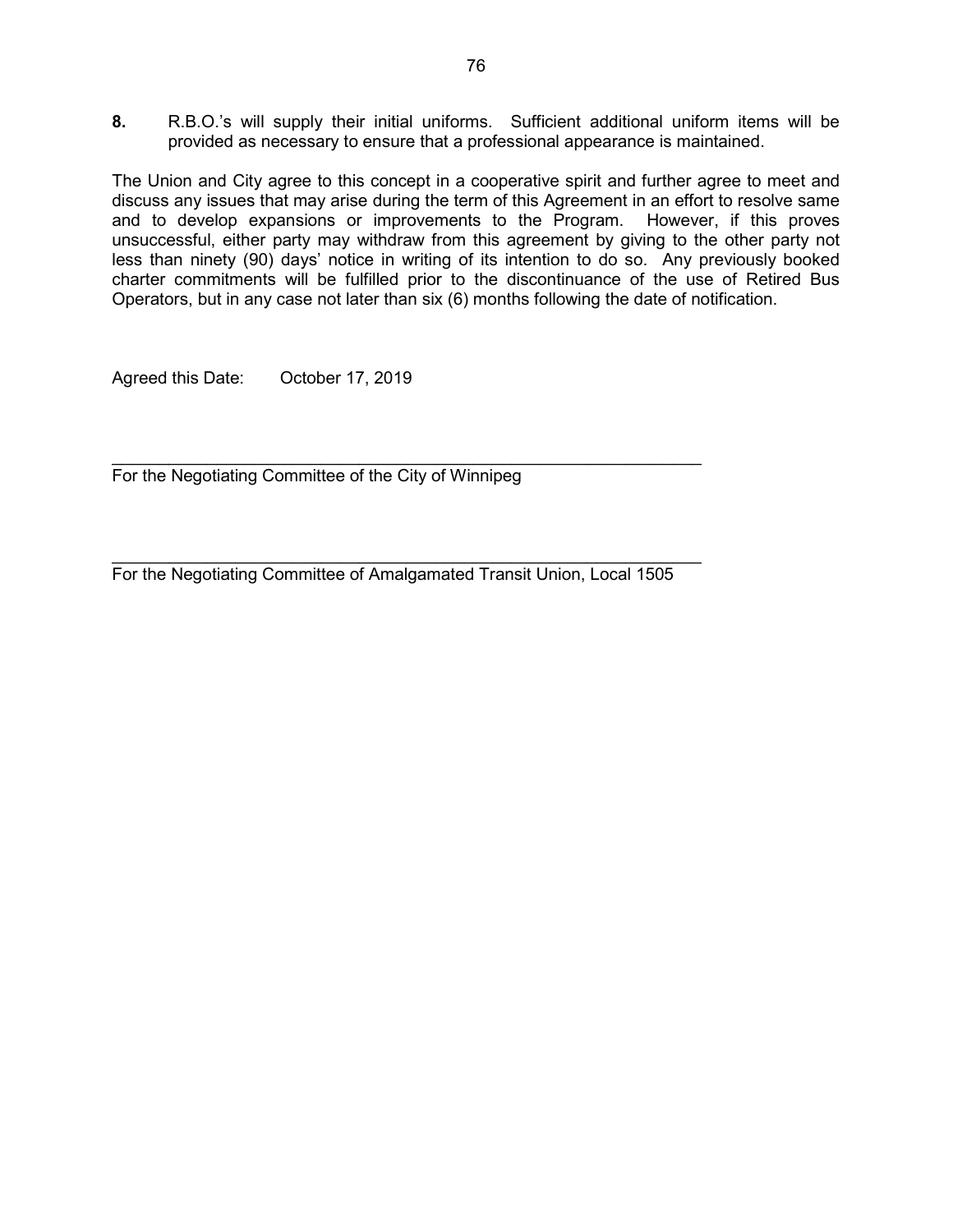O3

#### **BETWEEN**

#### THE CITY OF WINNIPEG AND

## AMALGAMATED TRANSIT UNION, LOCAL 1505

#### RE: SPAREBOARD GUARANTEE

This Letter will serve to confirm discussion on the changes to report times, guarantee time and overtime as per the Memorandum of Agreement, dated April 21, 1988.

Effective the first Schedule Change after ratification and approval of the Agreement by the City and the Union, Spare Operators will be credited with full-time while on report and will be paid at one half  $(\frac{1}{2})$  their applicable hourly rate but not less than the minimum wage rate set by the **Province of Manitoba.** In addition, Spare Operators will be paid overtime after eight (8) hours of work at the rate of time and one half (1.5x). [2019]

The City will continue to guarantee each Spare Operator seventy-five (75) hours pay based on the appropriate Regular Bus Operator rate for each two (2) week period provided he/she reports for work at his/her assigned time five (5) days per week and carries out the assigned duties.

In recognition of the foregoing, it is understood and agreed that what has come to be known as regular report time may be varied at the discretion of the Chief Timekeeper but would continue to be shown on day ahead sheets. The revised reporting times would reduce time spent on report by Operators.

It was also agreed that Spare Operators would not be penalized (lose guarantee) if they turn down work of more than ten (10) hours in duration. Time worked will include platform time, reporting, putting away time and full time spent on report.

Winnipeg Transit will also continue to exercise its option of cutting runs to minimize overtime by relieving one (1) Spare Operator with another at straight time if conditions permit.

Agreed this Date: October 17, 2019

For the Negotiating Committee of the City of Winnipeg

For the Negotiating Committee of Amalgamated Transit Union, Local 1505

 $\mathcal{L}_\text{max}$  , and the contract of the contract of the contract of the contract of the contract of the contract of the contract of the contract of the contract of the contract of the contract of the contract of the contr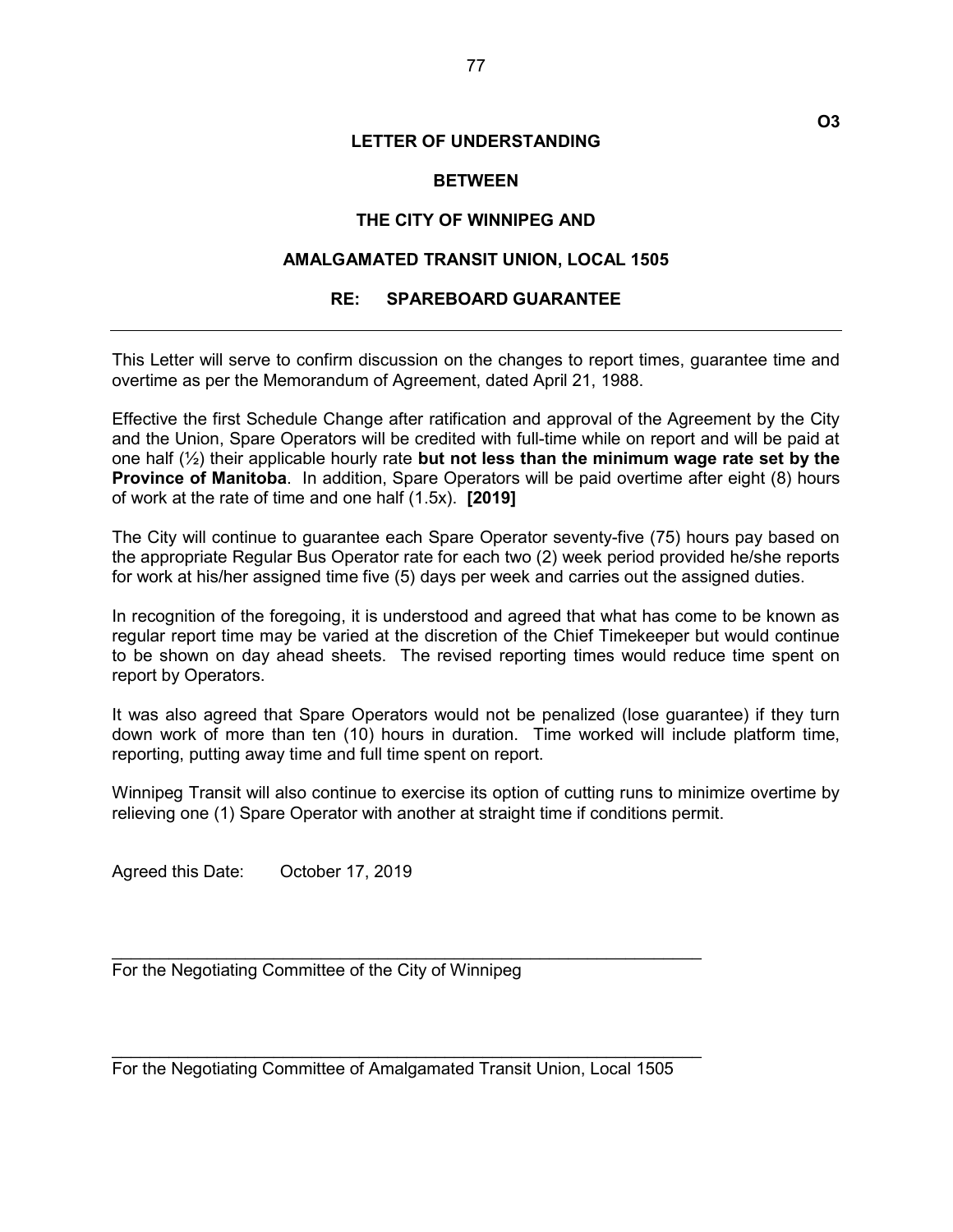### **BETWEEN**

#### THE CITY OF WINNIPEG AND

## AMALGAMATED TRANSIT UNION, LOCAL 1505

# RE: ENCOURAGEMENT OF TRANSIT SERVICE IN BOTH OFFICIAL LANGUAGES – RIEL COMMUNITY

The City of Winnipeg and Amalgamated Transit Union, Local 1505, mutually agree to encourage the provision of service to transit passengers in both official languages – English and French within the Riel Community Committee area.

To this end, the parties agree to make their best efforts to encourage bilingual Bus Operators to sign up for bus runs operating within the designated area of the Riel Community Committee area.

Agreed this Date: October 17, 2019

For the Negotiating Committee of the City of Winnipeg

For the Negotiating Committee of Amalgamated Transit Union, Local 1505

 $\mathcal{L}_\text{max}$  , and the contract of the contract of the contract of the contract of the contract of the contract of the contract of the contract of the contract of the contract of the contract of the contract of the contr

 $\mathcal{L}_\text{max}$  , and the contract of the contract of the contract of the contract of the contract of the contract of the contract of the contract of the contract of the contract of the contract of the contract of the contr

O4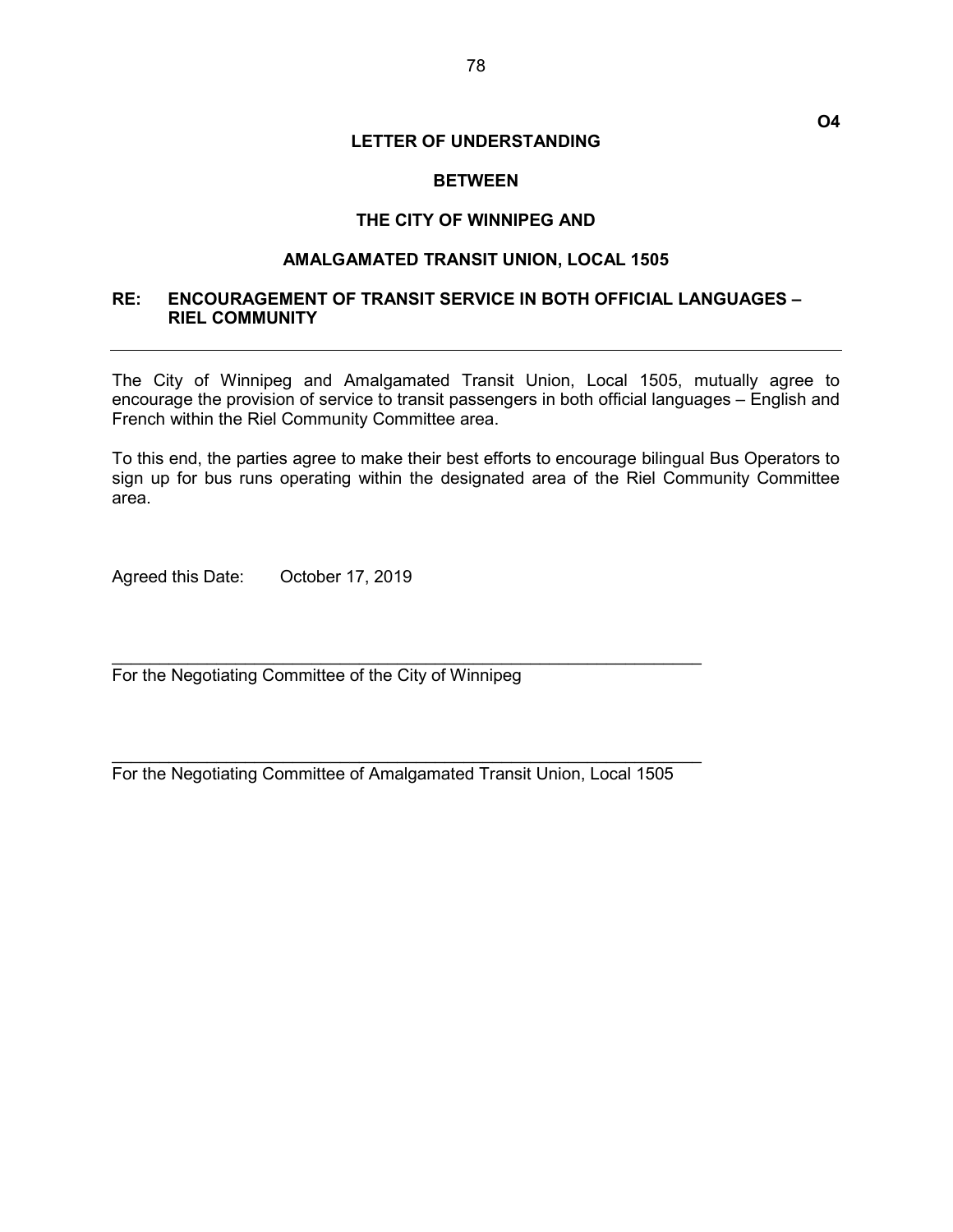#### **BETWEEN**

#### THE CITY OF WINNIPEG AND

# AMALGAMATED TRANSIT UNION, LOCAL 1505

#### RE: PASSENGER EDUCATION CAMPAIGN

The parties recognize the need to continue to deliver an ongoing Passenger Education Campaign using a variety of communication methods. The Passenger Education Campaign may consist of safety practices including, but not limited to, the following subjects:

- 1. Bus blind spots;
- 2. Safe boarding and alighting practices;
- 3. Third bus rule;
- 4. Proper use of varied technologies for rear door operation;
- 5. Having fare ready prior to boarding;
- 6. Arriving at stop five (5) minutes prior to schedule running times;
- 7. Not impeding the boarding and alighting of other passengers;
- 8. Priority seating;
- 9. Service animals;
- 10. Fare policy and fare structure;
- 11. Right hand turns from second lane in front of bus;
- 12. Yellow safety line;
- 13. Passenger etiquette; and
- 14. Passenger Code of Conduct.

Either party may bring forward issues that may negatively impact the quality of bus service in Winnipeg. All content of Passenger Education Campaigns will be jointly reviewed by the City and the Union before the Campaign is initiated. Once consultation with the Union has occurred, the final approval for any public education campaign is at the sole discretion of the City. [2019]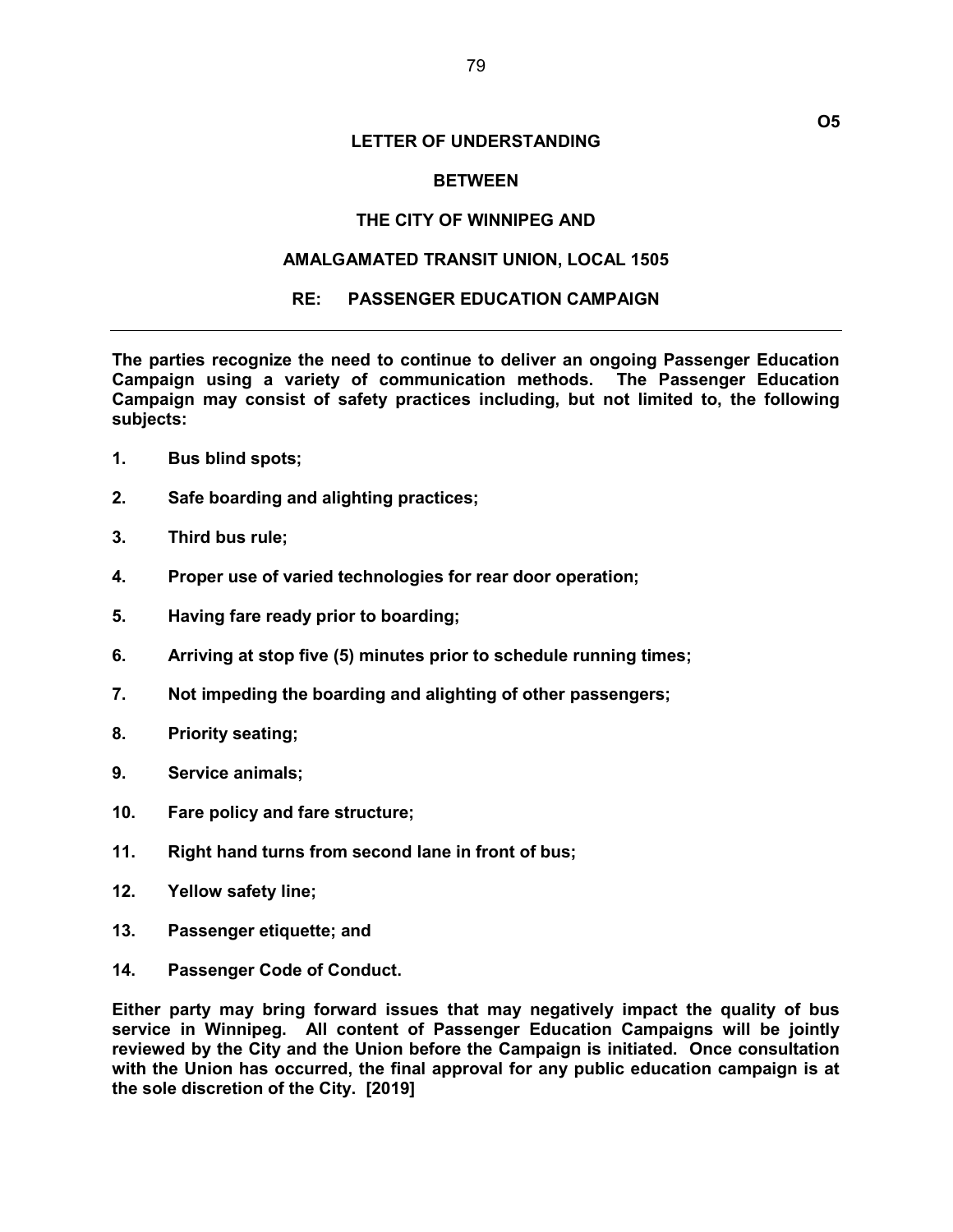Agreed this Date: October 17, 2019

 $\_$  , and the set of the set of the set of the set of the set of the set of the set of the set of the set of the set of the set of the set of the set of the set of the set of the set of the set of the set of the set of th For the Negotiating Committee of the City of Winnipeg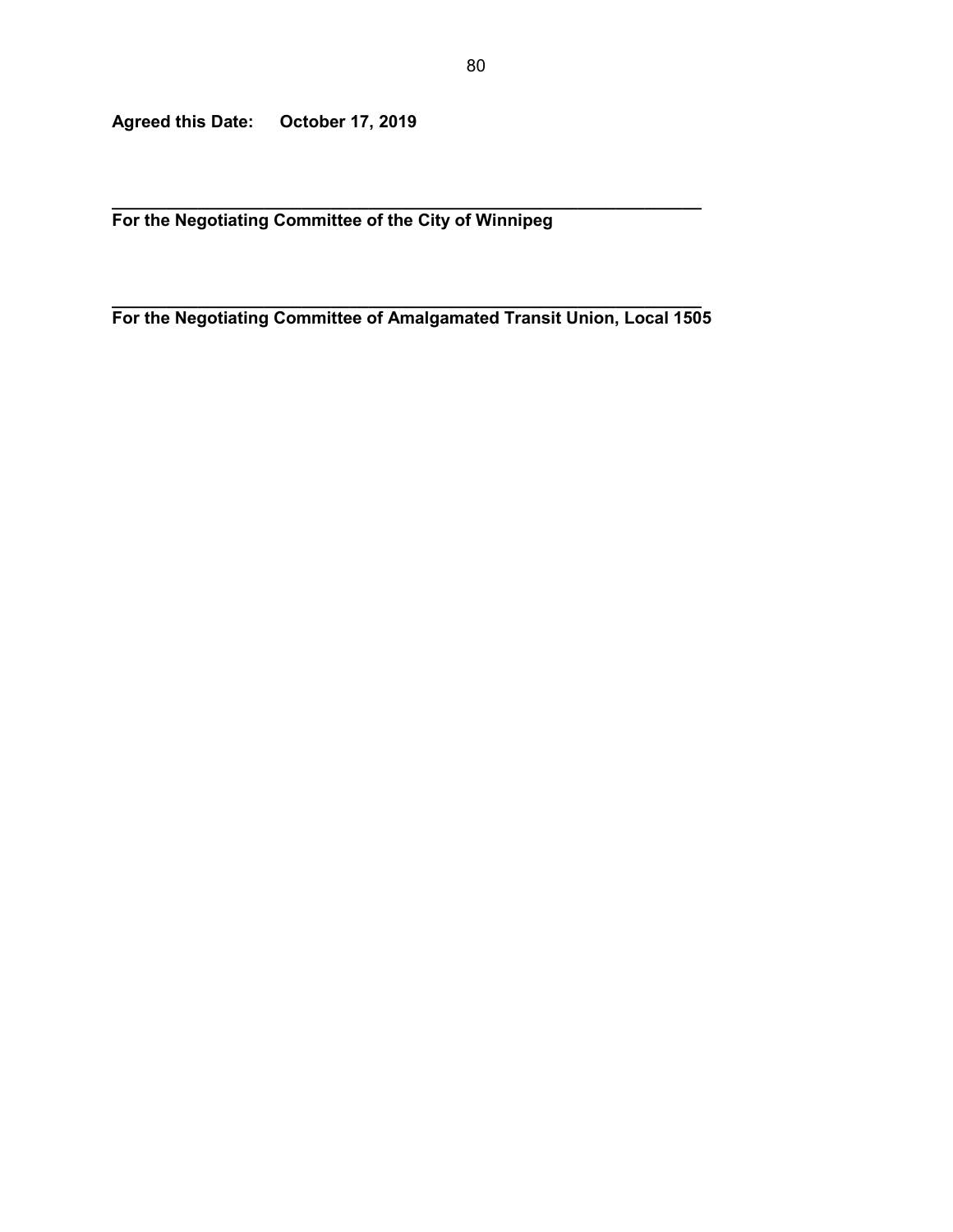#### **BETWEEN**

#### THE CITY OF WINNIPEG AND

## AMALGAMATED TRANSIT UNION, LOCAL 1505

#### RE: WIND DOWN RETIREMENT EMPLOYEE PLAN

- 1. An employee with ten (10) years of service or more, wishing to participate in the Wind Down Retirement Plan (WDRP) must submit their intent in writing prior to retiring and commence participation no more than thirty (30) days after their date of retirement.
- 2. No retired employee prior to January 12, 2019 will be able to participate in this Plan. A WDRP employee participation in the Plan will be limited to a maximum of twenty-five (25) employees and subject to the following:
	- a) All WDRP employees in the Plan shall perform work specific only to filling time off requests by regularly employed Bus Operators in accordance with Point 2(b), 2(e) and 3 of this Letter of Understanding.
	- b) Commencing January 1, 2020 Bus Operators who work on a statutory holiday, may choose to bank one day in lieu of regular wages for each statutory holiday worked in a calendar year. Approval to use a day in lieu shall be subject to the availability of a WDRP employee on that day.
	- c) If a WDRP employee who was scheduled to cover a day in lieu is not available to provide coverage due to termination of employment for any reason, the day in lieu shall be cancelled and the Bus Operator shall be required to report to work as scheduled.
	- d) Unused days in lieu at the end of a calendar year shall be paid out on Pay Period #4 of the following calendar year.
	- e) Unpaid Excused Absences (EA) may be granted on short notice subject to availability of a WDRP employee to cover. EA is the last priority of leave to be covered by available WDRP employees.
- 3. Commencing January 1, 2021 or earlier based on Plan success, a Bus Operator may apply for a leave of absence without pay up to four (4) consecutive weeks subject to the following:
	- a) A Bus Operator may be granted one (1) period of unpaid leave of absence every three (3) years. Granting of the request is subject to the availability of WDRP employees to cover the period.

O6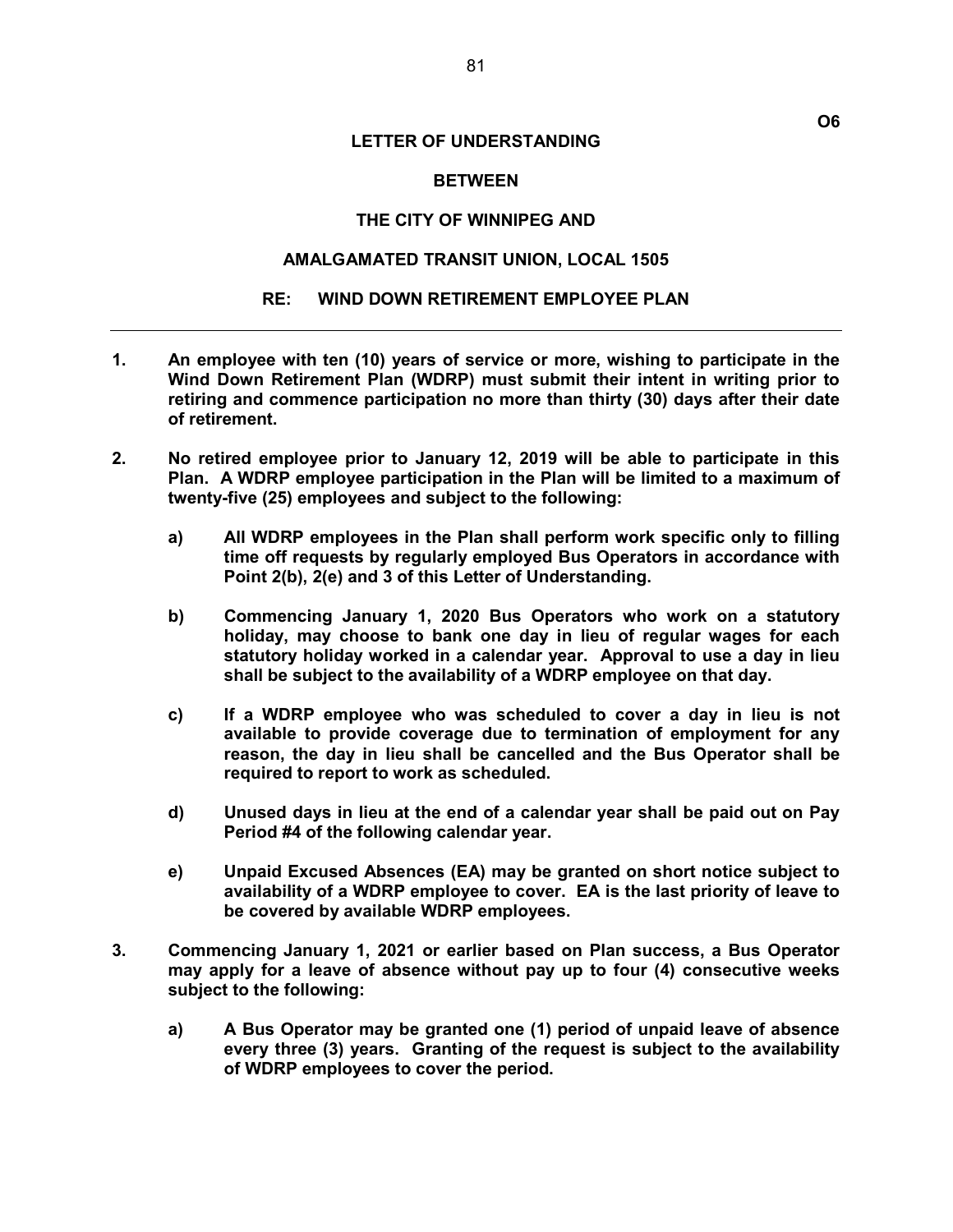- b) Priority of coverage by WDRP employees will be given to unpaid leaves of absences under this Paragraph.
- c) The parties will agree in writing to the process for submitting leave requests prior to the implementation of this Program.
- d) No more than two (2) Operators will be granted an unpaid leave under this Paragraph at the same time.
- 4. No full-time employee will be displaced, will be laid off, or have their hours reduced as a result of this Plan. In addition, there shall not be a loss or reduction in the development of crews/work as a result of this Plan. All information related to participation in the Plan will be provided to the Union. All WDRP employees participating in the Plan will be provided relevant training in order to fulfill their assigned work duties.
- 5. Each WDRP employee entering through the Wind Down to Retirement Plan will do so through the following process:
	- a) WDRP employees participating in the Plan will be required to notify the employer of their intent in conjunction with time line restrictions set by the Winnipeg Civic Employee Benefit Program (WCEBP) in relation to retiring. This will currently be set at thirty (30) days.
	- b) WDRP employees will be required to collect a pension while participating in the Plan and will be restricted to a maximum of twenty-seven (27) hours per week or the maximum hours per week allowed under the WCEBP.
	- c) No WDRP employee will be permitted to participate in the WDRP for a period exceeding twenty-four (24) months unless the complement of twenty-five (25) employees as per Point #2 has not been achieved.
	- d) A WDRP employee leaving the Plan will be permitted the opportunity to maintain employment as a Retired Bus Operator (RBO) in accordance with Letter of Understanding O2 – Charter Bus Service.
- 6. WDRP employees shall not be provided with any Collective Agreement benefits unless specifically provided for as follows:
	- a) A WDRP employee will be paid at the wage step in which they enter the Program and will be eligible for all wage increments and negotiated wage increases.
	- b) Classification benefits (premiums and payments) will be paid on a prorated basis based on hours worked.
	- c) A WDRP employee will be entitled to three (3) weeks of unpaid vacation each calendar year and will receive pay in lieu of vacation at the rate of six percent (6%) per biweekly earnings.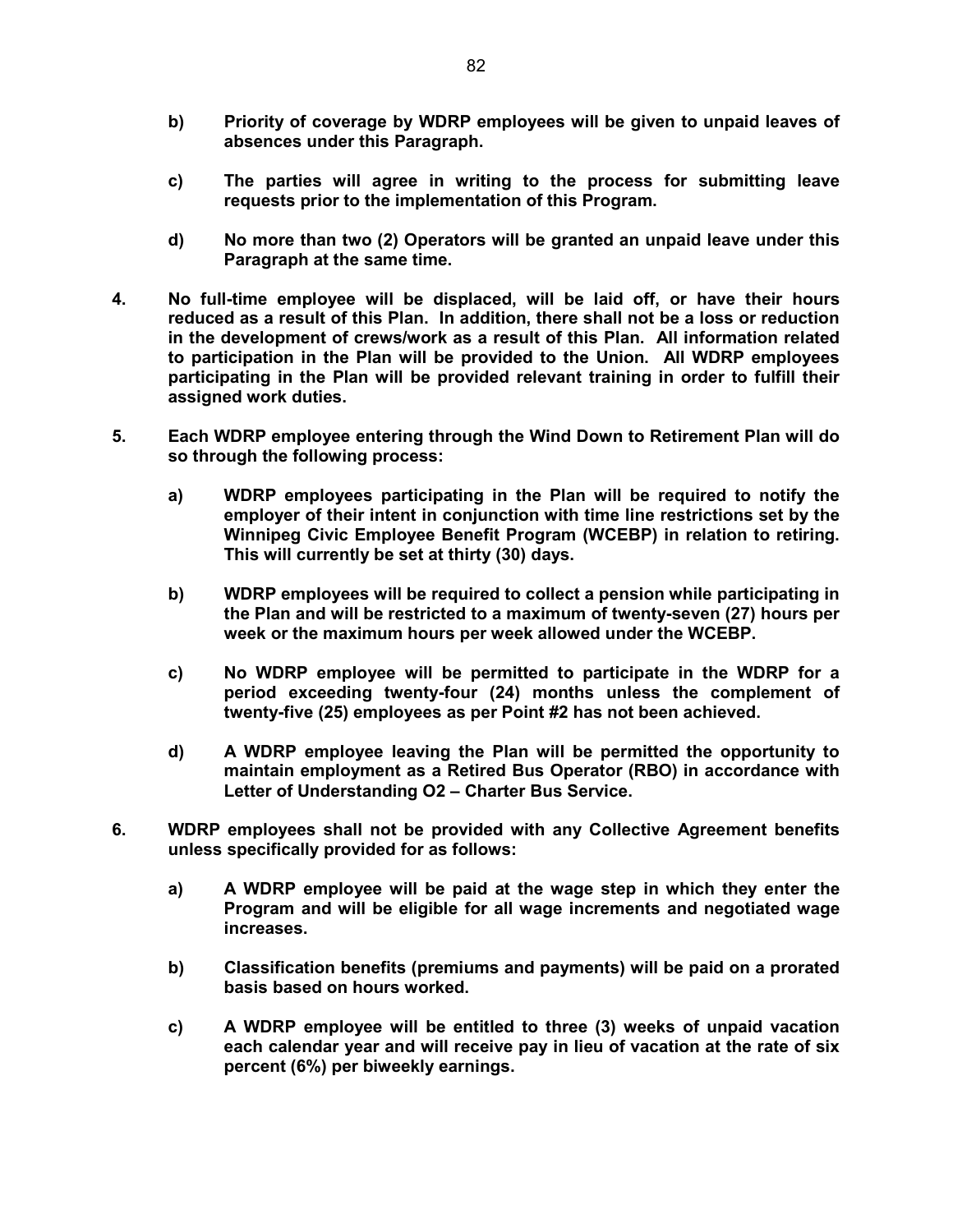- d) Extended Health Benefits are employee paid at per Article 7(a) of the Collective Agreement.
- e) Dental benefits will be employer paid at fifty percent (50%) of the benefit provided to a full-time employee as outlined in 7(b) of the Collective Agreement.
- f) Vision benefits will be employer paid at fifty percent (50%) of the benefit provided to a full-time employee as outlined in Article 7(c) of the Collective Agreement.
- 7. WDRP employees will maintain their own Seniority List based on when they enter the Program subject to the following:
	- a) Employees entering the Plan on the same day will have their seniority based on that which was already established prior to retirement.
	- b) Employees participating in the Plan will not participate in regular sign up and will not fall into the regular or spare board day off systems.
	- c) Employees must be available to work a minimum to two (2) working days each week. The Wind Down must provide their availability to the City in writing prior to entering the Plan and provide a thirty (30) day minimum notice prior to changing their availability.
	- d) All work will be booked in accordance with their established seniority.
- 8. WDRP employees in the Plan will supply their initial uniforms. Sufficient additional uniform items will be provided as a necessary to ensure a professional appearance is maintained.
- 9. All WDFP employees in the Plan will be members of the Amalgamated Transit Union, Local 1505 and will pay dues in accordance with local bylaws.
- 10. The Union and the City agree to this concept in a cooperative spirit and further agree to meet and discuss any issues that may arise during the term of this Collective Agreement in an effort to resolve the same. During the life of this Collective Agreement the parties may reach agreement to amend this Letter of Understanding.
- 11. Either party may terminate this Letter of Understanding by giving the other party not less than ninety (90) days' notice in writing of its intention to do so. Where the Letter of Understanding is terminated by either party, the City shall provide WDRP employees with thirty (30) days' notice of layoff.
- 12. This Letter of Understanding will terminate when the Collective Agreement expires. [2019]

Agreed this Date: October 17, 2019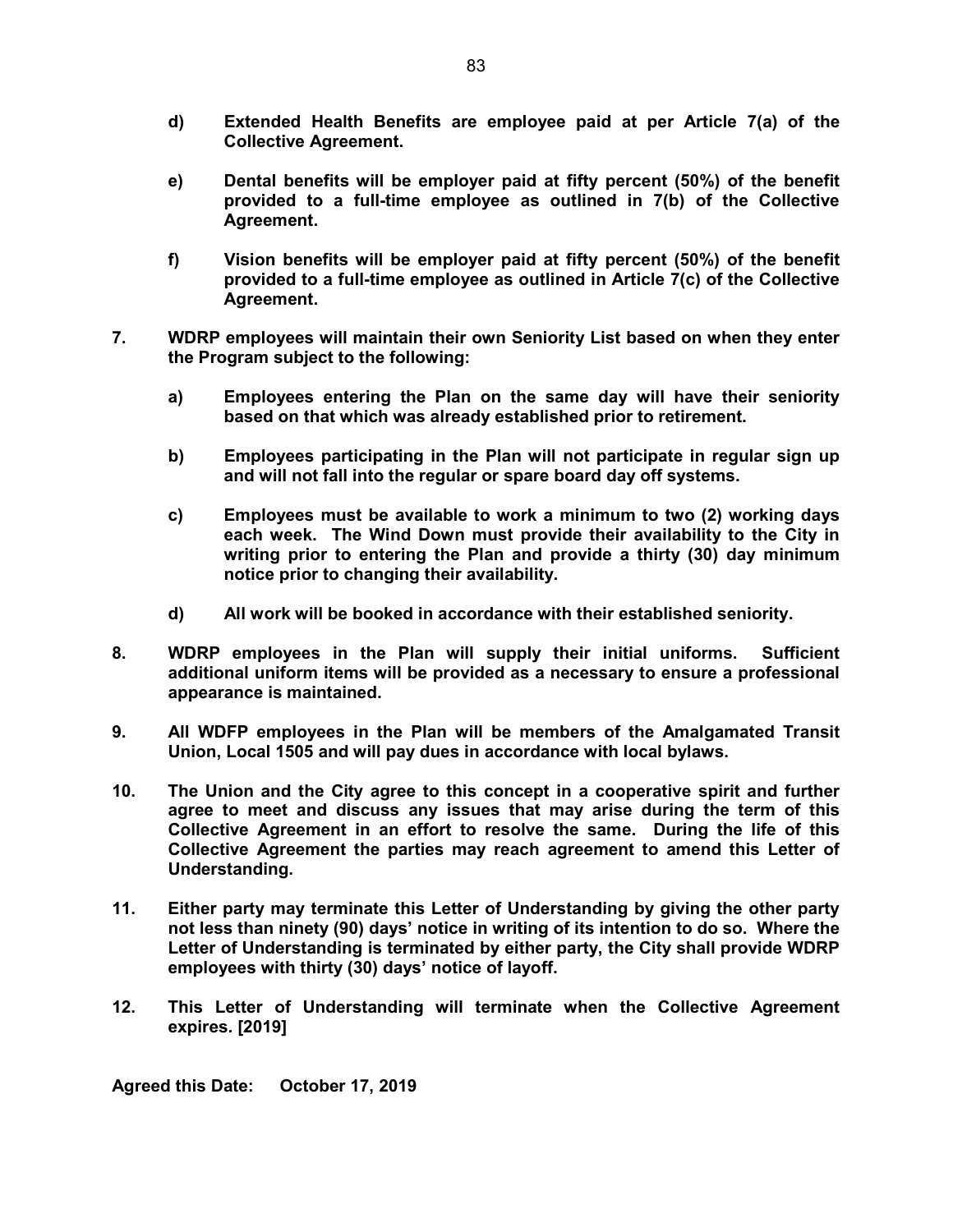$\_$  , and the set of the set of the set of the set of the set of the set of the set of the set of the set of the set of the set of the set of the set of the set of the set of the set of the set of the set of the set of th For the Negotiating Committee of the City of Winnipeg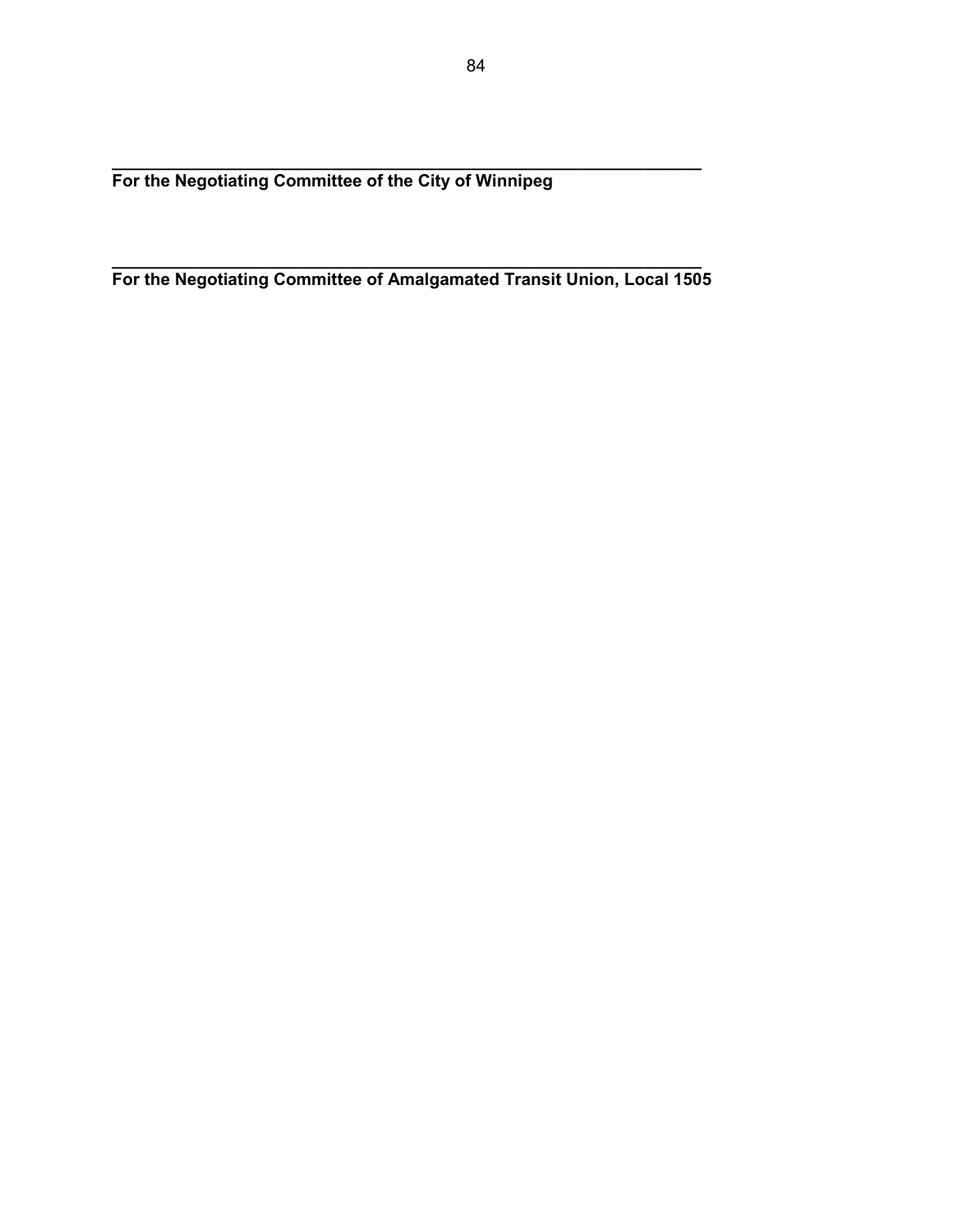#### **BETWEEN**

#### THE CITY OF WINNIPEG AND

# AMALGAMATED TRANSIT UNION, LOCAL 1505

#### RE: RECIPROCAL SHIFT TRADE PROGRAM

The Union recognizes that it is the City's management right to offer a Reciprocal Shift Trade Program (the "Program") to Bus Operators. The Union further recognizes that the City may amend this Program from time to time at its sole discretion. In doing so, the City will exercise this management right in a fair and reasonable manner. To that end, the City will consult with the Union prior to implementing any change(s) to the Program. The City will continue to publish the Program in the Bus Operator's Manual.

The City will commit to have a Reciprocal Shift Trade Program for the life of this Collective Agreement.

Notwithstanding the overtime and the hours of work provisions contained within this Collective Agreement and subject to the rules outlined in the Program, the City may authorize two (2) Bus Operators, who have already signed into a day off group, to reciprocally trade shifts. Each Bus Operator will only be paid for the work performed on the day of the trade including any overtime incurred that day. [2019]

Agreed this Date: October 17, 2019

For the Negotiating Committee of the City of Winnipeg

 $\_$  , and the set of the set of the set of the set of the set of the set of the set of the set of the set of the set of the set of the set of the set of the set of the set of the set of the set of the set of the set of th For the Negotiating Committee of Amalgamated Transit Union, Local 1505

 $\_$  , and the set of the set of the set of the set of the set of the set of the set of the set of the set of the set of the set of the set of the set of the set of the set of the set of the set of the set of the set of th

O7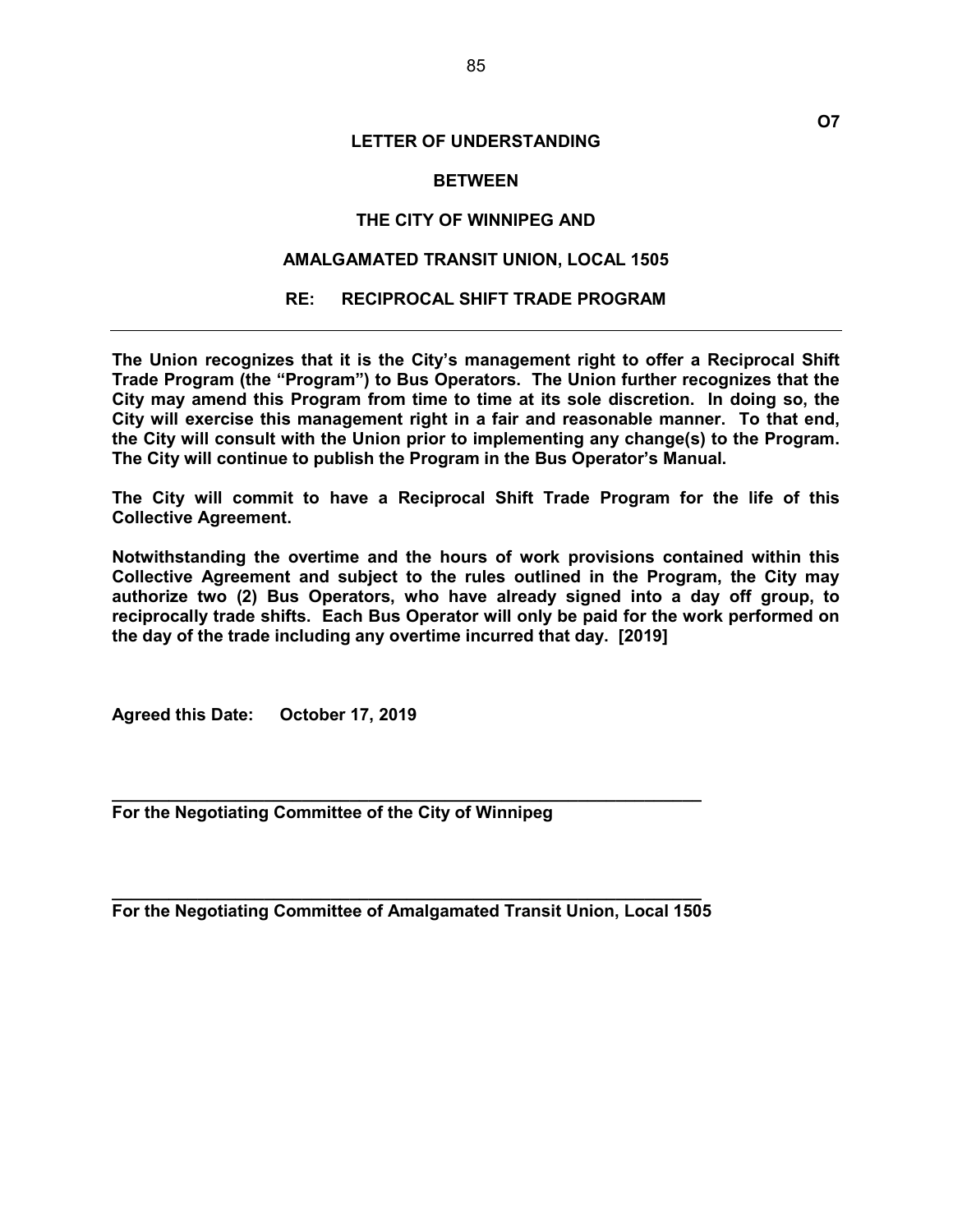### **BETWEEN**

#### THE CITY OF WINNIPEG AND

# AMALGAMATED TRANSIT UNION, LOCAL 1505

# RE: STOREKEEPER LUNCH PERIOD

In recognition of the deletion of the Stores – Special Clauses from the Collective Agreement, effective 1988, it is agreed that Storekeepers will continue to be provided with a thirty-five (35) minute lunch period.

Agreed this Date: October 17, 2019

For the Negotiating Committee of the City of Winnipeg

For the Negotiating Committee of Amalgamated Transit Union, Local 1505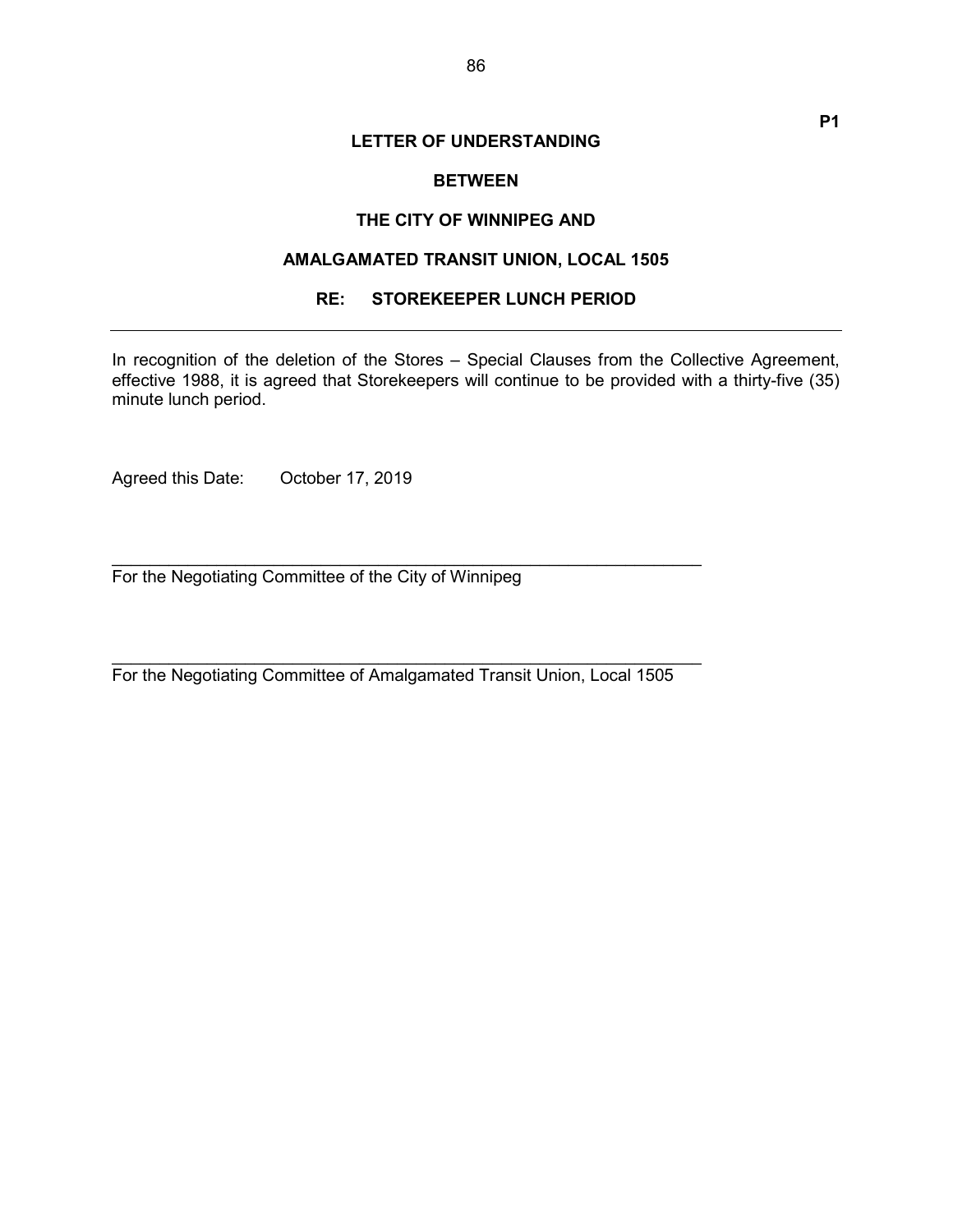#### **BETWEEN**

#### THE CITY OF WINNIPEG AND

## AMALGAMATED TRANSIT UNION, LOCAL 1505

#### RE: MAINTENANCE WORKERS

A separate Seniority List for Maintenance Workers will be established and maintained. Employees hired to perform the work of a General Helper, General Helper – Facilities Maintenance, Bus Servicer or Labourer will be placed on this List and will be paid in accordance with the salary schedule for Maintenance Worker. Employees on the List may be called upon to do any of the work previously described and may be placed in temporary vacancies in other classifications in the Plant and Equipment Division pending the bulletining of those vacancies on either a permanent or temporary basis.

Employees on the Maintenance Worker Seniority List will not be assigned to any specific Subsection in the Plant and Equipment Division. When applications are considered for permanent or temporary vacancies bulletined in the Section, employees on the Maintenance Workers List will be deemed "employees working in the Plant and Equipment Division who have no established seniority in any classification", as per the terms and conditions of Article 11 – Promotion, in the Agreement.

The following wording will be included on bulletins for temporary vacancies in the classifications of General Helper, General Helper – Facilities Maintenance, Bus Servicer and Labourer to indicate that the successful applicant to the temporary vacancy will be appointed automatically under the conditions stated to the next permanent vacancy which occurs in the classification:

This position is bulletined as temporary pending return of the incumbent. The successful applicant will be appointed to a permanent position in this classification if such vacancy occurs while the successful applicant is working in the temporary position.

Agreed this Date: October 17, 2019

For the Negotiating Committee of the City of Winnipeg

For the Negotiating Committee of Amalgamated Transit Union, Local 1505

 $\_$  , and the contribution of the contribution of  $\mathcal{L}_\mathcal{A}$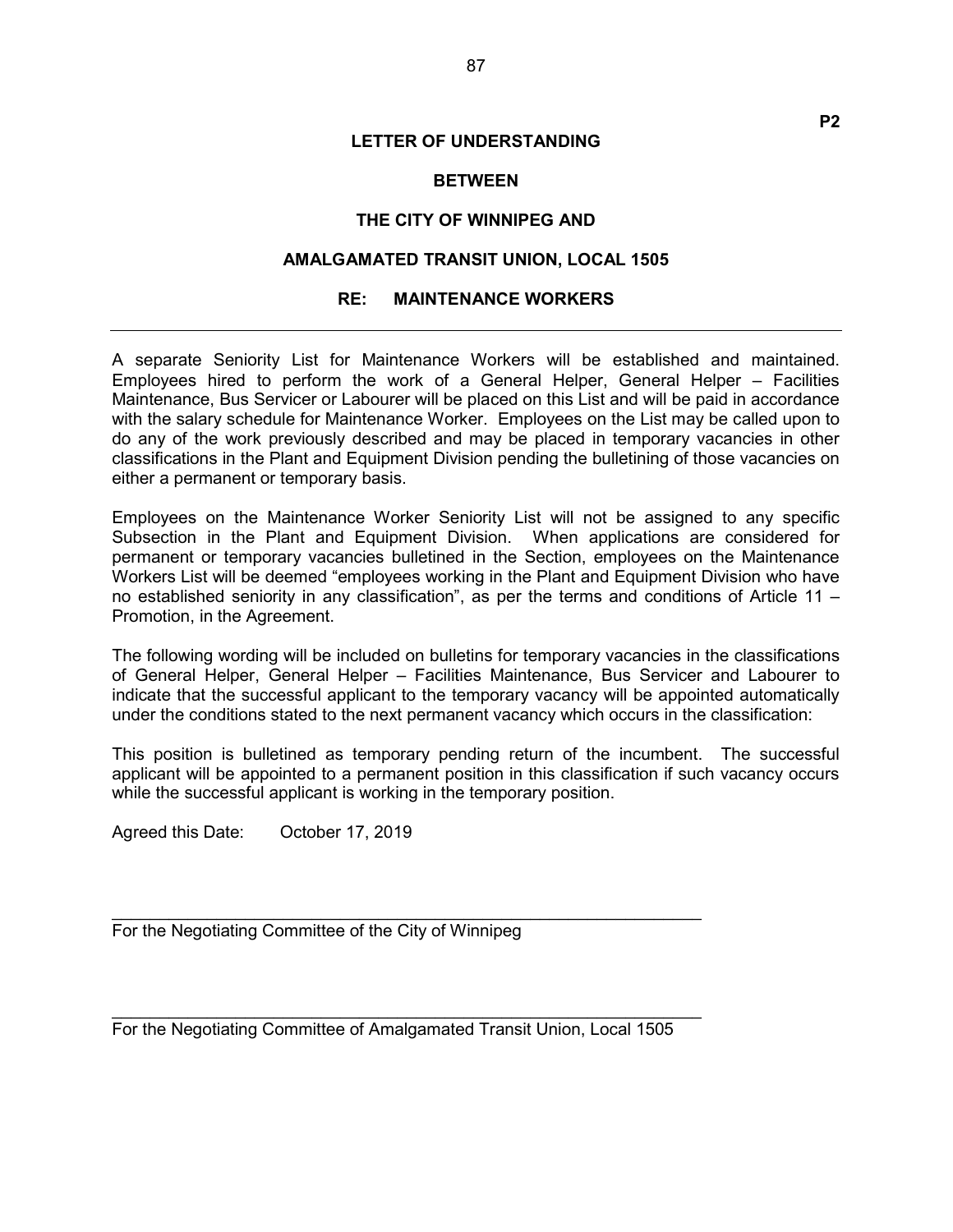P3

# **BETWEEN**

# THE CITY OF WINNIPEG AND

# AMALGAMATED TRANSIT UNION, LOCAL 1505

# RE: TRUCK/TRANSPORT MECHANIC SPECIALIST

The City of Winnipeg and Amalgamated Transit Union, Local 1505, agree to rename the classification, Dynamometer Operator Class Code 8201, to Truck/Transport Mechanic Specialist.

The Truck/Transport Mechanic Specialist will be a lead rebuild, diagnostic, repair and training expert in specialized areas including, but not limited to, transmissions, engines, HVAC, chassis electrical systems, and chassis dynamometer operation. These positions will be filled by bulletin and will neither be included in the tri-annual work signup nor the vacation signup for Truck/Transport Mechanics.

As Shop Leaders, Specialists must have demonstrated advanced technical, interpersonal and communication skills during their careers. Specialists will be required to successfully complete a six (6) month training program prior to qualifying for full status in the classification.

The rate of pay for Truck/Transport Mechanic Specialists will be five percent (5%) above the top rate of the Truck/Transport Mechanic classification.

If a Specialist opts to return to the Truck/Transport Mechanic Classification after successfully completing their training, sufficient notice must be provided prior to their return. The Specialist will return only after a new incumbent has been selected and trained adequately. This notice period will be a minimum of six (6) months and will not exceed one (1) year. The Specialist will return to their former position on the Truck/Transport Mechanic Seniority List.

Agreed this Date: October 17, 2019

For the Negotiating Committee of the City of Winnipeg

For the Negotiating Committee of Amalgamated Transit Union, Local 1505

 $\mathcal{L}_\text{max}$  , and the contract of the contract of the contract of the contract of the contract of the contract of the contract of the contract of the contract of the contract of the contract of the contract of the contr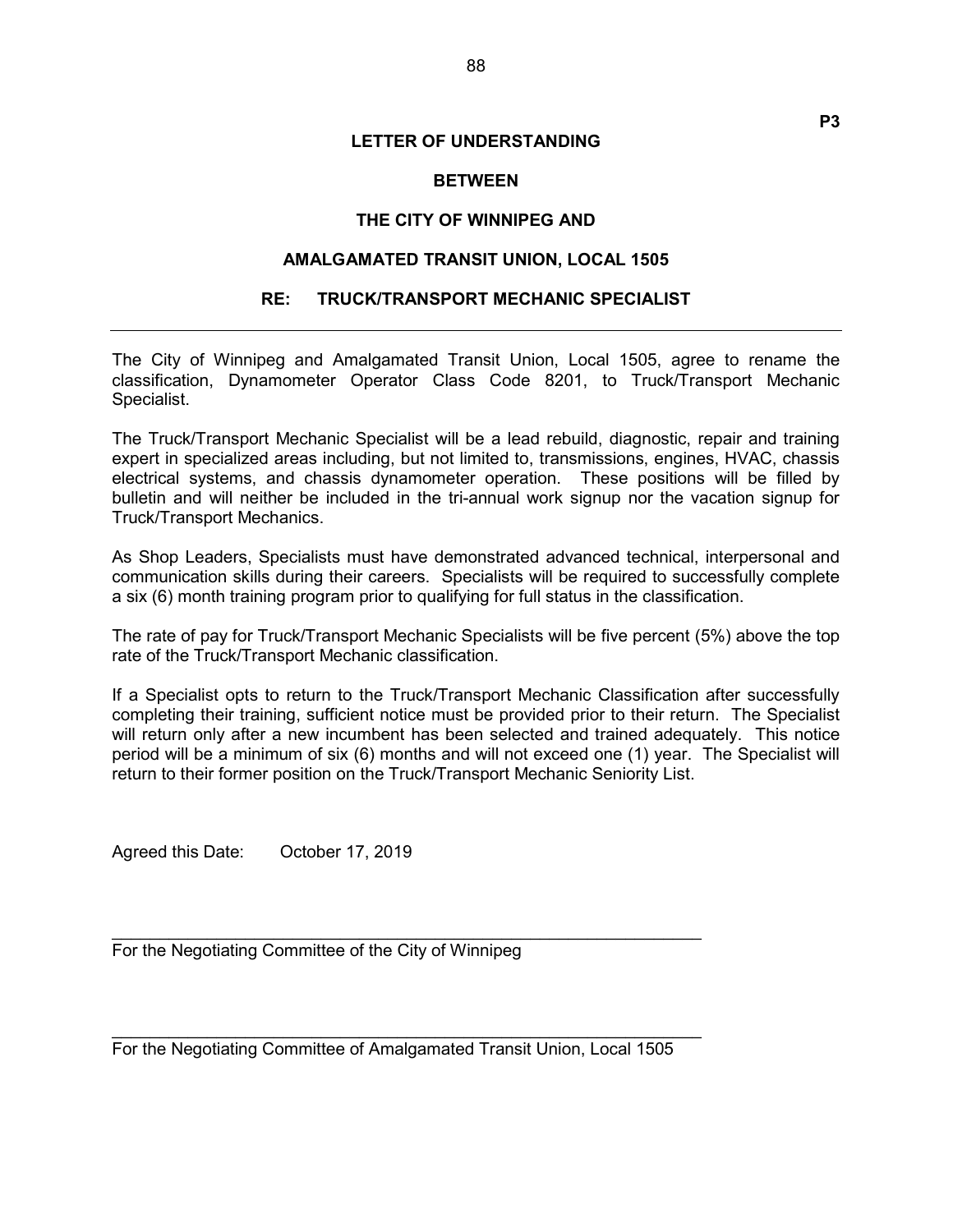# **BETWEEN**

# THE CITY OF WINNIPEG AND

# AMALGAMATED TRANSIT UNION, LOCAL 1505

# RE: PLANT AND EQUIPMENT WORKING CONDITIONS COMMITTEE

The City of Winnipeg and Amalgamated Transit Union, Local 1505, agree to the formation of a Plant and Equipment Division Working Conditions Committee, the purpose of which will be to discuss ways and means of improving working conditions for Plant and Equipment employees and improving operating efficiencies within the Plant and Equipment Division. The parties are committed to exploring both short term and long term solutions to address problems.

The Committee shall consist of up to five (5) ATU members and up to five (5) City of Winnipeg Management employees. At any point in time when deemed necessary by the Committee, additional ATU members or Management employees may be added to provide specialized expertise or consultation when dealing with an issue.

The parties recognize that this Letter of Understanding does not diminish nor add to either's rights or responsibilities as they may already exist under the Collective Agreement.

Agreed this Date: October 17, 2019

For the Negotiating Committee of the City of Winnipeg

For the Negotiating Committee of Amalgamated Transit Union, Local 1505

 $\mathcal{L}_\text{max}$  , and the contract of the contract of the contract of the contract of the contract of the contract of the contract of the contract of the contract of the contract of the contract of the contract of the contr

P4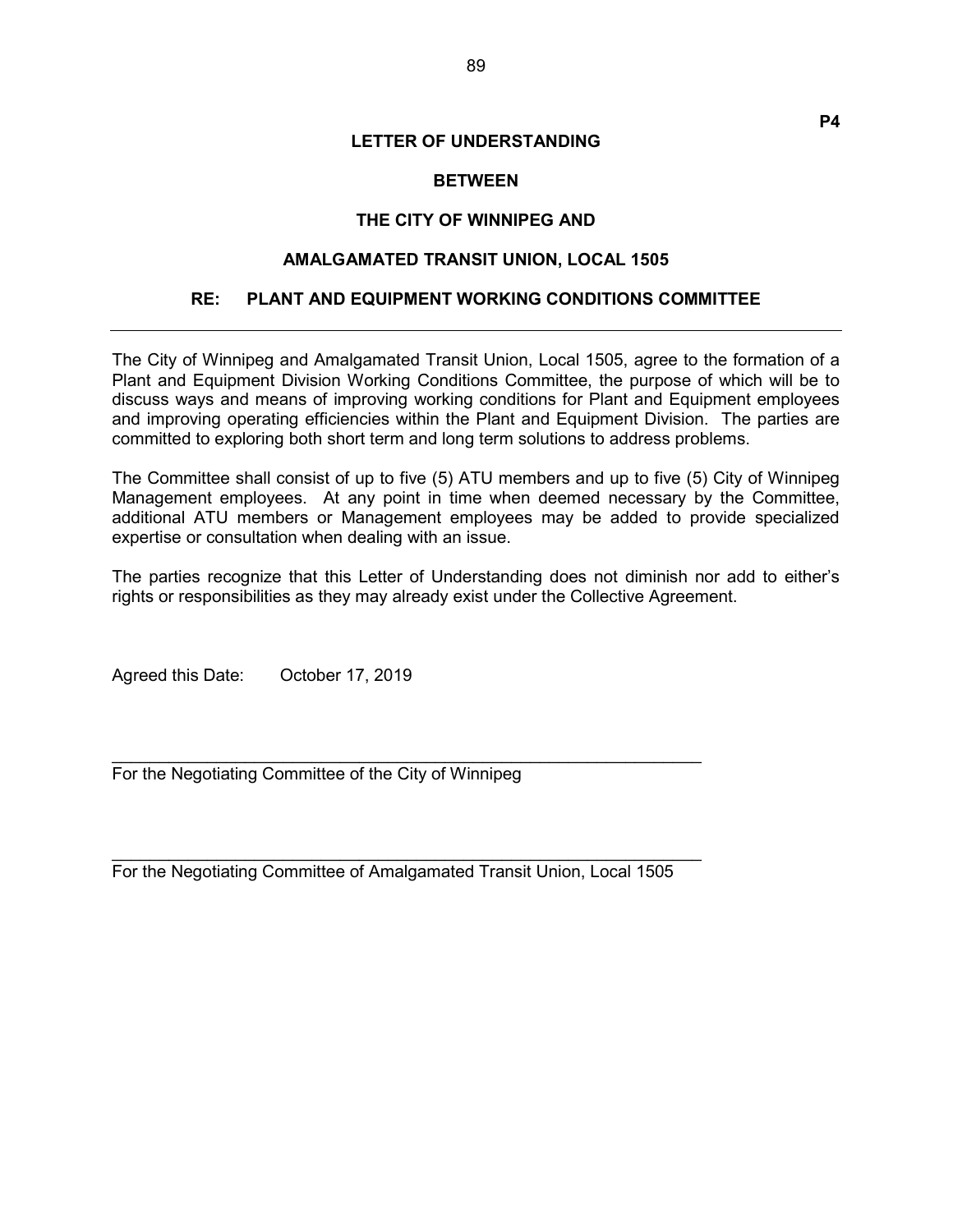P5

# **BETWEEN**

# THE CITY OF WINNIPEG AND

# AMALGAMATED TRANSIT UNION, LOCAL 1505

## RE: APPRENTICES

The terms of the Collective Agreement remain in full force and effect except as amended herein:

- 1. The City may establish Apprentices for the following established classifications: Industrial Welder, Painter, Machinist, Industrial Mechanic, Industrial Electrician, Carpenter and Body Repairer.
- 2. The rates of pay for Apprentice classifications will be prorated based on the top step of the related Journeyperson classification. The steps will be as follows:

| <b>MILESTONES - 4 YEAR APPRENTICE</b>                   | <b>PERCENTAGE OF</b><br><b>JOURNEY RATE</b> |
|---------------------------------------------------------|---------------------------------------------|
| <b>Commencement of Level 1</b>                          | 60%                                         |
| Successful completion of Level 1 Technical Training and | 65%                                         |
| <b>Practical Experience*</b>                            |                                             |
| After Six (6) Months                                    | 70%                                         |
| Successful completion of Level 2 Technical Training and | 75%                                         |
| <b>Practical Experience*</b>                            |                                             |
| After Six (6) Months                                    | 80%                                         |
| Successful completion of Level 3 Technical Training and | 85%                                         |
| <b>Practical Experience*</b>                            |                                             |
| After Six (6) Months                                    | 90%                                         |

\*As defined by the Apprenticeship and Certification Act

| <b>MILESTONES - 3 YEAR APPRENTICE</b>                   | <b>PERCENTAGE OF</b><br><b>JOURNEY RATE</b> |
|---------------------------------------------------------|---------------------------------------------|
| <b>Commencement of Level 1</b>                          | 70%                                         |
| Successful completion of Level 1 Technical Training and | 75%                                         |
| <b>Practical Experience*</b>                            |                                             |
| After Six (6) Months                                    | 80%                                         |
| Successful completion of Level 2 Technical Training and | 85%                                         |
| <b>Practical Experience*</b>                            |                                             |
| After Six (6) Months                                    | 90%                                         |

\*As defined by the Apprenticeship and Certification Act

3. In the event that the Department withholds the employee from attending technical training, the Department may elect to progress the employee to the step that they would have attained if they attending the training. The employee will remain at the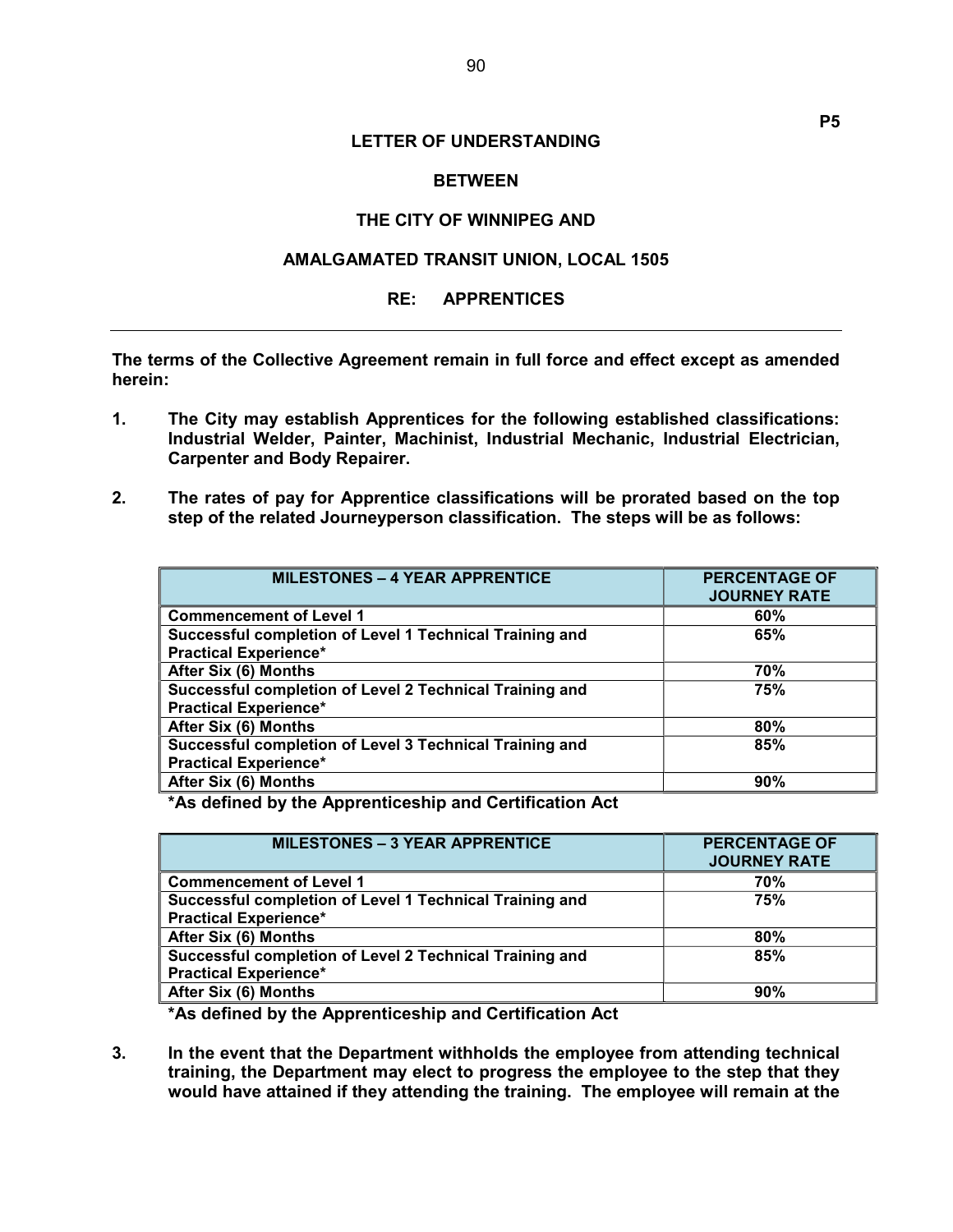step until such time as their training and experience progresses them to the next step.

- 4. The rate of pay and progression for the Truck/Transport Mechanic Apprentice will remain as outlined in the Collective Agreement.
- 5. The Employer will pay the off-site technical education training program upon completion of the first level of technical training that is paid by the employee. [2019]

Agreed this Date: October 17, 2019

 $\_$  , and the set of the set of the set of the set of the set of the set of the set of the set of the set of the set of the set of the set of the set of the set of the set of the set of the set of the set of the set of th For the Negotiating Committee of the City of Winnipeg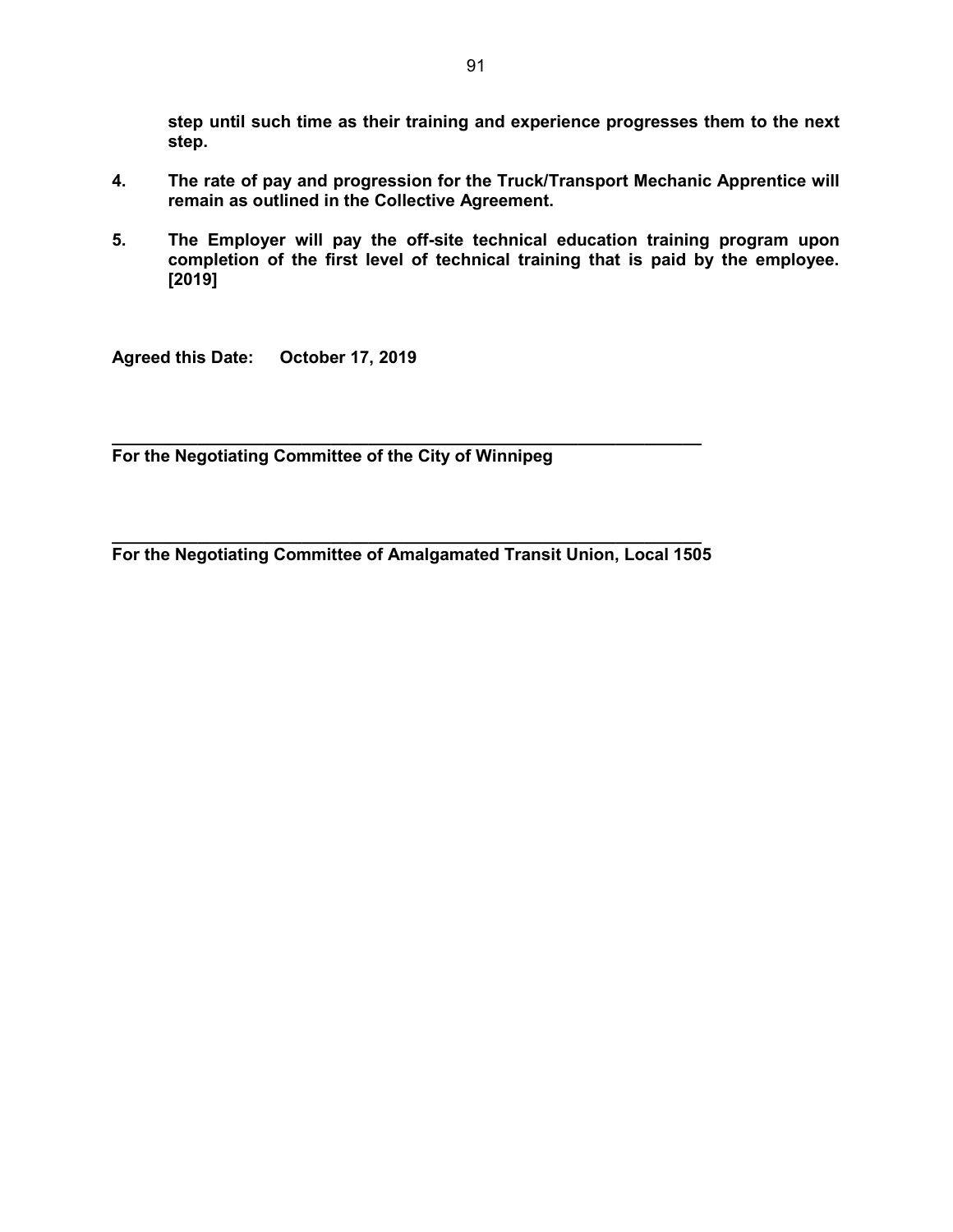## **BETWEEN**

## THE CITY OF WINNIPEG AND

#### AMALGAMATED TRANSIT UNION, LOCAL 1505

#### RE: PROMOTING MECHANIC HELPERS TO TRUCK/TRANSPORT APPRENTICESHIP

The City of Winnipeg and the Amalgamated Transit Union, Local 1505 agree to a pilot program allowing Mechanic Helpers (Classification 8163) within the Plant and Equipment Division, to apply for the Truck/Transport Apprentice Mechanic position.

Mechanic Helpers interested in applying to become a Truck/Transportation Apprentice Mechanic must apply to an internal Posting and will be selected based on all of the following:

- the qualifications within the Posting;
- a minimum of two (2) years' experience within the Mechanic's Helper classification, or equivalent experience;
- a Supervisor's positive evaluation and recommendation;
- a testing process which includes written and practical tests; and
- an interview.

The Employer will:

- consider relevant training as a Mechanic's Helper in the Plant and Equipment Division in lieu of Level 1 Certification completion that is required before starting an apprenticeship;
- perform progress evaluations during the apprenticeship;
- schedule technical training within one (1) year from the date of hire into the Truck/Transport Apprentice position;
- wages will be in accordance with the Apprenticeship Program in the Collective Agreement; and
- Pay the off-site technical education training upon completion of the first level of technical training that is paid by the employee.

The successful applicant will be required to:

start the Program with zero (0) hours;